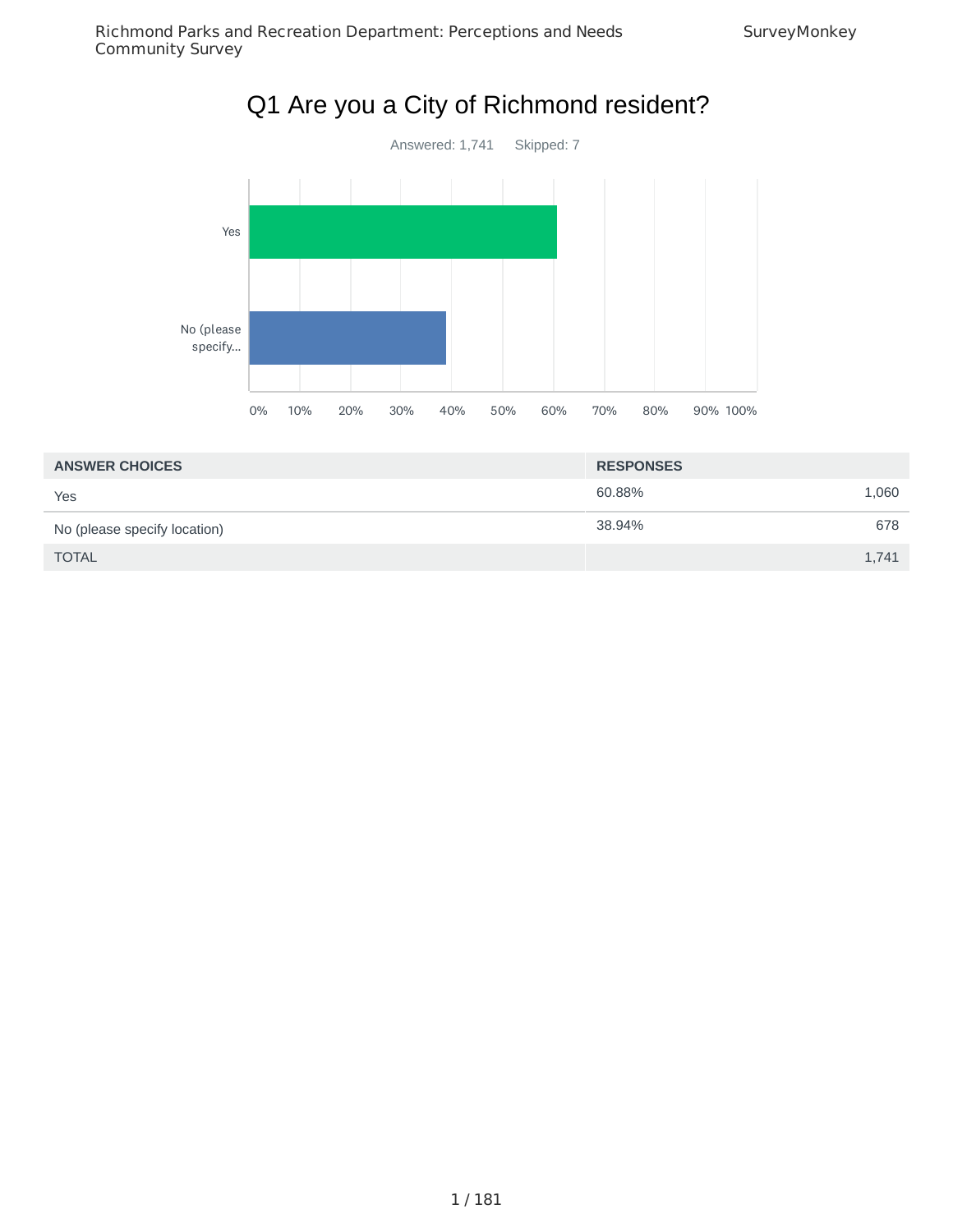#### Richmond Parks and Recreation Department: Perceptions and Needs Community Survey

| #  | <b>OTHER LOCATION (PLEASE SPECIFY)</b> | <b>DATE</b>        |
|----|----------------------------------------|--------------------|
| 1  | New Paris, Ohio                        | 3/27/2020 8:16 AM  |
| 2  | Milton                                 | 3/27/2020 8:12 AM  |
| 3  | In the fringe                          | 3/27/2020 8:08 AM  |
| 4  | Western Wayne County                   | 3/26/2020 8:51 AM  |
| 5  | Haggerstown                            | 3/25/2020 9:40 AM  |
| 6  | <b>Wayne County</b>                    | 3/25/2020 8:55 AM  |
| 7  | Hagerstown, In                         | 3/25/2020 8:48 AM  |
| 8  | Connersville                           | 3/25/2020 8:46 AM  |
| 9  | Connersville                           | 3/25/2020 8:43 AM  |
| 10 | New Paris, Ohio                        | 3/24/2020 9:36 AM  |
| 11 | Centerville                            | 3/24/2020 9:32 AM  |
| 12 | 2 mile fringe                          | 3/24/2020 8:42 AM  |
| 13 | Right outside City limits              | 3/24/2020 8:37 AM  |
| 14 | Eaton, Ohio                            | 3/24/2020 8:07 AM  |
| 15 | Liberty, Indiana                       | 3/24/2020 8:04 AM  |
| 16 | Live in two mile fringe                | 3/24/2020 7:55 AM  |
| 17 | Earlham College                        | 3/23/2020 9:40 AM  |
| 18 | Earlham College                        | 3/23/2020 9:27 AM  |
| 19 | New Paris, Ohio                        | 3/23/2020 8:51 AM  |
| 20 | Earlham College                        | 3/23/2020 8:47 AM  |
| 21 | Connersville                           | 3/23/2020 8:41 AM  |
| 22 | Connersville                           | 3/23/2020 8:37 AM  |
| 23 | Eaton Ohio. Use to live in Richmond    | 3/22/2020 5:51 AM  |
| 24 | Spring Grove                           | 3/21/2020 12:38 PM |
| 25 | Henrico                                | 3/21/2020 11:08 AM |
| 26 | Union county                           | 3/20/2020 4:06 PM  |
| 27 | Spring grove                           | 3/20/2020 10:07 AM |
| 28 | Just outside city limits               | 3/20/2020 9:17 AM  |
| 29 | Centerville                            | 3/20/2020 7:34 AM  |
| 30 | Centerville                            | 3/20/2020 7:18 AM  |
| 31 | Centerville, IN                        | 3/19/2020 11:39 PM |
| 32 | Fountain city                          | 3/19/2020 11:20 PM |
| 33 | Fountain City                          | 3/19/2020 5:17 PM  |
| 34 | Indianapolis                           | 3/19/2020 1:40 PM  |
| 35 | West Alexandria Ohio                   | 3/19/2020 1:02 PM  |
| 36 | Centerville                            | 3/19/2020 11:37 AM |
| 37 | <b>Greens Fork</b>                     | 3/19/2020 10:51 AM |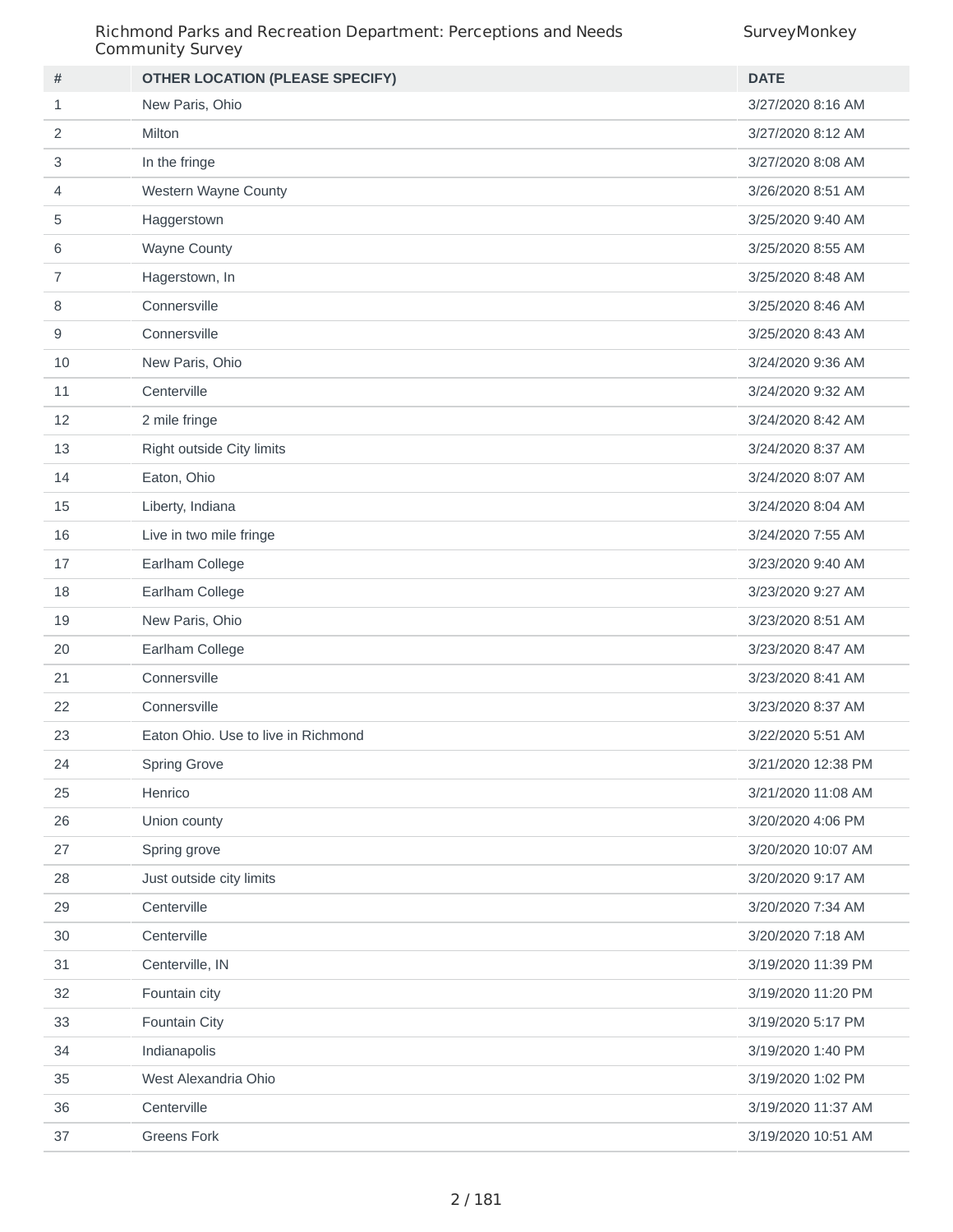|    | Richmond Parks and Recreation Department: Perceptions and Needs<br><b>Community Survey</b> | SurveyMonkey       |
|----|--------------------------------------------------------------------------------------------|--------------------|
| 38 | 2mile fringe                                                                               | 3/19/2020 10:24 AM |
| 39 | We are just outside of city limits on our road, but address is Richmond                    | 3/19/2020 10:24 AM |
| 40 | no city, wayne township                                                                    | 3/19/2020 10:20 AM |
| 41 | <b>Greens Fork</b>                                                                         | 3/19/2020 9:08 AM  |
| 42 | <b>Richmond address</b>                                                                    | 3/18/2020 8:04 PM  |
| 43 | <b>Fountain City</b>                                                                       | 3/17/2020 7:07 PM  |
| 44 | Hagerstown                                                                                 | 3/17/2020 4:58 PM  |
| 45 | Fountain city                                                                              | 3/17/2020 1:19 PM  |
| 46 | Eaton                                                                                      | 3/16/2020 12:20 PM |
| 47 | Centerville, IN.                                                                           | 3/16/2020 11:28 AM |
| 48 | Williamsburg                                                                               | 3/16/2020 8:57 AM  |
| 49 | New Paris but work in Richmond                                                             | 3/16/2020 5:58 AM  |
| 50 | Centerville                                                                                | 3/15/2020 6:29 PM  |
| 51 | Centerville                                                                                | 3/15/2020 11:46 AM |
| 52 | Fountain City                                                                              | 3/14/2020 11:23 PM |
| 53 | Wayne Co. Fountain City                                                                    | 3/14/2020 10:19 PM |
| 54 | <b>Greens Fork</b>                                                                         | 3/14/2020 4:38 PM  |
| 55 | Webster                                                                                    | 3/14/2020 3:40 AM  |
| 56 | Centerville. Work in Richmond                                                              | 3/13/2020 2:35 PM  |
| 57 | connersville                                                                               | 3/13/2020 10:32 AM |
| 58 | Centerville                                                                                | 3/13/2020 10:14 AM |
| 59 | Winchester                                                                                 | 3/12/2020 8:16 AM  |
| 60 | Eaton Ohio                                                                                 | 3/11/2020 10:26 PM |
| 61 | Moving to richmond in the next couple months                                               | 3/11/2020 8:14 AM  |
| 62 | Lynn, IN                                                                                   | 3/11/2020 6:12 AM  |
| 63 | Outside the city by 2 miles                                                                | 3/10/2020 6:56 PM  |
| 64 | I live just outside city limits but I am in the city every day.                            | 3/10/2020 3:56 PM  |
| 65 | connersville                                                                               | 3/10/2020 3:17 PM  |
| 66 | Preble County Ohio resident                                                                | 3/10/2020 1:01 PM  |
| 67 | Cambridge City                                                                             | 3/10/2020 11:35 AM |
| 68 | Liberty                                                                                    | 3/10/2020 9:01 AM  |
| 69 | Wayne county                                                                               | 3/10/2020 12:48 AM |
| 70 | Connersville                                                                               | 3/9/2020 5:34 PM   |
| 71 | Liberty, IN                                                                                | 3/9/2020 3:57 PM   |
| 72 | Liberty Indiana                                                                            | 3/9/2020 3:25 PM   |
| 73 | Lafayette, Indiana (Family lives in Richmond)                                              | 3/9/2020 2:29 PM   |
| 74 | Centerville, IN                                                                            | 3/9/2020 2:01 PM   |
| 75 | Cambridge City                                                                             | 3/9/2020 8:53 AM   |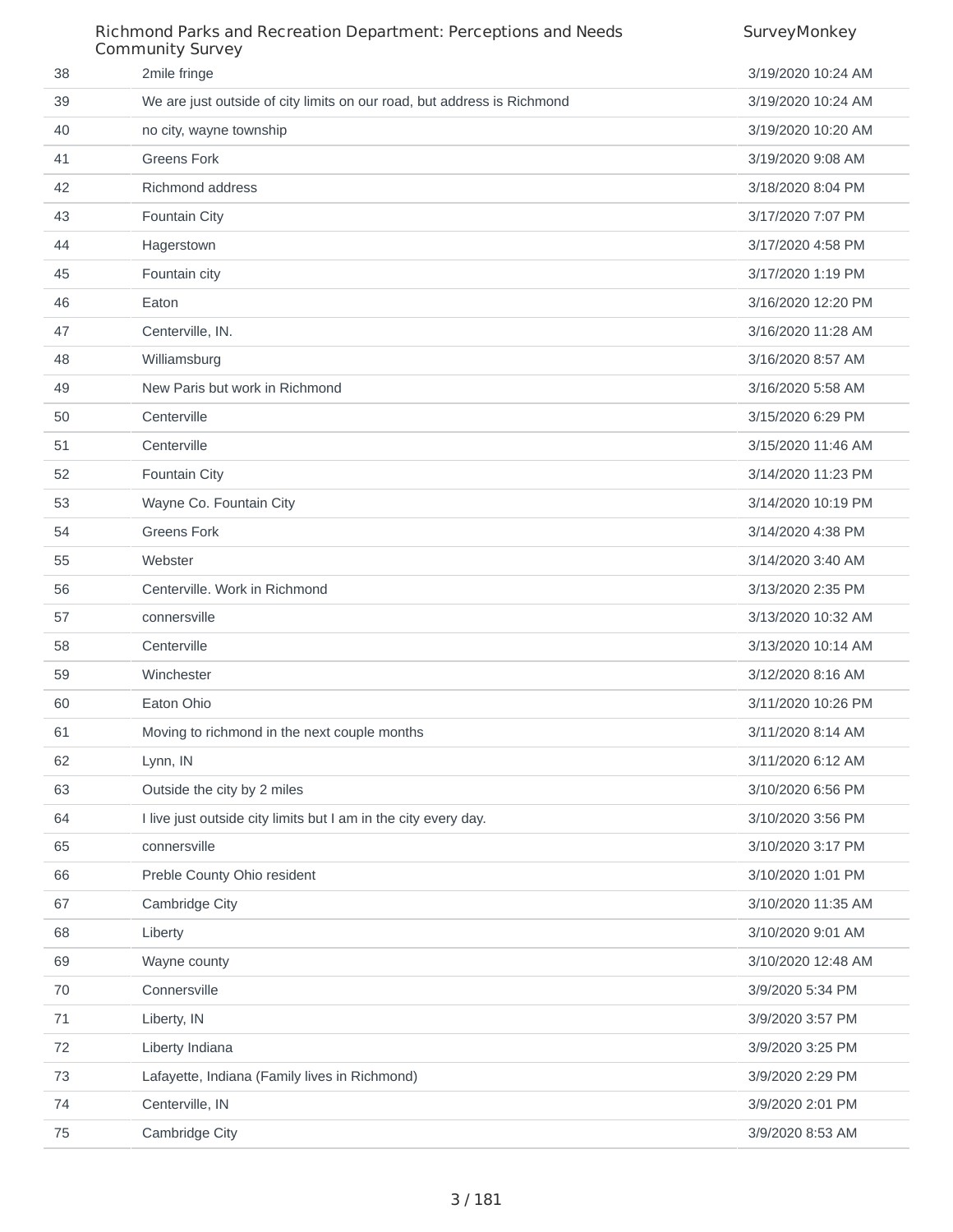|     | Richmond Parks and Recreation Department: Perceptions and Needs<br><b>Community Survey</b> | SurveyMonkey      |
|-----|--------------------------------------------------------------------------------------------|-------------------|
| 76  | Williamsburg IN                                                                            | 3/8/2020 9:19 PM  |
| 77  | 2 mile fringe, about 1/2 mile out of city limits                                           | 3/8/2020 5:46 PM  |
| 78  | Lynn                                                                                       | 3/8/2020 4:22 PM  |
| 79  | former Wayne county resident.                                                              | 3/8/2020 10:37 AM |
| 80  | Centerville                                                                                | 3/8/2020 12:14 AM |
| 81  | Ohio                                                                                       | 3/8/2020 12:01 AM |
| 82  | Centerville                                                                                | 3/7/2020 5:21 PM  |
| 83  | greenfield                                                                                 | 3/7/2020 1:52 PM  |
| 84  | County resident                                                                            | 3/6/2020 5:52 PM  |
| 85  | Connersville                                                                               | 3/6/2020 4:45 PM  |
| 86  | Fountain City                                                                              | 3/6/2020 4:39 PM  |
| 87  | Centerville                                                                                | 3/6/2020 4:07 PM  |
| 88  | Hagerstown                                                                                 | 3/6/2020 4:04 PM  |
| 89  | Centerville                                                                                | 3/6/2020 2:42 PM  |
| 90  | connersville                                                                               | 3/6/2020 12:03 PM |
| 91  | CONNERSVILLE                                                                               | 3/6/2020 11:56 AM |
| 92  | Cambridge City                                                                             | 3/6/2020 11:53 AM |
| 93  | New Paris Ohio                                                                             | 3/6/2020 11:42 AM |
| 94  | Centerville                                                                                | 3/6/2020 11:10 AM |
| 95  | New paris ohio.                                                                            | 3/6/2020 10:56 AM |
| 96  | Connersville                                                                               | 3/6/2020 10:45 AM |
| 97  | hagerstown                                                                                 | 3/6/2020 9:45 AM  |
| 98  | Liberty                                                                                    | 3/6/2020 9:20 AM  |
| 99  | Cambridge City                                                                             | 3/6/2020 9:18 AM  |
| 100 | Englewood, OH                                                                              | 3/6/2020 8:59 AM  |
| 101 | Wayne county, not city                                                                     | 3/5/2020 9:34 PM  |
| 102 | Williamsburg                                                                               | 3/5/2020 9:30 PM  |
| 103 | West Alexandria Ohio                                                                       | 3/5/2020 8:52 PM  |
| 104 | Fountain City                                                                              | 3/5/2020 2:36 PM  |
| 105 | <b>Boston IN</b>                                                                           | 3/5/2020 1:05 PM  |
| 106 | +++++New Paris, Ohio                                                                       | 3/5/2020 12:41 PM |
| 107 | boston township                                                                            | 3/5/2020 11:37 AM |
| 108 | Centerville                                                                                | 3/5/2020 11:32 AM |
| 109 | Wayne Township, outside city limits                                                        | 3/5/2020 11:31 AM |
| 110 | Cambridge City                                                                             | 3/5/2020 11:28 AM |
| 111 | Centerville                                                                                | 3/5/2020 11:16 AM |
| 112 | West Manchester OH (work in Richmond)                                                      | 3/5/2020 10:54 AM |
| 113 | Eaton, OH                                                                                  | 3/5/2020 10:47 AM |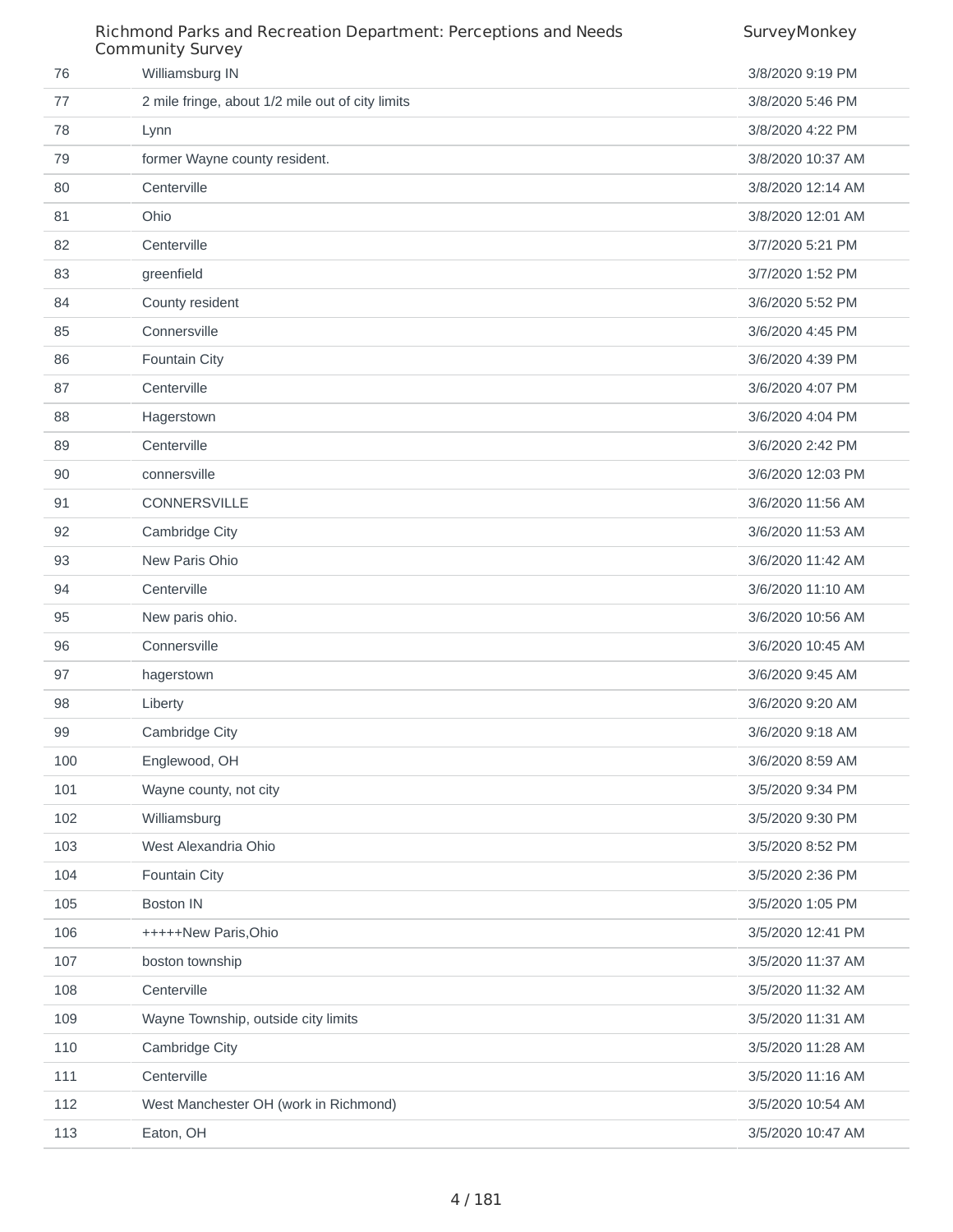|     | Richmond Parks and Recreation Department: Perceptions and Needs<br><b>Community Survey</b> | SurveyMonkey      |
|-----|--------------------------------------------------------------------------------------------|-------------------|
| 114 | Arcanum OH                                                                                 | 3/5/2020 10:17 AM |
| 115 | centerville, in                                                                            | 3/5/2020 9:50 AM  |
| 116 | Live outside of city limits near Abington                                                  | 3/5/2020 9:48 AM  |
| 117 | Fountain City                                                                              | 3/5/2020 8:41 AM  |
| 118 | Connersville                                                                               | 3/5/2020 8:39 AM  |
| 119 | centerville                                                                                | 3/5/2020 8:38 AM  |
| 120 | union county                                                                               | 3/5/2020 7:47 AM  |
| 121 | Centerville                                                                                | 3/5/2020 6:57 AM  |
| 122 | Connersville                                                                               | 3/5/2020 6:56 AM  |
| 123 | Centerville                                                                                | 3/5/2020 6:26 AM  |
| 124 | Union City, IN                                                                             | 3/5/2020 3:21 AM  |
| 125 | fayette county                                                                             | 3/5/2020 1:12 AM  |
| 126 | Eaton Ohio                                                                                 | 3/4/2020 11:55 PM |
| 127 | Centerville                                                                                | 3/4/2020 11:13 PM |
| 128 | Wayne Township                                                                             | 3/4/2020 9:17 PM  |
| 129 | <b>Greens Fork</b>                                                                         | 3/4/2020 6:42 PM  |
| 130 | Fountain City                                                                              | 3/4/2020 4:12 PM  |
| 131 | Centertownship                                                                             | 3/4/2020 3:52 PM  |
| 132 | Eaton Ohio                                                                                 | 3/4/2020 3:15 PM  |
| 133 | Farmersville, OH                                                                           | 3/4/2020 2:31 PM  |
| 134 | <b>New Paris</b>                                                                           | 3/4/2020 2:25 PM  |
| 135 | Live in Lynn. Work in Richmond                                                             | 3/4/2020 2:04 PM  |
| 136 | Centerville                                                                                | 3/4/2020 1:59 PM  |
| 137 | Hagerstown                                                                                 | 3/4/2020 1:37 PM  |
| 138 | 2 mile fringe                                                                              | 3/4/2020 12:34 PM |
| 139 | Union City, OH                                                                             | 3/4/2020 10:44 AM |
| 140 | Fountain City                                                                              | 3/4/2020 10:35 AM |
| 141 | Rushville                                                                                  | 3/4/2020 10:27 AM |
| 142 | <b>Brookville Ohio</b>                                                                     | 3/4/2020 10:11 AM |
| 143 | New Paris area                                                                             | 3/4/2020 9:52 AM  |
| 144 | Eaton                                                                                      | 3/4/2020 9:46 AM  |
| 145 | Centerville                                                                                | 3/4/2020 9:39 AM  |
| 146 | Henry Count                                                                                | 3/4/2020 9:05 AM  |
| 147 | Connersville                                                                               | 3/4/2020 9:03 AM  |
| 148 | Dayton                                                                                     | 3/4/2020 8:55 AM  |
| 149 | New Paris Ohio                                                                             | 3/4/2020 8:04 AM  |
| 150 | New Paris, OH                                                                              | 3/4/2020 7:48 AM  |
| 151 | cambridge city                                                                             | 3/4/2020 7:30 AM  |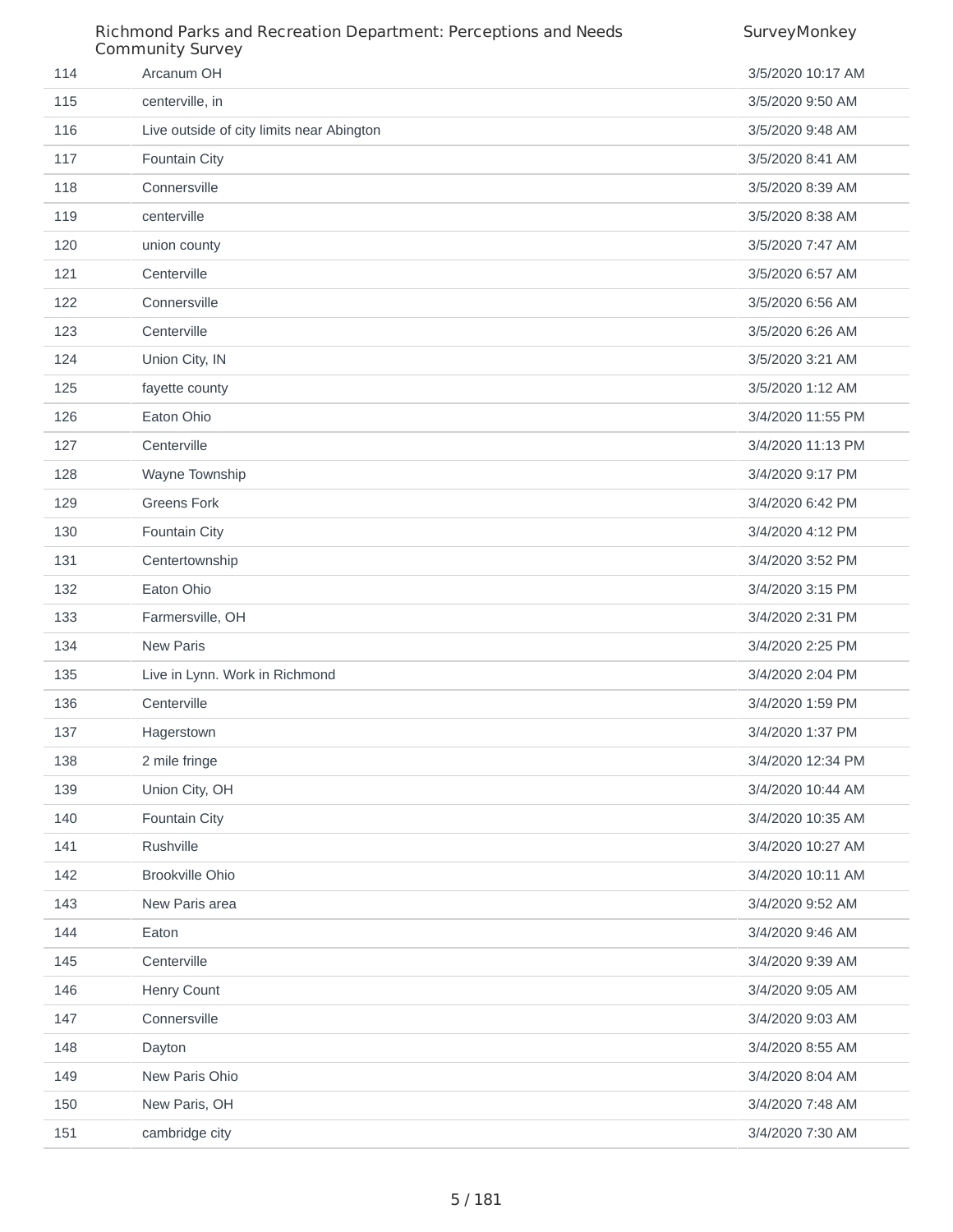|     | Richmond Parks and Recreation Department: Perceptions and Needs<br><b>Community Survey</b> | SurveyMonkey      |
|-----|--------------------------------------------------------------------------------------------|-------------------|
| 152 | Greenwood, In                                                                              | 3/4/2020 7:25 AM  |
| 153 | Milton                                                                                     | 3/4/2020 7:19 AM  |
| 154 | Connersville                                                                               | 3/4/2020 6:41 AM  |
| 155 | Centerville, IN                                                                            | 3/4/2020 6:08 AM  |
| 156 | Fayette Co                                                                                 | 3/4/2020 6:08 AM  |
| 157 | Ohio                                                                                       | 3/4/2020 5:34 AM  |
| 158 | New Castle                                                                                 | 3/4/2020 2:14 AM  |
| 159 | Connersville                                                                               | 3/4/2020 12:20 AM |
| 160 | Hagerstown                                                                                 | 3/3/2020 10:49 PM |
| 161 | Cambridge City                                                                             | 3/3/2020 10:45 PM |
| 162 | cambridge City                                                                             | 3/3/2020 10:36 PM |
| 163 | Union City Indiana                                                                         | 3/3/2020 10:26 PM |
| 164 | Union County                                                                               | 3/3/2020 9:52 PM  |
| 165 | Cambridge City                                                                             | 3/3/2020 8:59 PM  |
| 166 | <b>New Paris</b>                                                                           | 3/3/2020 7:59 PM  |
| 167 | Arcanum, oh                                                                                | 3/3/2020 7:53 PM  |
| 168 | <b>Rural Richmond</b>                                                                      | 3/3/2020 7:46 PM  |
| 169 | Connersville, IN                                                                           | 3/3/2020 7:27 PM  |
| 170 | Anderson                                                                                   | 3/3/2020 5:33 PM  |
| 171 | Greenville OH                                                                              | 3/3/2020 5:04 PM  |
| 172 | Hagerstown                                                                                 | 3/3/2020 4:24 PM  |
| 173 | Hagerstown                                                                                 | 3/3/2020 4:15 PM  |
| 174 | Winchester IN                                                                              | 3/3/2020 3:58 PM  |
| 175 | Spiceland, IN                                                                              | 3/3/2020 3:46 PM  |
| 176 | Wayne Sanitary District                                                                    | 3/3/2020 2:52 PM  |
| 177 | Lynn Indiana                                                                               | 3/3/2020 2:47 PM  |
| 178 | Williamsburg                                                                               | 3/3/2020 2:47 PM  |
| 179 | New Castle                                                                                 | 3/3/2020 2:45 PM  |
| 180 | Ohio                                                                                       | 3/3/2020 2:36 PM  |
| 181 | Connersville                                                                               | 3/3/2020 2:36 PM  |
| 182 | New Madison, OH                                                                            | 3/3/2020 2:26 PM  |
| 183 | Dayton Area                                                                                | 3/3/2020 1:33 PM  |
| 184 | OHIO                                                                                       | 3/3/2020 1:33 PM  |
| 185 | rural randolph county                                                                      | 3/3/2020 1:27 PM  |
| 186 | Ohio                                                                                       | 3/3/2020 1:19 PM  |
| 187 | Connersville                                                                               | 3/3/2020 1:18 PM  |
| 188 | Outside city limits, but Richmond address                                                  | 3/3/2020 1:10 PM  |
| 189 | I work in Richmond, live in Williamsburg, IN                                               | 3/3/2020 1:06 PM  |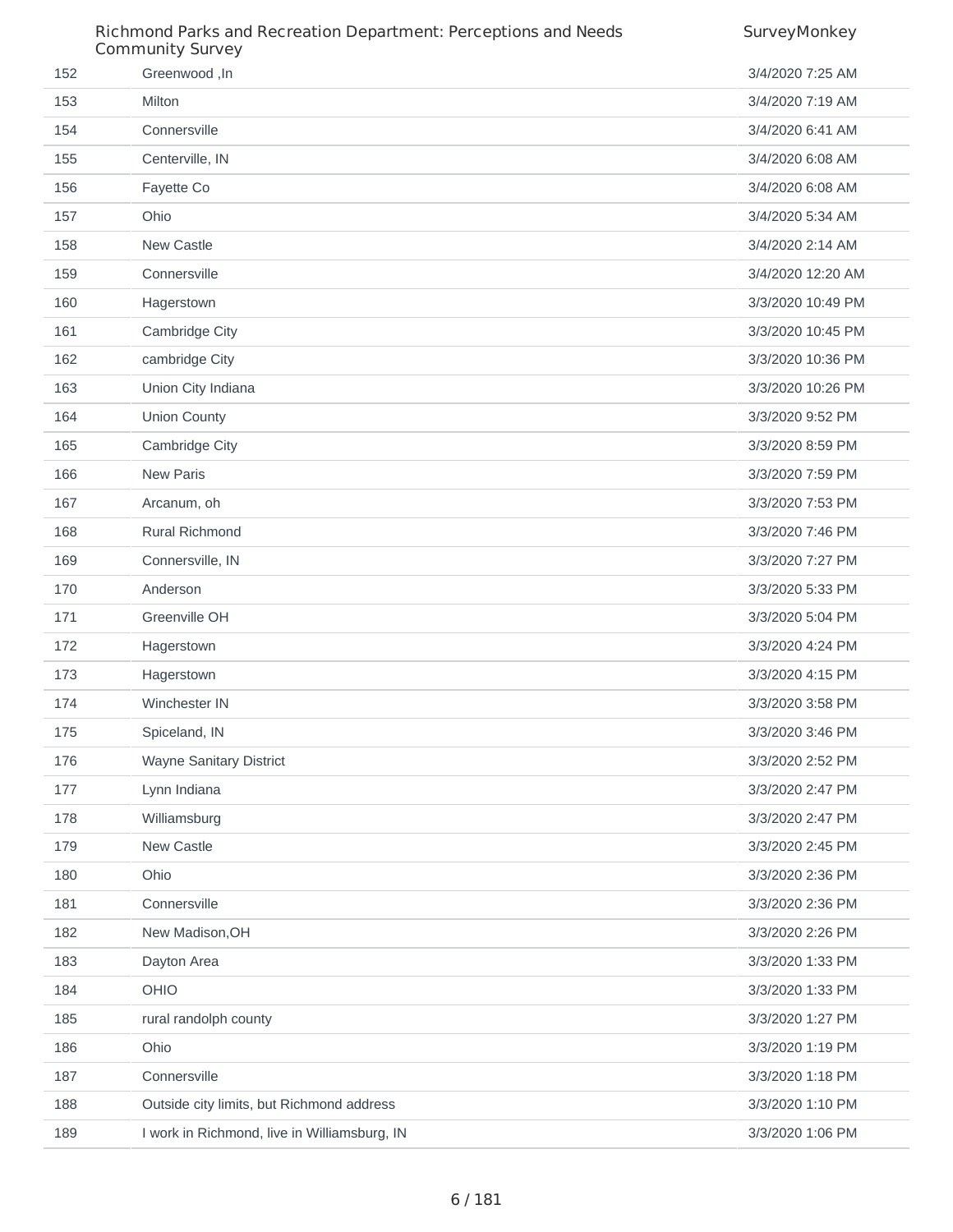|     | Richmond Parks and Recreation Department: Perceptions and Needs<br><b>Community Survey</b>                 | SurveyMonkey      |
|-----|------------------------------------------------------------------------------------------------------------|-------------------|
| 190 | Rushville                                                                                                  | 3/3/2020 1:04 PM  |
| 191 | Cambridge City                                                                                             | 3/3/2020 12:56 PM |
| 192 | cambridge city                                                                                             | 3/3/2020 12:39 PM |
| 193 | greens fork                                                                                                | 3/3/2020 12:35 PM |
| 194 | Sleep in Economy, work, shop, play in Richmond(6                                                           | 3/3/2020 12:21 PM |
| 195 | Ohio                                                                                                       | 3/3/2020 12:19 PM |
| 196 | Connersville                                                                                               | 3/3/2020 12:17 PM |
| 197 | I live between Richmond and Centerville in Woodlawn addition                                               | 3/3/2020 12:13 PM |
| 198 | Eaton Ohio                                                                                                 | 3/3/2020 11:43 AM |
| 199 | Eaton, OH                                                                                                  | 3/3/2020 11:37 AM |
| 200 | Centerville                                                                                                | 3/3/2020 11:37 AM |
| 201 | Connersville, Indiana Resident                                                                             | 3/3/2020 11:35 AM |
| 202 | <b>Fayette County</b>                                                                                      | 3/3/2020 11:34 AM |
| 203 | County resident on fringe, however Richmond scoop district, lifelong resident with Richmond as<br>hometown | 3/3/2020 11:27 AM |
| 204 | Connersville                                                                                               | 3/3/2020 11:24 AM |
| 205 | Hagerstown                                                                                                 | 3/3/2020 11:04 AM |
| 206 | Fountain City, Indiana                                                                                     | 3/3/2020 10:56 AM |
| 207 | Connersville                                                                                               | 3/3/2020 10:56 AM |
| 208 | Centerville (rural/outside town limits)                                                                    | 3/3/2020 10:51 AM |
| 209 | Fountain City in the country                                                                               | 3/3/2020 10:48 AM |
| 210 | <b>OHIO</b>                                                                                                | 3/3/2020 10:43 AM |
| 211 | Centerville, Indiana                                                                                       | 3/3/2020 10:26 AM |
| 212 | eaton OH                                                                                                   | 3/3/2020 10:10 AM |
| 213 | Fountain City, IN                                                                                          | 3/3/2020 10:05 AM |
| 214 | Williamsburg                                                                                               | 3/3/2020 9:58 AM  |
| 215 | Liberty, IN                                                                                                | 3/3/2020 9:53 AM  |
| 216 | Connersville                                                                                               | 3/3/2020 9:50 AM  |
| 217 | Wayne County, but outside of city limits                                                                   | 3/3/2020 9:47 AM  |
| 218 | Liberty, Indiana                                                                                           | 3/3/2020 9:47 AM  |
| 219 | Centerville                                                                                                | 3/3/2020 9:42 AM  |
| 220 | New Paris, OH                                                                                              | 3/3/2020 9:39 AM  |
| 221 | New Paris, OH                                                                                              | 3/3/2020 9:34 AM  |
| 222 | Lynn, IN                                                                                                   | 3/3/2020 9:27 AM  |
| 223 | Western Wayne Community                                                                                    | 3/3/2020 9:24 AM  |
| 224 | Connersville                                                                                               | 3/3/2020 9:23 AM  |
| 225 | Williamsburg                                                                                               | 3/3/2020 9:22 AM  |
| 226 | Eaton Ohio                                                                                                 | 3/3/2020 9:16 AM  |
| 227 | Connersville                                                                                               | 3/3/2020 9:14 AM  |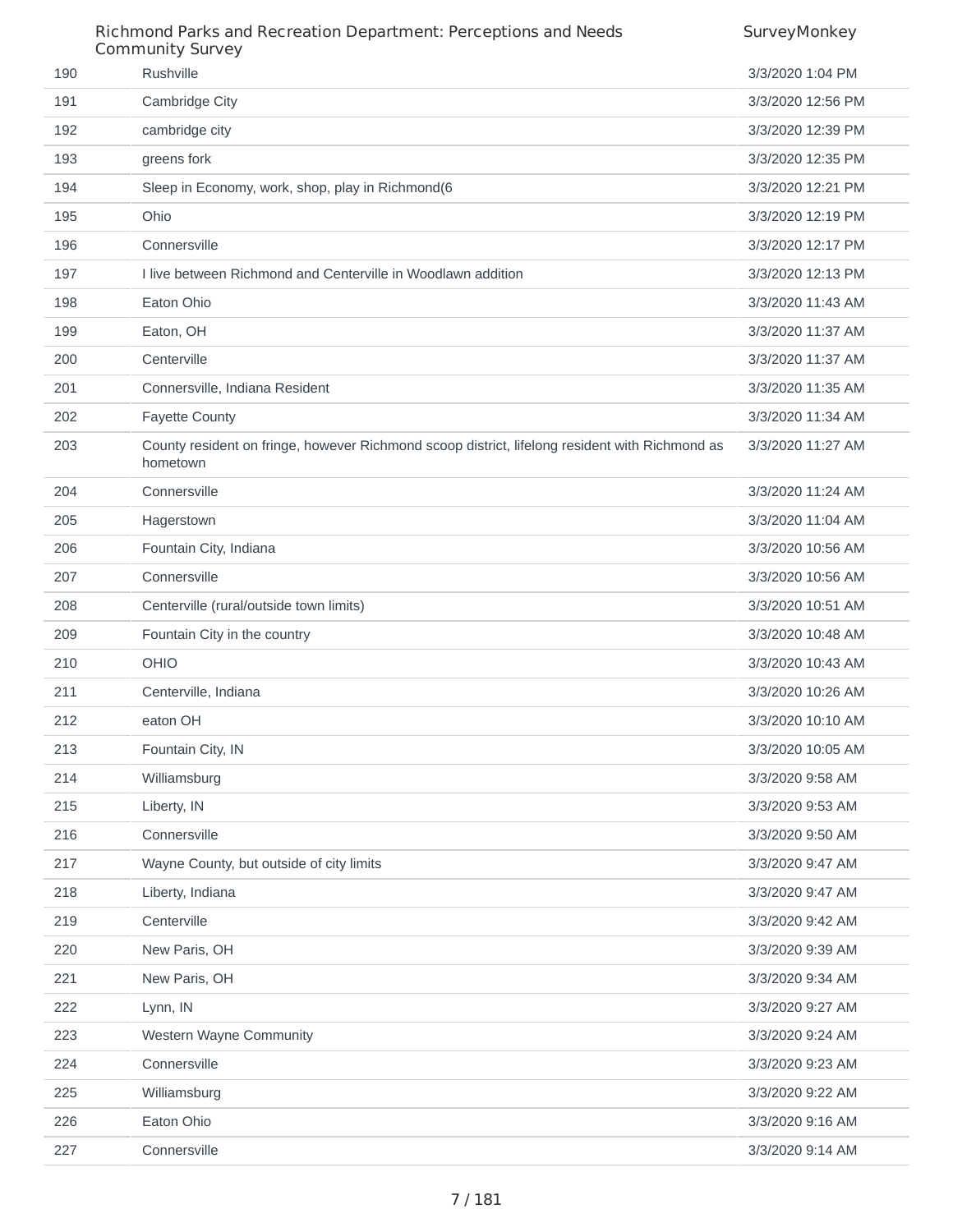#### Richmond Parks and Recreation Department: Perceptions and Needs Community Survey

| 228 | Fountain City       | 3/3/2020 9:12 AM |
|-----|---------------------|------------------|
| 229 | Lynn                | 3/3/2020 9:12 AM |
| 230 | Centerville, IN     | 3/3/2020 9:11 AM |
| 231 | ft city             | 3/3/2020 9:06 AM |
| 232 | CONNERSVILLE, IN    | 3/3/2020 8:58 AM |
| 233 | Brookville, OH      | 3/3/2020 8:49 AM |
| 234 | Hagerstown          | 3/3/2020 8:44 AM |
| 235 | Centerville         | 3/3/2020 8:44 AM |
| 236 | Fountain City       | 3/3/2020 8:44 AM |
| 237 | Hagerstown          | 3/3/2020 8:42 AM |
| 238 | Connersville        | 3/3/2020 8:38 AM |
| 239 | Hagerstown          | 3/3/2020 8:37 AM |
| 240 | New Paris, OH       | 3/3/2020 8:36 AM |
| 241 | Cambridge City      | 3/3/2020 8:36 AM |
| 242 | Centerville, IN     | 3/3/2020 8:34 AM |
| 243 | Centerville         | 3/3/2020 8:33 AM |
| 244 | Connersville        | 3/3/2020 8:33 AM |
| 245 | Centerville         | 3/3/2020 8:33 AM |
| 246 | Connersville        | 3/3/2020 8:31 AM |
| 247 | Eaton Ohio          | 3/3/2020 8:31 AM |
| 248 | arcanum ohio        | 3/3/2020 8:28 AM |
| 249 | Liberty             | 3/3/2020 8:28 AM |
| 250 | New Madison, Ohio   | 3/3/2020 8:28 AM |
| 251 | <b>Liberty IN</b>   | 3/3/2020 8:20 AM |
| 252 | Randolph co.        | 3/3/2020 8:18 AM |
| 253 | brookville, ohio    | 3/3/2020 8:17 AM |
| 254 | Clayton, Ohio       | 3/3/2020 8:14 AM |
| 255 | Connersville        | 3/3/2020 7:59 AM |
| 256 | Liberty, Indiana    | 3/3/2020 7:59 AM |
| 257 | <b>Union County</b> | 3/3/2020 7:59 AM |
| 258 | Florence, KY        | 3/3/2020 7:56 AM |
| 259 | Cambridge City      | 3/3/2020 7:54 AM |
| 260 | Connersville        | 3/3/2020 7:53 AM |
| 261 | Connersville        | 3/3/2020 7:51 AM |
| 262 | Lynn                | 3/3/2020 7:50 AM |
| 263 | Connersville        | 3/3/2020 7:46 AM |
| 264 | Fayette Co.         | 3/3/2020 7:37 AM |
| 265 | Randolph County     | 3/3/2020 7:36 AM |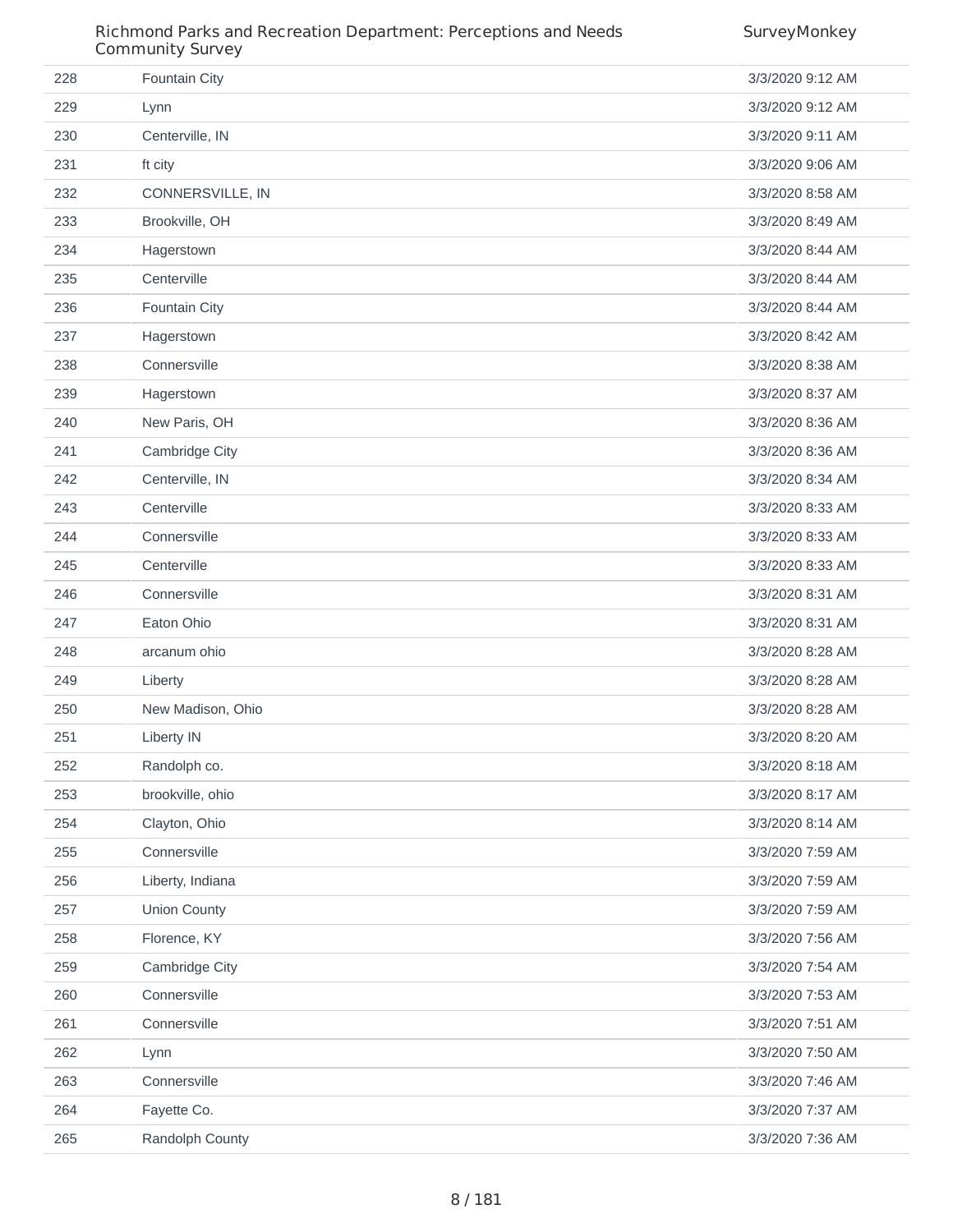|     | Richmond Parks and Recreation Department: Perceptions and Needs<br><b>Community Survey</b> | SurveyMonkey      |
|-----|--------------------------------------------------------------------------------------------|-------------------|
| 266 | Liberty                                                                                    | 3/3/2020 7:34 AM  |
| 267 | New Paris, OH                                                                              | 3/3/2020 7:33 AM  |
| 268 | Lynn                                                                                       | 3/3/2020 7:26 AM  |
| 269 | centerville indiana                                                                        | 3/3/2020 7:24 AM  |
| 270 | Eaton                                                                                      | 3/3/2020 7:23 AM  |
| 271 | ohio                                                                                       | 3/3/2020 7:14 AM  |
| 272 | Eaton                                                                                      | 3/3/2020 7:10 AM  |
| 273 | centerville                                                                                | 3/3/2020 7:10 AM  |
| 274 | Connersville                                                                               | 3/3/2020 7:08 AM  |
| 275 | Connersville                                                                               | 3/3/2020 7:08 AM  |
| 276 | Brookville, IN                                                                             | 3/3/2020 7:07 AM  |
| 277 | <b>Greens Fork</b>                                                                         | 3/3/2020 7:05 AM  |
| 278 | Eaton, Ohio                                                                                | 3/3/2020 7:01 AM  |
| 279 | Randolph County                                                                            | 3/3/2020 6:54 AM  |
| 280 | Liberty Indiana                                                                            | 3/3/2020 6:49 AM  |
| 281 | Greenville, Ohio                                                                           | 3/3/2020 6:48 AM  |
| 282 | Centerville                                                                                | 3/3/2020 6:40 AM  |
| 283 | Winchester(Work in Richmond)                                                               | 3/3/2020 6:34 AM  |
| 284 | West Alexandria                                                                            | 3/3/2020 6:26 AM  |
| 285 | Greenville, OH                                                                             | 3/3/2020 6:24 AM  |
| 286 | Wayne County                                                                               | 3/3/2020 6:23 AM  |
| 287 | Connersville, IN                                                                           | 3/3/2020 6:13 AM  |
| 288 | Williamsburg                                                                               | 3/3/2020 6:12 AM  |
| 289 | connersville                                                                               | 3/3/2020 4:17 AM  |
| 290 | New Paris, OH                                                                              | 3/3/2020 1:55 AM  |
| 291 | Connersville                                                                               | 3/2/2020 11:40 PM |
| 292 | Economy, IN                                                                                | 3/2/2020 11:01 PM |
| 293 | Hagerstown                                                                                 | 3/2/2020 10:25 PM |
| 294 | Centerville                                                                                | 3/2/2020 9:20 PM  |
| 295 | randolph county                                                                            | 3/2/2020 9:17 PM  |
| 296 | <b>Brookville IN</b>                                                                       | 3/2/2020 9:10 PM  |
| 297 | Centerville                                                                                | 3/2/2020 9:07 PM  |
| 298 | Eaton, OH                                                                                  | 3/2/2020 9:03 PM  |
| 299 | Hollansburg, Ohio                                                                          | 3/2/2020 9:02 PM  |
| 300 | Cambridge City, Ind                                                                        | 3/2/2020 8:48 PM  |
| 301 | Just outside RICHMOND city limits                                                          | 3/2/2020 8:13 PM  |
| 302 | Fountain City                                                                              | 3/2/2020 7:52 PM  |
| 303 | Live in Ohio, work at Reid Health                                                          | 3/2/2020 7:42 PM  |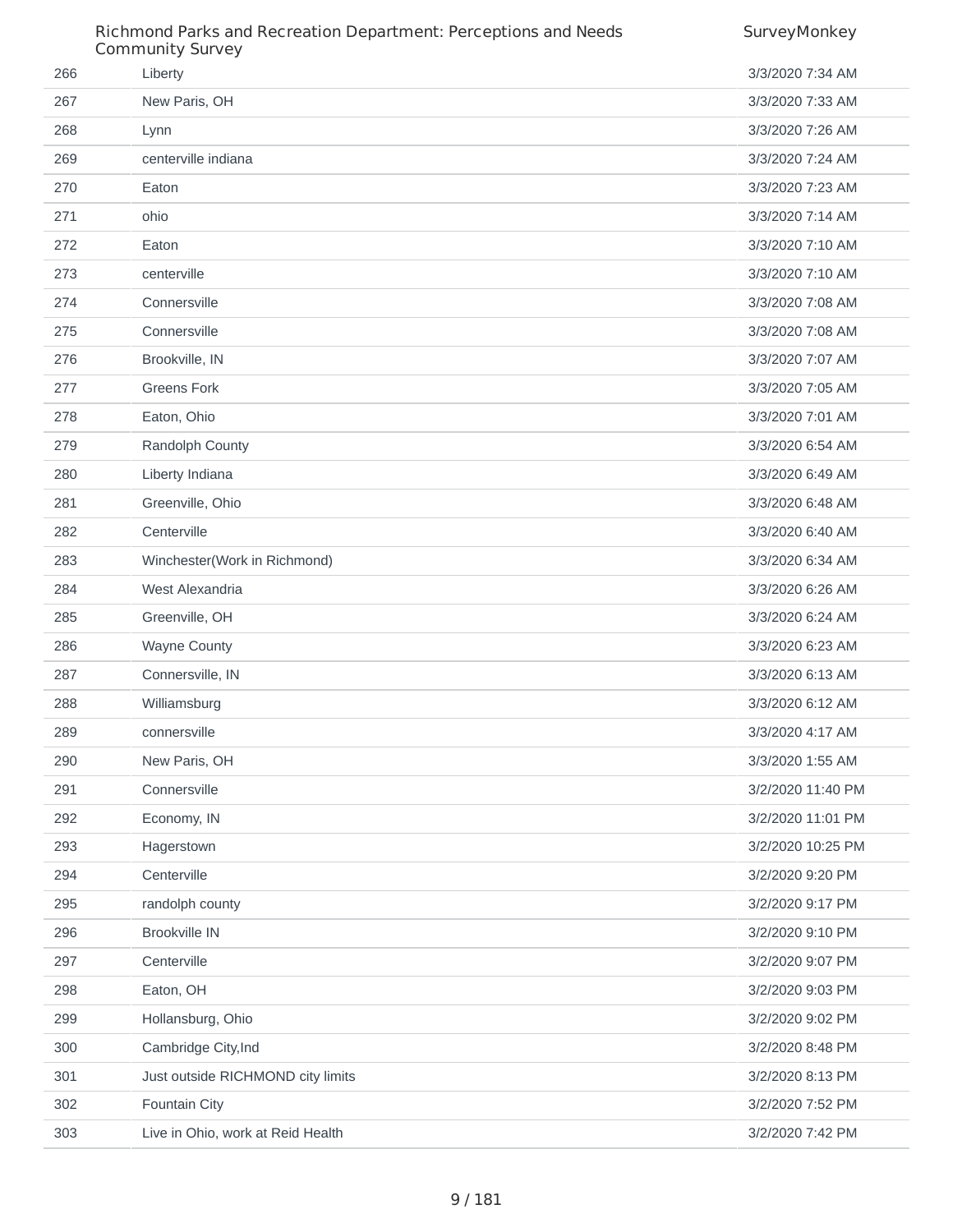|     | Richmond Parks and Recreation Department: Perceptions and Needs<br><b>Community Survey</b> | SurveyMonkey     |
|-----|--------------------------------------------------------------------------------------------|------------------|
| 304 | connersville                                                                               | 3/2/2020 7:31 PM |
| 305 | centerville                                                                                | 3/2/2020 7:29 PM |
| 306 | Centerville                                                                                | 3/2/2020 7:19 PM |
| 307 | Connersville IN                                                                            | 3/2/2020 7:11 PM |
| 308 | Ohio                                                                                       | 3/2/2020 5:36 PM |
| 309 | Englewood, Ohio                                                                            | 3/2/2020 5:29 PM |
| 310 | 47390                                                                                      | 3/2/2020 5:24 PM |
| 311 | Williamsburg, IN                                                                           | 3/2/2020 5:10 PM |
| 312 | Centerville Indiana                                                                        | 3/2/2020 5:09 PM |
| 313 | West Manchester, Ohio                                                                      | 3/2/2020 5:07 PM |
| 314 | Connersville                                                                               | 3/2/2020 5:02 PM |
| 315 | Randolph County                                                                            | 3/2/2020 4:52 PM |
| 316 | Hagerstown                                                                                 | 3/2/2020 4:52 PM |
| 317 | Wilkinson                                                                                  | 3/2/2020 4:41 PM |
| 318 | Liberty                                                                                    | 3/2/2020 4:40 PM |
| 319 | Eaton, OH                                                                                  | 3/2/2020 4:38 PM |
| 320 | <b>Brookville</b>                                                                          | 3/2/2020 4:34 PM |
| 321 | Work in Richmond, live in Ohio.                                                            | 3/2/2020 4:32 PM |
| 322 | Hagerstown                                                                                 | 3/2/2020 4:29 PM |
| 323 | Live in Union City                                                                         | 3/2/2020 4:27 PM |
| 324 | Centerville                                                                                | 3/2/2020 4:24 PM |
| 325 | Liberty                                                                                    | 3/2/2020 4:22 PM |
| 326 | Fountain City                                                                              | 3/2/2020 4:16 PM |
| 327 | Cambridge City                                                                             | 3/2/2020 4:14 PM |
| 328 | Hagerstown                                                                                 | 3/2/2020 4:13 PM |
| 329 | Connersville                                                                               | 3/2/2020 4:12 PM |
| 330 | cambridge city                                                                             | 3/2/2020 4:10 PM |
| 331 | Wayne county, live outside city limits                                                     | 3/2/2020 4:09 PM |
| 332 | Fountain City                                                                              | 3/2/2020 4:09 PM |
| 333 | Brownsville, IN                                                                            | 3/2/2020 4:08 PM |
| 334 | Lynn, IN                                                                                   | 3/2/2020 4:08 PM |
| 335 | Lynn                                                                                       | 3/2/2020 4:07 PM |
| 336 | Connersville Indiana                                                                       | 3/2/2020 4:05 PM |
| 337 | Lynn                                                                                       | 3/2/2020 4:02 PM |
| 338 | Centerville, In                                                                            | 3/2/2020 4:00 PM |
| 339 | Connersville                                                                               | 3/2/2020 3:59 PM |
| 340 | Fountain City                                                                              | 3/2/2020 3:57 PM |
| 341 | Hagerstown                                                                                 | 3/2/2020 3:57 PM |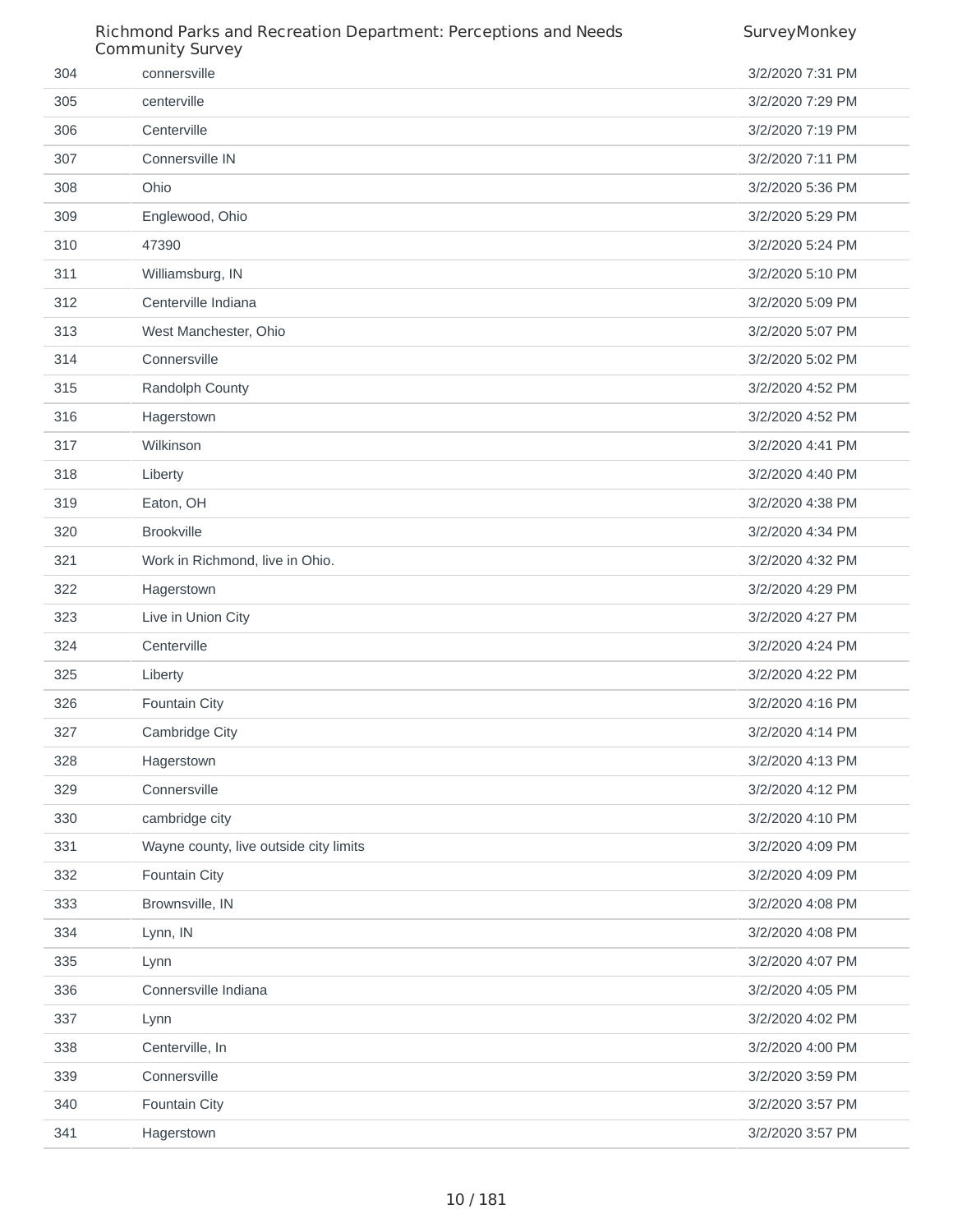|     | Richmond Parks and Recreation Department: Perceptions and Needs<br>Community Survey | SurveyMonkey     |
|-----|-------------------------------------------------------------------------------------|------------------|
| 342 | Connersville                                                                        | 3/2/2020 3:53 PM |
| 343 | Connersville                                                                        | 3/2/2020 3:51 PM |
| 344 | rural Wayne county                                                                  | 3/2/2020 3:51 PM |
| 345 | Cambridge City Indiana                                                              | 3/2/2020 3:50 PM |
| 346 | Williamsburg                                                                        | 3/2/2020 3:49 PM |
| 347 | Hagerstown                                                                          | 3/2/2020 3:49 PM |
| 348 | Cambridge City                                                                      | 3/2/2020 3:49 PM |
| 349 | Eaton ohio                                                                          | 3/2/2020 3:49 PM |
| 350 | Eaton, OH                                                                           | 3/2/2020 3:48 PM |
| 351 | Eaton, OH                                                                           | 3/2/2020 3:47 PM |
| 352 | Farmland                                                                            | 3/2/2020 3:46 PM |
| 353 | Union City, IN                                                                      | 3/2/2020 3:45 PM |
| 354 | connersville                                                                        | 3/2/2020 3:44 PM |
| 355 | Fountain City                                                                       | 3/2/2020 3:39 PM |
| 356 | Hagerstown                                                                          | 3/2/2020 3:39 PM |
| 357 | Darke County, OH                                                                    | 3/2/2020 3:38 PM |
| 358 | Connersville                                                                        | 3/2/2020 3:37 PM |
| 359 | Hagerstown                                                                          | 3/2/2020 3:36 PM |
| 360 | Lynn                                                                                | 3/2/2020 3:36 PM |
| 361 | Eaton                                                                               | 3/2/2020 3:36 PM |
| 362 | Liberty IN                                                                          | 3/2/2020 3:35 PM |
| 363 | centerville                                                                         | 3/2/2020 3:35 PM |
| 364 | <b>Greens Fork</b>                                                                  | 3/2/2020 3:34 PM |
| 365 | Greenville, OH                                                                      | 3/2/2020 3:32 PM |
| 366 | Hagerstown                                                                          | 3/2/2020 3:32 PM |
| 367 | Liberty                                                                             | 3/2/2020 3:32 PM |
| 368 | Outside of City limits, northeast                                                   | 3/2/2020 3:31 PM |
| 369 | Connersville                                                                        | 3/2/2020 3:30 PM |
| 370 | Greenville, Ohio                                                                    | 3/2/2020 3:30 PM |
| 371 | North of Richmond                                                                   | 3/2/2020 3:30 PM |
| 372 | Richmond address but not in City Limits                                             | 3/2/2020 3:29 PM |
| 373 | Wayne County Residential                                                            | 3/2/2020 3:26 PM |
| 374 | Center Township                                                                     | 3/2/2020 3:26 PM |
| 375 | New Madison                                                                         | 3/2/2020 3:24 PM |
| 376 | Richmond 2 mile fringe                                                              | 3/2/2020 3:23 PM |
| 377 | Connersville                                                                        | 3/2/2020 3:23 PM |
| 378 | I live in Brookville, IN                                                            | 3/2/2020 3:23 PM |
| 379 | Centerviile                                                                         | 3/2/2020 3:23 PM |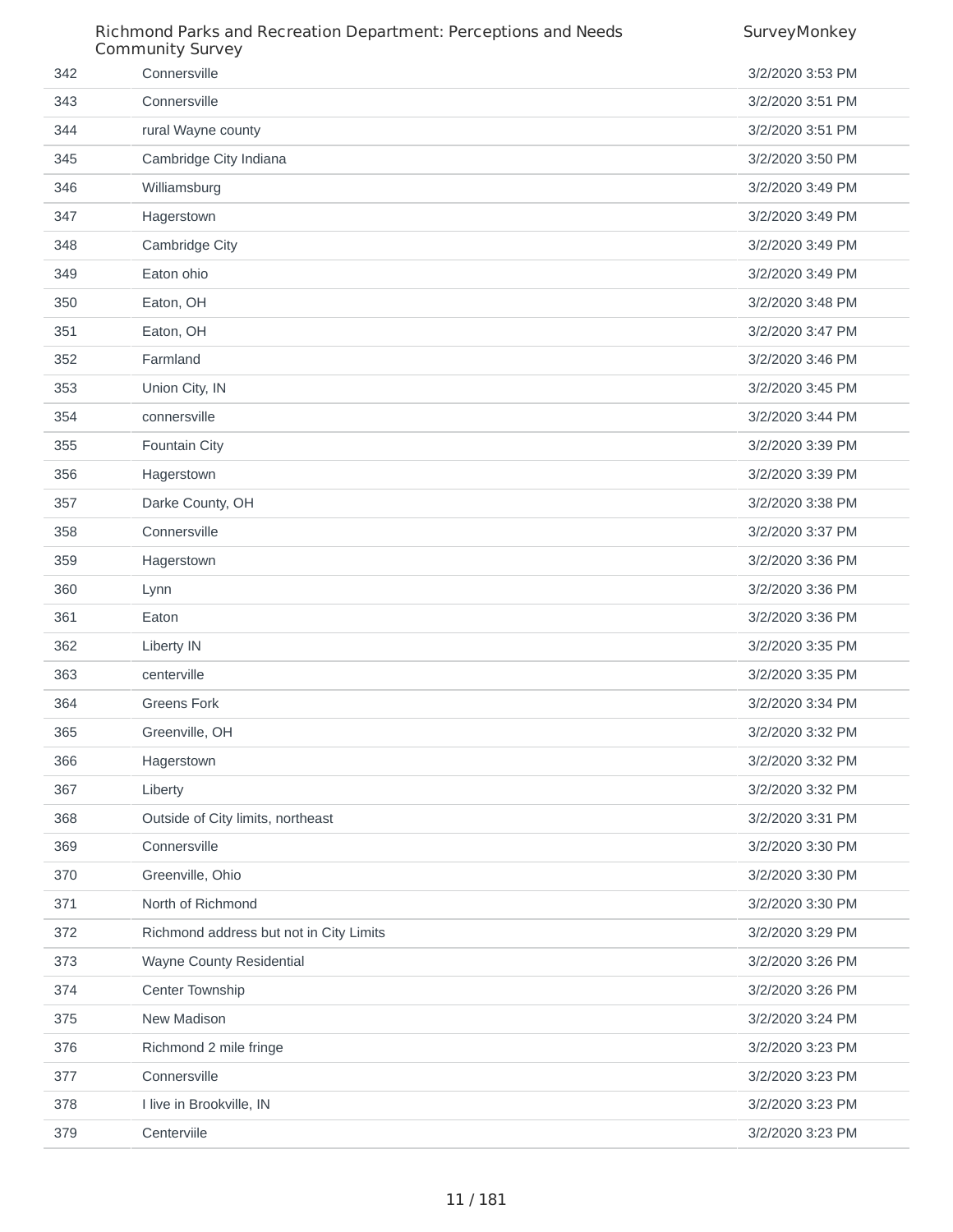|     | Richmond Parks and Recreation Department: Perceptions and Needs<br><b>Community Survey</b> | SurveyMonkey     |
|-----|--------------------------------------------------------------------------------------------|------------------|
| 380 | Connersville                                                                               | 3/2/2020 3:23 PM |
| 381 | Ohio                                                                                       | 3/2/2020 3:23 PM |
| 382 | Vandalia                                                                                   | 3/2/2020 3:23 PM |
| 383 | <b>Fayette County</b>                                                                      | 3/2/2020 3:21 PM |
| 384 | New Paris, Ohio                                                                            | 3/2/2020 3:20 PM |
| 385 | Reside in 2 mile fringe                                                                    | 3/2/2020 3:20 PM |
| 386 | Centerville                                                                                | 3/2/2020 3:20 PM |
| 387 | <b>Fayette County</b>                                                                      | 3/2/2020 3:19 PM |
| 388 | Eaton, OH                                                                                  | 3/2/2020 3:19 PM |
| 389 | Cambridge City, IN                                                                         | 3/2/2020 3:19 PM |
| 390 | GreensFork                                                                                 | 3/2/2020 3:16 PM |
| 391 | Centerville                                                                                | 3/2/2020 3:16 PM |
| 392 | Liberty                                                                                    | 3/2/2020 3:16 PM |
| 393 | Willliamsburg, IN                                                                          | 3/2/2020 3:16 PM |
| 394 | Ohio                                                                                       | 3/2/2020 3:14 PM |
| 395 | Darke County Ohio                                                                          | 3/2/2020 3:14 PM |
| 396 | Connersville                                                                               | 3/2/2020 3:13 PM |
| 397 | Centerville, In                                                                            | 3/2/2020 3:13 PM |
| 398 | College Corner, ohio                                                                       | 3/2/2020 3:13 PM |
| 399 | Centerville, IN                                                                            | 3/2/2020 3:13 PM |
| 400 | Connersville                                                                               | 3/2/2020 3:10 PM |
| 401 | Surrounding Area                                                                           | 3/2/2020 3:10 PM |
| 402 | Centerville                                                                                | 3/2/2020 3:10 PM |
| 403 | Ohio                                                                                       | 3/2/2020 3:10 PM |
| 404 | wayne county resident                                                                      | 3/2/2020 3:09 PM |
| 405 | Ohio                                                                                       | 3/2/2020 3:09 PM |
| 406 | Reid Employee                                                                              | 3/2/2020 3:09 PM |
| 407 | fountain city area                                                                         | 3/2/2020 3:07 PM |
| 408 | Centerville, Work in Richmond                                                              | 3/2/2020 3:06 PM |
| 409 | Connersville                                                                               | 3/2/2020 3:06 PM |
| 410 | Ohio                                                                                       | 3/2/2020 3:05 PM |
| 411 | Lynn                                                                                       | 3/2/2020 3:04 PM |
| 412 | <b>New Paris</b>                                                                           | 3/2/2020 3:04 PM |
| 413 | Connersville                                                                               | 3/2/2020 3:04 PM |
| 414 | New Castle                                                                                 | 3/2/2020 3:03 PM |
| 415 | connersville                                                                               | 3/2/2020 3:03 PM |
| 416 | Williamsburg                                                                               | 3/2/2020 3:03 PM |
| 417 | Williamsburg                                                                               | 3/2/2020 3:03 PM |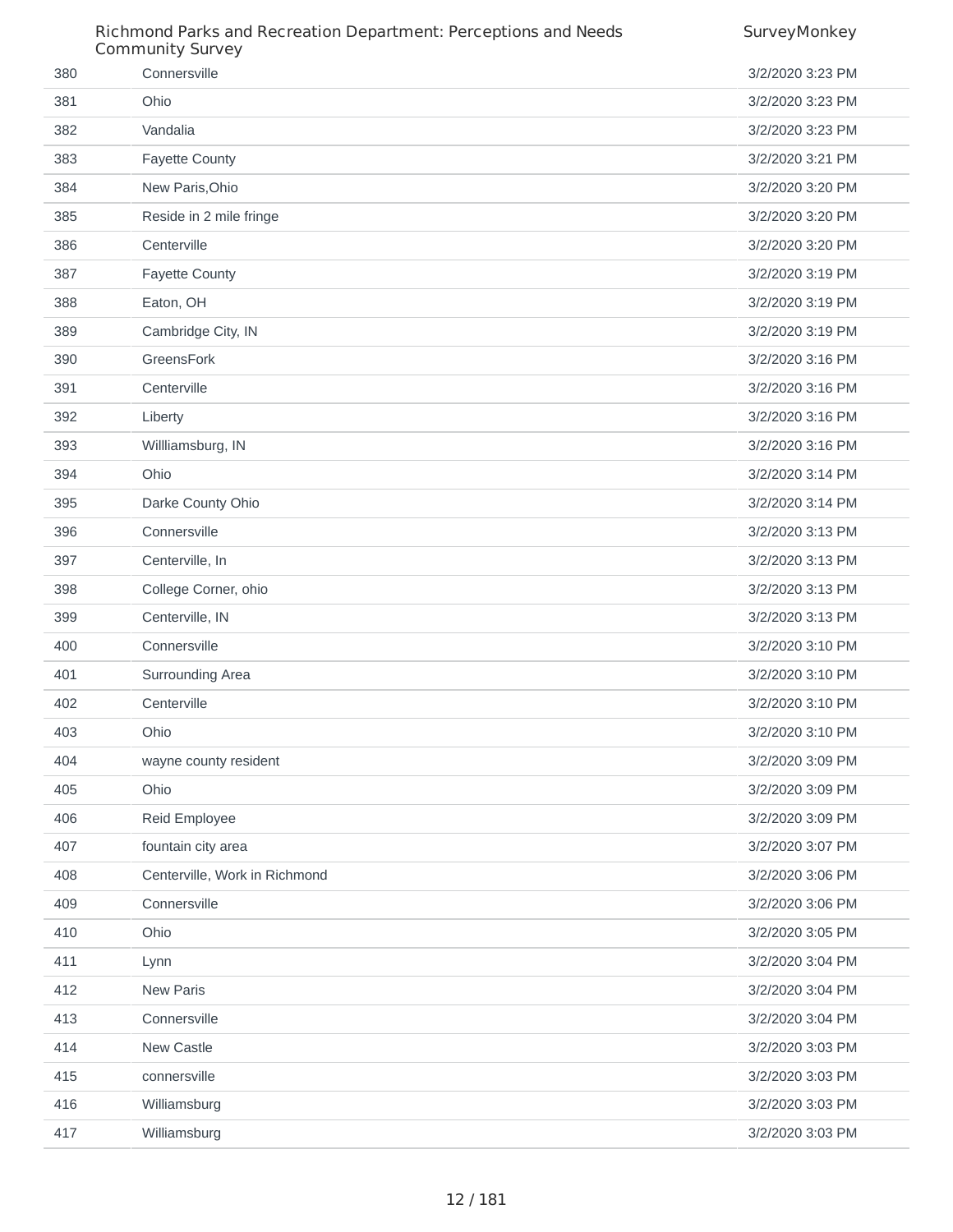|     | Richmond Parks and Recreation Department: Perceptions and Needs<br><b>Community Survey</b> | SurveyMonkey     |
|-----|--------------------------------------------------------------------------------------------|------------------|
| 418 | Williamsburg                                                                               | 3/2/2020 3:02 PM |
| 419 | Connersville                                                                               | 3/2/2020 3:02 PM |
| 420 | Boston township                                                                            | 3/2/2020 3:01 PM |
| 421 | New Castle                                                                                 | 3/2/2020 3:01 PM |
| 422 | Brownsburg                                                                                 | 3/2/2020 3:00 PM |
| 423 | City of Connersville                                                                       | 3/2/2020 3:00 PM |
| 424 | Connersville                                                                               | 3/2/2020 2:59 PM |
| 425 | hagerstown                                                                                 | 3/2/2020 2:58 PM |
| 426 | Connersville                                                                               | 3/2/2020 2:58 PM |
| 427 | Eaton, Ohio                                                                                | 3/2/2020 2:58 PM |
| 428 | Fountain City                                                                              | 3/2/2020 2:58 PM |
| 429 | Knightstown Indiana                                                                        | 3/2/2020 2:57 PM |
| 430 | Resident of Hagerstown, work in Richmond                                                   | 3/2/2020 2:57 PM |
| 431 | Parker City IN                                                                             | 3/2/2020 2:56 PM |
| 432 | Gratis, Oh                                                                                 | 3/2/2020 2:56 PM |
| 433 | live in Williamsburg, work in Richmond                                                     | 3/2/2020 2:55 PM |
| 434 | New Madison, OH                                                                            | 3/2/2020 2:55 PM |
| 435 | Eaton, Ohio                                                                                | 3/2/2020 2:55 PM |
| 436 | Randolph county                                                                            | 3/2/2020 2:54 PM |
| 437 | New Madison Ohio                                                                           | 3/2/2020 2:53 PM |
| 438 | I live in Ohio                                                                             | 3/2/2020 2:53 PM |
| 439 | New Madison, Ohio                                                                          | 3/2/2020 2:53 PM |
| 440 | Mooreland, IN                                                                              | 3/2/2020 2:53 PM |
| 441 | New Paris, OH                                                                              | 3/2/2020 2:53 PM |
| 442 | Webster                                                                                    | 3/2/2020 2:53 PM |
| 443 | Liberty                                                                                    | 3/2/2020 2:52 PM |
| 444 | Centerville                                                                                | 3/2/2020 2:52 PM |
| 445 | Fountain City                                                                              | 3/2/2020 2:52 PM |
| 446 | Connersville                                                                               | 3/2/2020 2:52 PM |
| 447 | <b>HAGERSTOWN</b>                                                                          | 3/2/2020 2:52 PM |
| 448 | New Paris, OH                                                                              | 3/2/2020 2:52 PM |
| 449 | Williamsburg                                                                               | 3/2/2020 2:51 PM |
| 450 | Centerville, IN                                                                            | 3/2/2020 2:51 PM |
| 451 | Eaton, OH                                                                                  | 3/2/2020 2:50 PM |
| 452 | Fountain City                                                                              | 3/2/2020 2:50 PM |
| 453 | Connersville                                                                               | 3/2/2020 2:50 PM |
| 454 | Randolph County                                                                            | 3/2/2020 2:50 PM |
| 455 | outside of Richmond                                                                        | 3/2/2020 2:50 PM |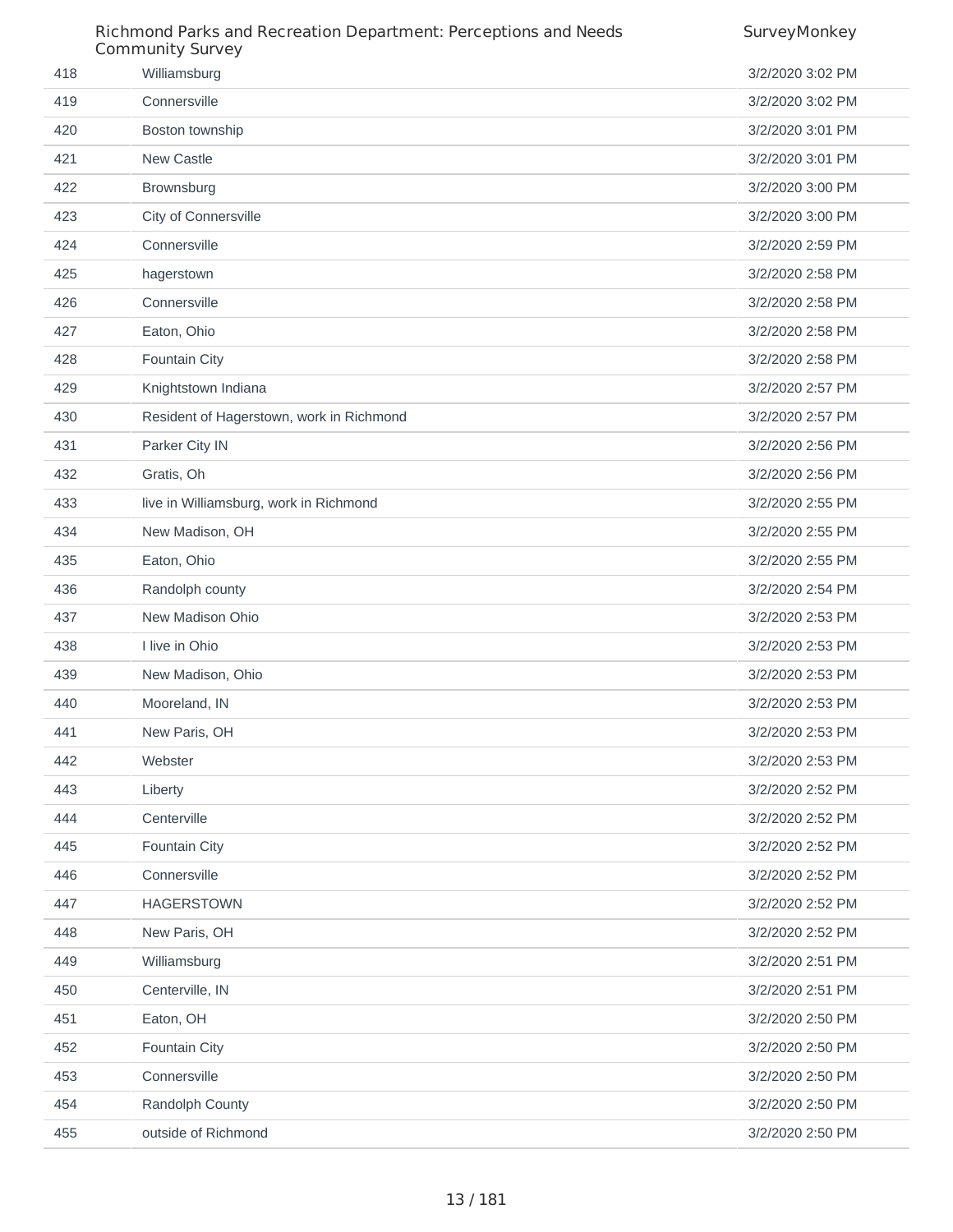|     | Richmond Parks and Recreation Department: Perceptions and Needs<br><b>Community Survey</b> | SurveyMonkey     |
|-----|--------------------------------------------------------------------------------------------|------------------|
| 456 | Liberty                                                                                    | 3/2/2020 2:50 PM |
| 457 | Eldorado, Ohio                                                                             | 3/2/2020 2:50 PM |
| 458 | Greenville, Ohio                                                                           | 3/2/2020 2:49 PM |
| 459 | West Harrison, IN                                                                          | 3/2/2020 2:49 PM |
| 460 | hagerstown                                                                                 | 3/2/2020 2:49 PM |
| 461 | Lynn, IN                                                                                   | 3/2/2020 2:49 PM |
| 462 | Fountain City- but close to Richmond                                                       | 3/2/2020 2:49 PM |
| 463 | Dublin, IN                                                                                 | 3/2/2020 2:49 PM |
| 464 | Connersville, IN                                                                           | 3/2/2020 2:48 PM |
| 465 | fountain city                                                                              | 3/2/2020 2:48 PM |
| 466 | ohio                                                                                       | 3/2/2020 2:47 PM |
| 467 | Centerville, IN                                                                            | 3/2/2020 2:47 PM |
| 468 | Cambridge City                                                                             | 3/2/2020 2:47 PM |
| 469 | Eaton                                                                                      | 3/2/2020 2:47 PM |
| 470 | <b>Greens Fork</b>                                                                         | 3/2/2020 2:46 PM |
| 471 | Lynn                                                                                       | 3/2/2020 2:46 PM |
| 472 | <b>NEW MADISON OHIO</b>                                                                    | 3/2/2020 2:46 PM |
| 473 | Greensfork                                                                                 | 3/2/2020 2:46 PM |
| 474 | Farmland, IN                                                                               | 3/2/2020 2:45 PM |
| 475 | Liberty                                                                                    | 3/2/2020 2:45 PM |
| 476 | ohio                                                                                       | 3/2/2020 2:45 PM |
| 477 | Muncie                                                                                     | 3/2/2020 2:45 PM |
| 478 | Ohio                                                                                       | 3/2/2020 2:45 PM |
| 479 | previous resident                                                                          | 3/2/2020 2:45 PM |
| 480 | <b>OUTSIDE OF CITY LIMITS</b>                                                              | 3/2/2020 2:45 PM |
| 481 | <b>Greens Fork</b>                                                                         | 3/2/2020 2:45 PM |
| 482 | Liberty                                                                                    | 3/2/2020 2:45 PM |
| 483 | New Paris OH                                                                               | 3/2/2020 2:45 PM |
| 484 | Williamsburg                                                                               | 3/2/2020 2:45 PM |
| 485 | Connersville, Indiana                                                                      | 3/2/2020 2:45 PM |
| 486 | <b>Union County</b>                                                                        | 3/2/2020 2:45 PM |
| 487 | Live on the Fringe                                                                         | 3/2/2020 2:45 PM |
| 488 | Fayette                                                                                    | 3/2/2020 2:44 PM |
| 489 | Milton                                                                                     | 3/2/2020 2:44 PM |
| 490 | Centerville                                                                                | 3/2/2020 7:27 AM |
| 491 | Liberty                                                                                    | 3/1/2020 7:14 PM |
| 492 | Just north of Richmond.                                                                    | 3/1/2020 3:22 PM |
| 493 | Milton Indiana Wayne County                                                                | 3/1/2020 3:20 PM |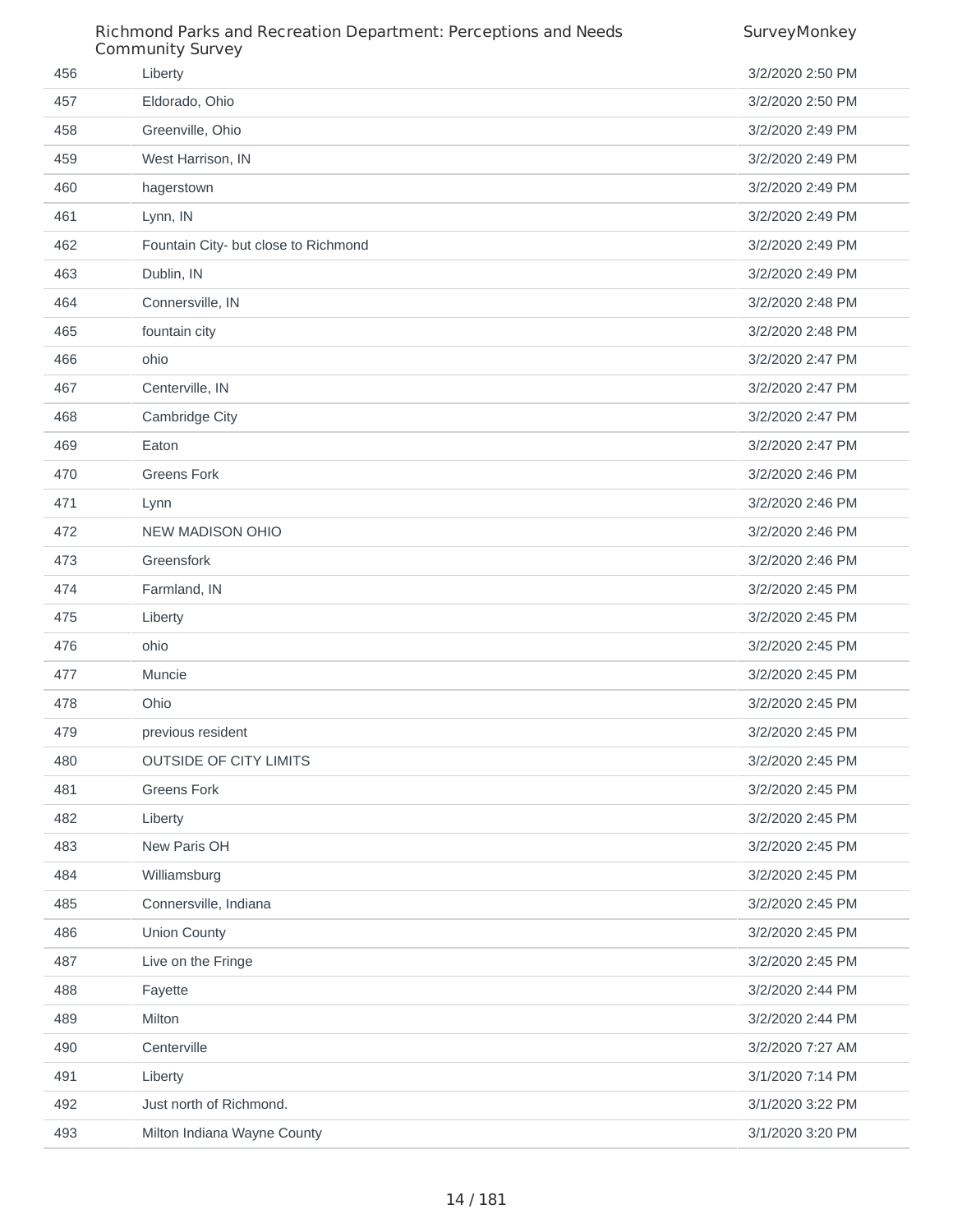|     | Richmond Parks and Recreation Department: Perceptions and Needs<br><b>Community Survey</b> | SurveyMonkey       |
|-----|--------------------------------------------------------------------------------------------|--------------------|
| 494 | Hagerstown                                                                                 | 3/1/2020 2:18 PM   |
| 495 | Lafayette IN                                                                               | 3/1/2020 1:03 PM   |
| 496 | Centerville                                                                                | 3/1/2020 7:09 AM   |
| 497 | Indianapolis                                                                               | 2/29/2020 11:45 PM |
| 498 | Wayne county                                                                               | 2/29/2020 9:32 PM  |
| 499 | Centerville                                                                                | 2/29/2020 10:40 AM |
| 500 | <b>Greens Fork</b>                                                                         | 2/29/2020 7:21 AM  |
| 501 | Centerville                                                                                | 2/28/2020 5:10 PM  |
| 502 | Centerville                                                                                | 2/28/2020 9:13 AM  |
| 503 | Centerville                                                                                | 2/28/2020 6:40 AM  |
| 504 | Niewoehner Rd. 1 mile south of city limits.                                                | 2/27/2020 3:35 PM  |
| 505 | Liberty                                                                                    | 2/27/2020 2:50 PM  |
| 506 | Lynn                                                                                       | 2/27/2020 2:08 PM  |
| 507 | <b>Greens Fork</b>                                                                         | 2/27/2020 12:22 PM |
| 508 | <b>Franklin County</b>                                                                     | 2/27/2020 9:37 AM  |
| 509 | Centerville                                                                                | 2/27/2020 9:37 AM  |
| 510 | Union County                                                                               | 2/27/2020 9:30 AM  |
| 511 | Work in Richmond Live in Williamsburg                                                      | 2/27/2020 9:09 AM  |
| 512 | I live in the 2 mile fringe, more specifically, I am a Wayne Co resident                   | 2/26/2020 10:38 PM |
| 513 | Richmond two mile fringe                                                                   | 2/26/2020 10:02 PM |
| 514 | Economy                                                                                    | 2/26/2020 5:56 PM  |
| 515 | Fountain City                                                                              | 2/26/2020 12:49 PM |
| 516 | Fort Wayne. I grew up in Richmond and am a member of the Starr Gennett Foundation Board    | 2/26/2020 9:52 AM  |
| 517 | Centerville                                                                                | 2/26/2020 9:27 AM  |
| 518 | Rural Wayne Township.                                                                      | 2/25/2020 11:19 PM |
| 519 | Richmond address in the fringe on west side                                                | 2/25/2020 7:24 PM  |
| 520 | Hagerstown                                                                                 | 2/25/2020 3:15 PM  |
| 521 | Williamsburg                                                                               | 2/25/2020 12:03 PM |
| 522 | New Paris, Ohio                                                                            | 2/25/2020 10:02 AM |
| 523 | Fountain City                                                                              | 2/25/2020 6:17 AM  |
| 524 | Wayne county                                                                               | 2/24/2020 10:55 PM |
| 525 | Union county                                                                               | 2/24/2020 6:27 PM  |
| 526 | Live off 27 North.                                                                         | 2/24/2020 6:22 PM  |
| 527 | Wayne county, northeast                                                                    | 2/24/2020 5:11 PM  |
| 528 | Abington                                                                                   | 2/24/2020 3:33 PM  |
| 529 | Work in Richmond, live in Ohio. Once lived in Richmond, though.                            | 2/24/2020 2:52 PM  |
| 530 | Boston, IN                                                                                 | 2/24/2020 11:48 AM |
| 531 | Randolph County                                                                            | 2/24/2020 10:42 AM |

#### / 181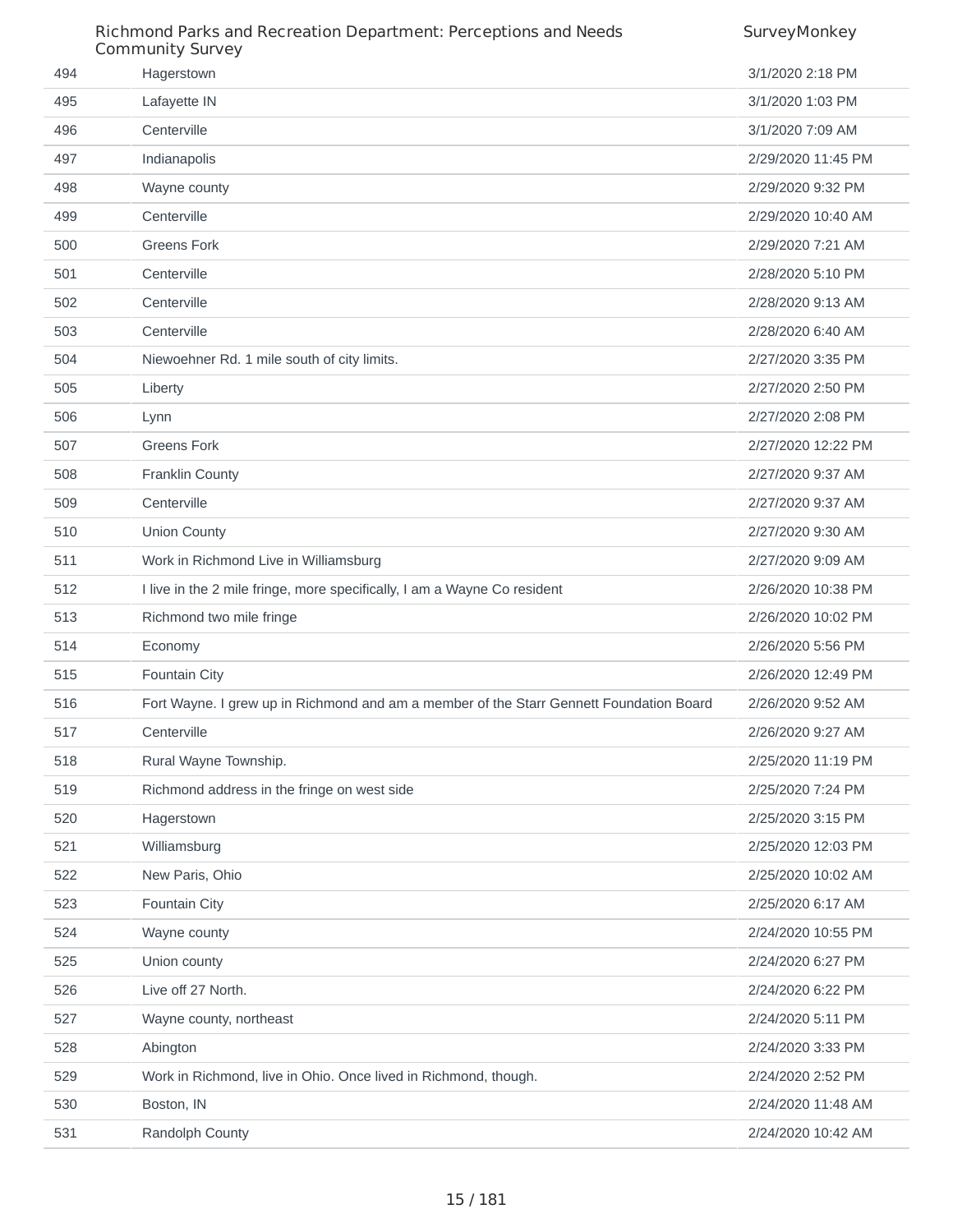|     | Richmond Parks and Recreation Department: Perceptions and Needs<br><b>Community Survey</b> | SurveyMonkey       |
|-----|--------------------------------------------------------------------------------------------|--------------------|
| 532 | Centerville resident                                                                       | 2/24/2020 7:27 AM  |
| 533 | Williamsburg                                                                               | 2/24/2020 7:06 AM  |
| 534 | Williamsburg                                                                               | 2/24/2020 6:05 AM  |
| 535 | Ohio                                                                                       | 2/23/2020 8:19 PM  |
| 536 | Centerville                                                                                | 2/23/2020 8:16 PM  |
| 537 | Township resident                                                                          | 2/23/2020 7:11 PM  |
| 538 | Outside city limits                                                                        | 2/23/2020 5:19 PM  |
| 539 | <b>Wayne County</b>                                                                        | 2/23/2020 4:56 PM  |
| 540 | Centerville                                                                                | 2/23/2020 2:08 PM  |
| 541 | Fountain City                                                                              | 2/23/2020 9:49 AM  |
| 542 | New Paris ohio                                                                             | 2/23/2020 9:17 AM  |
| 543 | North of town                                                                              | 2/23/2020 8:44 AM  |
| 544 | Fountain City                                                                              | 2/23/2020 8:33 AM  |
| 545 | Abington township                                                                          | 2/23/2020 8:20 AM  |
| 546 | <b>Wayne County</b>                                                                        | 2/23/2020 7:14 AM  |
| 547 | Williamsburg                                                                               | 2/23/2020 6:46 AM  |
| 548 | 2 mile fringe                                                                              | 2/23/2020 12:32 AM |
| 549 | Wayne County resident                                                                      | 2/22/2020 11:21 PM |
| 550 | Williamsburg                                                                               | 2/22/2020 5:58 PM  |
| 551 | Center Twp.                                                                                | 2/22/2020 2:31 PM  |
| 552 | Centerville                                                                                | 2/22/2020 11:20 AM |
| 553 | Centerville                                                                                | 2/22/2020 11:14 AM |
| 554 | Born and raised in Richmond, but now live in Lafayette, IN                                 | 2/22/2020 12:39 AM |
| 555 | New Lebanon, Ohio                                                                          | 2/21/2020 5:26 PM  |
| 556 | I work in Richmond and I grew up in Richmond but I now live in Ohio                        | 2/21/2020 3:11 PM  |
| 557 | I live just north of the city's two-mile fringe.                                           | 2/21/2020 10:28 AM |
| 558 | Center township                                                                            | 2/21/2020 8:09 AM  |
| 559 | Williamsburg, IN                                                                           | 2/21/2020 8:00 AM  |
| 560 | former resident whose family still lives there. Bedford, IN                                | 2/21/2020 7:58 AM  |
| 561 | Centerville                                                                                | 2/21/2020 7:02 AM  |
| 562 | Centerville                                                                                | 2/20/2020 11:21 PM |
| 563 | Webster Township                                                                           | 2/20/2020 5:54 PM  |
| 564 | Centerville                                                                                | 2/20/2020 2:18 PM  |
| 565 | <b>Spring Grove</b>                                                                        | 2/20/2020 12:56 PM |
| 566 | We live in Wayne County off 27 north.                                                      | 2/20/2020 12:52 PM |
| 567 | Centerville, IN                                                                            | 2/20/2020 12:20 PM |
| 568 | Ohio                                                                                       | 2/20/2020 12:19 PM |
| 569 | <b>Greens Fork</b>                                                                         | 2/20/2020 11:40 AM |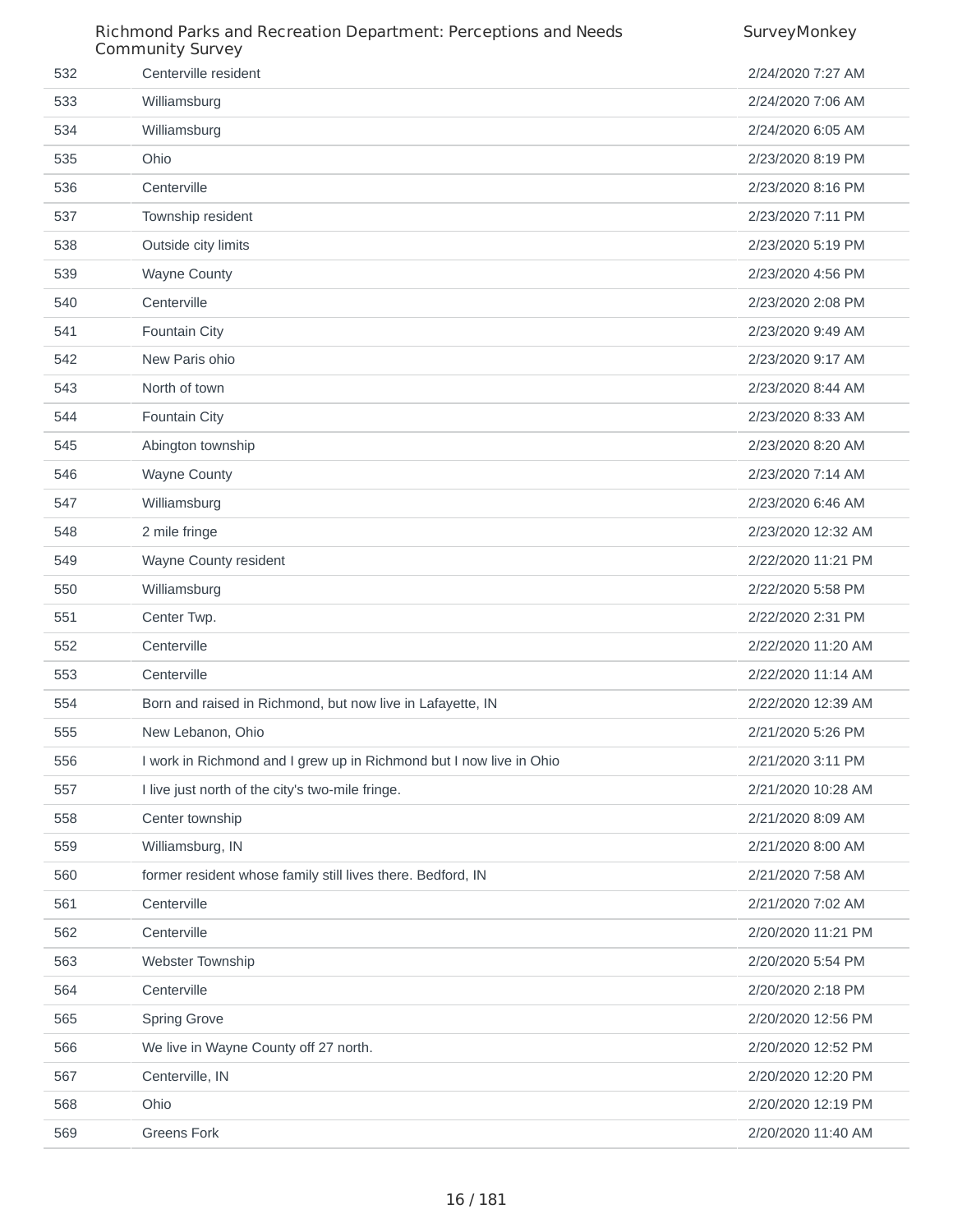|     | Richmond Parks and Recreation Department: Perceptions and Needs<br><b>Community Survey</b> | SurveyMonkey       |
|-----|--------------------------------------------------------------------------------------------|--------------------|
| 570 | Brookville Oh, but use facilities often in Richmond.                                       | 2/20/2020 11:12 AM |
| 571 | I leave North of the city limits.                                                          | 2/20/2020 11:09 AM |
| 572 | Union County                                                                               | 2/20/2020 10:56 AM |
| 573 | <b>Webster Resident</b>                                                                    | 2/20/2020 10:39 AM |
| 574 | Liberty Indiana                                                                            | 2/20/2020 10:37 AM |
| 575 | <b>Dublin</b>                                                                              | 2/20/2020 10:36 AM |
| 576 | Oxford Ohio                                                                                | 2/20/2020 10:30 AM |
| 577 | Burt Lake, Michigan                                                                        | 2/20/2020 10:23 AM |
| 578 | Cambridge City                                                                             | 2/20/2020 10:22 AM |
| 579 | closer to Webster                                                                          | 2/20/2020 10:18 AM |
| 580 | Just outside city limits                                                                   | 2/17/2020 8:56 PM  |
| 581 | Indianapolis                                                                               | 2/17/2020 3:06 PM  |
| 582 | Cambridge City                                                                             | 2/17/2020 2:55 PM  |
| 583 | spring grove                                                                               | 2/15/2020 8:43 PM  |
| 584 | New Paris, OH                                                                              | 2/15/2020 7:16 PM  |
| 585 | 46703                                                                                      | 2/15/2020 6:35 PM  |
| 586 | Cambridge City                                                                             | 2/15/2020 3:54 PM  |
| 587 | Southern Indiana                                                                           | 2/15/2020 2:59 PM  |
| 588 | Ohio                                                                                       | 2/15/2020 12:44 PM |
| 589 | Hagerstown                                                                                 | 2/15/2020 10:27 AM |
| 590 | centerville                                                                                | 2/15/2020 8:33 AM  |
| 591 | <b>New Paris</b>                                                                           | 2/14/2020 12:39 PM |
| 592 | <b>Rural Greens Fork</b>                                                                   | 2/14/2020 12:02 AM |
| 593 | Minneman Road Richmond                                                                     | 2/13/2020 10:17 AM |
| 594 | Centerville, Indiana                                                                       | 2/13/2020 5:11 AM  |
| 595 | Centerville                                                                                | 2/12/2020 10:02 PM |
| 596 | Hagerstown, Western Wayne County                                                           | 2/12/2020 9:37 PM  |
| 597 | Wayne county. Outside city limits but I do have a business in the city                     | 2/12/2020 8:56 PM  |
| 598 | Cambridge                                                                                  | 2/12/2020 4:55 PM  |
| 599 | Eaton, OH                                                                                  | 2/12/2020 4:04 PM  |
| 600 | <b>Union County</b>                                                                        | 2/12/2020 4:01 PM  |
| 601 | Wayne county resident                                                                      | 2/12/2020 2:56 PM  |
| 602 | I live in Williamsburg.                                                                    | 2/12/2020 2:51 PM  |
| 603 | Centerville                                                                                | 2/12/2020 2:47 PM  |
| 604 | <b>New Paris</b>                                                                           | 2/12/2020 2:42 PM  |
| 605 | Farm near fountain city                                                                    | 2/12/2020 2:38 PM  |
| 606 | Fountain city                                                                              | 2/12/2020 2:38 PM  |
| 607 | Centerville                                                                                | 2/12/2020 2:36 PM  |
|     |                                                                                            |                    |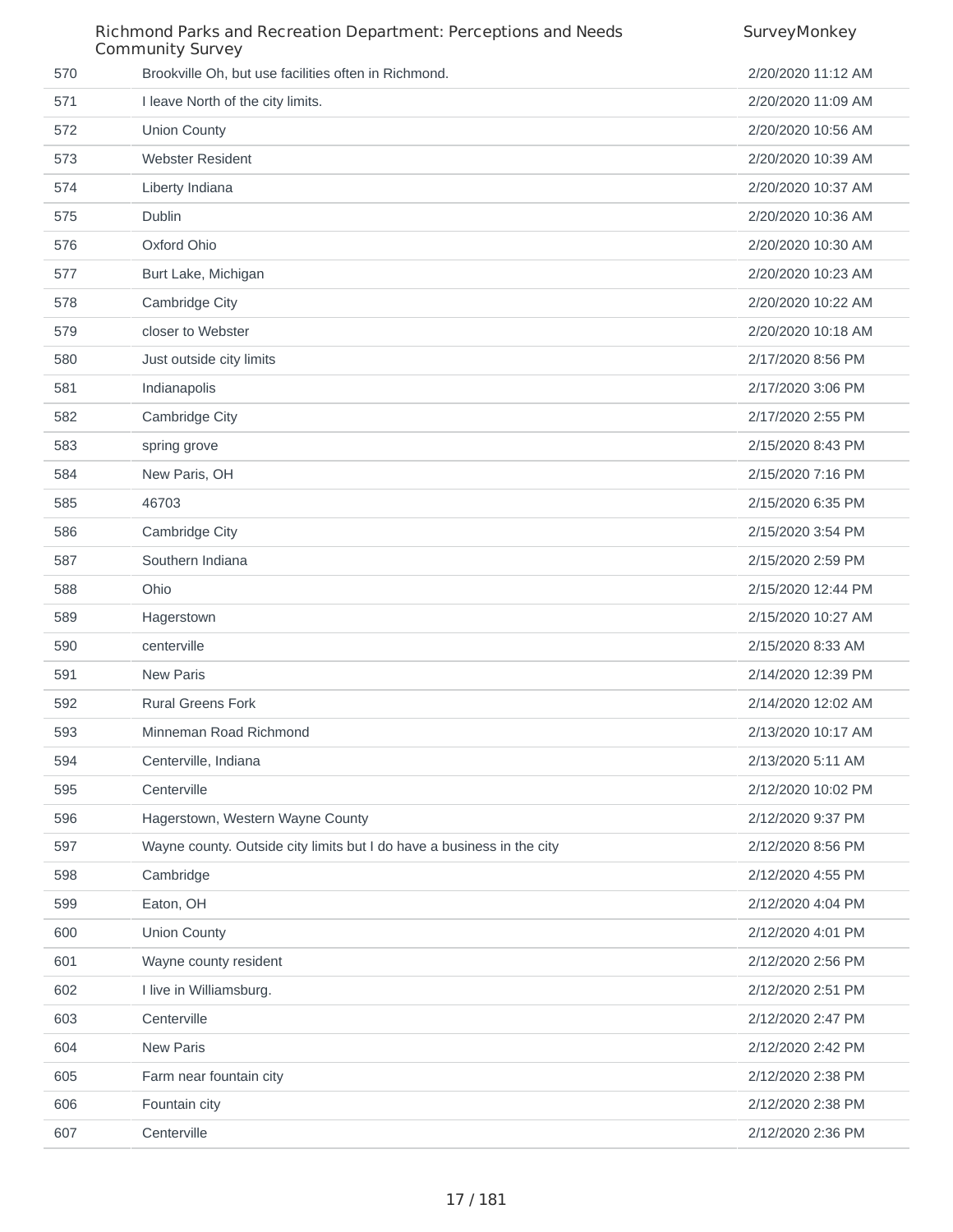| 608<br>Rural               | Richmond Parks and Recreation Department: Perceptions and Needs<br><b>Community Survey</b> | SurveyMonkey       |
|----------------------------|--------------------------------------------------------------------------------------------|--------------------|
|                            |                                                                                            | 2/12/2020 2:36 PM  |
| 609<br><b>Wayne County</b> |                                                                                            | 2/11/2020 9:03 PM  |
| 610<br>Centerville         |                                                                                            | 2/11/2020 11:39 AM |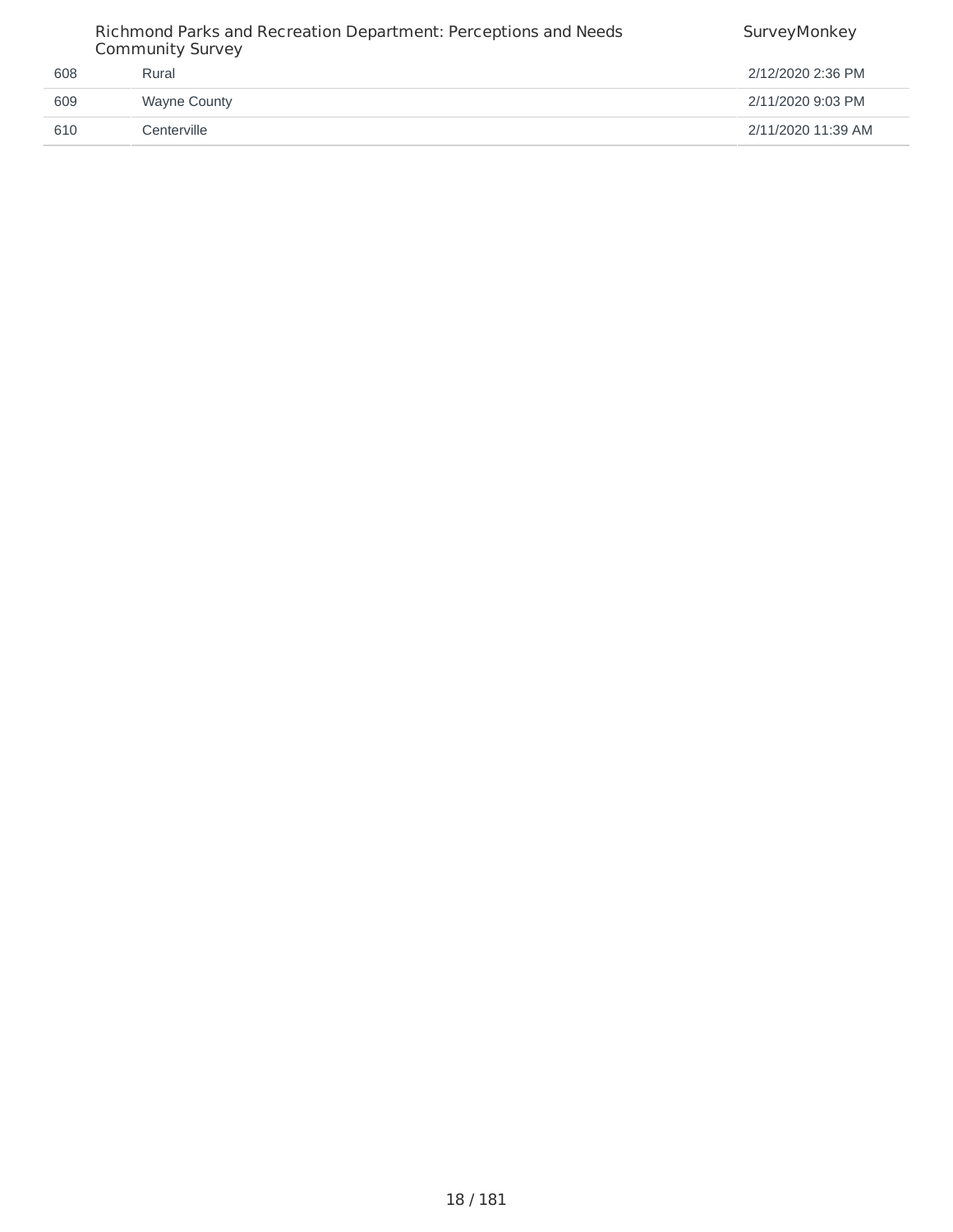# Q2 Please tell us the number of people in each age group living in your household. (Check all that apply)

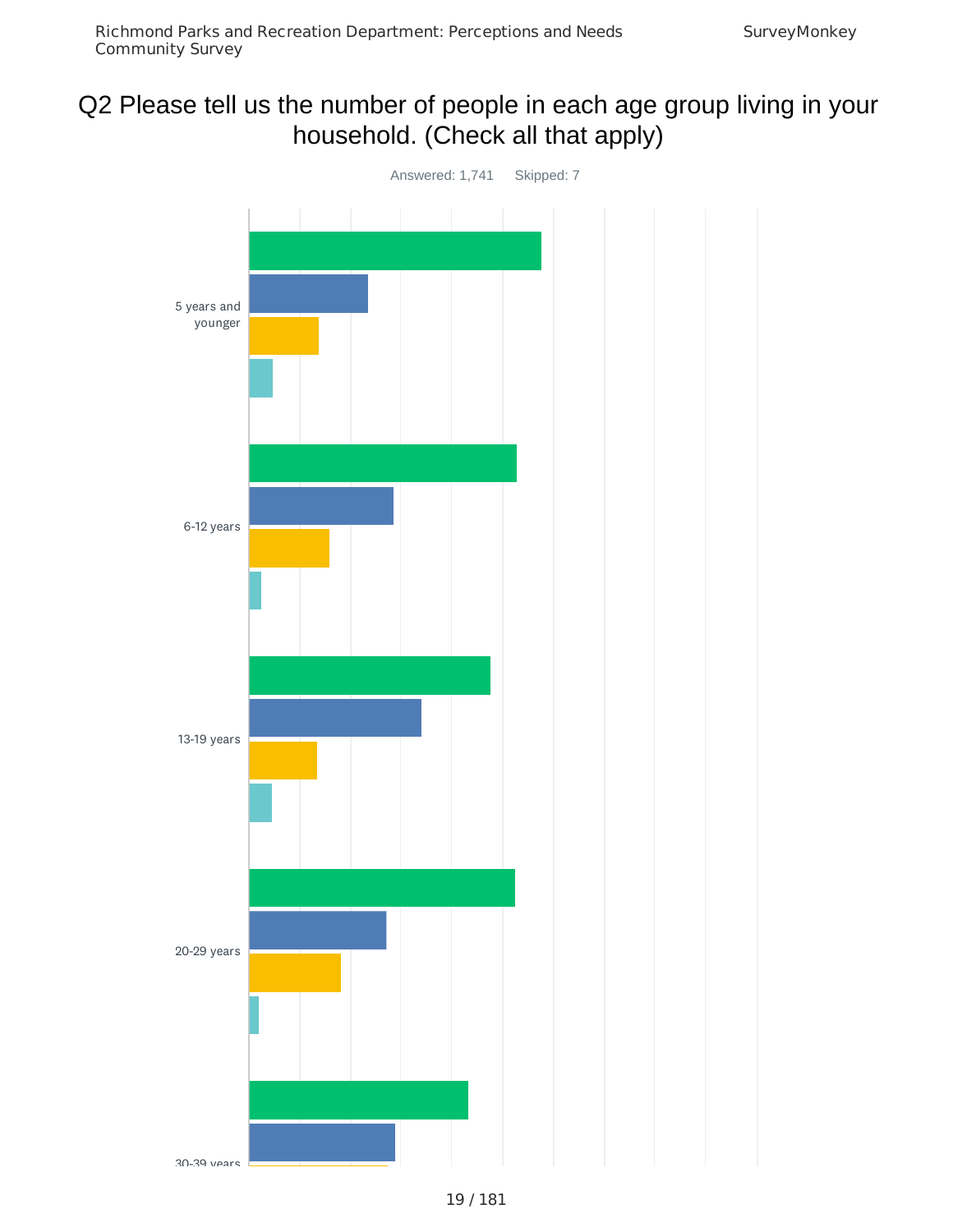



**0** 0 individuals **1** individual **1** 2 individuals **1** 3 or more individuals

|                     | 0 INDIVIDUALS | <b>1 INDIVIDUAL</b> | <b>2 INDIVIDUALS</b> | <b>3 OR MORE INDIVIDUALS</b> | <b>TOTAL</b> |
|---------------------|---------------|---------------------|----------------------|------------------------------|--------------|
| 5 years and younger | 57.70%<br>532 | 23.64%<br>218       | 13.77%<br>127        | 4.88%<br>45                  | 922          |
| 6-12 years          | 53.02%<br>483 | 28.65%<br>261       | 15.92%<br>145        | 2.41%<br>22                  | 911          |
| $13-19$ years       | 47.62%<br>420 | 34.13%<br>301       | 13.61%<br>120        | 4.65%<br>41                  | 882          |
| 20-29 years         | 52.55%<br>423 | 27.20%<br>219       | 18.14%<br>146        | 2.11%<br>17                  | 805          |
| 30-39 years         | 43.37%<br>373 | 28.95%<br>249       | 27.33%<br>235        | 0.35%<br>3                   | 860          |
| 40-49 years         | 41.19%<br>374 | 32.60%<br>296       | 26.10%<br>237        | 0.11%<br>1                   | 908          |
| $50+$ years         | 23.78%<br>274 | 27.34%<br>315       | 47.31%<br>545        | 1.56%<br>18                  | 1,152        |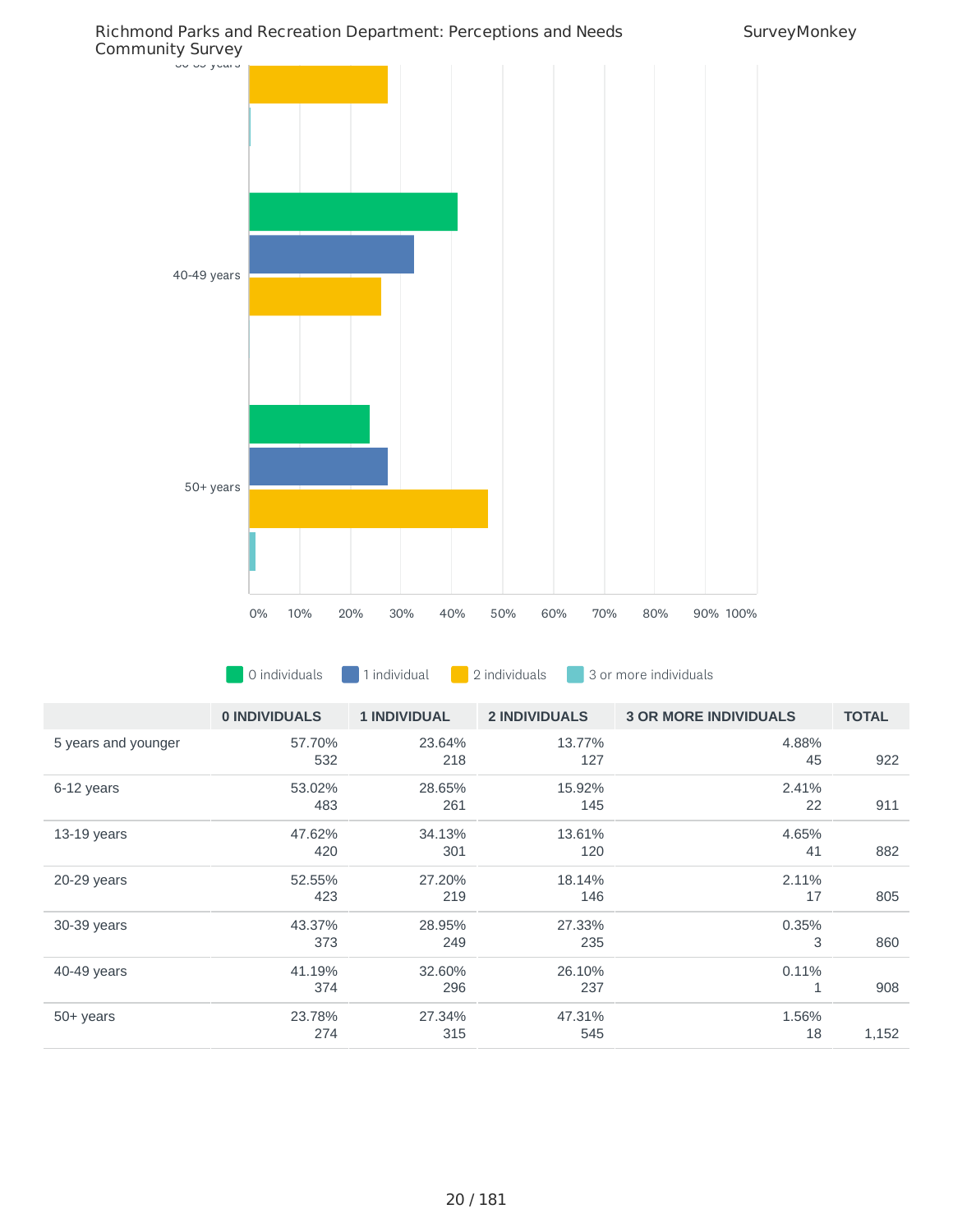### Q3 Approximately how many hours PER WEEK do you spend on recreational activities?



| <b>ANSWER CHOICES</b>                               | <b>RESPONSES</b> |       |
|-----------------------------------------------------|------------------|-------|
| I do not participate in any recreational activities | 8.91%            | 155   |
| 1-2 hours per week                                  | 30.11%           | 524   |
| 3-4 hours per week                                  | 34.54%           | 601   |
| 5+ hours per week                                   | 26.44%           | 460   |
| <b>TOTAL</b>                                        |                  | 1,740 |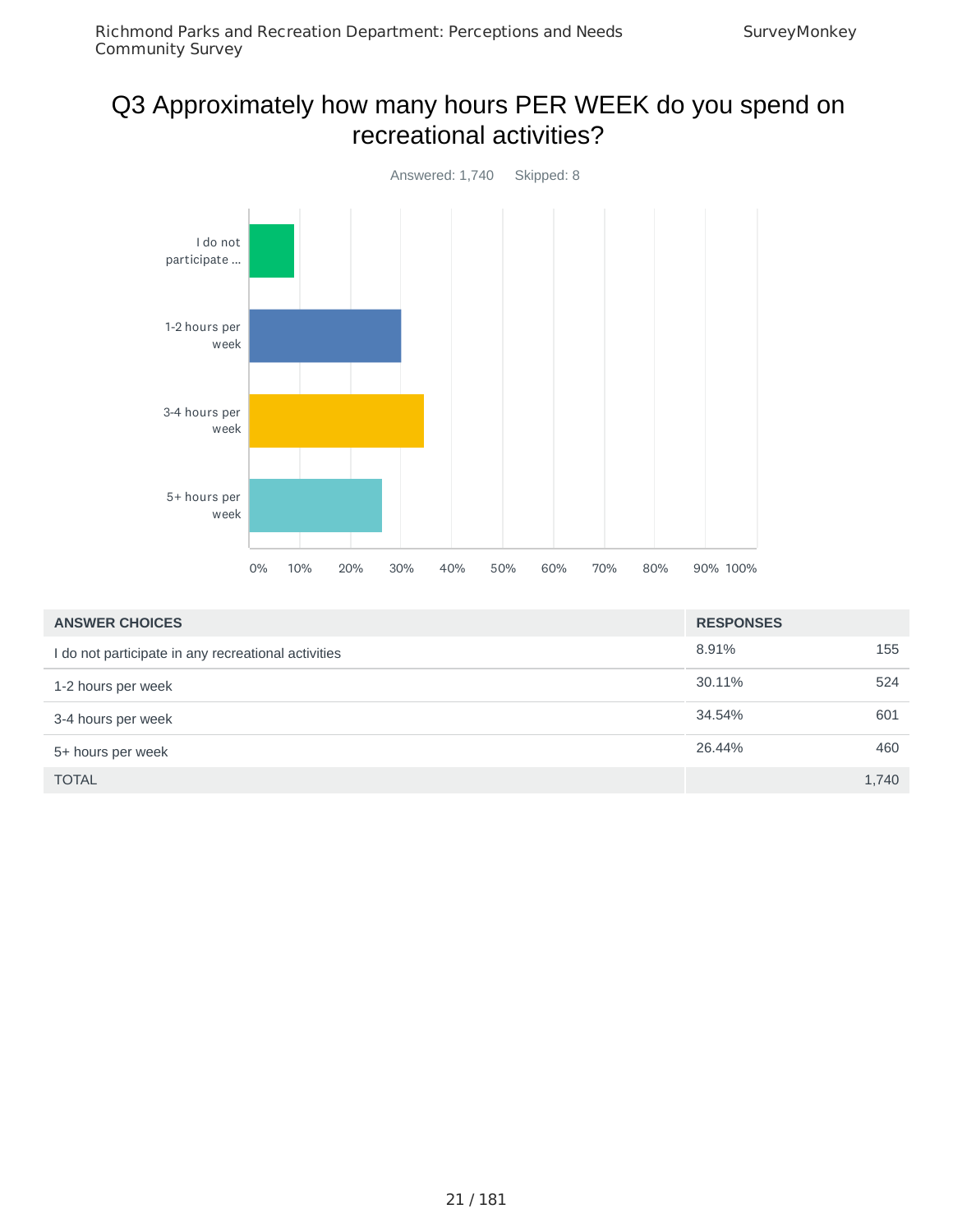#### Q4 Approximately how much money PER MONTH do you spend on recreational activities?



| <b>ANSWER CHOICES</b>     | <b>RESPONSES</b> |                |
|---------------------------|------------------|----------------|
| Less than \$100 per month | 67.01%           | 1,160          |
| \$100-\$299 per month     | 27.04%           | 468            |
| \$300-\$499 per month     | 4.33%            | 75             |
| \$500-\$999 per month     | 1.21%            | 21             |
| \$1,000-\$1,999 per month | 0.23%            | $\overline{4}$ |
| \$2,000+ per month        | 0.17%            | 3              |
| <b>TOTAL</b>              |                  | 1,731          |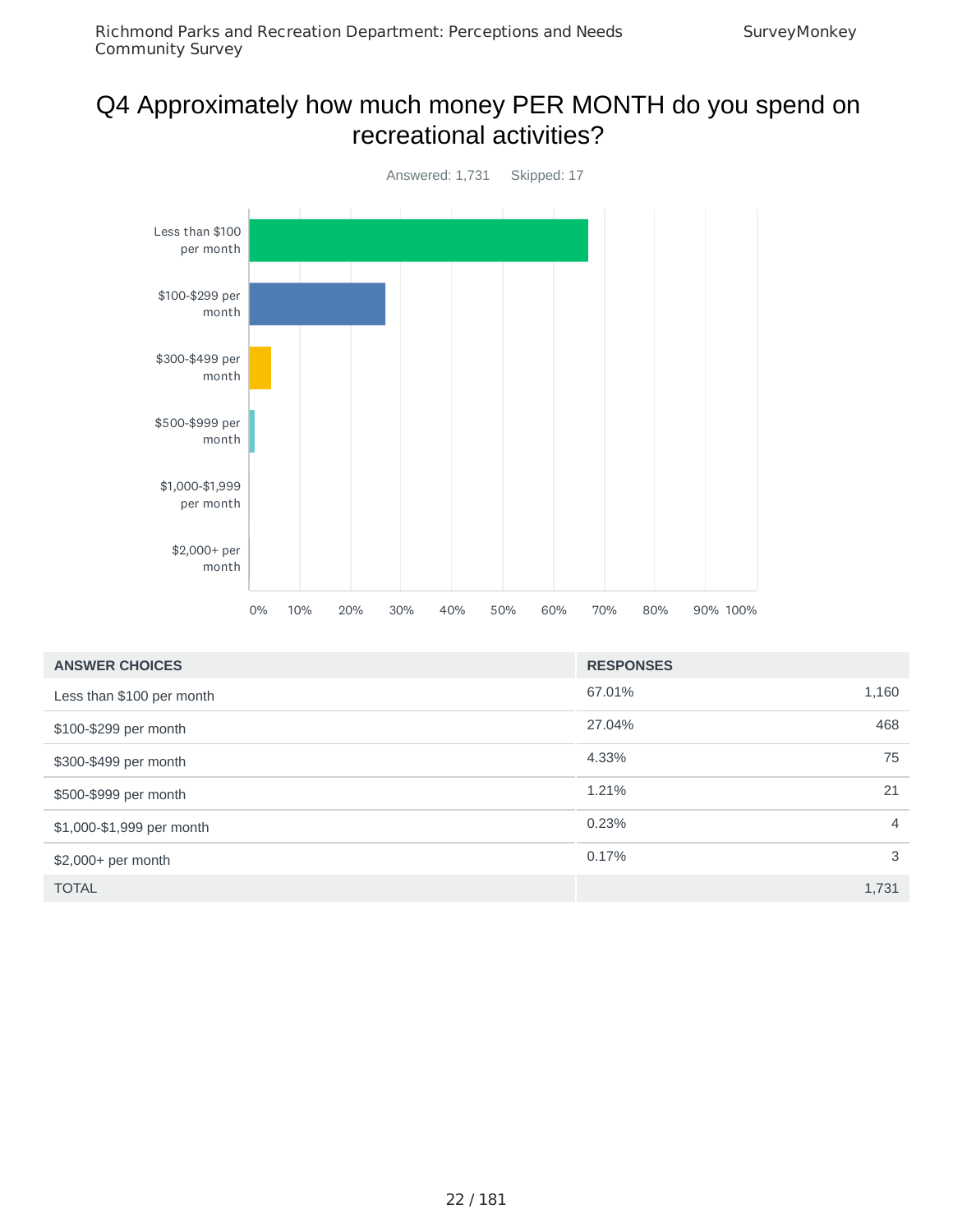### Q5 Do any of members of your household have a disability as defined by the Americans with Disabilities Act? If so, what type of accommodations are needed to serve those with disabilities in your family?

Community Survey



| <b>ANSWER CHOICES</b>                                                   | <b>RESPONSES</b> |          |
|-------------------------------------------------------------------------|------------------|----------|
| No one in my household has a disability                                 | 89.56%           | 1,552    |
| Sign language interpretation                                            | 0.23%            | 4        |
| Non-verbal assistance (braille)                                         | $0.00\%$         | $\Omega$ |
| <b>Additional staff</b>                                                 | 0.52%            | 9        |
| Adaptive equipment (i.e cane, walker, wheelchair, or motorized scooter) | 6.12%            | 106      |
| Other (please specify)                                                  | 3.46%            | 60       |
| <b>TOTAL</b>                                                            |                  | 1,733    |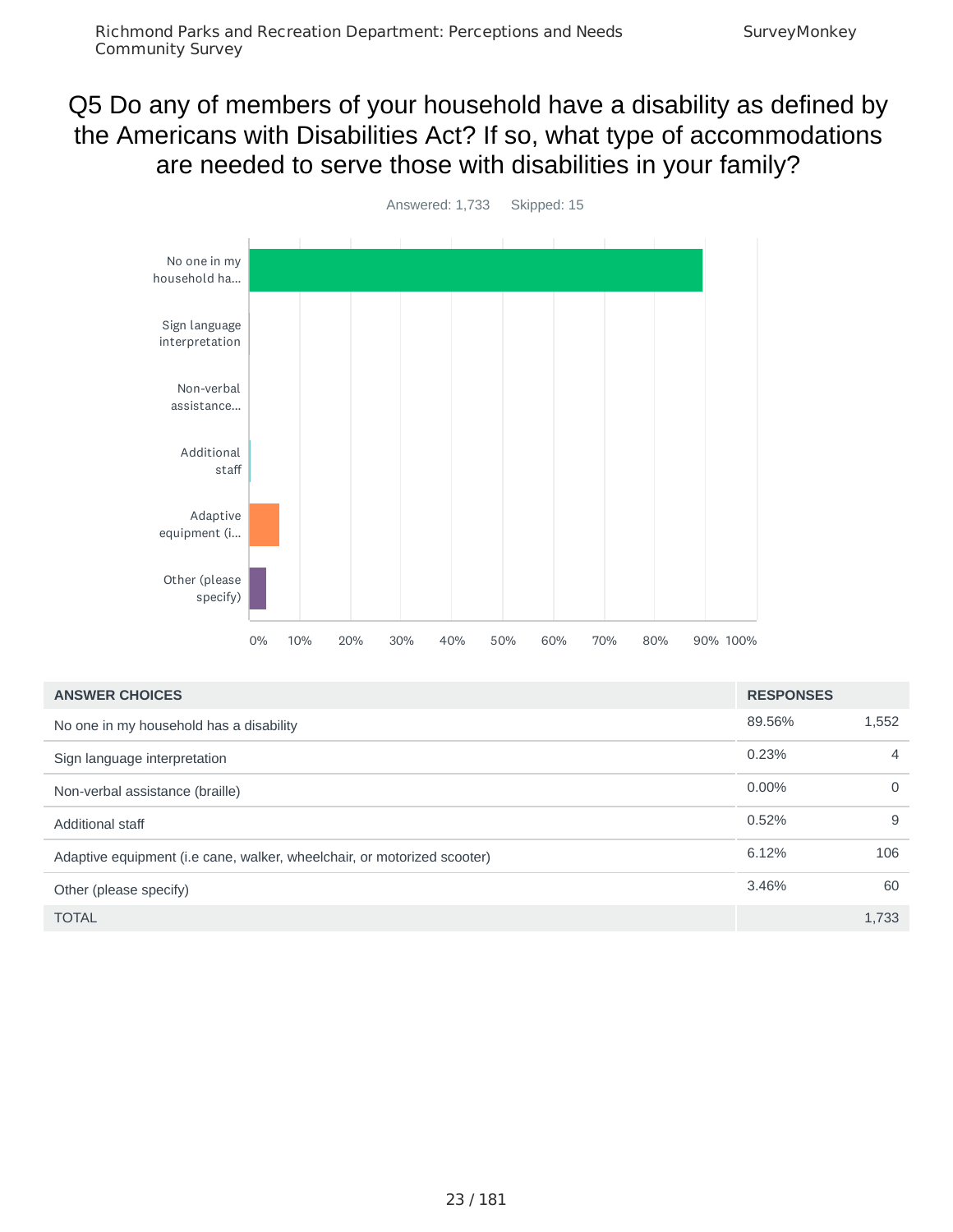#### Richmond Parks and Recreation Department: Perceptions and Needs Community Survey

| #  | <b>OTHER (PLEASE SPECIFY)</b>                                                               | <b>DATE</b>        |
|----|---------------------------------------------------------------------------------------------|--------------------|
| 1  | Oxygen                                                                                      | 3/24/2020 8:37 AM  |
| 2  | We have a senior family member we take to the Potterfield Bridge and she uses cane          | 3/21/2020 11:08 AM |
| 3  | My mom has lupus and many other diseases due to lupus                                       | 3/20/2020 8:48 AM  |
| 4  | Autism                                                                                      | 3/19/2020 10:54 AM |
| 5  | <b>PTSD</b>                                                                                 | 3/19/2020 10:17 AM |
| 6  | Limited walking, needs level walking area                                                   | 3/18/2020 9:41 AM  |
| 7  | Mom is disabled but don't need help yet                                                     | 3/18/2020 9:34 AM  |
| 8  | Back injury                                                                                 | 3/14/2020 4:38 PM  |
| 9  | Mental disability                                                                           | 3/13/2020 5:48 PM  |
| 10 | Disability that doesn't require physical accommodation                                      | 3/13/2020 3:00 PM  |
| 11 | No special accommodations needed at this time.                                              | 3/11/2020 8:59 AM  |
| 12 | <b>Access to Middlefork</b>                                                                 | 3/9/2020 1:48 PM   |
| 13 | muscle disease                                                                              | 3/7/2020 1:52 PM   |
| 14 | Cognitive                                                                                   | 3/5/2020 11:16 AM  |
| 15 | Anxiety                                                                                     | 3/4/2020 7:51 PM   |
| 16 | individual has alheimers                                                                    | 3/4/2020 7:30 AM   |
| 17 | Wife with Heart issues                                                                      | 3/4/2020 7:25 AM   |
| 18 | cane for walking long distance, one block or more                                           | 3/3/2020 8:07 PM   |
| 19 | Lung cancer                                                                                 | 3/3/2020 6:14 PM   |
| 20 | <b>ADHD</b> autism                                                                          | 3/3/2020 1:30 PM   |
| 21 | autism mrdd                                                                                 | 3/3/2020 12:35 PM  |
| 22 | Heart                                                                                       | 3/3/2020 11:22 AM  |
| 23 | mental disabilities                                                                         | 3/3/2020 9:39 AM   |
| 24 | knee issues                                                                                 | 3/3/2020 9:14 AM   |
| 25 | disabled veteran                                                                            | 3/3/2020 8:17 AM   |
| 26 | My husband has a spine stimulator; but is doing well with it.                               | 3/3/2020 6:51 AM   |
| 27 | Communication device AAC (nonverbal)                                                        | 3/2/2020 7:13 PM   |
| 28 | Service dog, adaptive equipment and additional staff                                        | 3/2/2020 4:16 PM   |
| 29 | I do not have a member with disabilities, but I am a caregiver for those with disabilities. | 3/2/2020 3:56 PM   |
| 30 | mental disability                                                                           | 3/2/2020 3:34 PM   |
| 31 | Short-term memory loss                                                                      | 3/2/2020 3:20 PM   |
| 32 | diabetic pump, guardian sensor, Freestyle Libre                                             | 3/2/2020 3:20 PM   |
| 33 | Heart Transplant and Traumatic Brain Injury by Hypoxia                                      | 3/2/2020 3:05 PM   |
| 34 | My husband is disabled due to injuries sustained while stationed in Afghanistan.            | 3/2/2020 2:59 PM   |
| 35 | My husband has PTSD                                                                         | 3/2/2020 2:57 PM   |
| 36 | difficulty walking distances, but does not use any adaptive equipment                       | 3/2/2020 2:49 PM   |
| 37 | bad hip                                                                                     | 3/2/2020 2:48 PM   |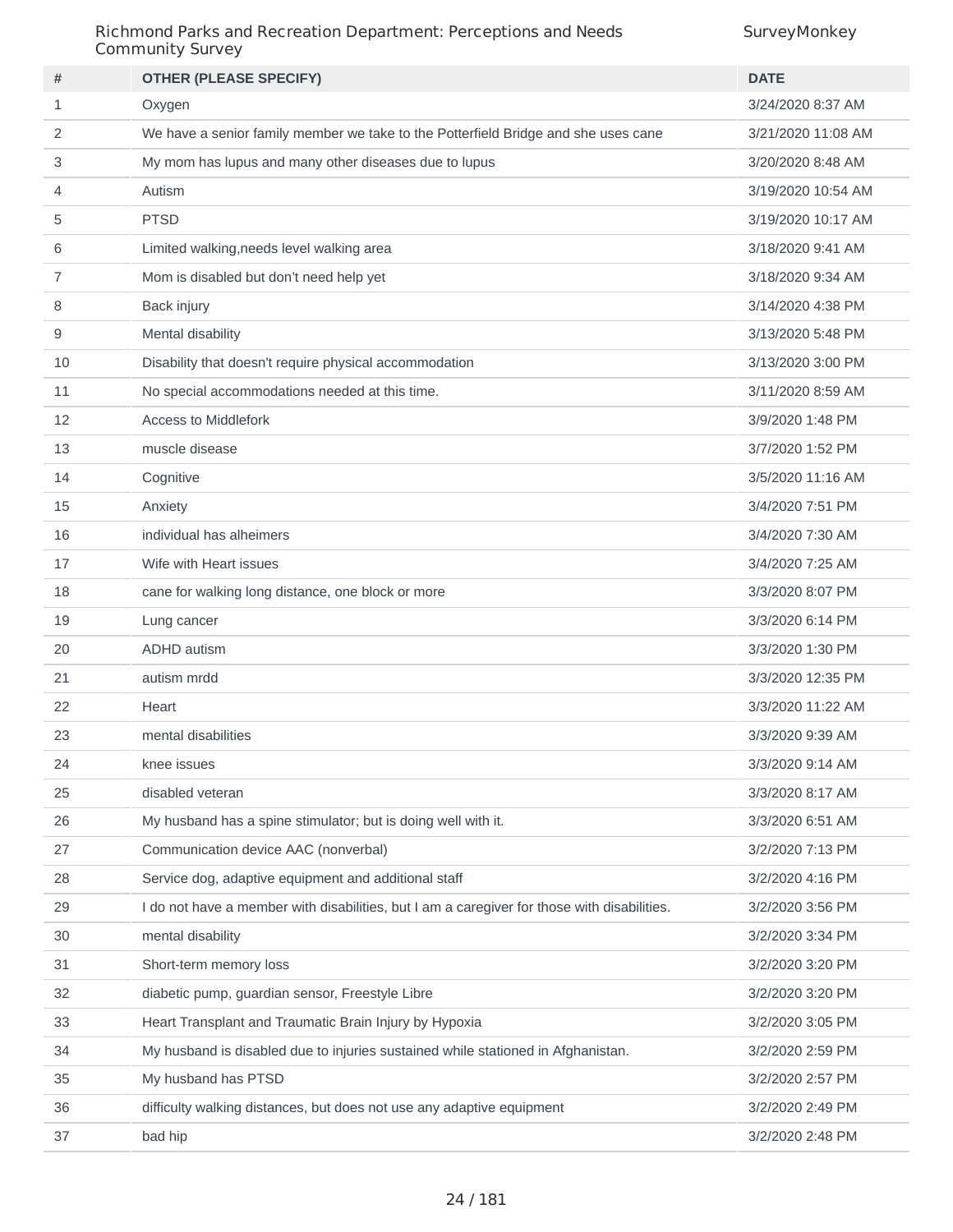|    | Richmond Parks and Recreation Department: Perceptions and Needs<br><b>Community Survey</b> | SurveyMonkey       |
|----|--------------------------------------------------------------------------------------------|--------------------|
| 38 | <b>Blind</b>                                                                               | 3/2/2020 2:02 PM   |
| 39 | Autism                                                                                     | 3/1/2020 5:43 PM   |
| 40 | Hearing                                                                                    | 3/1/2020 2:00 PM   |
| 41 | Down Syndrome                                                                              | 2/29/2020 10:00 PM |
| 42 | Centerville                                                                                | 2/29/2020 10:40 AM |
| 43 | full time oxygen use                                                                       | 2/27/2020 9:35 AM  |
| 44 | Autism/Aspie                                                                               | 2/26/2020 11:17 AM |
| 45 | Service dog and adaptive equipment                                                         | 2/25/2020 11:39 PM |
| 46 | Autism                                                                                     | 2/25/2020 4:13 PM  |
| 47 | Spinal injury                                                                              | 2/24/2020 6:27 PM  |
| 48 | Aspergers syndrome                                                                         | 2/23/2020 1:27 PM  |
| 49 | <b>Psoriatic Arthritis</b>                                                                 | 2/23/2020 10:45 AM |
| 50 | 4autism and sensory disorder                                                               | 2/22/2020 10:20 PM |
| 51 | Wife recovering from shoulder surgery                                                      | 2/22/2020 1:07 PM  |
| 52 | Mental health needs                                                                        | 2/21/2020 7:32 AM  |
| 53 | Titanium Hips (2)                                                                          | 2/20/2020 10:23 AM |
| 54 | Legally deaf                                                                               | 2/18/2020 4:45 AM  |
| 55 | Copd                                                                                       | 2/15/2020 5:09 PM  |
| 56 | My son has sensory issues                                                                  | 2/13/2020 12:01 PM |
| 57 | Stroke-limited mobility on left side.                                                      | 2/12/2020 8:56 PM  |
| 58 | No above assistance need for said disability                                               | 2/12/2020 7:45 PM  |
| 59 | <b>Type 1 Diabetes</b>                                                                     | 2/12/2020 2:46 PM  |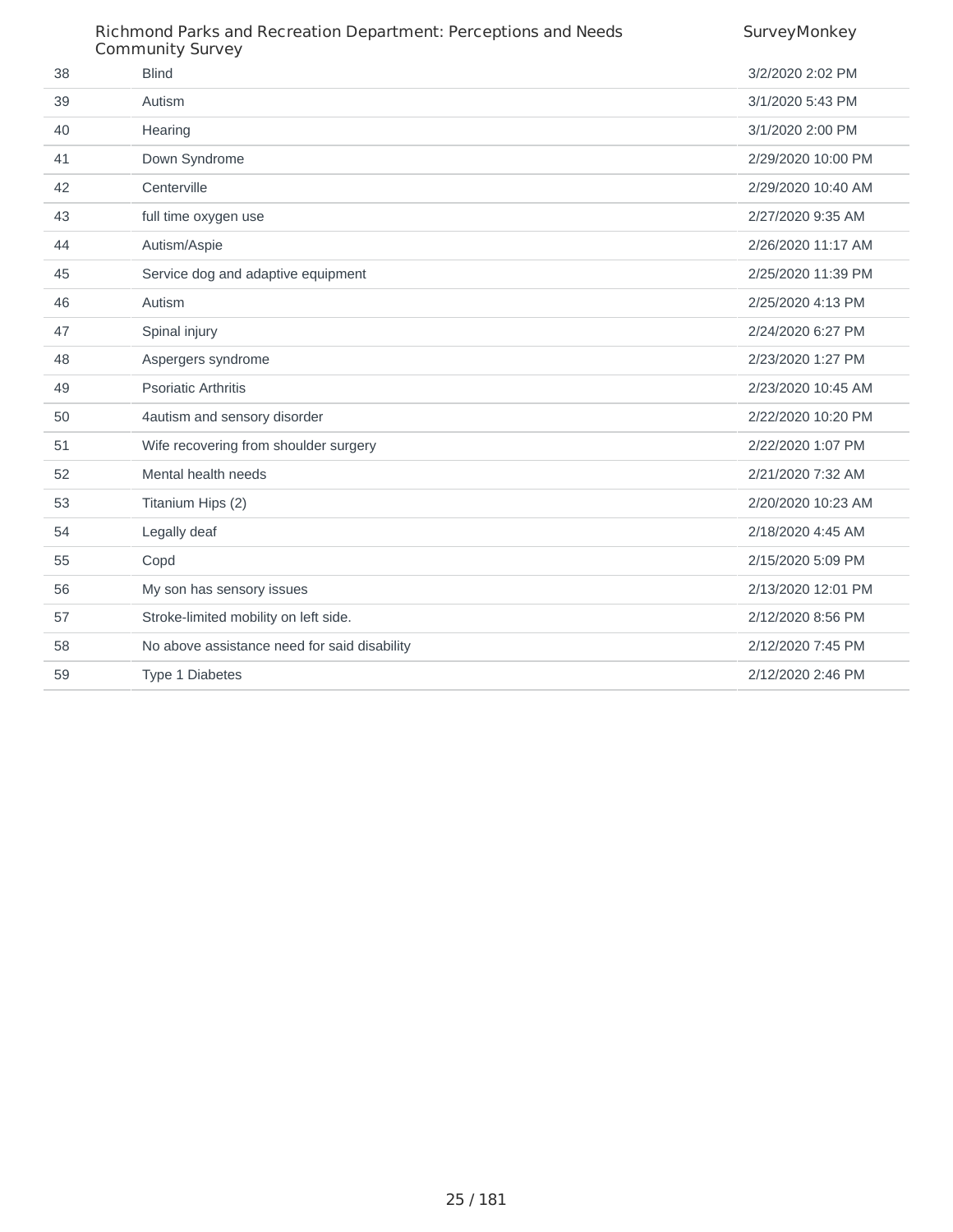#### Q6 How often do you need an area for an event (i.e. birthday party, family reunion, etc.)



| <b>ANSWER CHOICES</b>                 | <b>RESPONSES</b> |       |
|---------------------------------------|------------------|-------|
| Often (greater than 4 times per year) | 7.25%            | 126   |
| Sometimes (2-4 times per year)        | 25.76%           | 448   |
| Rarely (1-2 times per year)           | 47.90%           | 833   |
| Never                                 | 19.09%           | 332   |
| <b>TOTAL</b>                          |                  | 1,739 |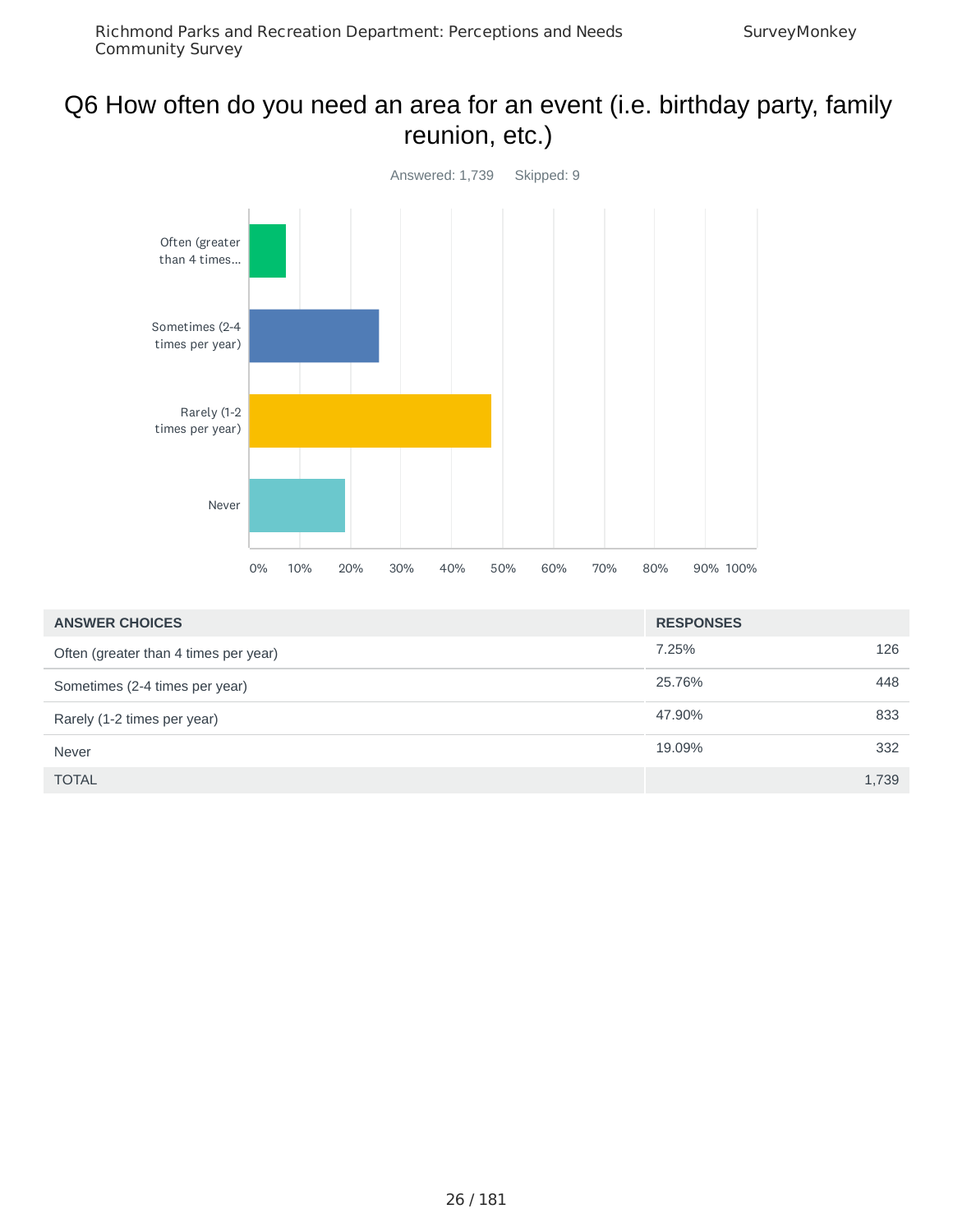### Q7 How important are parks, recreation services and open spaces to the quality of life in Richmond?



| <b>ANSWER CHOICES</b> | <b>RESPONSES</b> |       |
|-----------------------|------------------|-------|
| Very important        | 65.38%           | 1,088 |
| Important             | 24.46%           | 407   |
| Somewhat important    | 5.77%            | 96    |
| Neutral               | 3.31%            | 55    |
| Not important         | 1.08%            | 18    |
| <b>TOTAL</b>          |                  | 1,664 |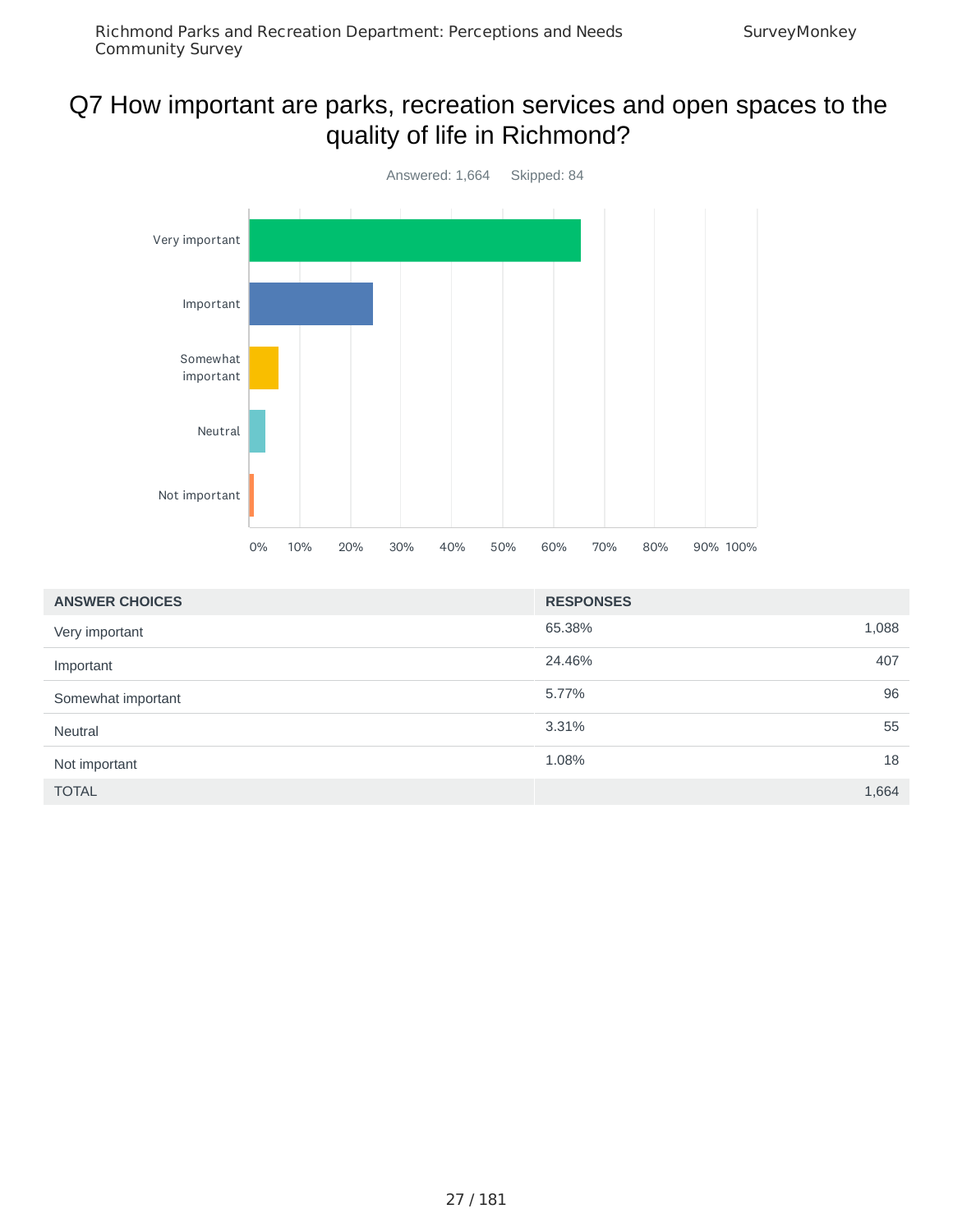### Q8 In your opinion, how important is it to have a park within a 10-minute walking distance of your home?



| <b>ANSWER CHOICES</b> | <b>RESPONSES</b> |
|-----------------------|------------------|
| Very important        | 26.65%<br>443    |
| Important             | 23.23%<br>386    |
| Somewhat important    | 20.52%<br>341    |
| Neutral               | 19.25%<br>320    |
| Not important         | 10.35%<br>172    |
| <b>TOTAL</b>          | 1,662            |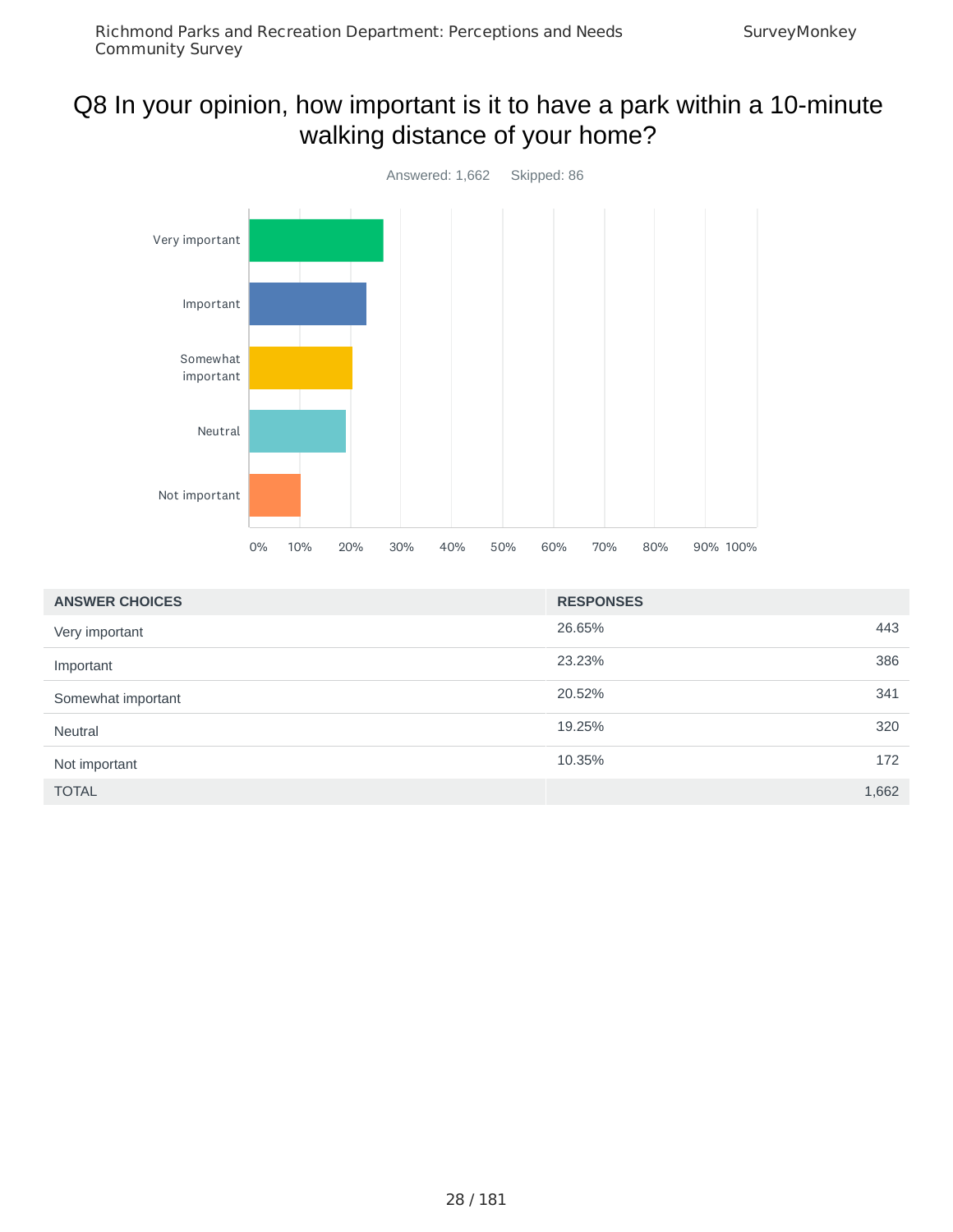#### Q9 As a City supported department, in your opinion, what do you expect the Richmond Parks and Recreation Department to provide? (Check all that apply)

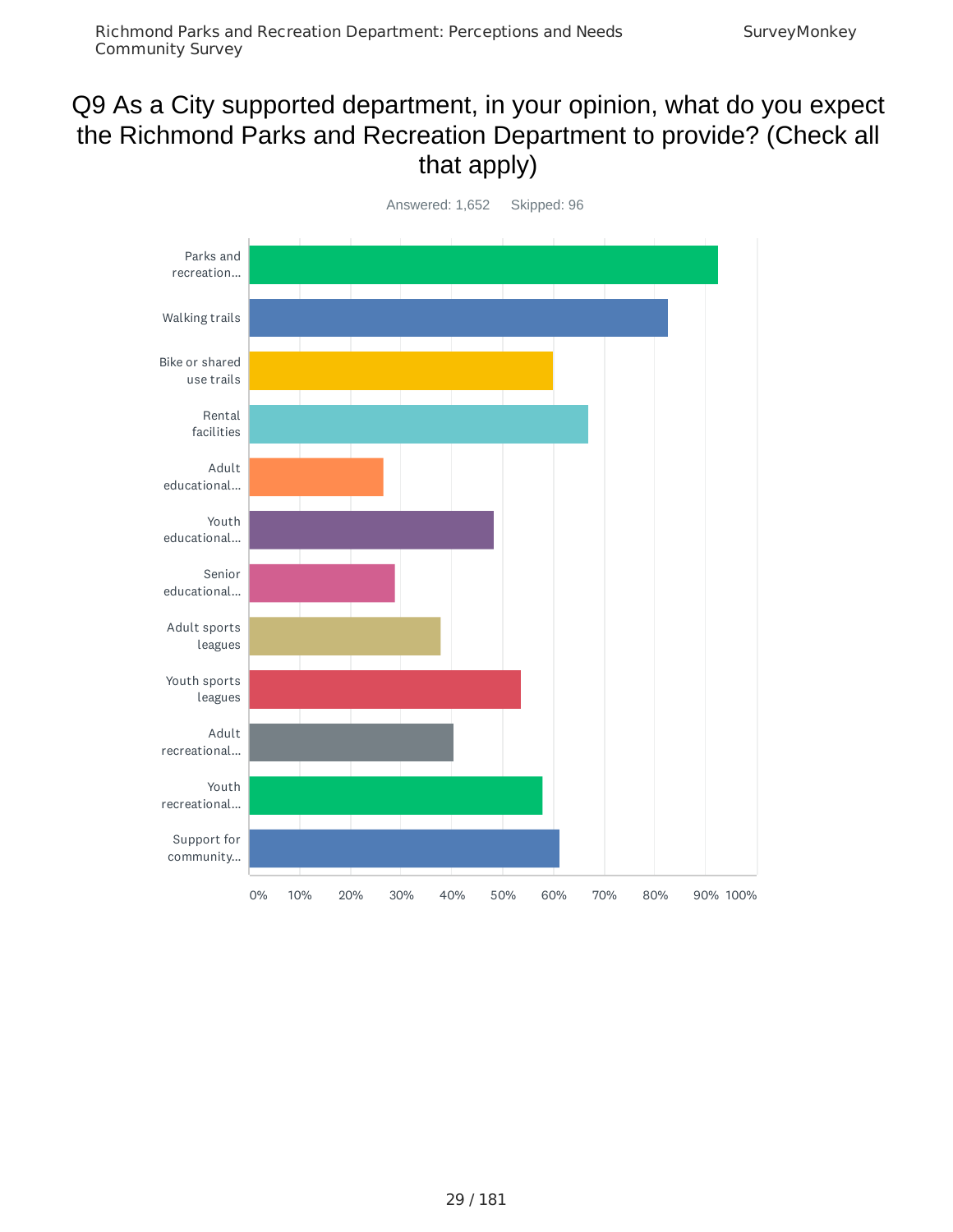| Richmond Parks and Recreation Department: Perceptions and Needs<br><b>Community Survey</b> | SurveyMonkey     |       |
|--------------------------------------------------------------------------------------------|------------------|-------|
| <b>ANSWER CHOICES</b>                                                                      | <b>RESPONSES</b> |       |
| Parks and recreation facilities                                                            | 92.37%           | 1,526 |
| Walking trails                                                                             | 82.57%           | 1,364 |
| Bike or shared use trails                                                                  | 59.99%           | 991   |
| <b>Rental facilities</b>                                                                   | 66.95%           | 1,106 |
| Adult educational programming                                                              | 26.51%           | 438   |
| Youth educational programming                                                              | 48.24%           | 797   |
| Senior educational programming                                                             | 28.81%           | 476   |
| Adult sports leagues                                                                       | 37.89%           | 626   |
| Youth sports leagues                                                                       | 53.69%           | 887   |
| Adult recreational programming                                                             | 40.31%           | 666   |
| Youth recreational programming                                                             | 58.05%           | 959   |
| Support for community organizations and local non-profit groups                            | 61.32%           | 1,013 |
| Total Respondents: 1,652                                                                   |                  |       |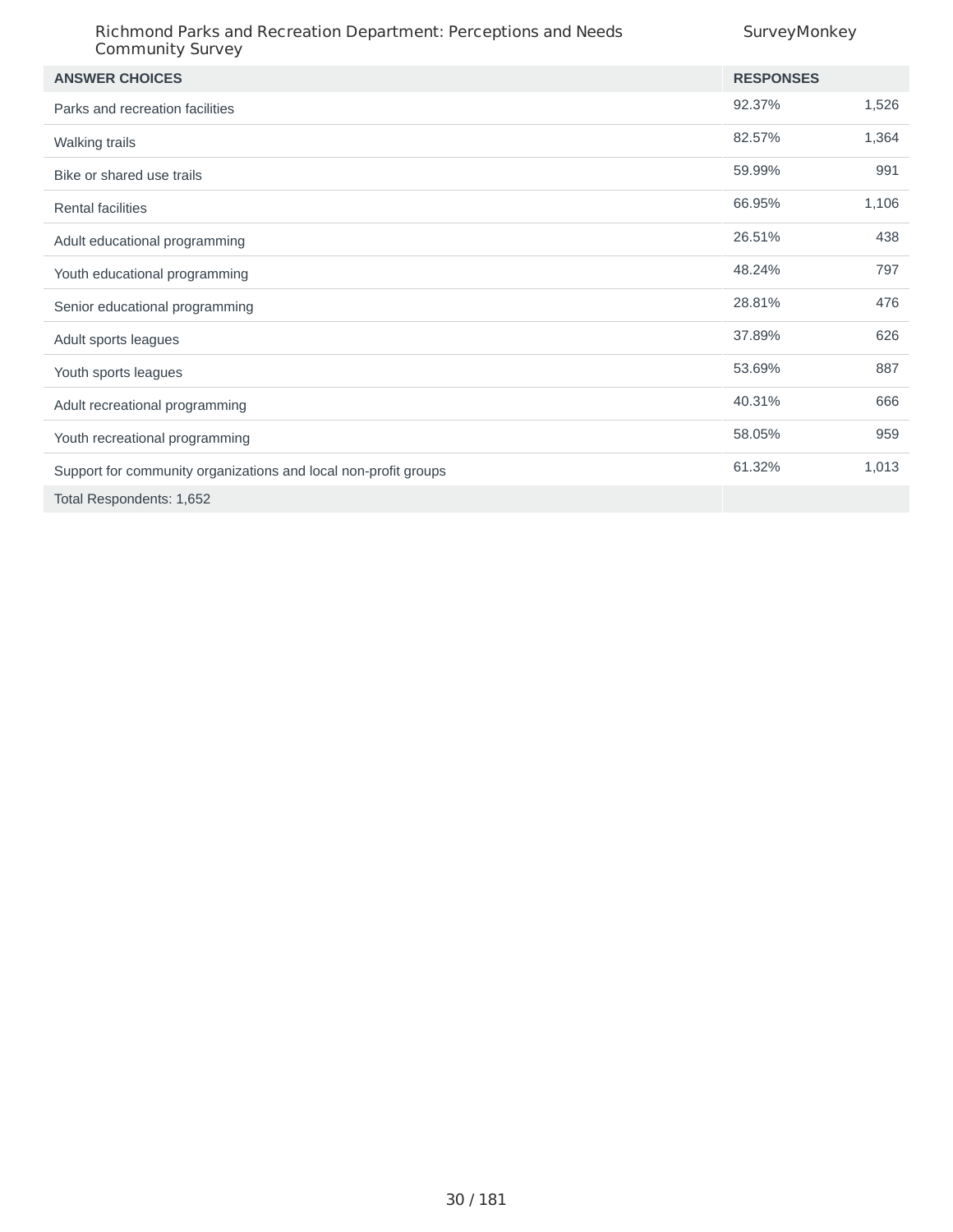### Q10 Based on what you know about the department, please indicate the items that the Richmond Parks and Recreation Department is responsible for? (Check all that apply)

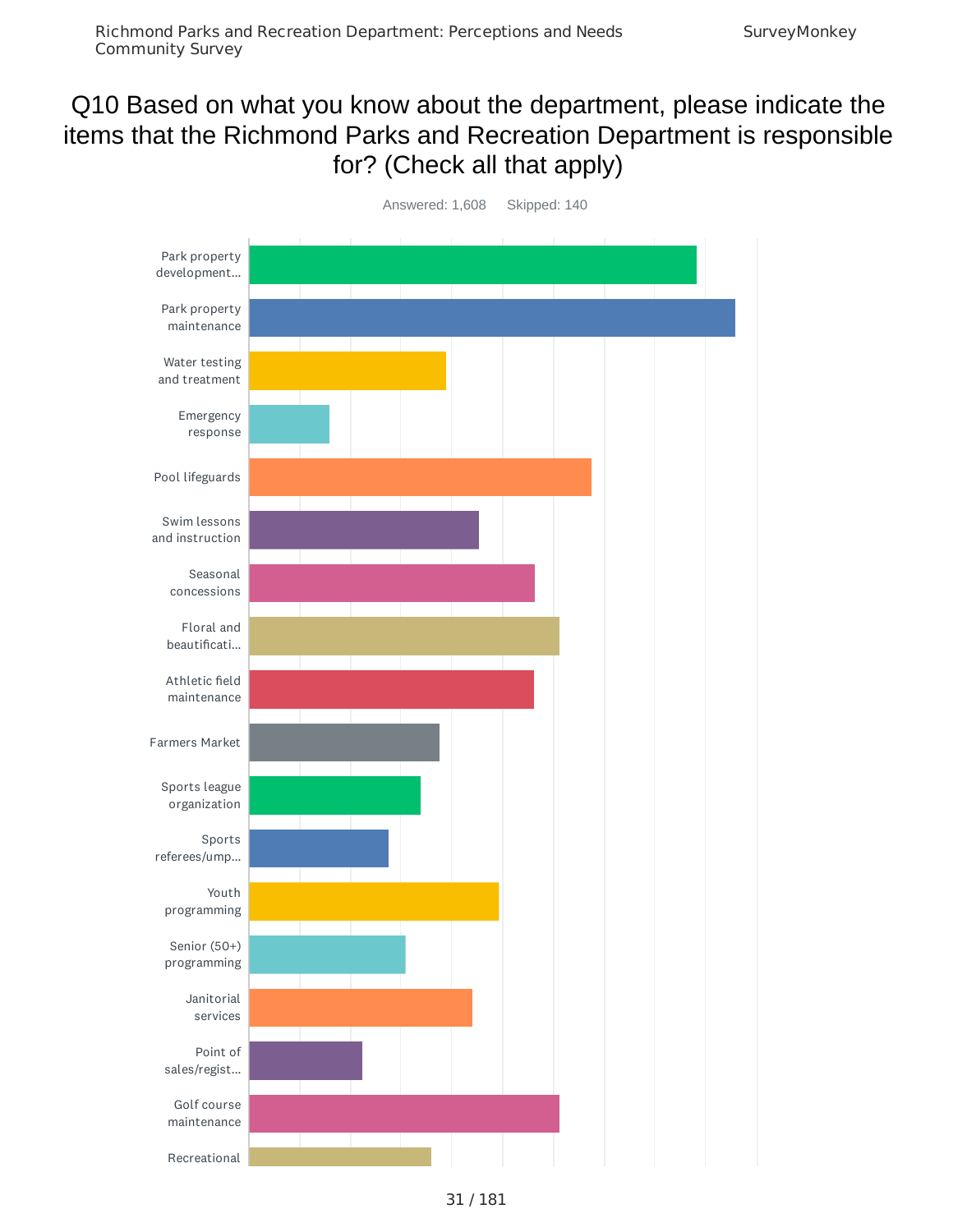Richmond Parks and Recreation Department: Perceptions and Needs Community Survey



| <b>ANSWER CHOICES</b>                                 | <b>RESPONSES</b> |       |
|-------------------------------------------------------|------------------|-------|
| Park property development (planning and construction) | 88.18%           | 1,418 |
| Park property maintenance                             | 96.02%           | 1,544 |
| Water testing and treatment                           | 38.87%           | 625   |
| Emergency response                                    | 15.80%           | 254   |
| Pool lifeguards                                       | 67.48%           | 1,085 |
| Swim lessons and instruction                          | 45.40%           | 730   |
| Seasonal concessions                                  | 56.47%           | 908   |
| Floral and beautification supply                      | 61.32%           | 986   |
| Athletic field maintenance                            | 56.22%           | 904   |
| <b>Farmers Market</b>                                 | 37.75%           | 607   |
| Sports league organization                            | 33.83%           | 544   |
| Sports referees/umpires                               | 27.61%           | 444   |
| Youth programming                                     | 49.32%           | 793   |
| Senior (50+) programming                              | 30.91%           | 497   |
| Janitorial services                                   | 44.09%           | 709   |
| Point of sales/registrations                          | 22.33%           | 359   |
| Golf course maintenance                               | 61.32%           | 986   |
| Recreational club organization                        | 36.01%           | 579   |
| Community-wide events                                 | 58.71%           | 944   |
| Non-profit outreach                                   | 36.26%           | 583   |
| Total Respondents: 1,608                              |                  |       |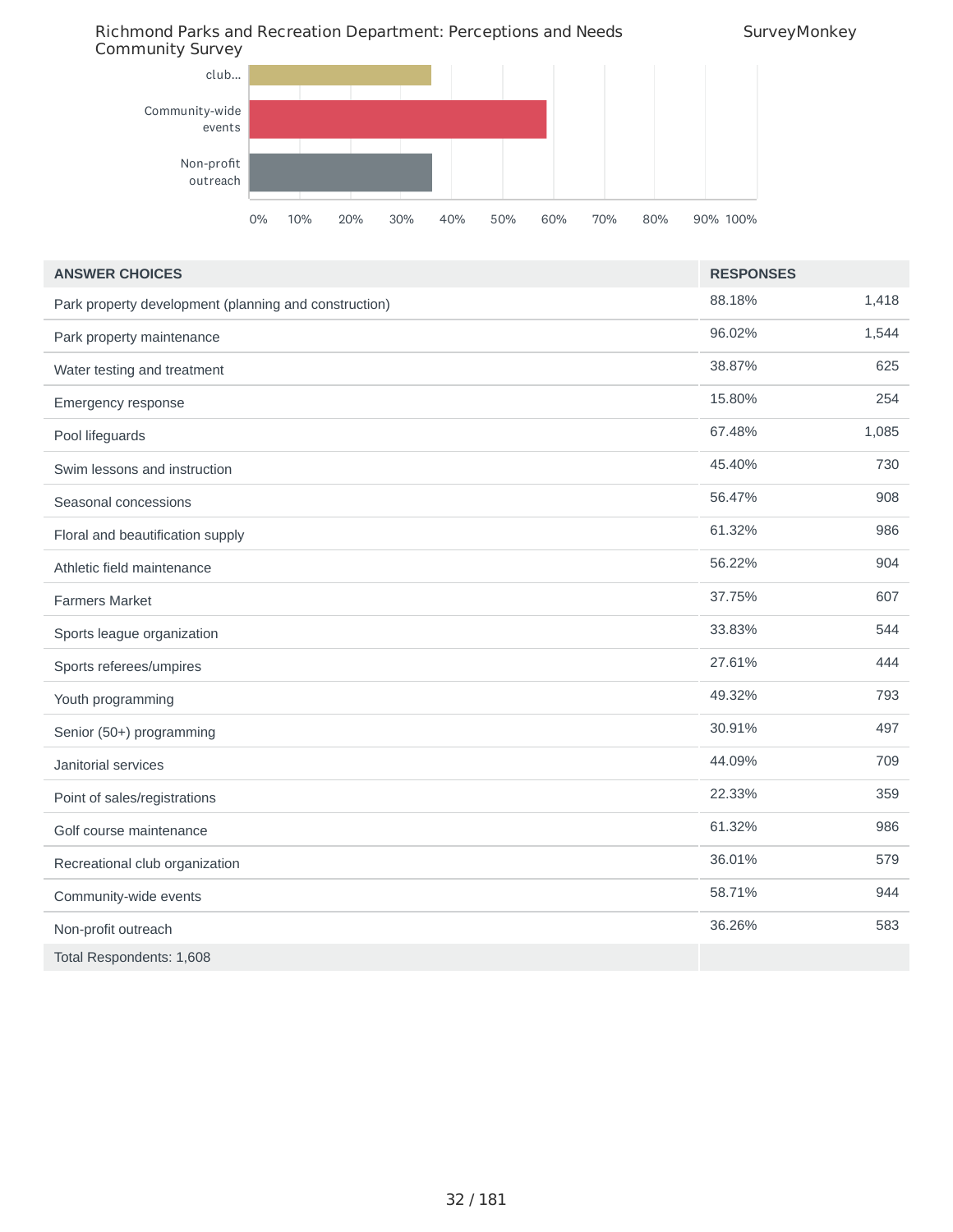# Q11 In your opinion, do you think Richmond needs more parks?



| <b>ANSWER CHOICES</b> | <b>RESPONSES</b> |  |
|-----------------------|------------------|--|
| Yes                   | 36.95%<br>609    |  |
| <b>No</b>             | 63.05%<br>1,039  |  |
| <b>TOTAL</b>          | 1,648            |  |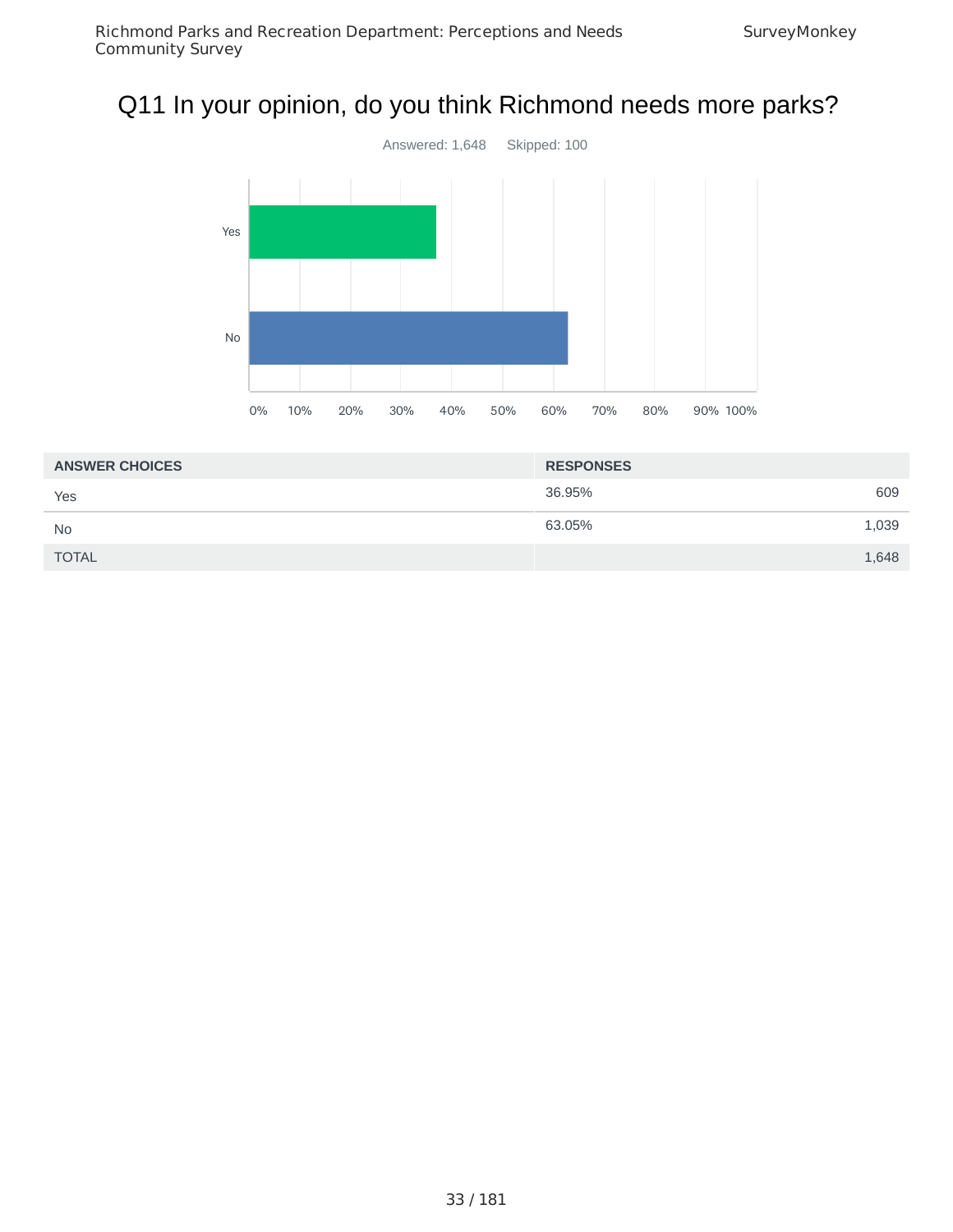# Q12 In your opinion, do you think Richmond needs more trails?



| <b>ANSWER CHOICES</b> | <b>RESPONSES</b> |
|-----------------------|------------------|
| Yes                   | 55.76%<br>919    |
| <b>No</b>             | 44.24%<br>729    |
| <b>TOTAL</b>          | 1,648            |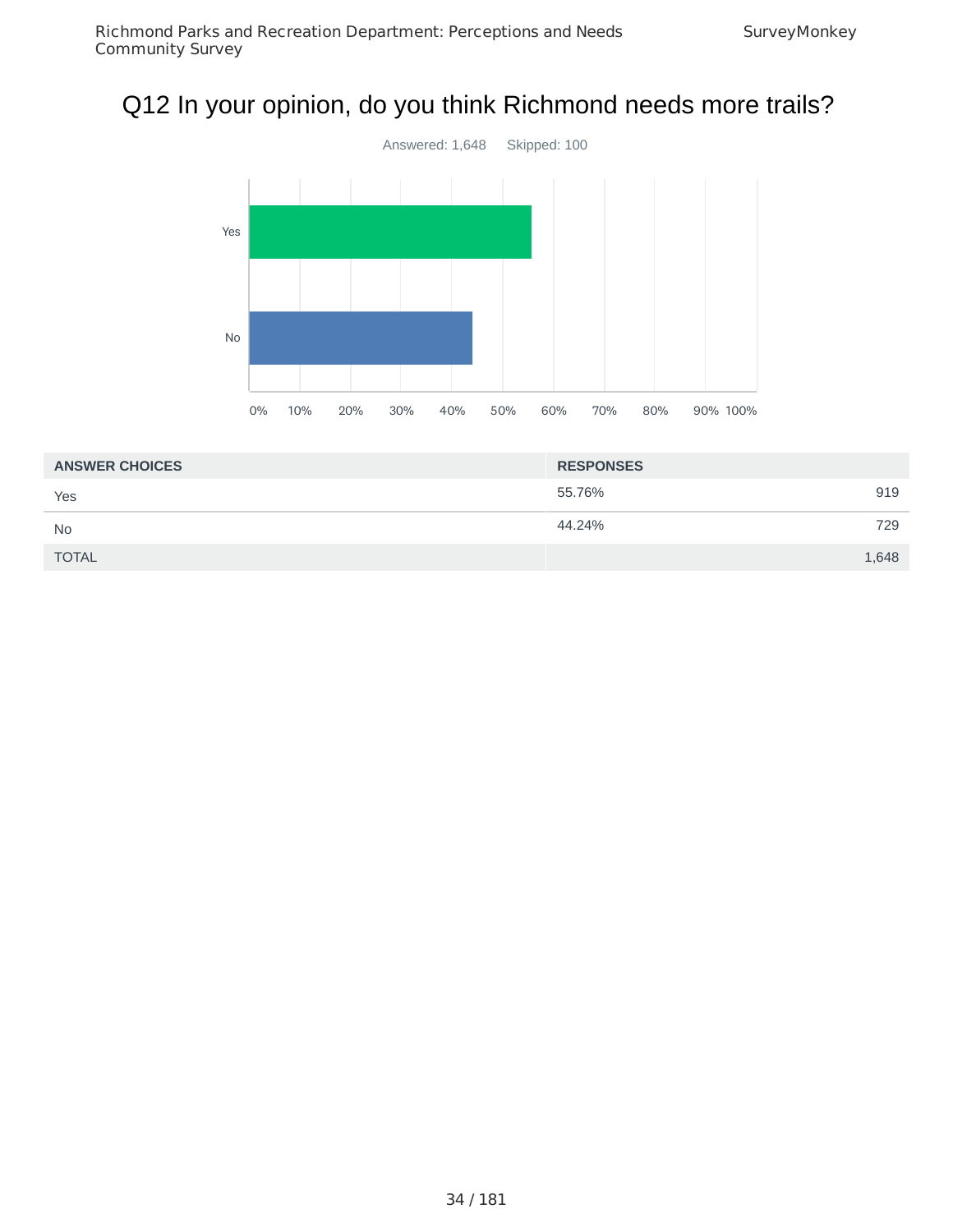#### Q13 Are you satisfied with the current park and recreational offerings in Richmond?



| <b>ANSWER CHOICES</b> | <b>RESPONSES</b> |
|-----------------------|------------------|
| Yes                   | 65.59%<br>1,077  |
| <b>No</b>             | 34.41%<br>565    |
| <b>TOTAL</b>          | 1,642            |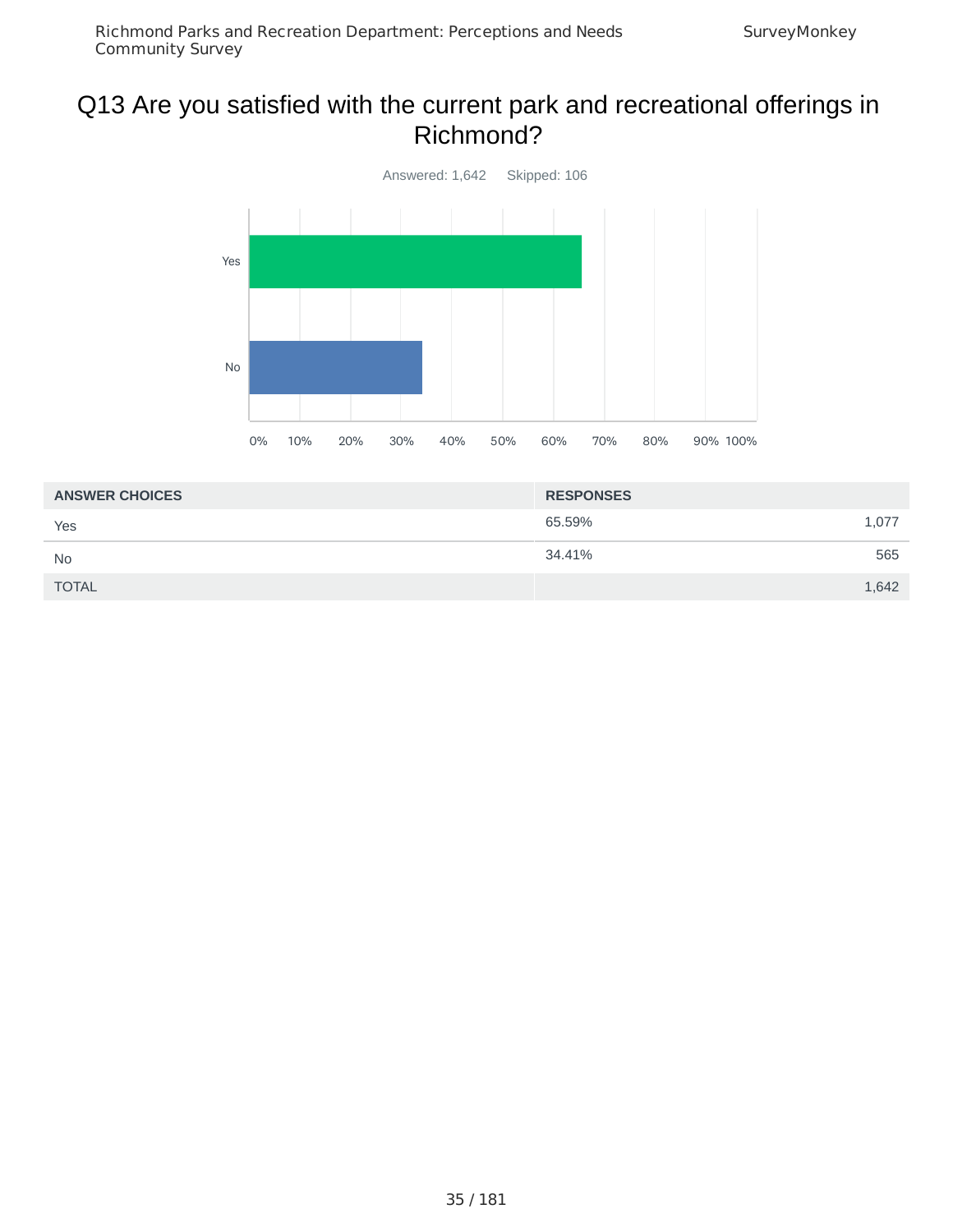### Q14 How do you travel to parks and recreation facilities?



| <b>ANSWER CHOICES</b>                         | <b>RESPONSES</b> |       |
|-----------------------------------------------|------------------|-------|
| Walking                                       | 7.11%            | 103   |
| <b>Bicycling</b>                              | 1.31%            | 19    |
| Car, as a driver                              | 75.36%           | 1,092 |
| Car, as a passenger                           | 10.77%           | 156   |
| None, I do not use the City's park facilities | 3.52%            | 51    |
| Other (please specify)                        | 1.79%            | 26    |
| <b>TOTAL</b>                                  |                  | 1,449 |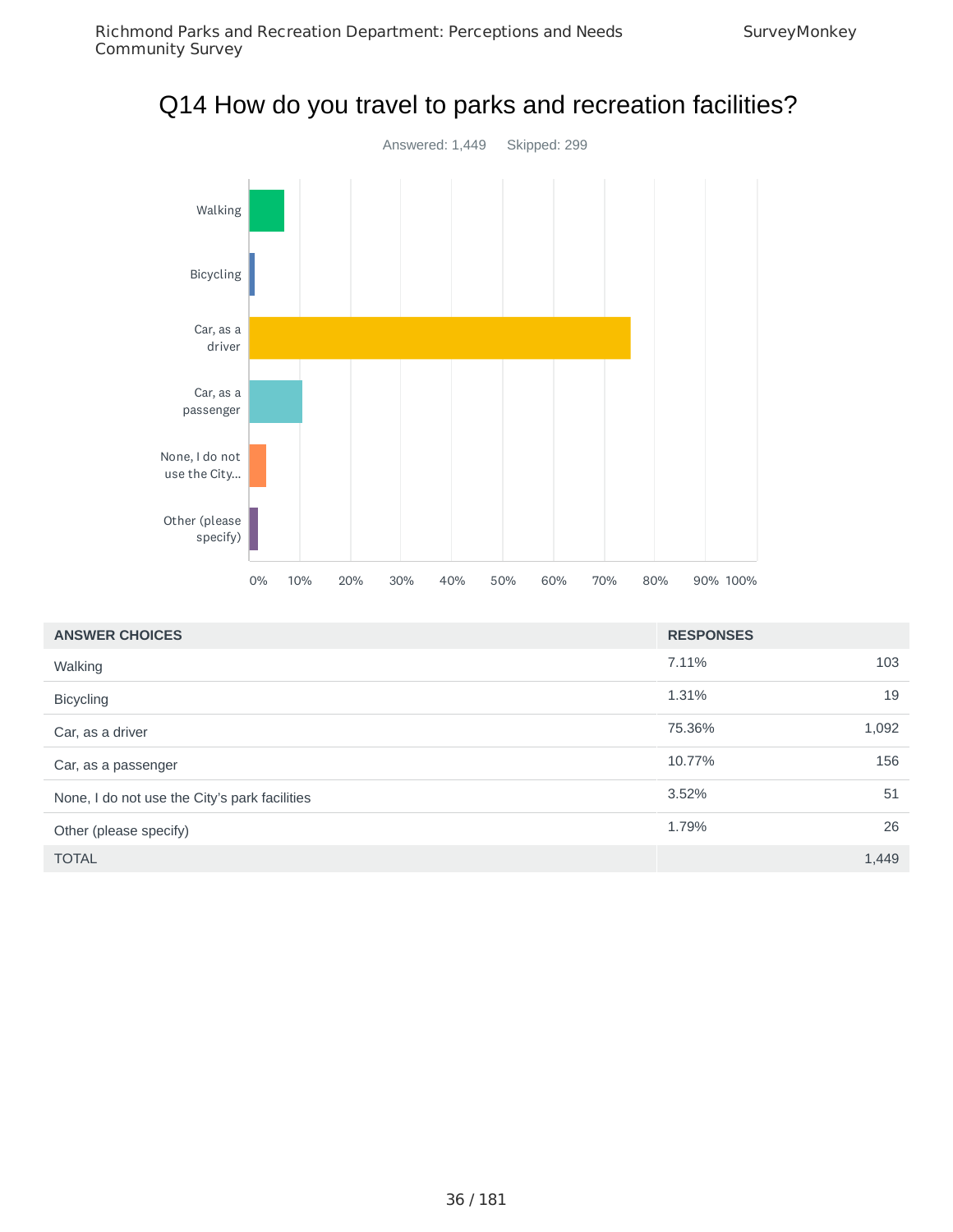| #  | <b>OTHER (PLEASE SPECIFY)</b>                                                                                                                                                   | <b>DATE</b>        |
|----|---------------------------------------------------------------------------------------------------------------------------------------------------------------------------------|--------------------|
| 1  | Occasional use                                                                                                                                                                  | 3/25/2020 9:41 AM  |
| 2  | <b>Farmers Market</b>                                                                                                                                                           | 3/25/2020 8:47 AM  |
| 3  | West Main Pickle Ball                                                                                                                                                           | 3/24/2020 8:12 AM  |
| 4  | Golfcart                                                                                                                                                                        | 3/24/2020 8:02 AM  |
| 5  | Bike or car as group                                                                                                                                                            | 3/19/2020 8:44 PM  |
| 6  | Walking and by car                                                                                                                                                              | 3/15/2020 1:56 PM  |
| 7  | Golf                                                                                                                                                                            | 3/13/2020 8:46 PM  |
| 8  | Running                                                                                                                                                                         | 3/13/2020 4:54 PM  |
| 9  | Your survey is poorly constructed. I would like to choose multiple answers here.                                                                                                | 3/13/2020 3:11 PM  |
| 10 | I will use all of these methods to get to park facilities.                                                                                                                      | 3/13/2020 7:32 AM  |
| 11 | Walk, bike AND car                                                                                                                                                              | 3/7/2020 4:54 PM   |
| 12 | I want to use the park the trees are dangerous and it does not feel safe as a woman to go<br>walking there even if the trees were taken care of; would like nice walking trails | 3/6/2020 7:38 AM   |
| 13 | we drive to Richmond parks and bicycle on Greenway                                                                                                                              | 3/4/2020 6:50 PM   |
| 14 | SOMETIME I RIDE MY BIKE, OR WALK                                                                                                                                                | 3/4/2020 12:44 PM  |
| 15 | Walk with someone                                                                                                                                                               | 3/3/2020 11:13 PM  |
| 16 | walk, drive, ride as passenger, bicycle                                                                                                                                         | 3/3/2020 6:27 PM   |
| 17 | We will also bike when the weather is nice                                                                                                                                      | 3/3/2020 1:51 PM   |
| 18 | Motorcycle                                                                                                                                                                      | 3/3/2020 6:29 AM   |
| 19 | picnic tables for lunch in spring, summer and fall                                                                                                                              | 3/3/2020 12:30 AM  |
| 20 | All of the above. I prefer to walk or bike, but there aren't many within walking distance.                                                                                      | 3/2/2020 6:28 PM   |
| 21 | Depends on which park! Close ones, walk; far, drive!                                                                                                                            | 3/2/2020 4:41 PM   |
| 22 | I walk to ours which is in Liberty. I have not been to Richmond City Parks                                                                                                      | 3/2/2020 3:24 PM   |
| 23 | Fishing                                                                                                                                                                         | 3/2/2020 3:17 PM   |
| 24 | I run to and through Glen Miller 3-4 time per week                                                                                                                              | 3/2/2020 3:04 PM   |
| 25 | Drive to other parks in my area, not Richmond                                                                                                                                   | 3/2/2020 2:59 PM   |
| 26 | First three: Walking, Bicycling, Car.                                                                                                                                           | 3/2/2020 2:11 PM   |
| 27 | Biking when seasonably appropriate, or by car                                                                                                                                   | 2/28/2020 8:53 PM  |
| 28 | Rose Garden                                                                                                                                                                     | 2/26/2020 7:54 PM  |
| 29 | I should be allowed to choose two answers for this question. Sometimes I walk and sometimes<br>I drive.                                                                         | 2/24/2020 3:42 PM  |
| 30 | All above, except none                                                                                                                                                          | 2/22/2020 7:45 PM  |
| 31 | My family does all of the above                                                                                                                                                 | 2/20/2020 2:26 PM  |
| 32 | I travel to park facilities by walking, biking and by car                                                                                                                       | 2/20/2020 12:12 PM |
| 33 | I walk, bike and drive to various parks                                                                                                                                         | 2/20/2020 11:16 AM |
| 34 | walking, bicycling, and driving                                                                                                                                                 | 2/20/2020 10:57 AM |
| 35 | This question should have the option to choose one or more answers. We walk, bike, and drive.                                                                                   | 2/20/2020 10:45 AM |
| 36 | We contract a GM shelter for annual family reunions.                                                                                                                            | 2/20/2020 10:34 AM |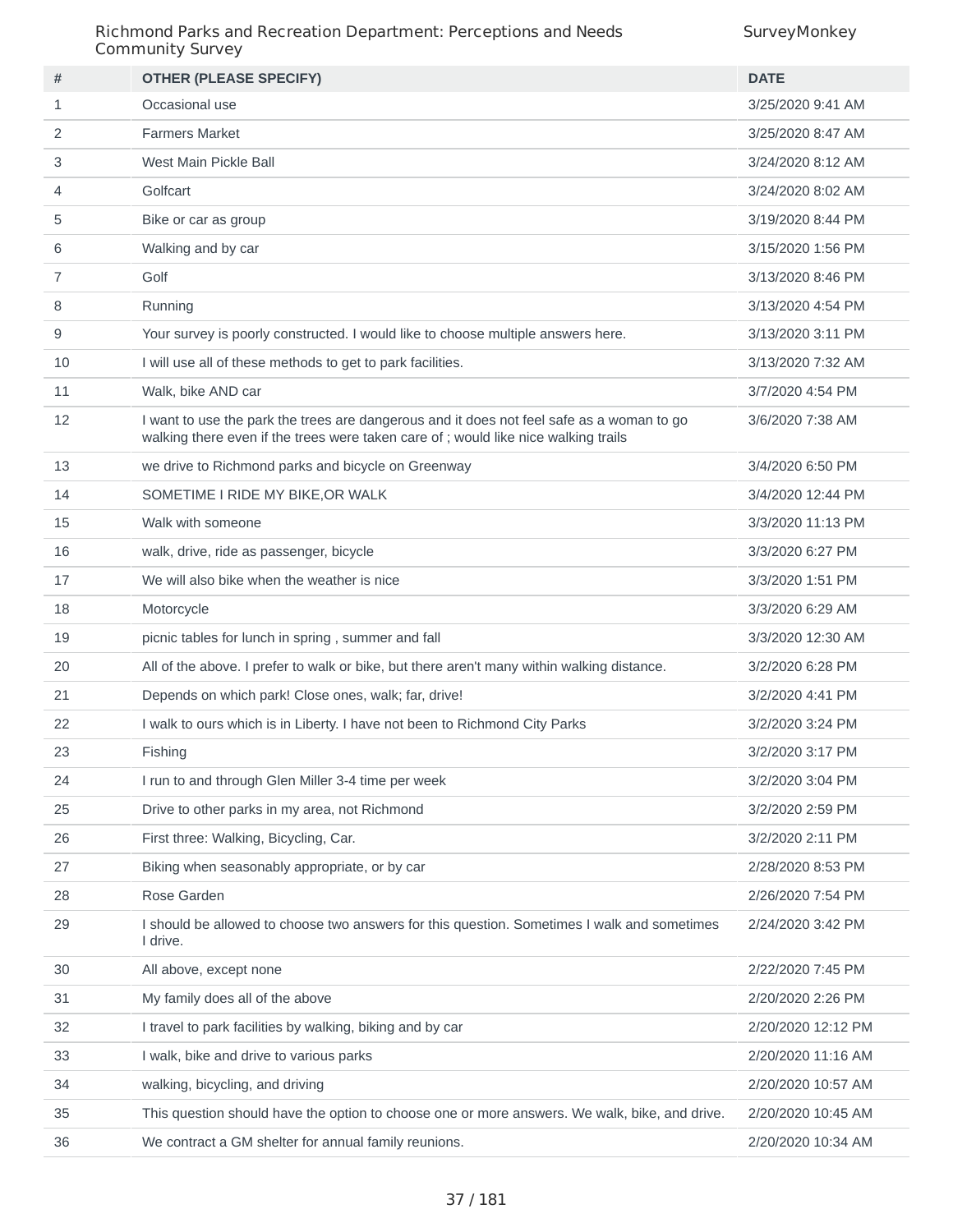|    | Richmond Parks and Recreation Department: Perceptions and Needs<br><b>Community Survey</b>                                                                                                                                               | SurveyMonkey      |
|----|------------------------------------------------------------------------------------------------------------------------------------------------------------------------------------------------------------------------------------------|-------------------|
| 37 | Driving, biking, walking. Not just one choice!                                                                                                                                                                                           | 2/15/2020 6:25 PM |
| 38 | Walking, biking, driving car                                                                                                                                                                                                             | 2/14/2020 5:22 PM |
| 39 | Walk sometimes too.                                                                                                                                                                                                                      | 2/14/2020 4:41 PM |
| 40 | Walking, biking and by car                                                                                                                                                                                                               | 2/12/2020 3:54 PM |
| 41 | Mix of car (driver), biking, walking.                                                                                                                                                                                                    | 2/12/2020 3:07 PM |
| 42 | My family usually walks and drives. We walk to the park that is close to us (10-15 minute walk),<br>but we often drive to Glen Miller or the Reservoir parks. I like that we have a smaller<br>neighborhood park and larger "city parks" | 2/12/2020 2:53 PM |
| 43 | car as driver as well                                                                                                                                                                                                                    | 2/12/2020 2:45 PM |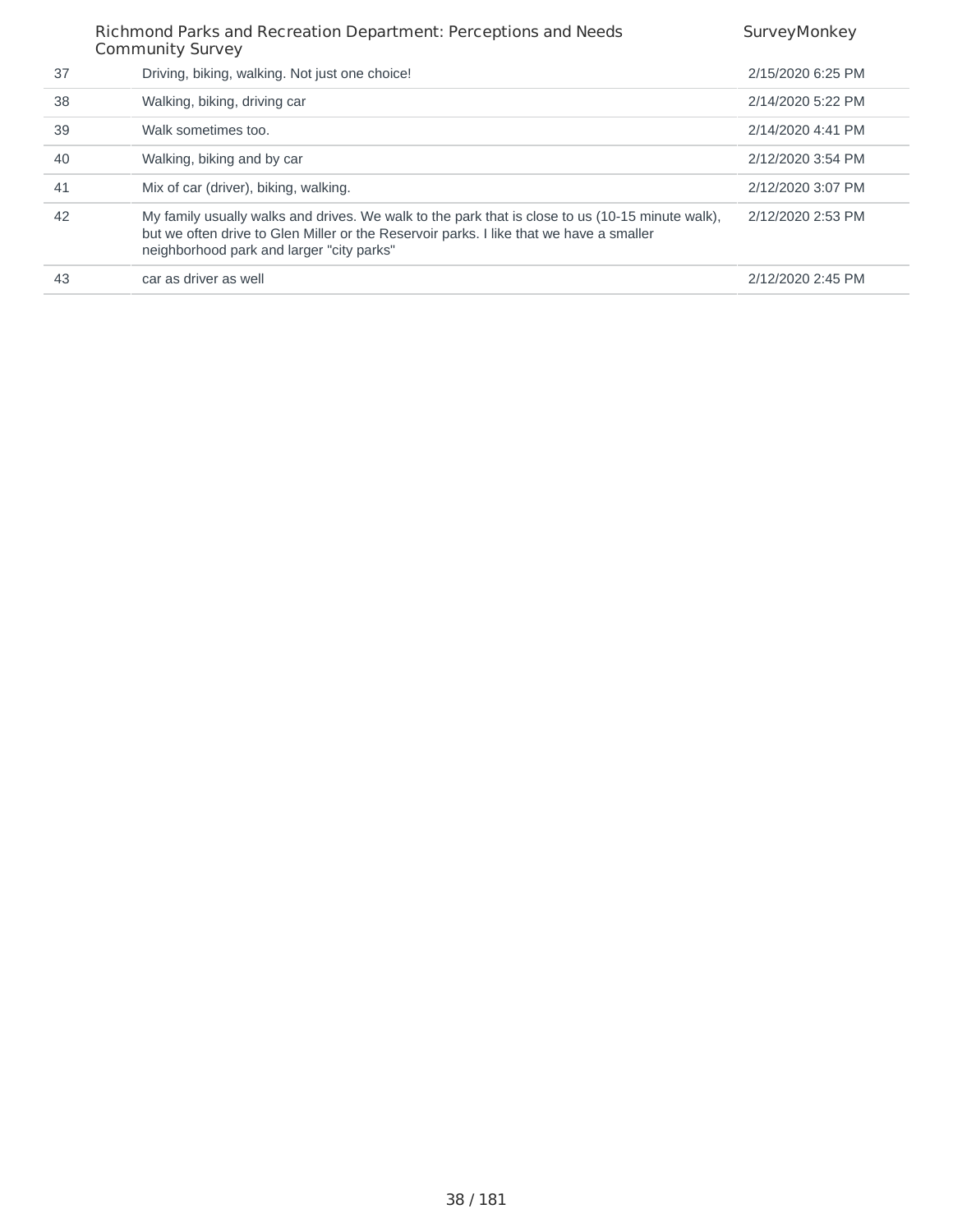# Q15 In the past year, how often have you or members of your household used the following recreation facilities provided by other organizations?

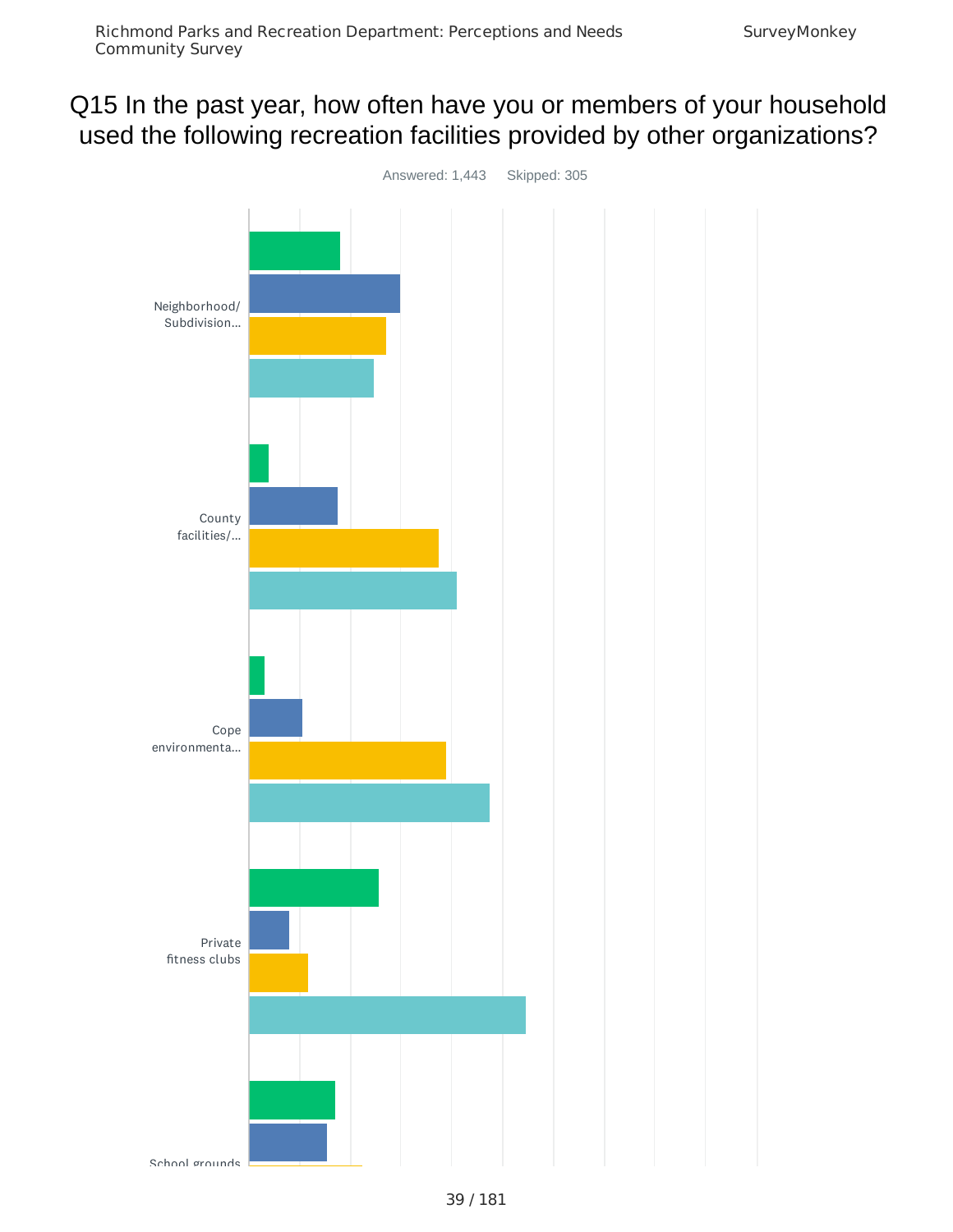Richmond Parks and Recreation Department: Perceptions and Needs Community Survey

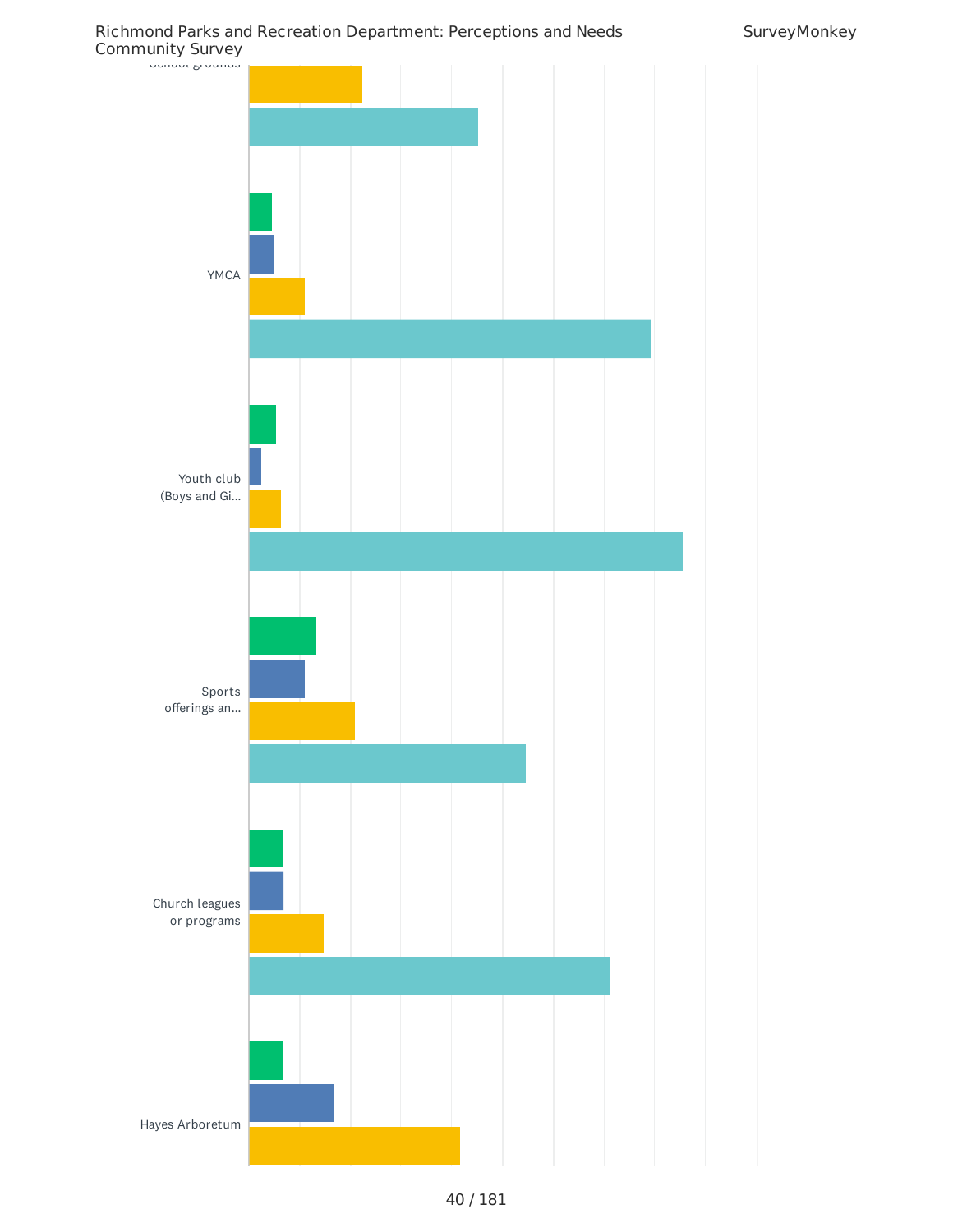

Rarely (less than 5 times a year) Never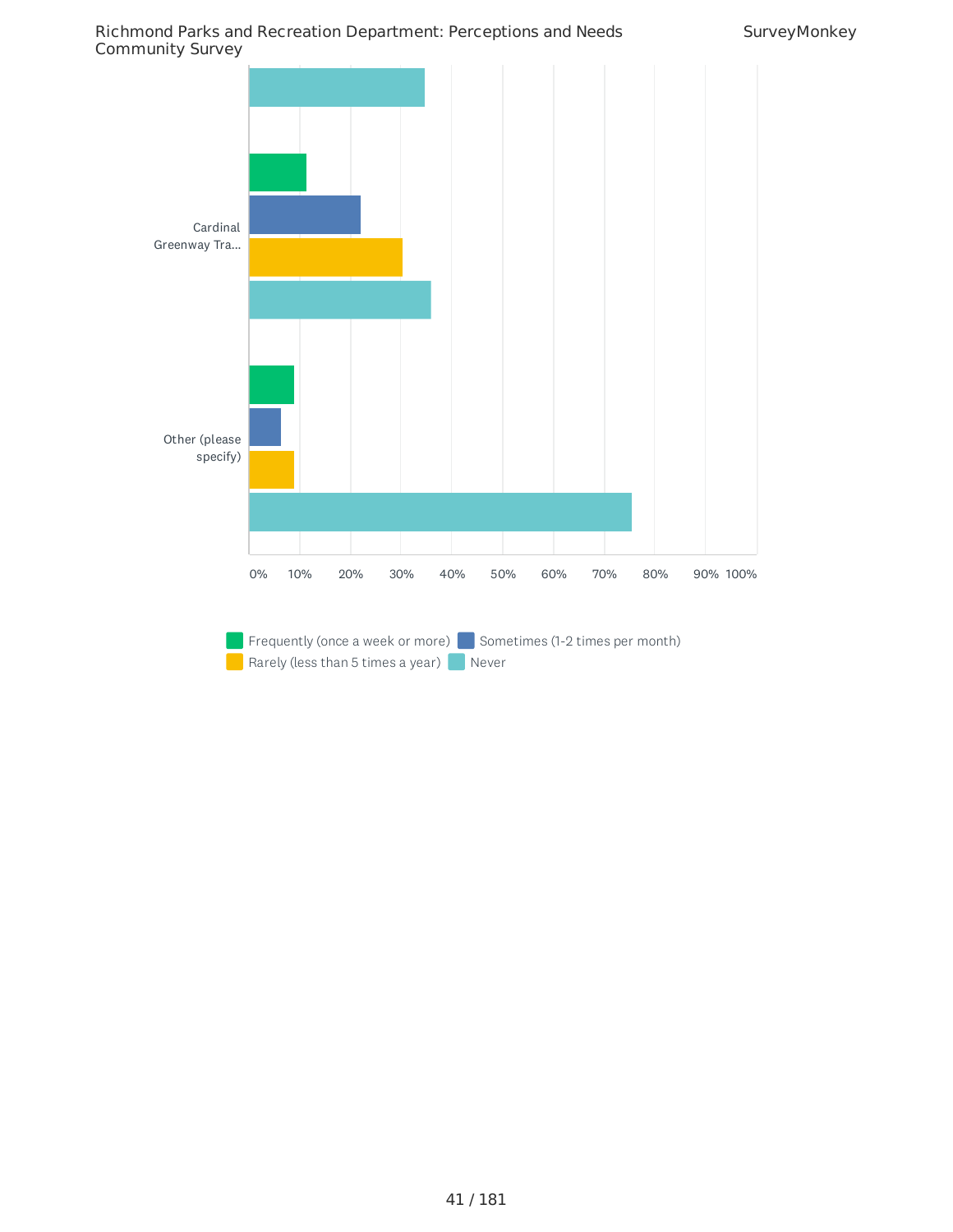|                                                    | <b>FREQUENTLY (ONCE</b><br>A WEEK OR MORE) | <b>SOMETIMES (1-2</b><br><b>TIMES PER</b><br><b>MONTH)</b> | <b>RARELY (LESS</b><br><b>THAN 5 TIMES A</b><br>YEAR) | <b>NEVER</b>    | <b>TOTAL</b> | <b>WEIGHTED</b><br><b>AVERAGE</b> |
|----------------------------------------------------|--------------------------------------------|------------------------------------------------------------|-------------------------------------------------------|-----------------|--------------|-----------------------------------|
| Neighborhood/<br>Subdivision parks/ open<br>spaces | 18.07%<br>251                              | 29.95%<br>416                                              | 27.21%<br>378                                         | 24.77%<br>344   | 1,389        | 2.59                              |
| County facilities/<br>programs                     | 4.02%<br>53                                | 17.60%<br>232                                              | 37.41%<br>493                                         | 40.97%<br>540   | 1,318        | 3.15                              |
| Cope environmental<br>center                       | 3.12%<br>42                                | 10.62%<br>143                                              | 38.83%<br>523                                         | 47.44%<br>639   | 1,347        | 3.31                              |
| Private fitness clubs                              | 25.76%<br>347                              | 7.94%<br>107                                               | 11.73%<br>158                                         | 54.57%<br>735   | 1,347        | 2.95                              |
| School grounds                                     | 17.05%<br>229                              | 15.49%<br>208                                              | 22.34%<br>300                                         | 45.12%<br>606   | 1,343        | 2.96                              |
| <b>YMCA</b>                                        | 4.67%<br>62                                | 5.12%<br>68                                                | 11.00%<br>146                                         | 79.20%<br>1,051 | 1,327        | 3.65                              |
| Youth club (Boys and<br>Girls Club)                | 5.42%<br>72                                | 2.48%<br>33                                                | 6.55%<br>87                                           | 85.54%<br>1,136 | 1,328        | 3.72                              |
| Sports offerings and<br>fields                     | 13.33%<br>178                              | 11.16%<br>149                                              | 20.97%<br>280                                         | 54.53%<br>728   | 1,335        | 3.17                              |
| Church leagues or<br>programs                      | 6.85%<br>91                                | 7.00%<br>93                                                | 14.91%<br>198                                         | 71.23%<br>946   | 1,328        | 3.51                              |
| Hayes Arboretum                                    | 6.74%<br>92                                | 16.85%<br>230                                              | 41.61%<br>568                                         | 34.80%<br>475   | 1,365        | 3.04                              |
| Cardinal Greenway<br><b>Trail System</b>           | 11.57%<br>158                              | 22.25%<br>304                                              | 30.23%<br>413                                         | 35.94%<br>491   | 1,366        | 2.91                              |
| Other (please specify)                             | 8.93%<br>60                                | 6.55%<br>44                                                | 8.93%<br>60                                           | 75.60%<br>508   | 672          | 3.51                              |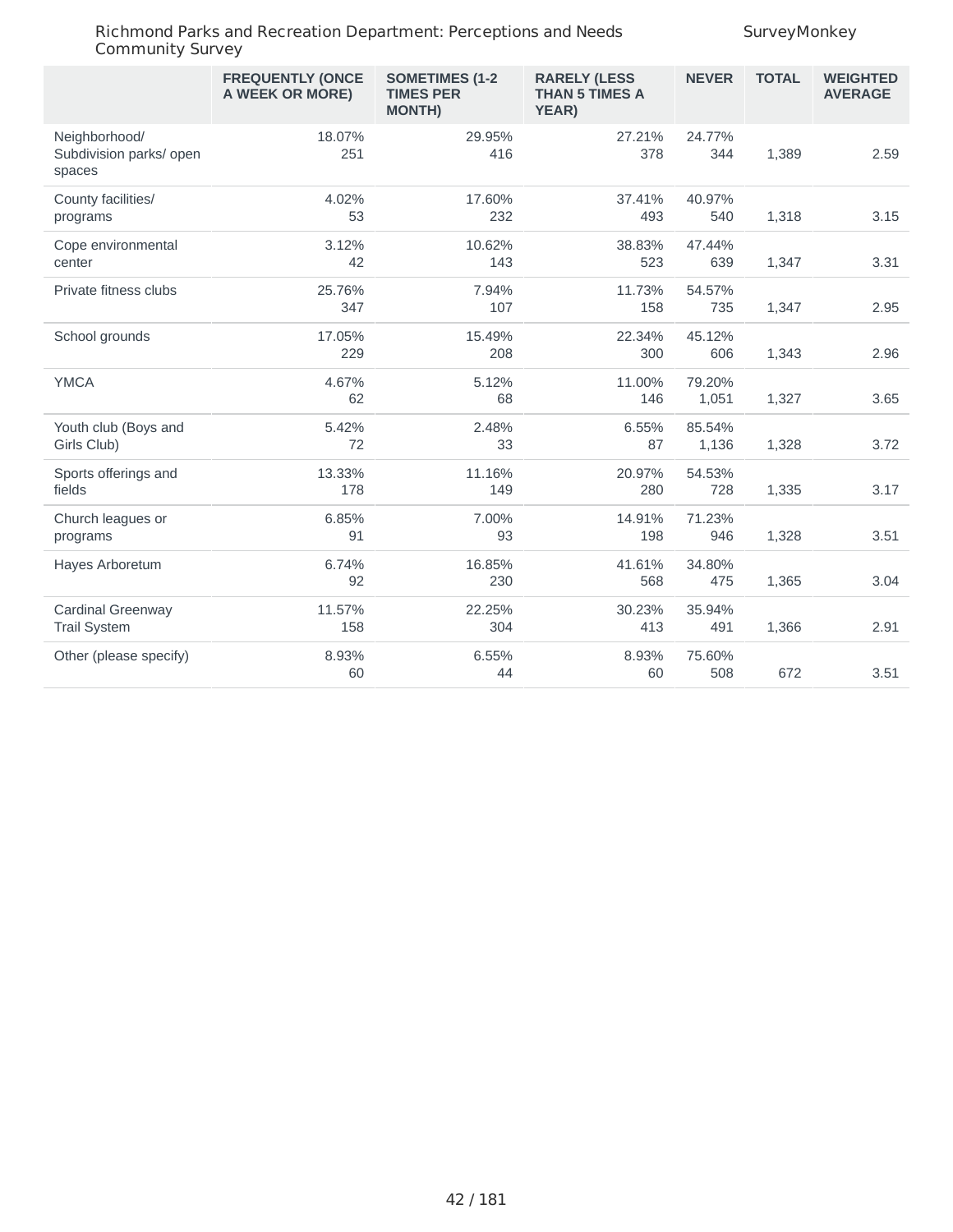| #              | <b>OTHER (PLEASE SPECIFY)</b>                                                                                                                                                     | <b>DATE</b>        |
|----------------|-----------------------------------------------------------------------------------------------------------------------------------------------------------------------------------|--------------------|
| $\mathbf{1}$   | Whitewater Valley Land Trust                                                                                                                                                      | 3/30/2020 11:00 AM |
| 2              | Earlham Fitness Center and Trails                                                                                                                                                 | 3/27/2020 8:35 AM  |
| 3              | Earlham campus trails                                                                                                                                                             | 3/27/2020 8:30 AM  |
| 4              | Pickleball                                                                                                                                                                        | 3/27/2020 8:10 AM  |
| 5              | Wish there was a local riding trail (horses) or off leash trails for dogs.                                                                                                        | 3/25/2020 9:30 AM  |
| 6              | Used to walk woods on Earlham's back campus- since construction no longer an appealing<br>walk. We go to State parks in summer for our recreational walking/swimming.             | 3/25/2020 8:41 AM  |
| $\overline{7}$ | Senior Center                                                                                                                                                                     | 3/24/2020 8:41 AM  |
| 8              | Senior Center                                                                                                                                                                     | 3/24/2020 8:08 AM  |
| 9              | <b>Richmond Farmers Market</b>                                                                                                                                                    | 3/23/2020 9:34 AM  |
| 10             | <b>Farmers Market</b>                                                                                                                                                             | 3/23/2020 9:23 AM  |
| 11             | <b>Highland Lake Golf Course</b>                                                                                                                                                  | 3/22/2020 4:29 PM  |
| 12             | Golf course                                                                                                                                                                       | 3/21/2020 8:21 PM  |
| 13             | Reid Rehab                                                                                                                                                                        | 3/21/2020 12:49 PM |
| 14             | Public pool                                                                                                                                                                       | 3/20/2020 12:10 AM |
| 15             | Family reunion                                                                                                                                                                    | 3/19/2020 1:07 PM  |
| 16             | Dog park                                                                                                                                                                          | 3/19/2020 10:49 AM |
| 17             | As a PE teacher at Seton Intermediated, when the weather is nice, we use Mary Scott Park on<br>Tuesday and Thursday from 10:30-3.                                                 | 3/19/2020 10:36 AM |
| 18             | <b>Golf Courses</b>                                                                                                                                                               | 3/19/2020 10:26 AM |
| 19             | <b>Glenn Miller Park</b>                                                                                                                                                          | 3/19/2020 4:28 AM  |
| 20             | Middlefork                                                                                                                                                                        | 3/18/2020 9:53 AM  |
| 21             | Clear creak park                                                                                                                                                                  | 3/17/2020 11:35 PM |
| 22             | <b>RSCC</b>                                                                                                                                                                       | 3/17/2020 9:58 PM  |
| 23             | Forest Hills CC                                                                                                                                                                   | 3/17/2020 6:08 PM  |
| 24             | the small park behind the municipal pool. its out favorite!                                                                                                                       | 3/17/2020 2:07 PM  |
| 25             | Richmond farmers market, food trucks at Elstro Plaza, walking and spring water at Glenn Miller                                                                                    | 3/16/2020 12:41 AM |
| 26             | Glen miller park                                                                                                                                                                  | 3/14/2020 10:47 PM |
| 27             | The skate park                                                                                                                                                                    | 3/13/2020 6:10 PM  |
| 28             | We go to middlefork reservoir during summer and would like to see more happening there.                                                                                           | 3/13/2020 2:45 PM  |
| 29             | Fishing at Glen Miller Park, Taking kids to the playground, Sled riding at the hill, Fight against<br>drugs program at the hill that Lighthouse Assembly of God puts on annually. | 3/10/2020 4:13 PM  |
| 30             | Middlefork reservoir- fishing                                                                                                                                                     | 3/9/2020 8:25 AM   |
| 31             | Fishing & boating at middlefork lake                                                                                                                                              | 3/8/2020 12:15 PM  |
| 32             | Farmer's market                                                                                                                                                                   | 3/7/2020 5:31 PM   |
| 33             | practice golf at First Tee                                                                                                                                                        | 3/7/2020 9:47 AM   |
| 34             | Elstro plaza                                                                                                                                                                      | 3/7/2020 8:05 AM   |
| 35             | Walking golf course                                                                                                                                                               | 3/6/2020 6:15 AM   |
|                |                                                                                                                                                                                   |                    |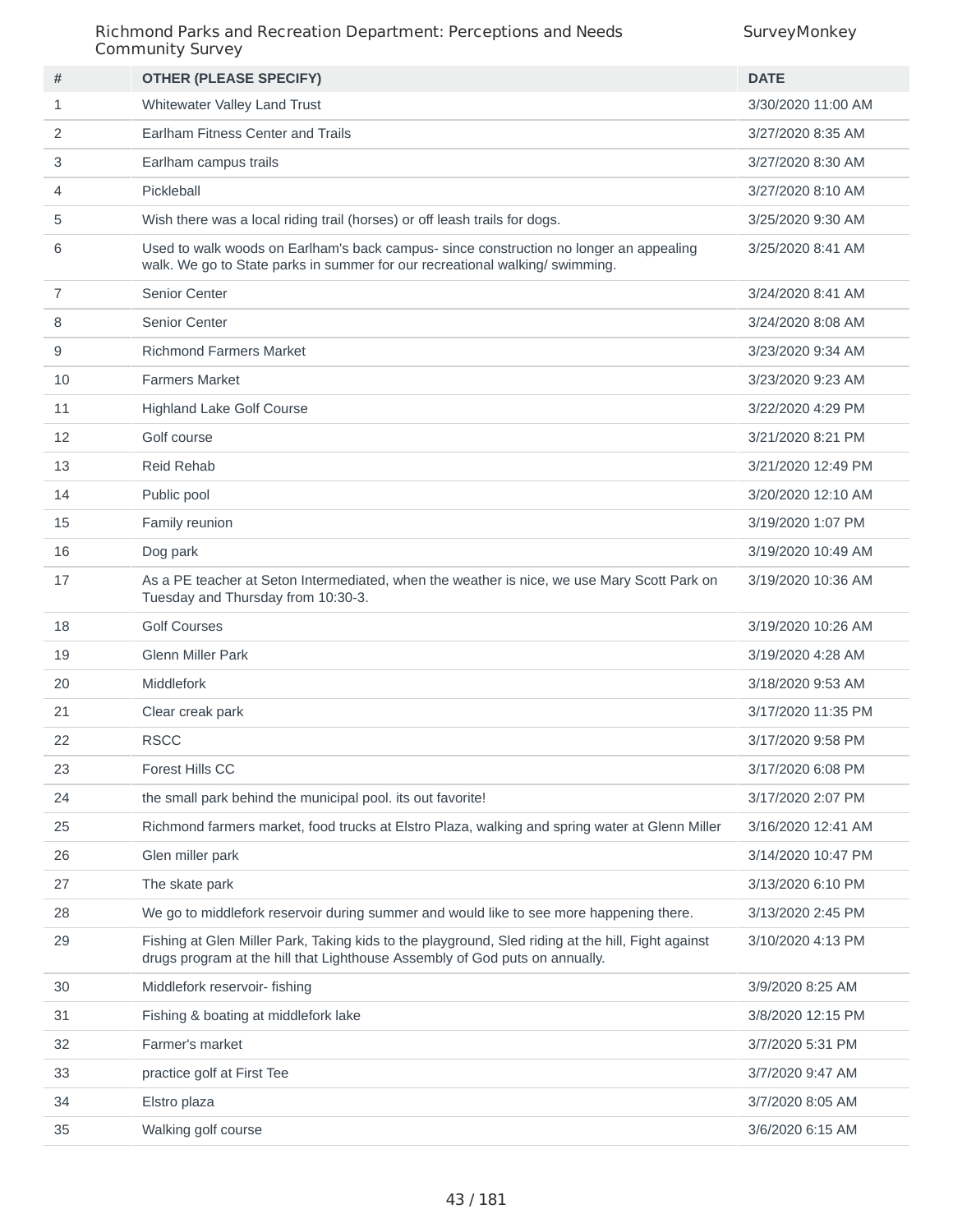|    | Richmond Parks and Recreation Department: Perceptions and Needs<br><b>Community Survey</b>                                                                                                                                                                                                                                                 | SurveyMonkey       |
|----|--------------------------------------------------------------------------------------------------------------------------------------------------------------------------------------------------------------------------------------------------------------------------------------------------------------------------------------------|--------------------|
| 36 | our backyard or local softball fields                                                                                                                                                                                                                                                                                                      | 3/5/2020 11:36 AM  |
| 37 | whitewater                                                                                                                                                                                                                                                                                                                                 | 3/5/2020 1:47 AM   |
| 38 | Pickle ball courts are AWESOME!                                                                                                                                                                                                                                                                                                            | 3/4/2020 4:33 PM   |
| 39 | horse shoe courts.                                                                                                                                                                                                                                                                                                                         | 3/4/2020 12:41 PM  |
| 40 | <b>FAMILY FRIEND FACILITY</b>                                                                                                                                                                                                                                                                                                              | 3/4/2020 12:07 PM  |
| 41 | do not live in the area                                                                                                                                                                                                                                                                                                                    | 3/4/2020 10:01 AM  |
| 42 | <b>Connersville Park</b>                                                                                                                                                                                                                                                                                                                   | 3/4/2020 9:15 AM   |
| 43 | yoga studeo                                                                                                                                                                                                                                                                                                                                | 3/3/2020 11:13 PM  |
| 44 | We tried the YMCA but felt the facilities were sub-par. Would be nice to have a nice/new<br>community center like a YMCA with multiple options for adult and youth league as well as<br>general open hours to work out. Currently my family walks at the mall to get exercise during<br>cold months due to lack of facilities in Richmond. | 3/3/2020 1:51 PM   |
| 45 | Pickleball courts                                                                                                                                                                                                                                                                                                                          | 3/3/2020 12:38 PM  |
| 46 | golf course                                                                                                                                                                                                                                                                                                                                | 3/3/2020 10:01 AM  |
| 47 | I live on Richmond's West side and walk the sidewalks in my neighborhood.                                                                                                                                                                                                                                                                  | 3/3/2020 9:58 AM   |
| 48 | golf                                                                                                                                                                                                                                                                                                                                       | 3/3/2020 7:23 AM   |
| 49 | <b>Birthday Parties</b>                                                                                                                                                                                                                                                                                                                    | 3/3/2020 6:51 AM   |
| 50 | <b>Glen Miller Park</b>                                                                                                                                                                                                                                                                                                                    | 3/2/2020 11:09 PM  |
| 51 | Dog Park                                                                                                                                                                                                                                                                                                                                   | 3/2/2020 8:25 PM   |
| 52 | We go out of town to bigger parks for hiking trails, we get a yearly pass to indiana parks                                                                                                                                                                                                                                                 | 3/2/2020 4:33 PM   |
| 53 | Earlham pool                                                                                                                                                                                                                                                                                                                               | 3/2/2020 4:21 PM   |
| 54 | Campgrounds and equine trails about once per month in the spring summer and fall                                                                                                                                                                                                                                                           | 3/2/2020 4:00 PM   |
| 55 | Fishing                                                                                                                                                                                                                                                                                                                                    | 3/2/2020 3:23 PM   |
| 56 | Fishing                                                                                                                                                                                                                                                                                                                                    | 3/2/2020 3:05 PM   |
| 57 | Clearcreek Park for Pickleball and associated playground                                                                                                                                                                                                                                                                                   | 3/2/2020 2:56 PM   |
| 58 | Disc Golf Courses (in the warmer weather months)                                                                                                                                                                                                                                                                                           | 3/2/2020 2:56 PM   |
| 59 | Bike paths                                                                                                                                                                                                                                                                                                                                 | 3/1/2020 10:23 PM  |
| 60 | We'll travel to hike wooded areas in state parks. Other towns we visit have walking paths we<br>also use.                                                                                                                                                                                                                                  | 3/1/2020 9:54 AM   |
| 61 | Golf                                                                                                                                                                                                                                                                                                                                       | 3/1/2020 7:25 AM   |
| 62 | Earlham woods                                                                                                                                                                                                                                                                                                                              | 2/29/2020 4:41 PM  |
| 63 | There is an area in the park where I feed birds, raccoons, and feral cats when I see them.                                                                                                                                                                                                                                                 | 2/29/2020 1:09 PM  |
| 64 | Natural areas and trails around earlham college, the riverside trail, natural areas and trails<br>between spring wood park and the greenway                                                                                                                                                                                                | 2/28/2020 8:53 PM  |
| 65 | Mcbride                                                                                                                                                                                                                                                                                                                                    | 2/28/2020 9:22 AM  |
| 66 | Golf course walking path                                                                                                                                                                                                                                                                                                                   | 2/28/2020 7:04 AM  |
| 67 | Rented building in Glenn Miller Park                                                                                                                                                                                                                                                                                                       | 2/28/2020 6:29 AM  |
| 68 | Rose Garden                                                                                                                                                                                                                                                                                                                                | 2/27/2020 3:40 PM  |
| 69 | Rose Garden                                                                                                                                                                                                                                                                                                                                | 2/27/2020 12:00 PM |
| 70 | I go to the building evey week senior center                                                                                                                                                                                                                                                                                               | 2/27/2020 9:46 AM  |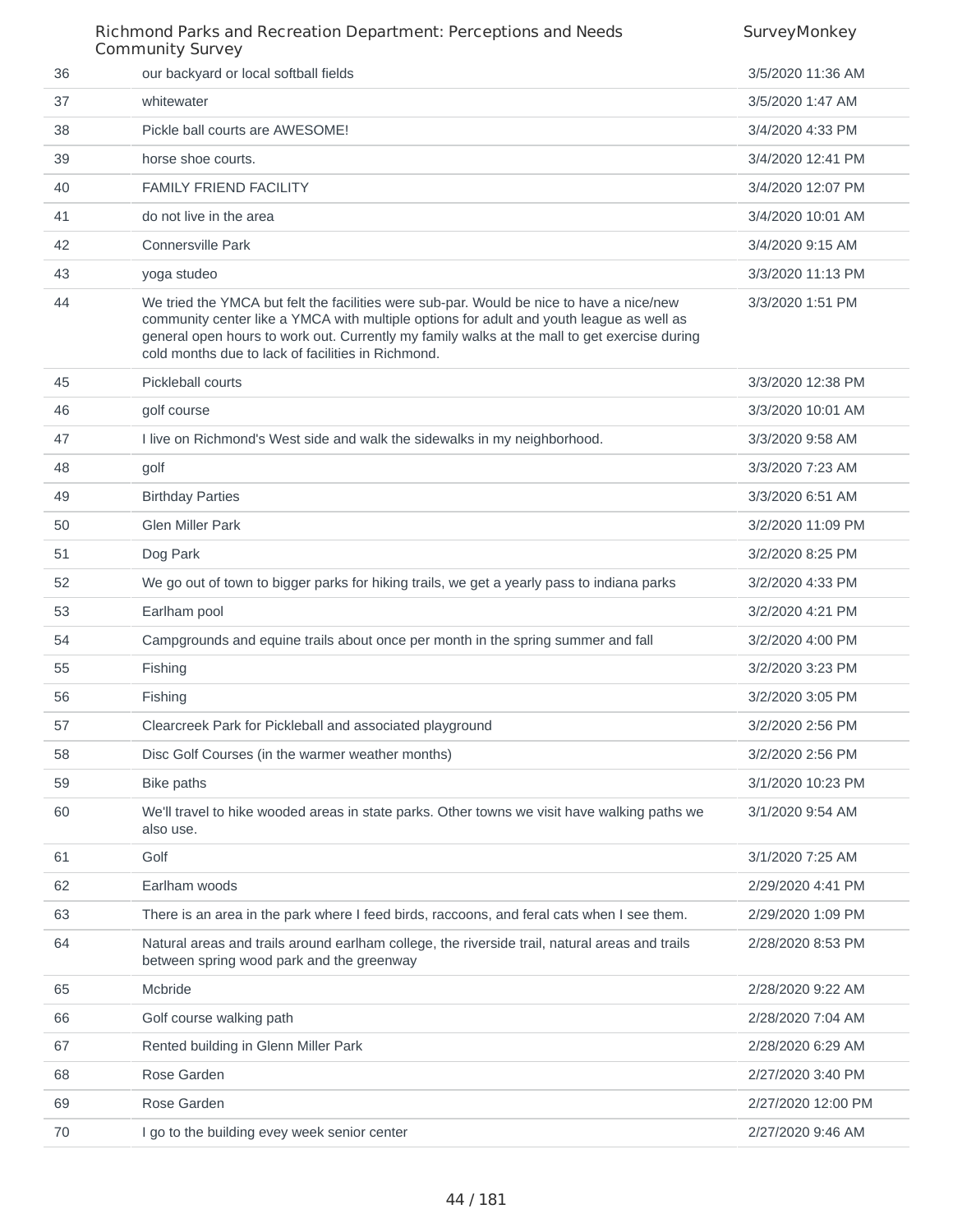### Richmond Parks and Recreation Department: Perceptions and Needs Community Survey **SurveyMonkey**  Private equestrian facility 2/26/2020 3:58 PM Middlefork Reservoir 2/25/2020 7:32 PM Pickleball 2/25/2020 6:47 PM Rose garden 2/25/2020 4:25 PM Elstro Plaza where it would be nice to have some children's equipment. 2/25/2020 4:19 PM Watching youth summer athletics & Rooster games. 2/24/2020 7:45 PM State Parks 2/24/2020 3:56 PM Richmond 2/24/2020 1:18 PM Atv trail riding 2/23/2020 9:37 PM Youth program at Rec Plex 2/23/2020 11:09 AM 81 Old Glen Miller golf course 2/23/2020 8:36 AM Earlham college Webber pool 2/23/2020 8:33 AM Earlham campus and back campus 2/23/2020 7:03 AM 84 Williamsburg ball league Ann's FountainCity ball league 2/23/2020 6:56 AM Bike path 2/22/2020 6:07 PM Middlefork Reservoir 2/22/2020 6:07 PM Pool 2/22/2020 5:28 PM Richmond Rose Garden 2/21/2020 12:07 PM 89 state parks 2/21/2020 8:03 AM Cordel Pool 2/20/2020 2:26 PM Thistlewaite Falls 2/20/2020 1:21 PM Farmers Market probably once or twice a week, Senior Center probably twice a month, events at Elster Park three or four times a month, more "in season." 2/20/2020 12:12 PM Camping Sites at State Parks 2/20/2020 11:16 AM shelter rental 2/20/2020 11:06 AM Elstro Plaza events 2/20/2020 10:46 AM Glen MIller Park Picnic shelters for family reunions on weekends 2/20/2020 10:34 AM tennis courts 2/15/2020 8:37 AM Martial Arts based activities. 2/14/2020 4:41 PM Pickleball courts 2/13/2020 11:30 PM Pickleball 2/13/2020 10:26 AM We have no park within walking distance for kids. East side by Arbor Trace. 2/12/2020 8:47 PM State Parks 2/12/2020 8:05 PM Rose Garden 2/12/2020 7:51 PM Pickleball courts 2/12/2020 6:04 PM PICKLEBALL Courts 2/12/2020 4:44 PM Bark Park 2/12/2020 2:54 PM Glen miller 2/12/2020 2:47 PM Out of town state parks, zip line, hiking 2/11/2020 9:15 PM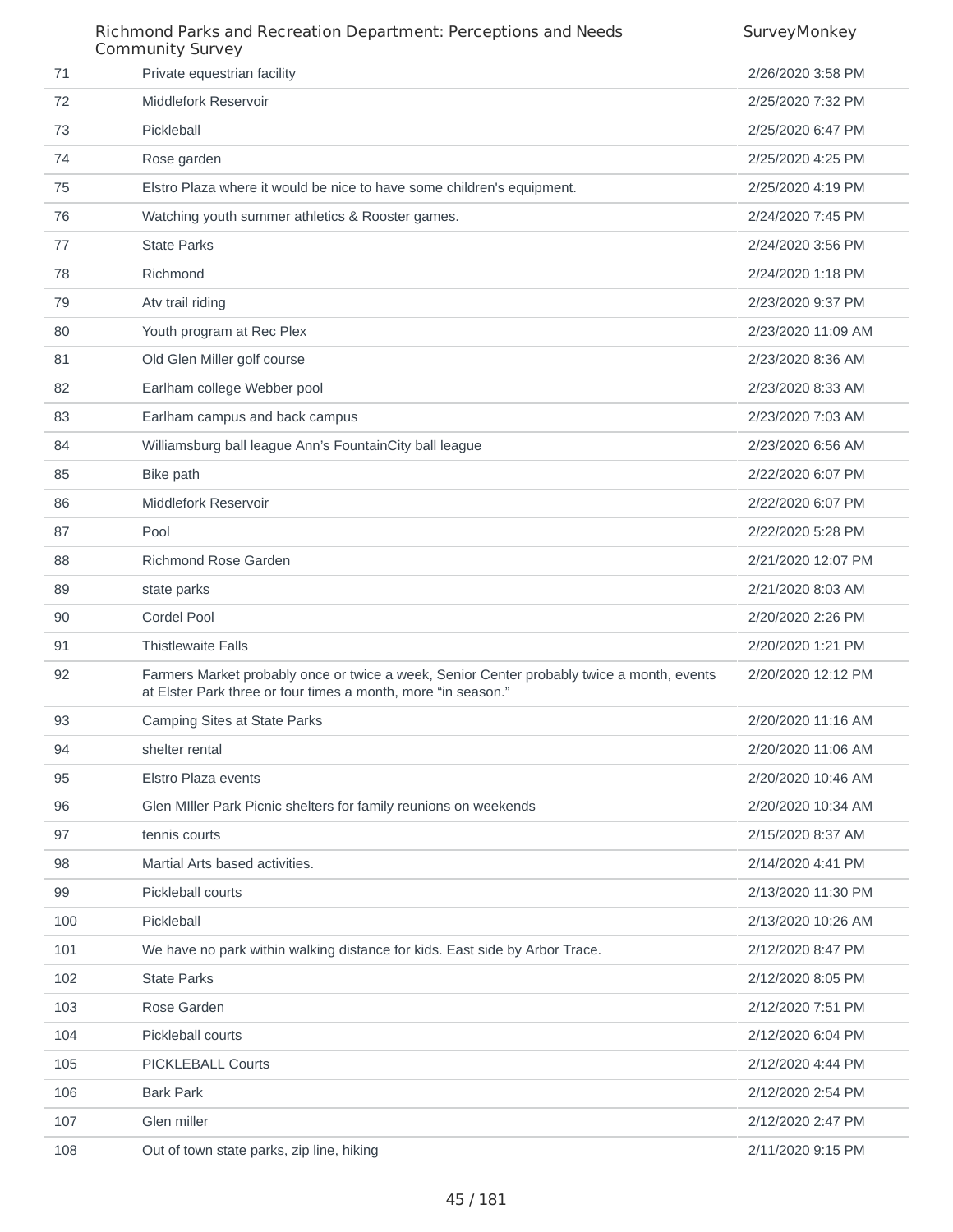# Q16 In the past year, how often have you or members of your household used the following Richmond Parks and Recreation parks and/ or facilities?

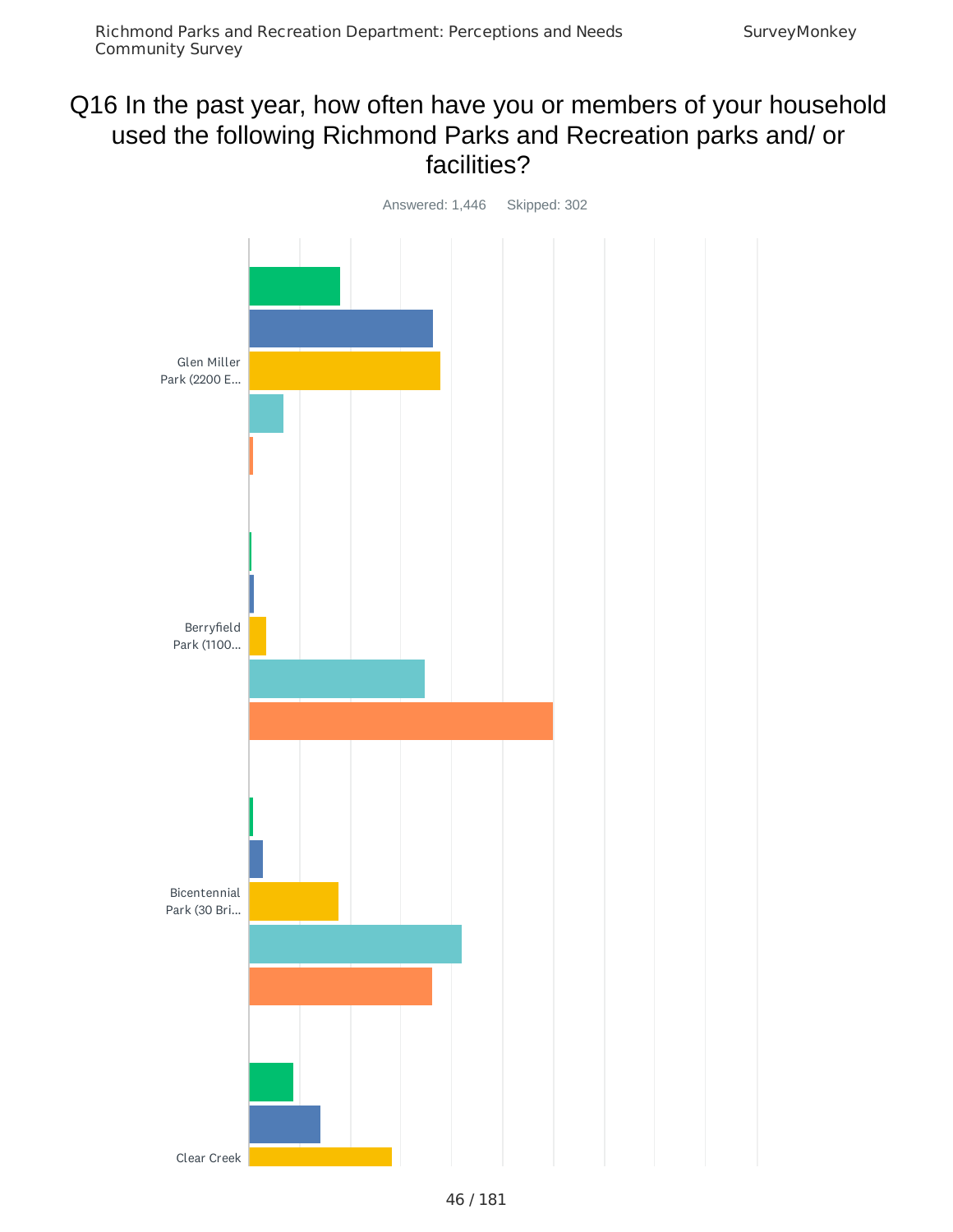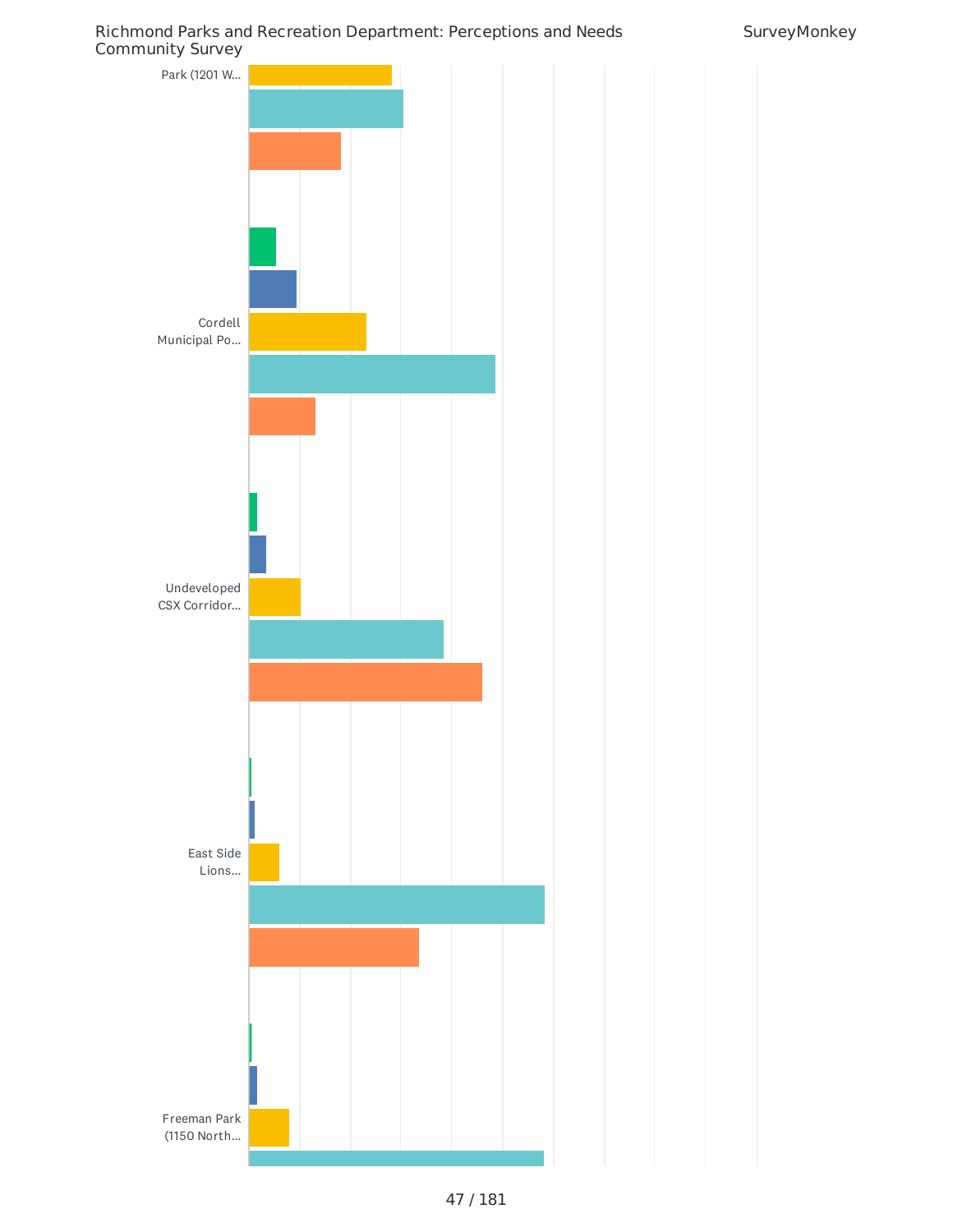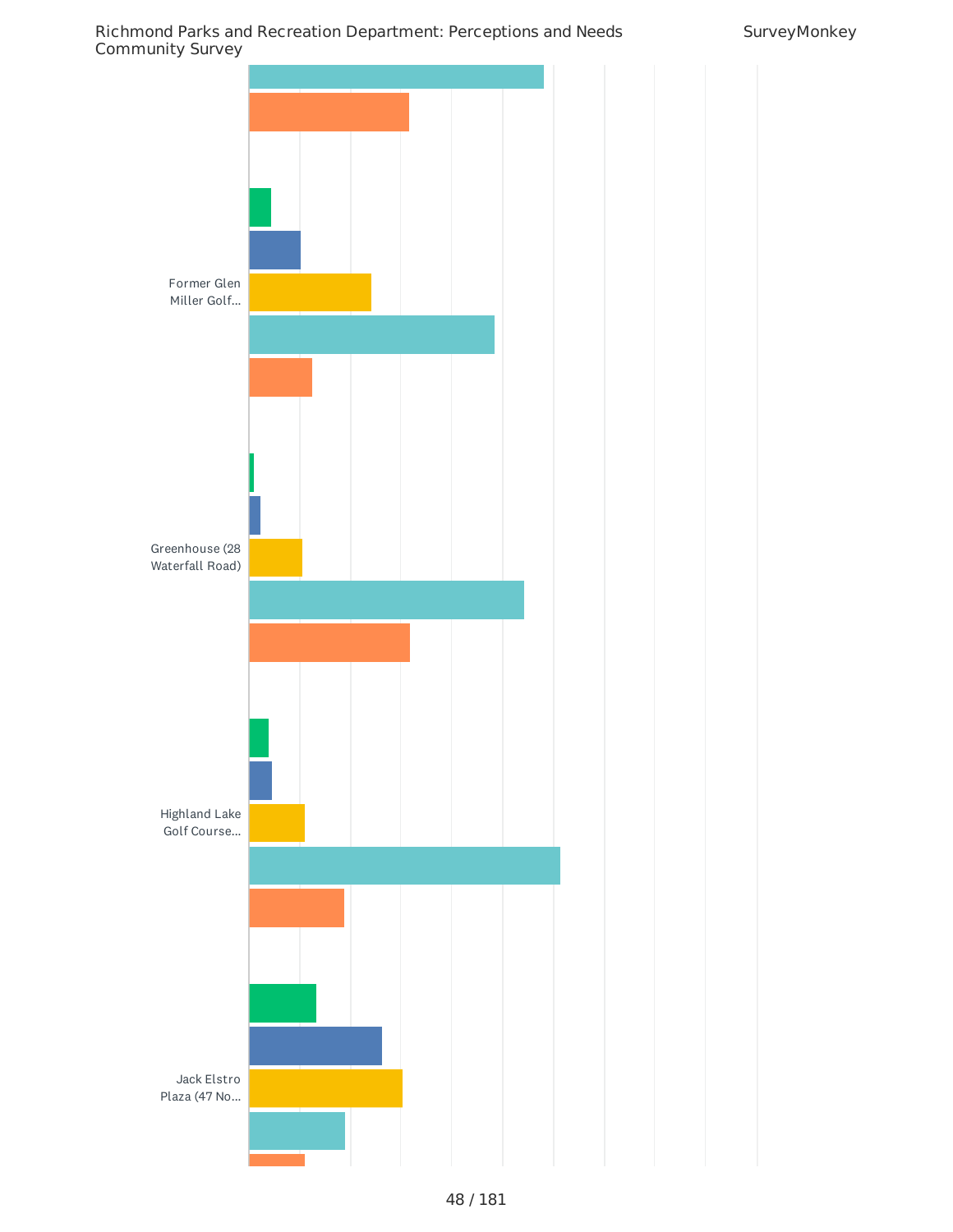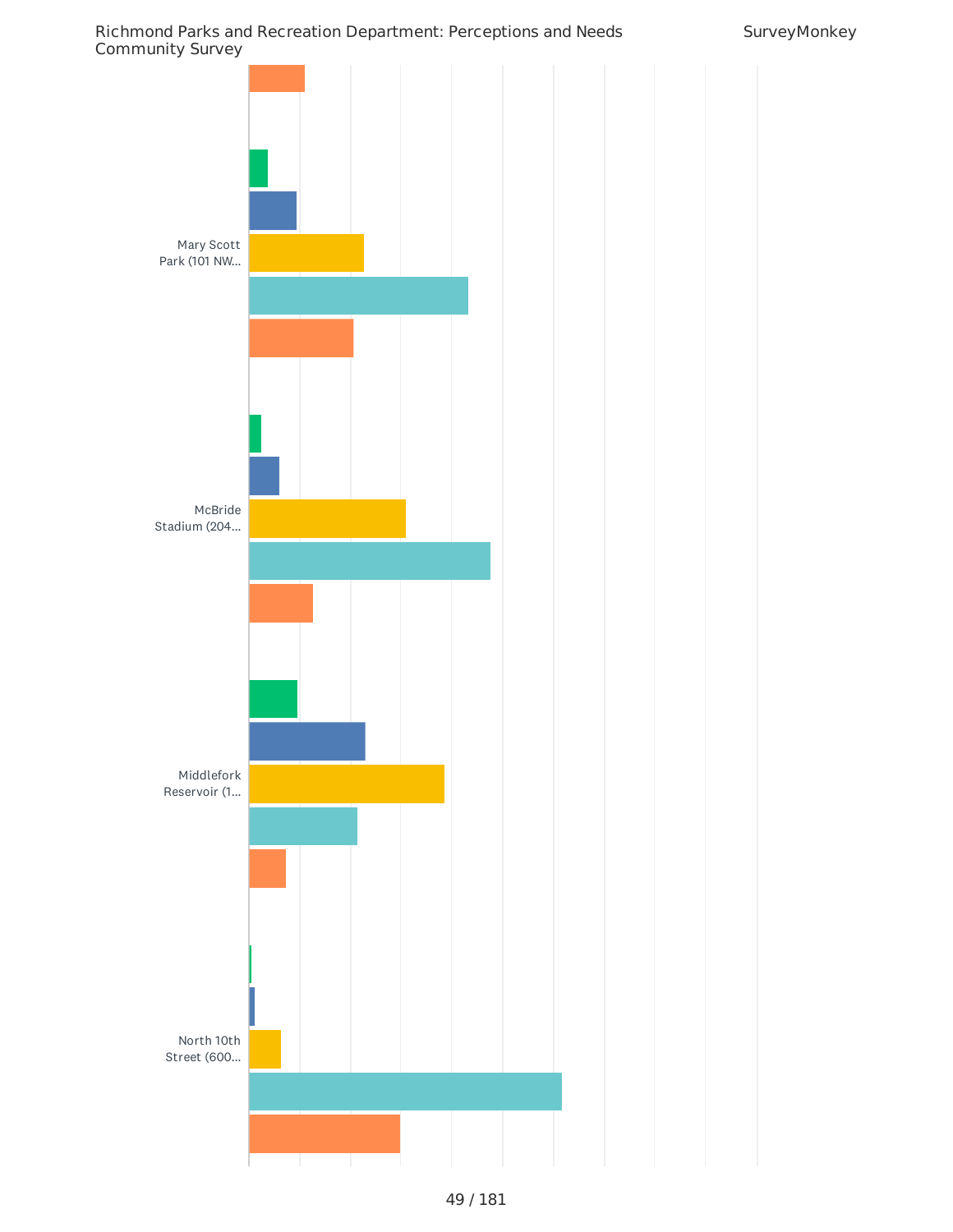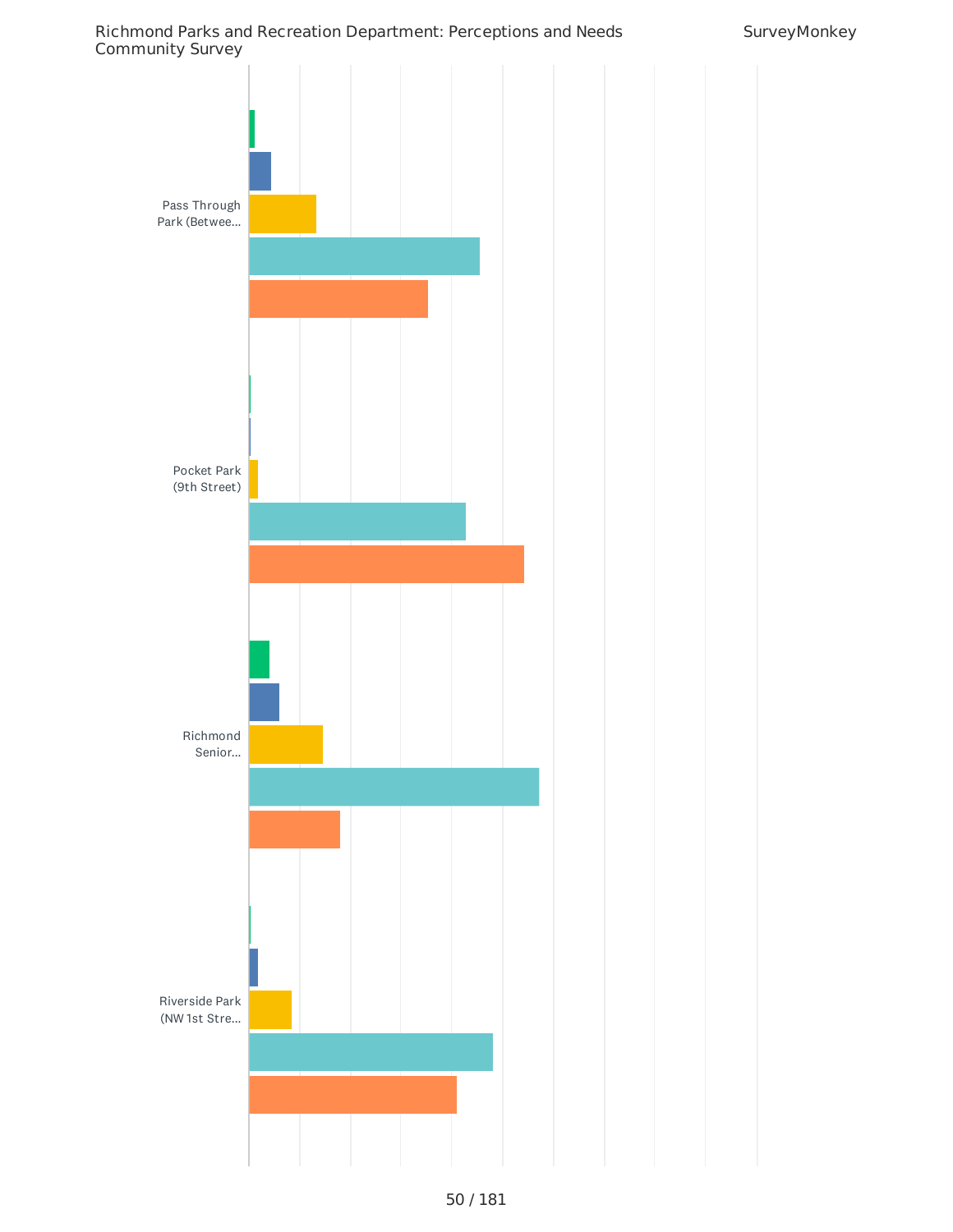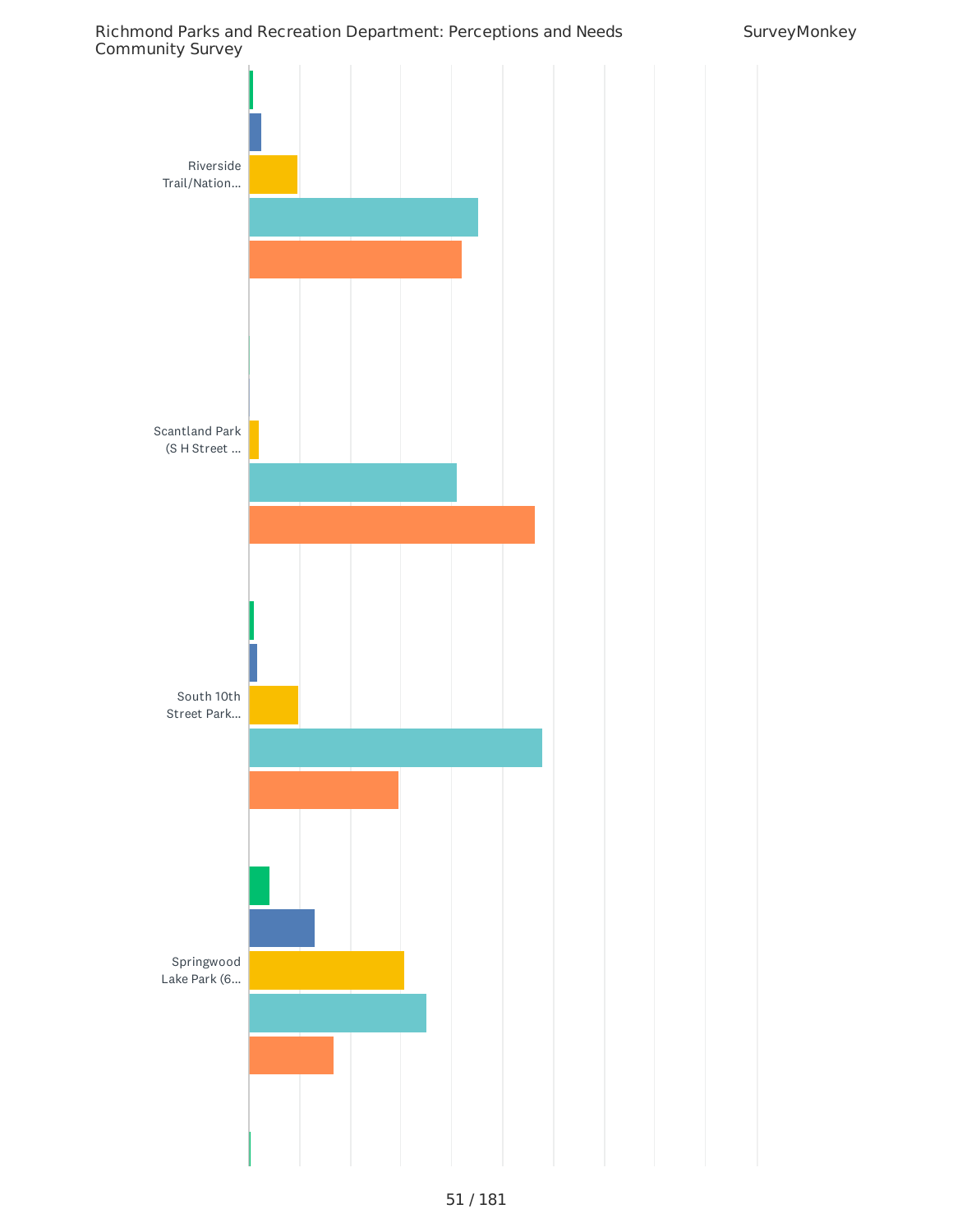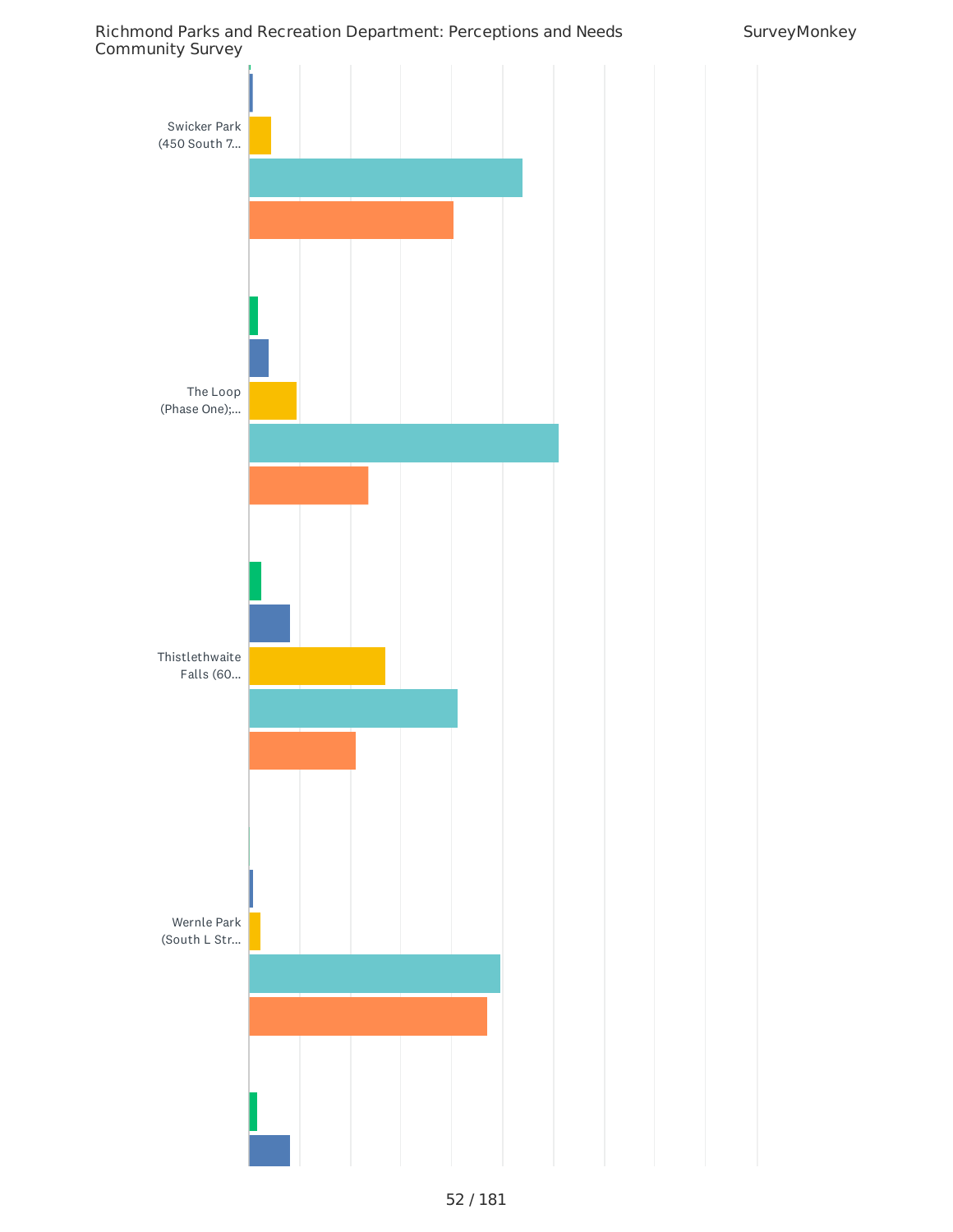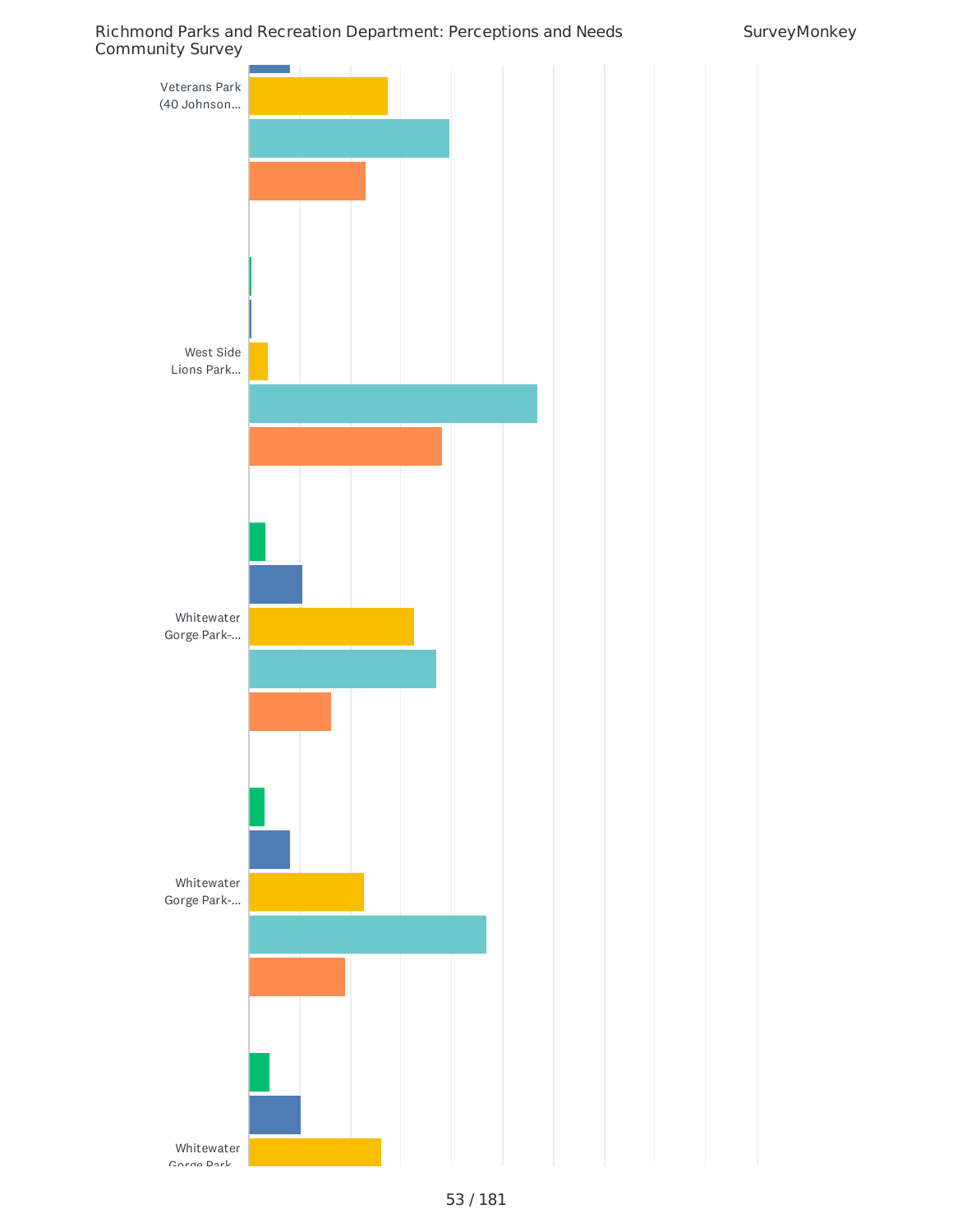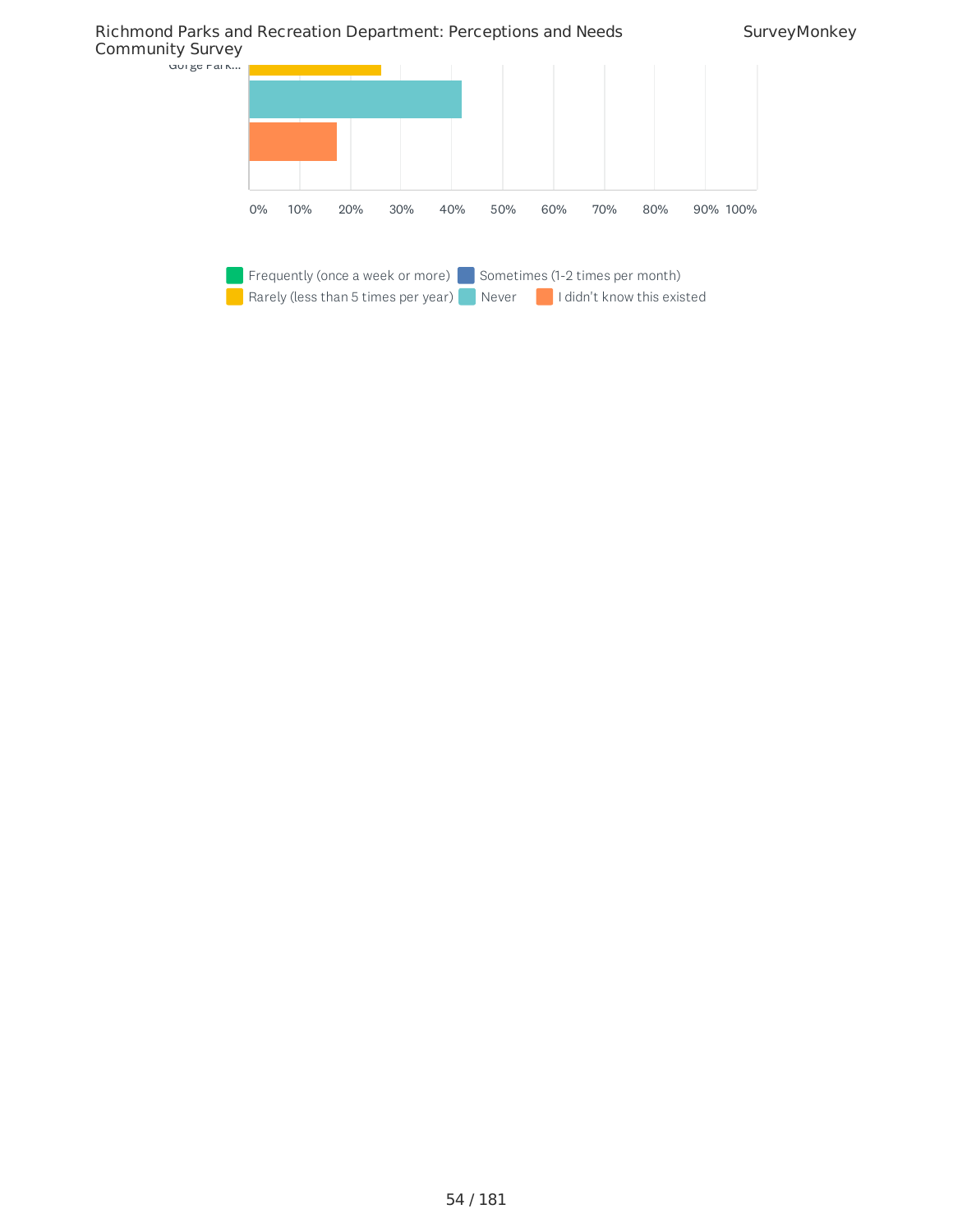|                                                                               | <b>FREQUENTLY</b><br>(ONCE A WEEK<br>OR MORE) | <b>SOMETIMES</b><br>$(1-2)$ TIMES<br><b>PER MONTH)</b> | <b>RARELY</b><br>(LESS THAN<br><b>5 TIMES PER</b><br>YEAR) | <b>NEVER</b>  | <b>I DIDN'T</b><br><b>KNOW</b><br><b>THIS</b><br><b>EXISTED</b> | <b>TOTAL</b> | <b>WEIGHTED</b><br><b>AVERAGE</b> |
|-------------------------------------------------------------------------------|-----------------------------------------------|--------------------------------------------------------|------------------------------------------------------------|---------------|-----------------------------------------------------------------|--------------|-----------------------------------|
| Glen Miller Park (2200<br>East Main Street)                                   | 18.09%<br>259                                 | 36.31%<br>520                                          | 37.78%<br>541                                              | 6.91%<br>99   | 0.91%<br>13                                                     | 1,432        | 2.36                              |
| Berryfield Park (1100 North<br>Drive)                                         | 0.59%<br>8                                    | 1.11%<br>15                                            | 3.64%<br>49                                                | 34.64%<br>467 | 60.01%<br>809                                                   | 1,348        | 4.52                              |
| <b>Bicentennial Park (30</b><br><b>Bridge Avenue)</b>                         | 0.90%<br>12                                   | 2.91%<br>39                                            | 17.85%<br>239                                              | 42.05%<br>563 | 36.30%<br>486                                                   | 1,339        | 4.10                              |
| Clear Creek Park (1201<br>West Main Street)                                   | 8.80%<br>120                                  | 14.15%<br>193                                          | 28.15%<br>384                                              | 30.65%<br>418 | 18.26%<br>249                                                   | 1,364        | 3.35                              |
| Cordell Municipal Pool (9<br>SW 13th Street)                                  | 5.50%<br>75                                   | 9.38%<br>128                                           | 23.24%<br>317                                              | 48.75%<br>665 | 13.12%<br>179                                                   | 1,364        | 3.55                              |
| Undeveloped CSX Corridor<br>& C&O Depot (Intersection<br>of 3rd and D Street) | 1.71%<br>23                                   | 3.57%<br>48                                            | 10.20%<br>137                                              | 38.50%<br>517 | 46.02%<br>618                                                   | 1,343        | 4.24                              |
| East Side Lions Park/Starr<br>Park (311 North 15th<br>Street)                 | 0.67%<br>9                                    | 1.27%<br>17                                            | 5.97%<br>80                                                | 58.43%<br>783 | 33.66%<br>451                                                   | 1,340        | 4.23                              |
| Freeman Park (1150 North<br>12th Street)                                      | 0.67%<br>9                                    | 1.65%<br>22                                            | 8.00%<br>107                                               | 58.19%<br>778 | 31.49%<br>421                                                   | 1,337        | 4.18                              |
| Former Glen Miller Golf<br>Course (2400 East Main<br>Street)                  | 4.47%<br>61                                   | 10.19%<br>139                                          | 24.19%<br>330                                              | 48.53%<br>662 | 12.61%<br>172                                                   | 1,364        | 3.55                              |
| Greenhouse (28 Waterfall<br>Road)                                             | 0.96%<br>13                                   | 2.23%<br>30                                            | 10.76%<br>145                                              | 54.30%<br>732 | 31.75%<br>428                                                   | 1,348        | 4.14                              |
| <b>Highland Lake Golf Course</b><br>(1972 Highland Lake<br>Road)              | 3.97%<br>54                                   | 4.64%<br>63                                            | 11.18%<br>152                                              | 61.44%<br>835 | 18.76%<br>255                                                   | 1,359        | 3.86                              |
| Jack Elstro Plaza (47 North<br>6th Street)                                    | 13.30%<br>183                                 | 26.45%<br>364                                          | 30.23%<br>416                                              | 18.97%<br>261 | 11.05%<br>152                                                   | 1,376        | 2.88                              |
| Mary Scott Park (101 NW<br>8th Street)                                        | 3.68%<br>50                                   | 9.43%<br>128                                           | 22.75%<br>309                                              | 43.37%<br>589 | 20.77%<br>282                                                   | 1,358        | 3.68                              |
| McBride Stadium (204 NW<br>13th Street)                                       | 2.50%<br>34                                   | 6.11%<br>83                                            | 30.98%<br>421                                              | 47.61%<br>647 | 12.80%<br>174                                                   | 1,359        | 3.62                              |
| Middlefork Reservoir (1750<br>Sylvan Nook Drive)                              | 9.55%<br>133                                  | 22.92%<br>319                                          | 38.65%<br>538                                              | 21.48%<br>299 | 7.40%<br>103                                                    | 1,392        | 2.94                              |
| North 10th Street (600<br>North 19th Street)                                  | 0.60%<br>8                                    | 1.27%<br>17                                            | 6.50%<br>87                                                | 61.76%<br>827 | 29.87%<br>400                                                   | 1,339        | 4.19                              |
| Pass Through Park<br>(Between JoyAnn & Chase<br>Building)                     | 1.26%<br>17                                   | 4.38%<br>59                                            | 13.36%<br>180                                              | 45.66%<br>615 | 35.34%<br>476                                                   | 1,347        | 4.09                              |
| Pocket Park (9th Street)                                                      | 0.38%<br>5                                    | 0.45%<br>6                                             | 1.95%<br>26                                                | 42.79%<br>570 | 54.43%<br>725                                                   | 1,332        | 4.50                              |
| <b>Richmond Senior</b><br>Community Center (1600<br>South 2nd Street)         | 4.11%<br>56                                   | 6.09%<br>83                                            | 14.59%<br>199                                              | 57.26%<br>781 | 17.96%<br>245                                                   | 1,364        | 3.79                              |
| Riverside Park (NW 1st<br>Street, between Sim                                 | 0.52%<br>7                                    | 1.93%<br>26                                            | 8.56%<br>115                                               | 48.07%<br>646 | 40.92%<br>550                                                   | 1,344        | 4.27                              |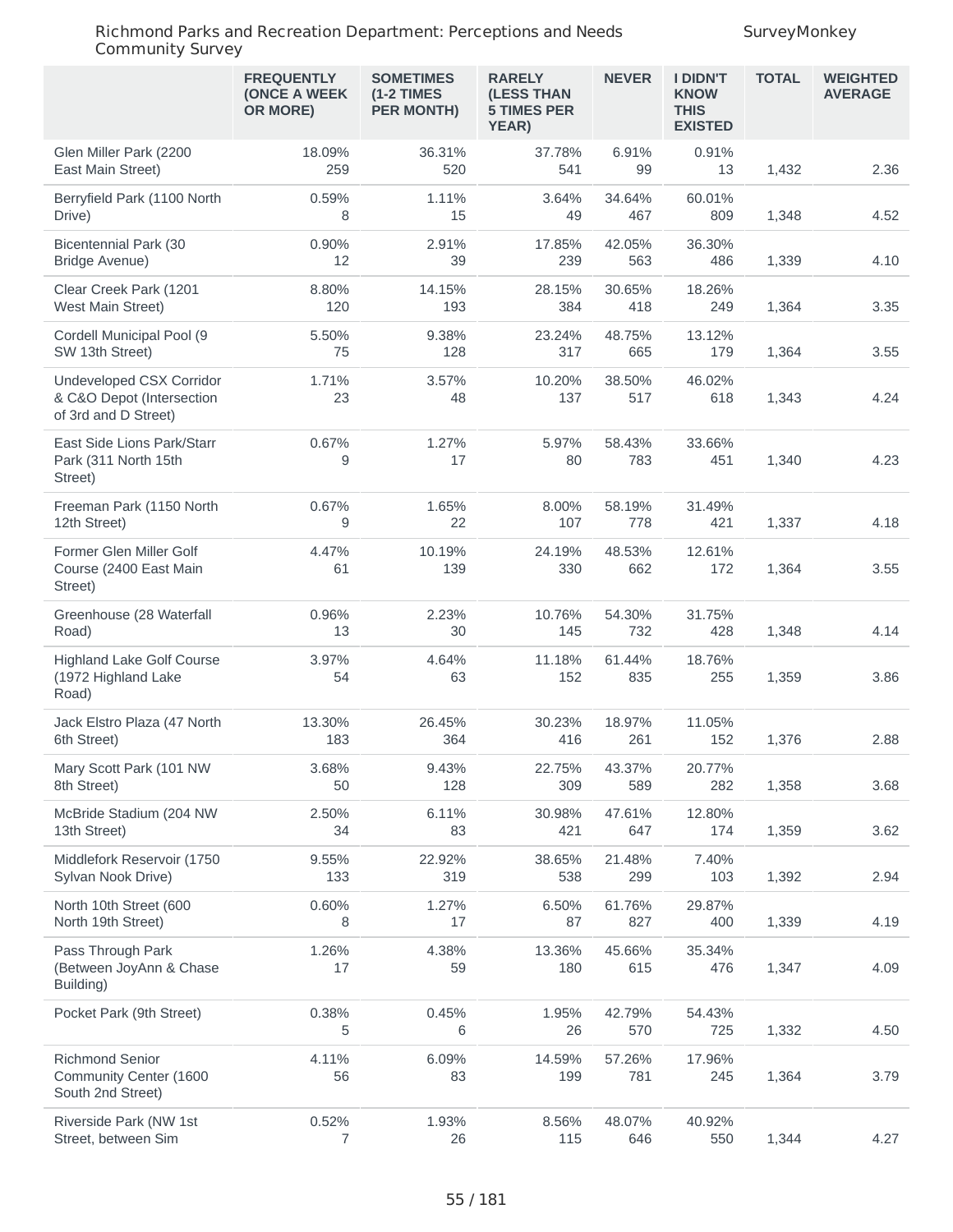Hodgin Parkway and NW 1st Street))

| Riverside Trail/National<br>Road Heritage Trail                       | 0.82%<br>11 | 2.46%<br>33             | 9.54%<br>128  | 45.23%<br>607 | 41.95%<br>563 | 1,342 | 4.25 |
|-----------------------------------------------------------------------|-------------|-------------------------|---------------|---------------|---------------|-------|------|
| Scantland Park (S H Street<br>and S 13th Street)                      | 0.30%<br>4  | 0.30%<br>4              | 2.03%<br>27   | 40.99%<br>546 | 56.38%<br>751 | 1,332 | 4.53 |
| South 10th Street Park<br>(101 South 10th Street)                     | 1.04%<br>14 | 1.64%<br>22             | 9.92%<br>133  | 57.87%<br>776 | 29.53%<br>396 | 1,341 | 4.13 |
| Springwood Lake Park (64<br><b>Waterfall Road)</b>                    | 4.17%<br>57 | 13.03%<br>178           | 30.75%<br>420 | 35.21%<br>481 | 16.84%<br>230 | 1,366 | 3.48 |
| Swicker Park (450 South<br>7th Street)                                | 0.52%<br>7  | 0.82%<br>11             | 4.33%<br>58   | 53.91%<br>723 | 40.42%<br>542 | 1,341 | 4.33 |
| The Loop (Phase One);<br>Downtown Bike Paths                          | 1.86%<br>25 | 3.94%<br>53             | 9.38%<br>126  | 61.09%<br>821 | 23.74%<br>319 | 1,344 | 4.01 |
| Thistlethwaite Falls (60<br><b>Waterfall Road)</b>                    | 2.52%<br>34 | 8.09%<br>109            | 27.00%<br>364 | 41.25%<br>556 | 21.14%<br>285 | 1,348 | 3.70 |
| Wernle Park (South L<br>Street and Wernle Road at<br>16th Street)     | 0.30%<br>4  | 0.75%<br>10             | 2.31%<br>31   | 49.55%<br>665 | 47.09%<br>632 | 1,342 | 4.42 |
| Veterans Park (40 Johnson<br>Street)                                  | 1.78%<br>24 | 8.22%<br>111            | 27.48%<br>371 | 39.48%<br>533 | 23.04%<br>311 | 1,350 | 3.74 |
| West Side Lions Park<br>(1201 Ridge Street)                           | 0.67%<br>9  | 0.52%<br>$\overline{7}$ | 3.75%<br>50   | 56.93%<br>760 | 38.13%<br>509 | 1,335 | 4.31 |
| Whitewater Gorge Park-<br>Star Gennett Area (101<br>South 1st Street) | 3.32%<br>45 | 10.61%<br>144           | 32.65%<br>443 | 37.07%<br>503 | 16.36%<br>222 | 1,357 | 3.53 |
| Whitewater Gorge Park-<br>Test Road Trailhead (544<br>Test Road)      | 3.16%<br>43 | 8.17%<br>111            | 22.81%<br>310 | 46.87%<br>637 | 18.98%<br>258 | 1,359 | 3.70 |
| Whitewater Gorge Park<br>Trail                                        | 4.14%<br>56 | 10.27%<br>139           | 26.07%<br>353 | 42.10%<br>570 | 17.43%<br>236 | 1,354 | 3.58 |
|                                                                       |             |                         |               |               |               |       |      |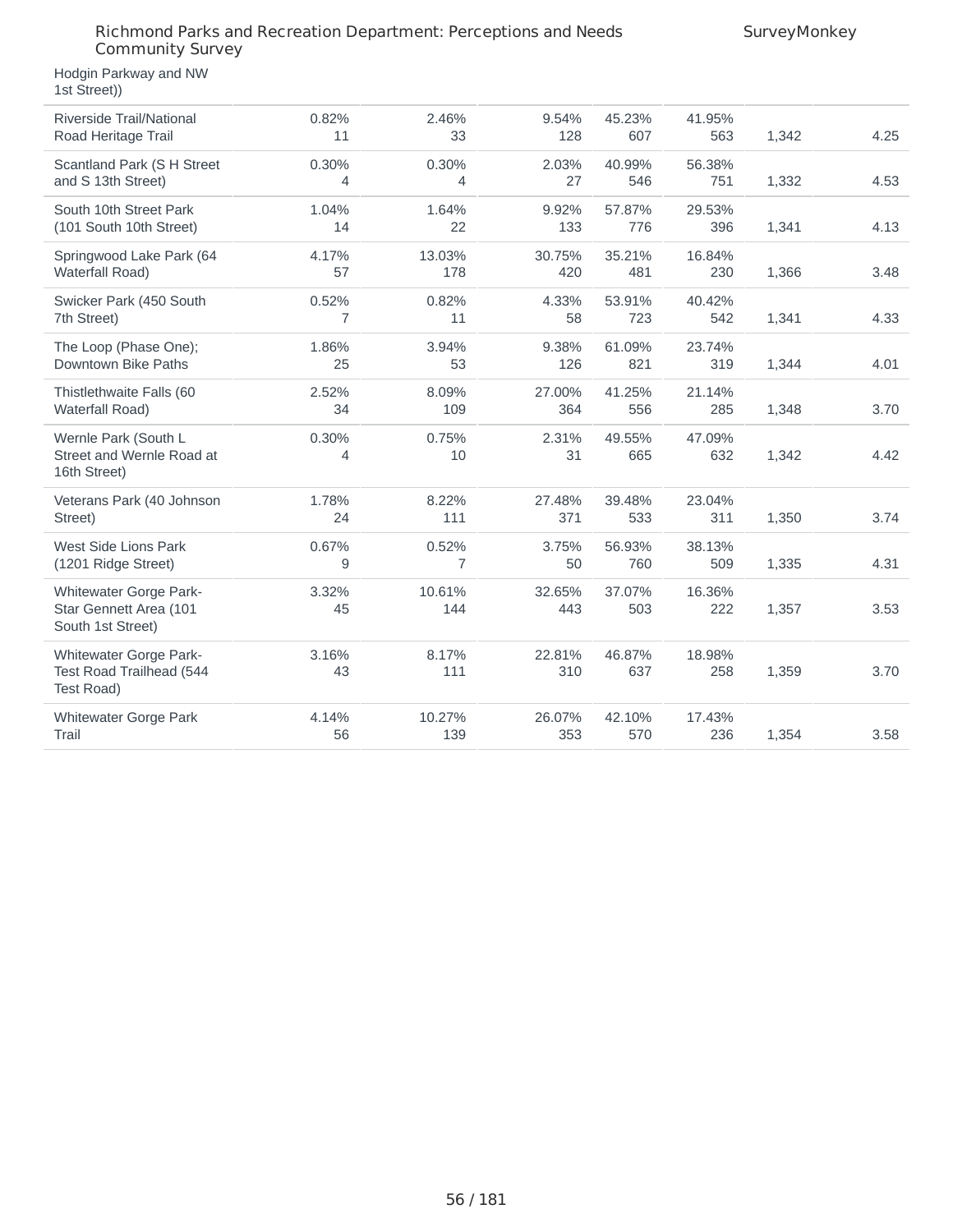# Q17 Which THREE of the following Richmond Parks and Recreation facilities are MOST FREQUENTLY used by you or members of your household?

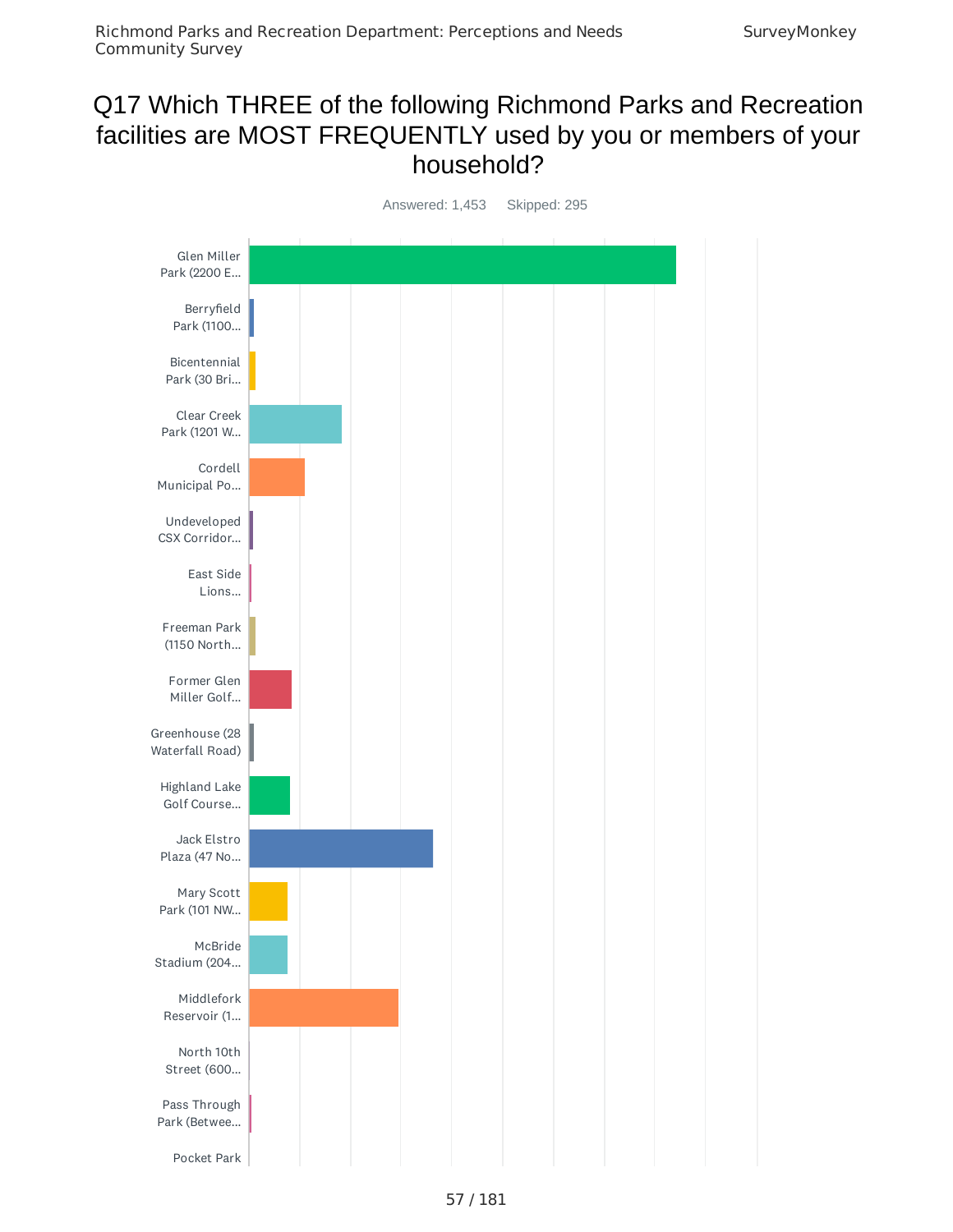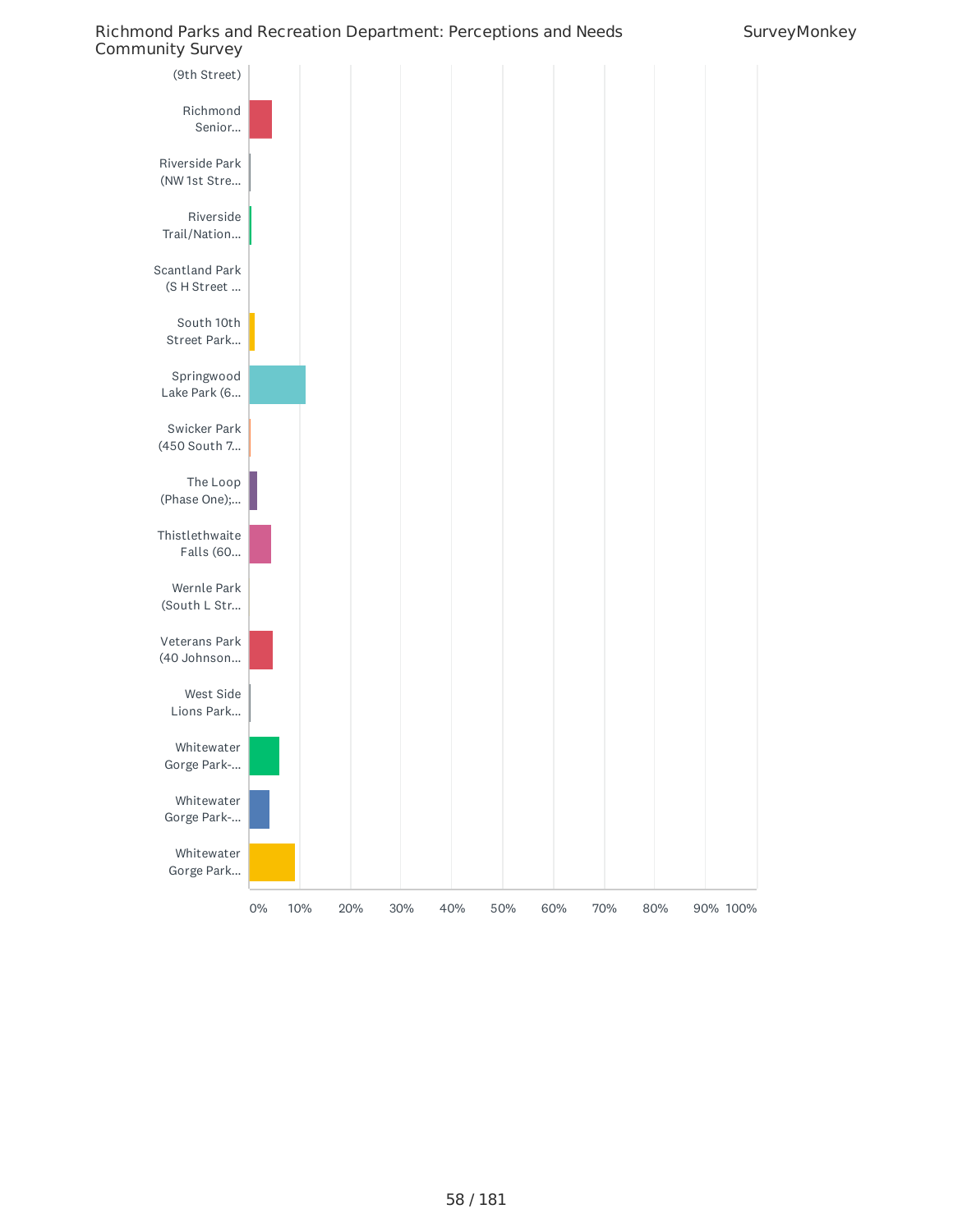| <b>ANSWER CHOICES</b>                                                         | <b>RESPONSES</b> |              |
|-------------------------------------------------------------------------------|------------------|--------------|
| Glen Miller Park (2200 East Main Street)                                      | 84.31%           | 1,225        |
| Berryfield Park (1100 North Drive)                                            | 1.10%            | 16           |
| Bicentennial Park (30 Bridge Avenue)                                          | 1.45%            | 21           |
| Clear Creek Park (1201 West Main Street)                                      | 18.44%           | 268          |
| Cordell Municipal Pool (9 SW 13th Street)                                     | 11.15%           | 162          |
| Undeveloped CSX Corridor & C&O Depot (Intersection of 3rd and D Street)       | 0.89%            | 13           |
| East Side Lions Park/Starr Park (311 North 15th Street)                       | 0.62%            | 9            |
| Freeman Park (1150 North 12th Street)                                         | 1.45%            | 21           |
| Former Glen Miller Golf Course (2400 East Main Street)                        | 8.53%            | 124          |
| Greenhouse (28 Waterfall Road)                                                | 1.10%            | 16           |
| Highland Lake Golf Course (1972 Highland Lake Road)                           | 8.26%            | 120          |
| Jack Elstro Plaza (47 North 6th Street)                                       | 36.41%           | 529          |
| Mary Scott Park (101 NW 8th Street)                                           | 7.71%            | 112          |
| McBride Stadium (204 NW 13th Street)                                          | 7.71%            | 112          |
| Middlefork Reservoir (1750 Sylvan Nook Drive)                                 | 29.46%           | 428          |
| North 10th Street (600 North 19th Street)                                     | 0.28%            | 4            |
| Pass Through Park (Between JoyAnn & Chase Building)                           | 0.62%            | 9            |
| Pocket Park (9th Street)                                                      | 0.07%            | $\mathbf{1}$ |
| Richmond Senior Community Center (1600 South 2nd Street)                      | 4.68%            | 68           |
| Riverside Park (NW 1st Street, between Sim Hodgin Parkway and NW 1st Street)) | 0.48%            | 7            |
| Riverside Trail/National Road Heritage Trail                                  | 0.62%            | 9            |
| Scantland Park (S H Street and S 13th Street)                                 | 0.07%            | 1            |
| South 10th Street Park (101 South 10th Street)                                | 1.17%            | 17           |
| Springwood Lake Park (64 Waterfall Road)                                      | 11.22%           | 163          |
| Swicker Park (450 South 7th Street)                                           | 0.34%            | 5            |
| The Loop (Phase One); Downtown Bike Paths                                     | 1.72%            | 25           |
| Thistlethwaite Falls (60 Waterfall Road)                                      | 4.34%            | 63           |
| Wernle Park (South L Street and Wernle Road at 16th Street)                   | 0.21%            | 3            |
| Veterans Park (40 Johnson Street)                                             | 4.82%            | 70           |
| West Side Lions Park (1201 Ridge Street)                                      | 0.34%            | 5            |
| Whitewater Gorge Park- Star Gennett Area (101 South 1st Street)               | 5.99%            | 87           |
| Whitewater Gorge Park- Test Road Trailhead (544 Test Road)                    | 4.27%            | 62           |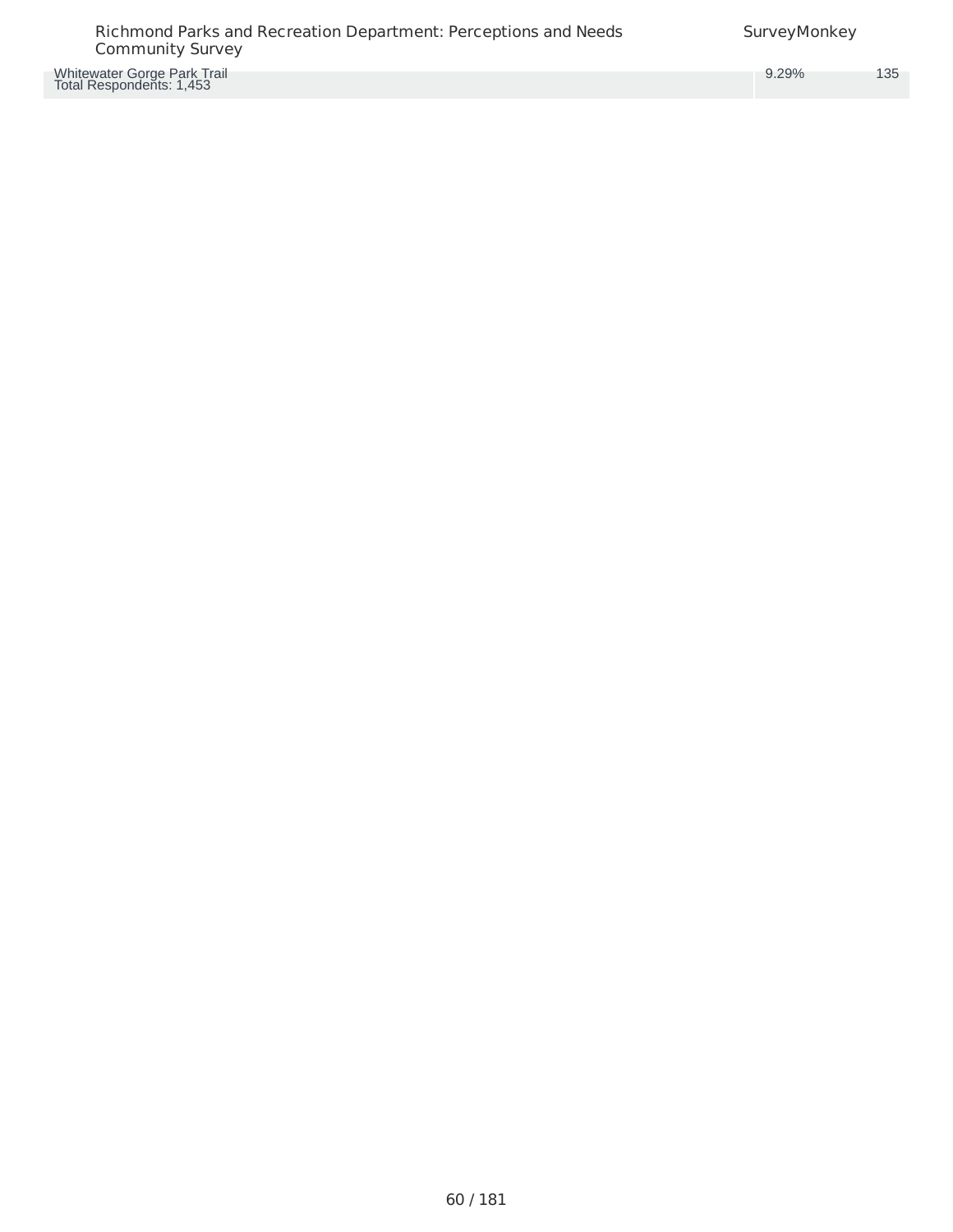# Q18 Overall how would you rate the overall quality of the following Richmond Parks and Recreation parks and/ or facilities?

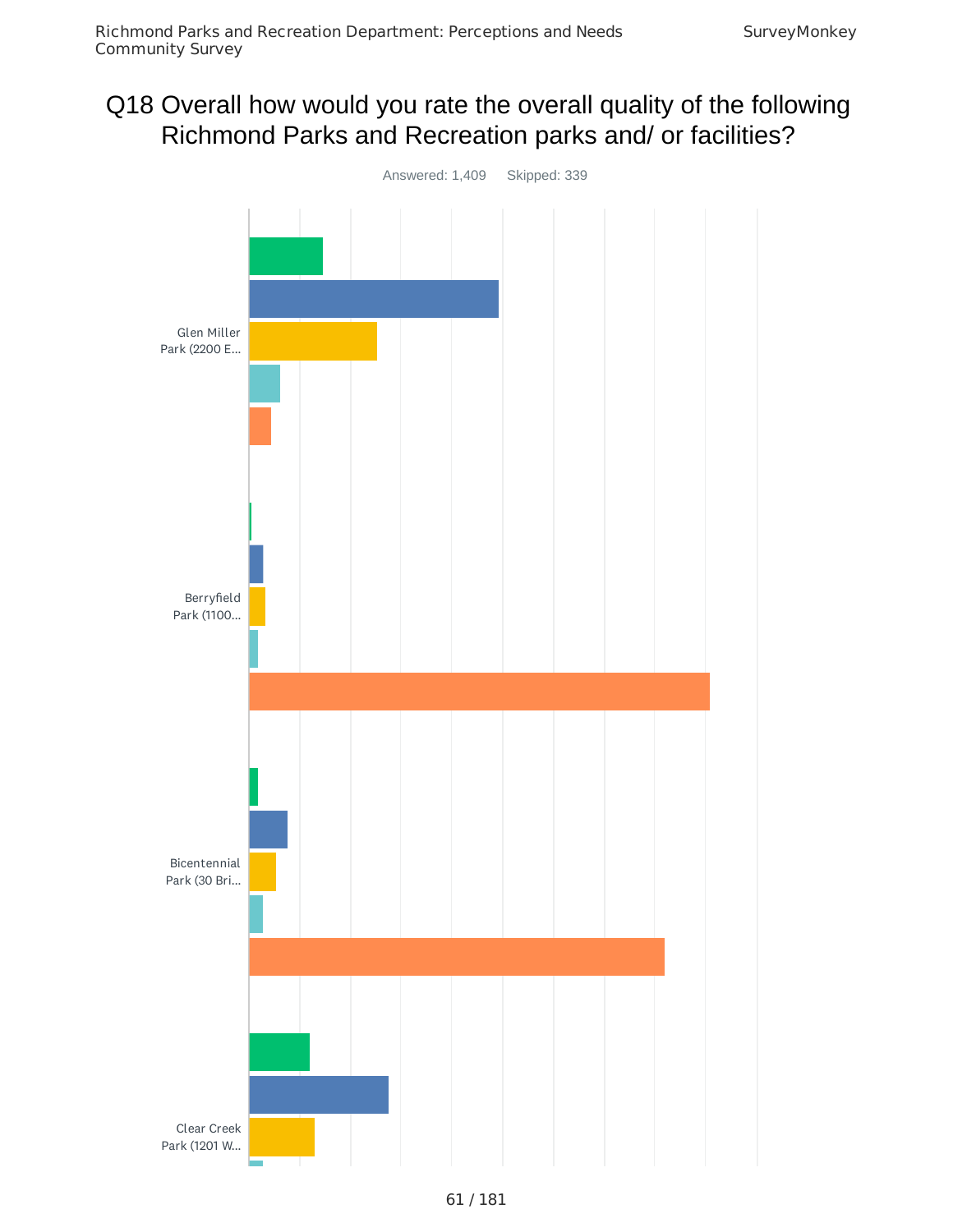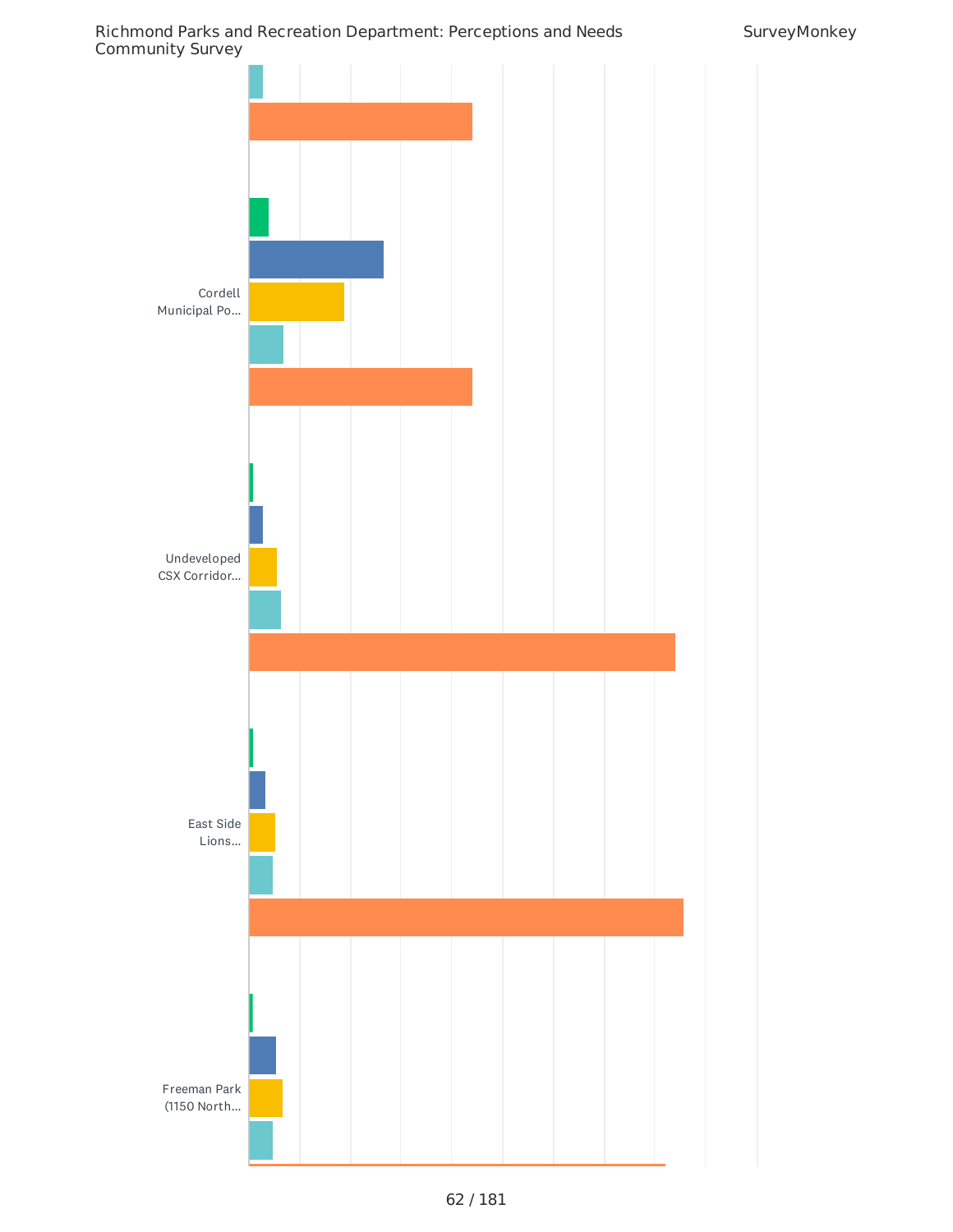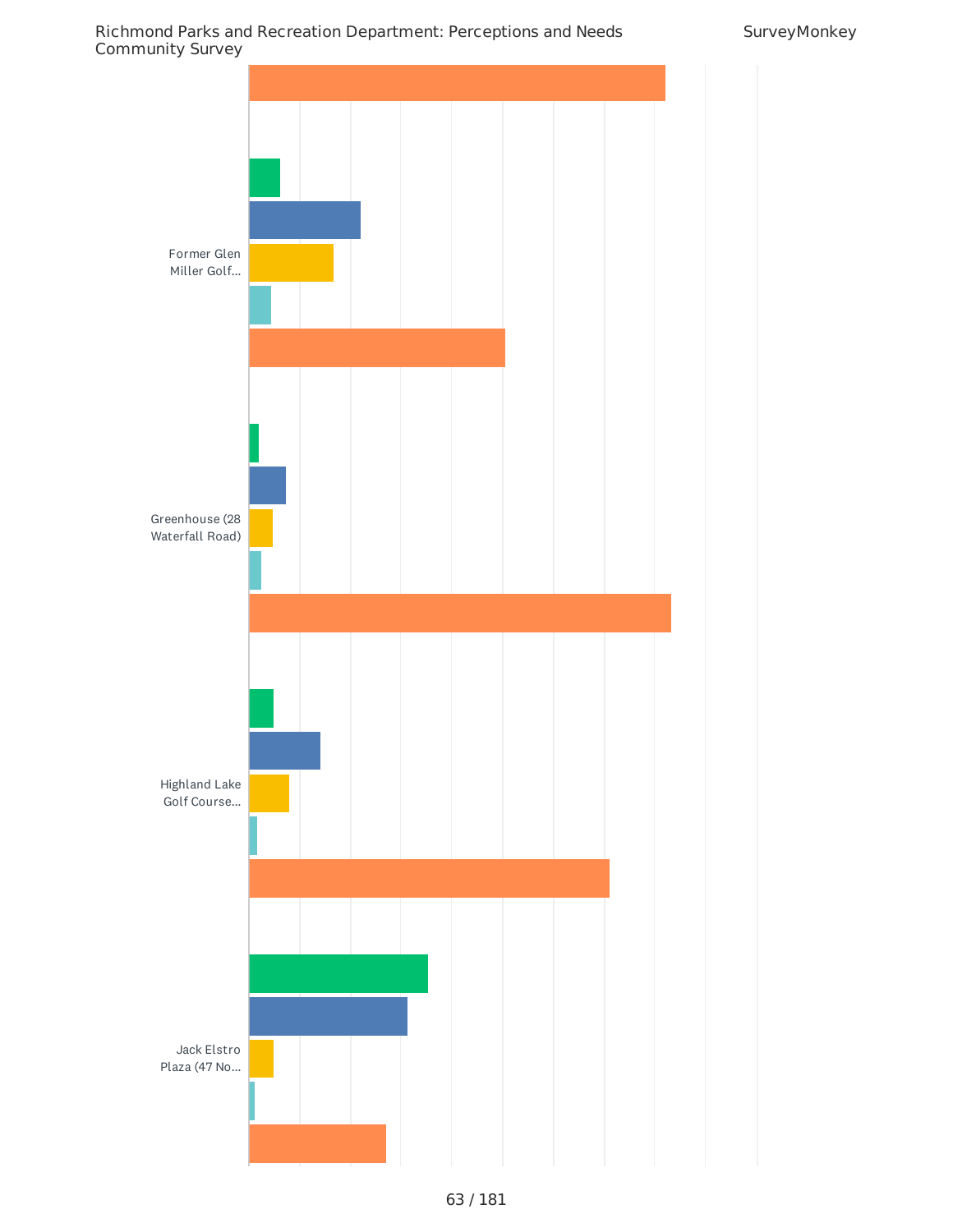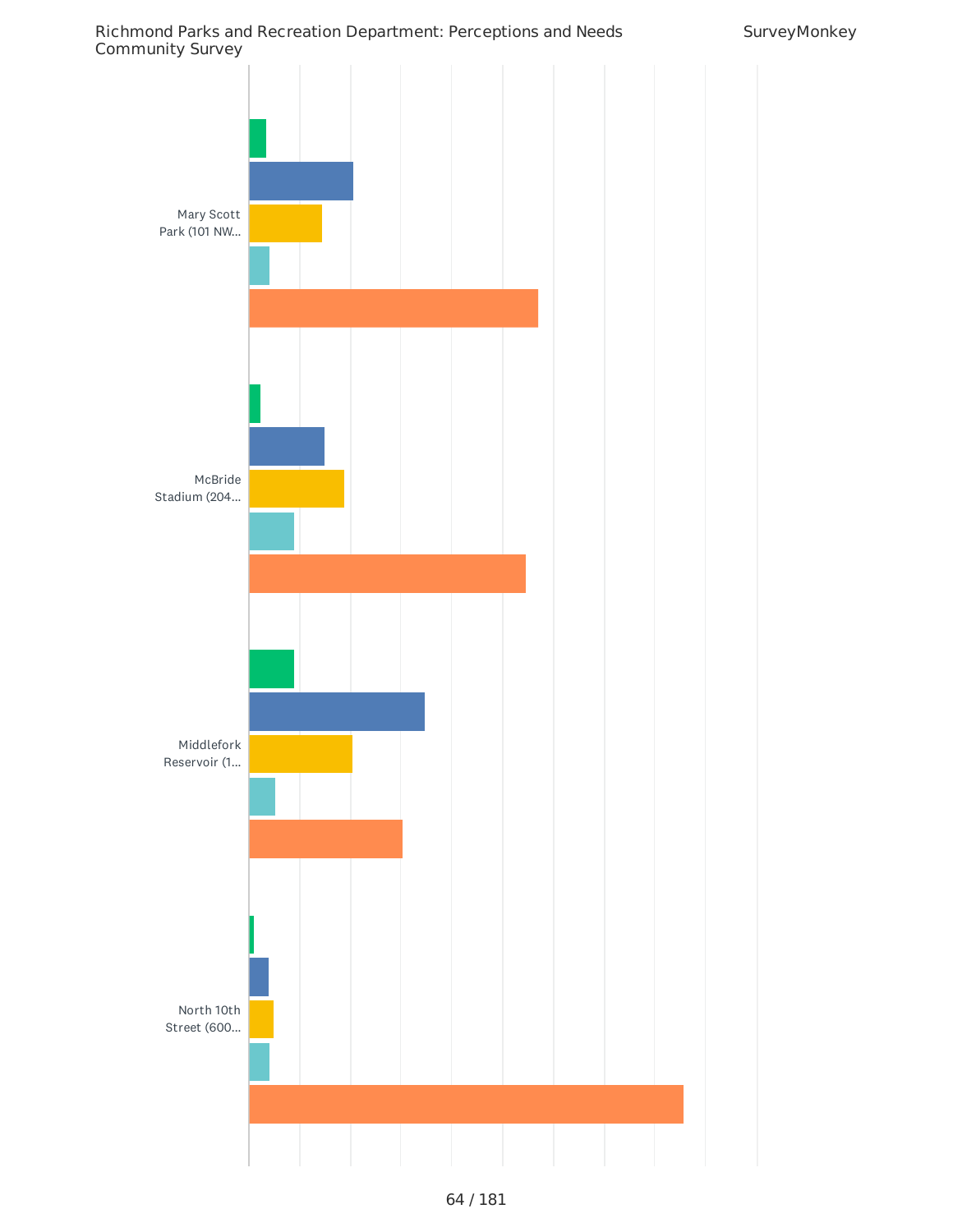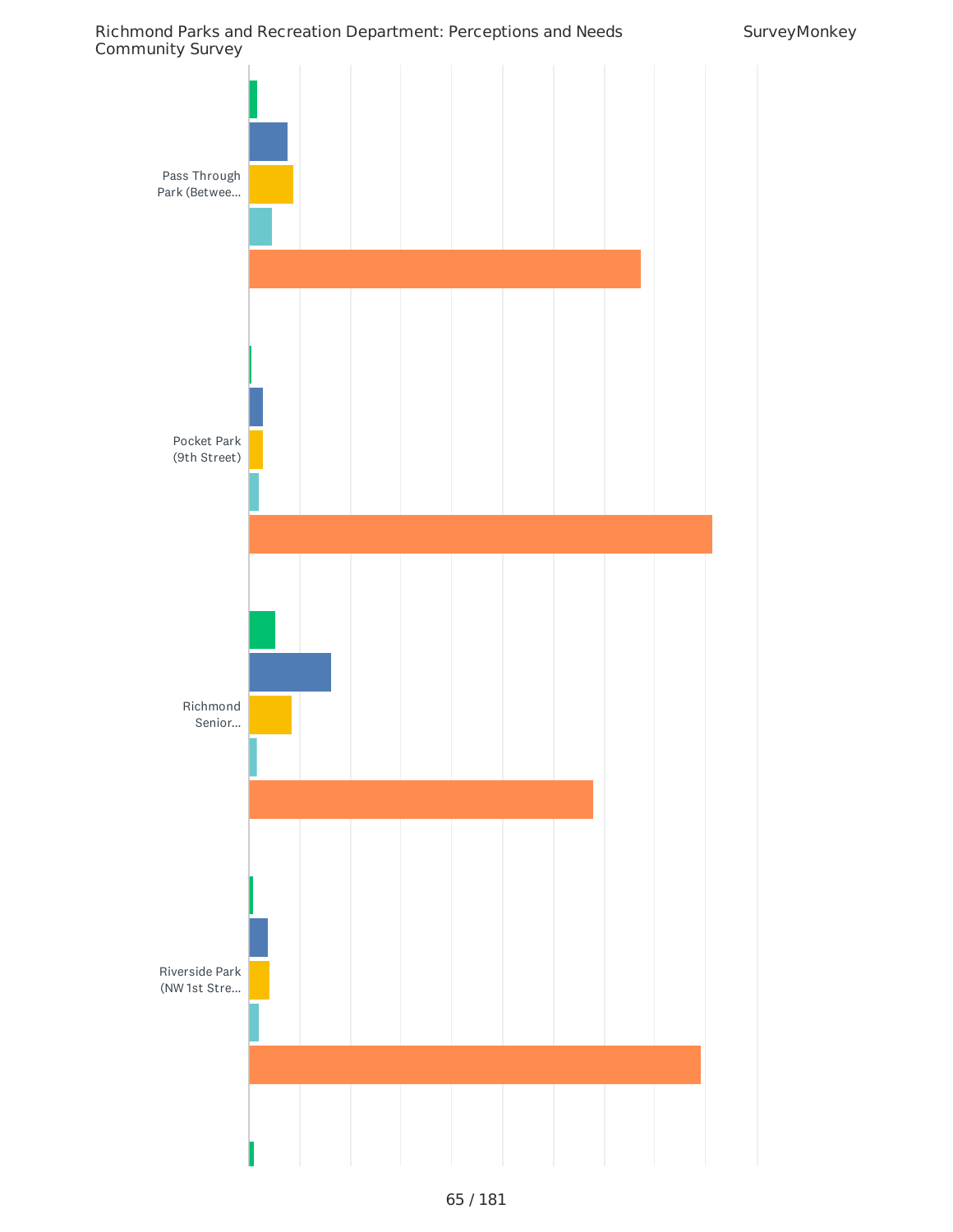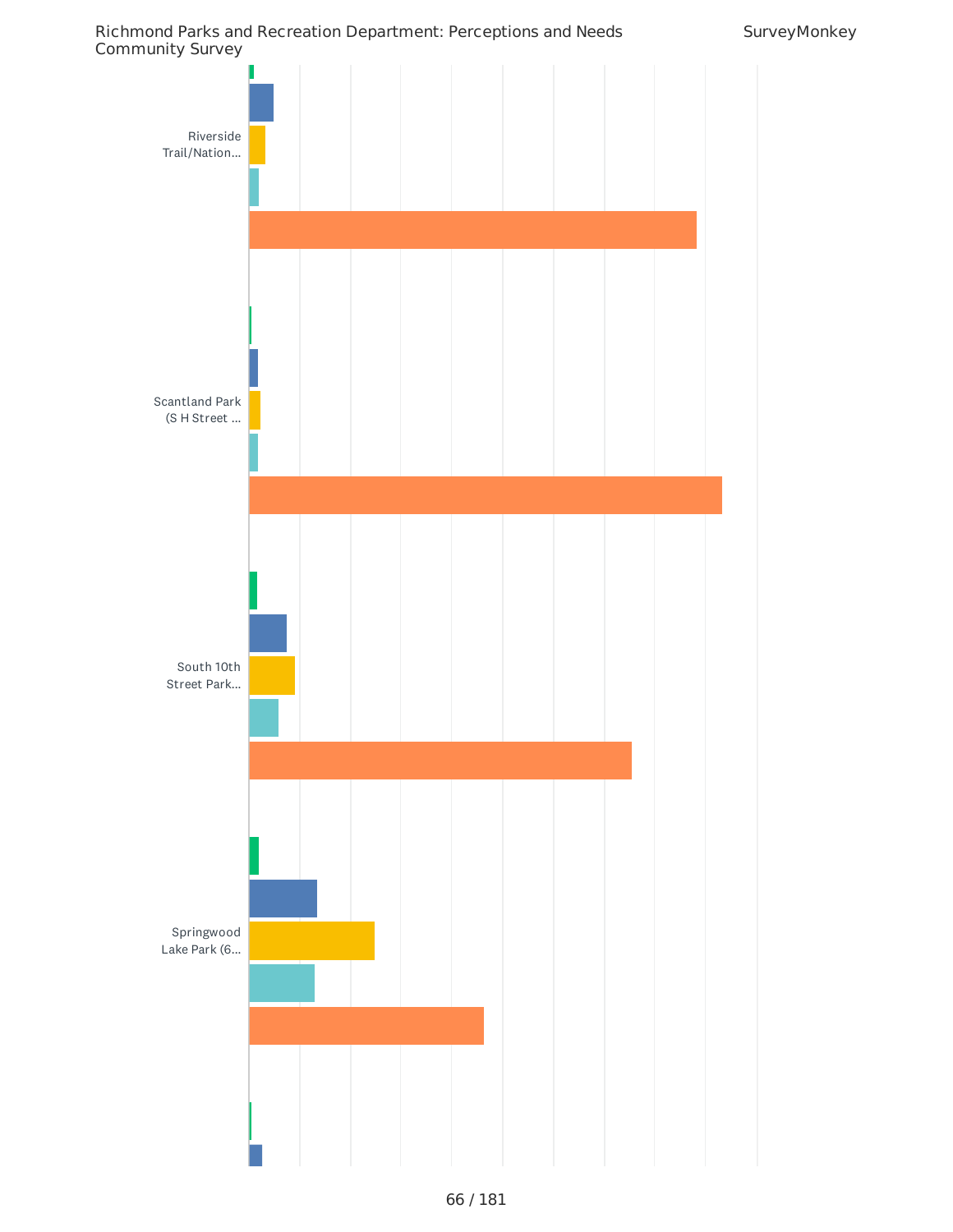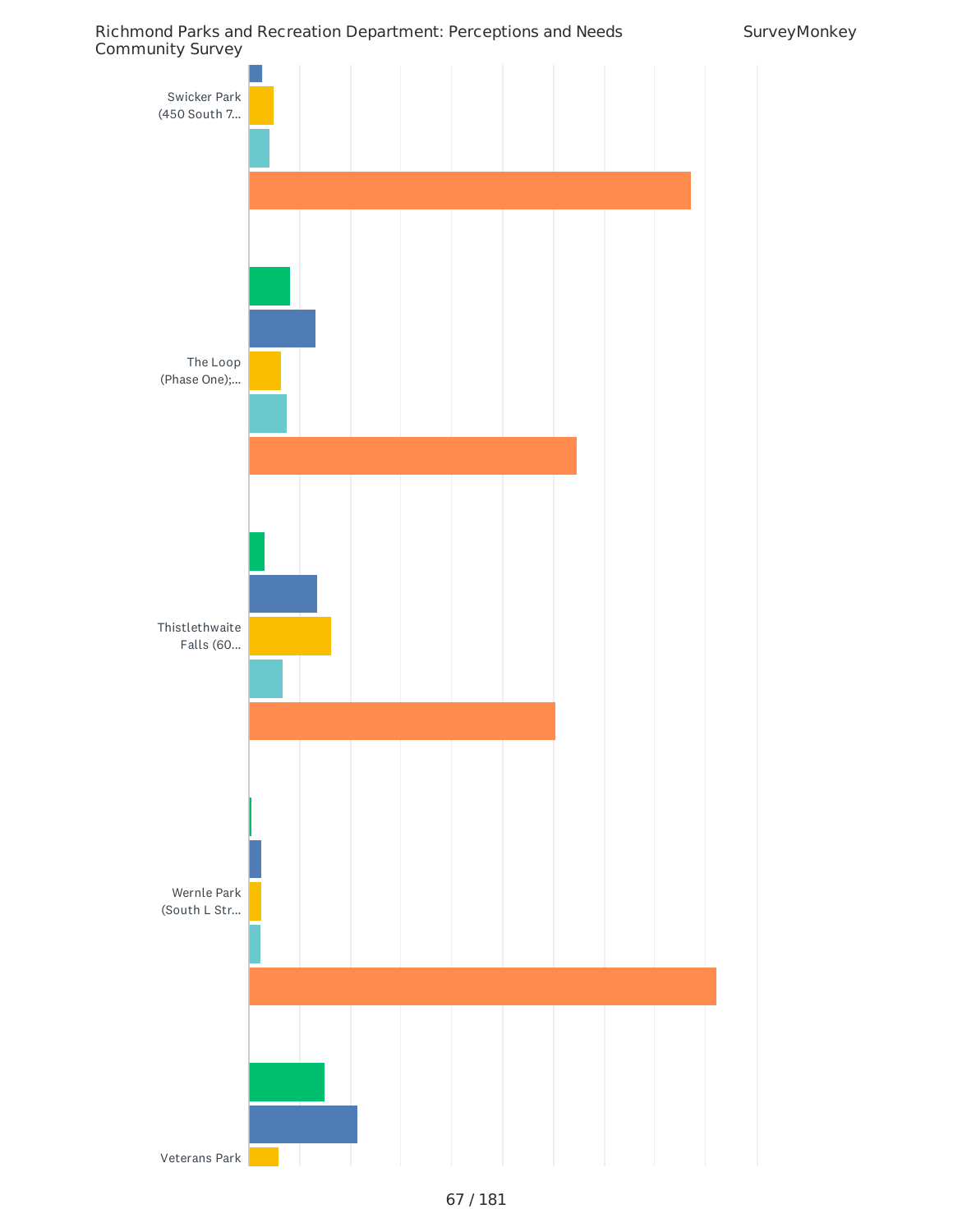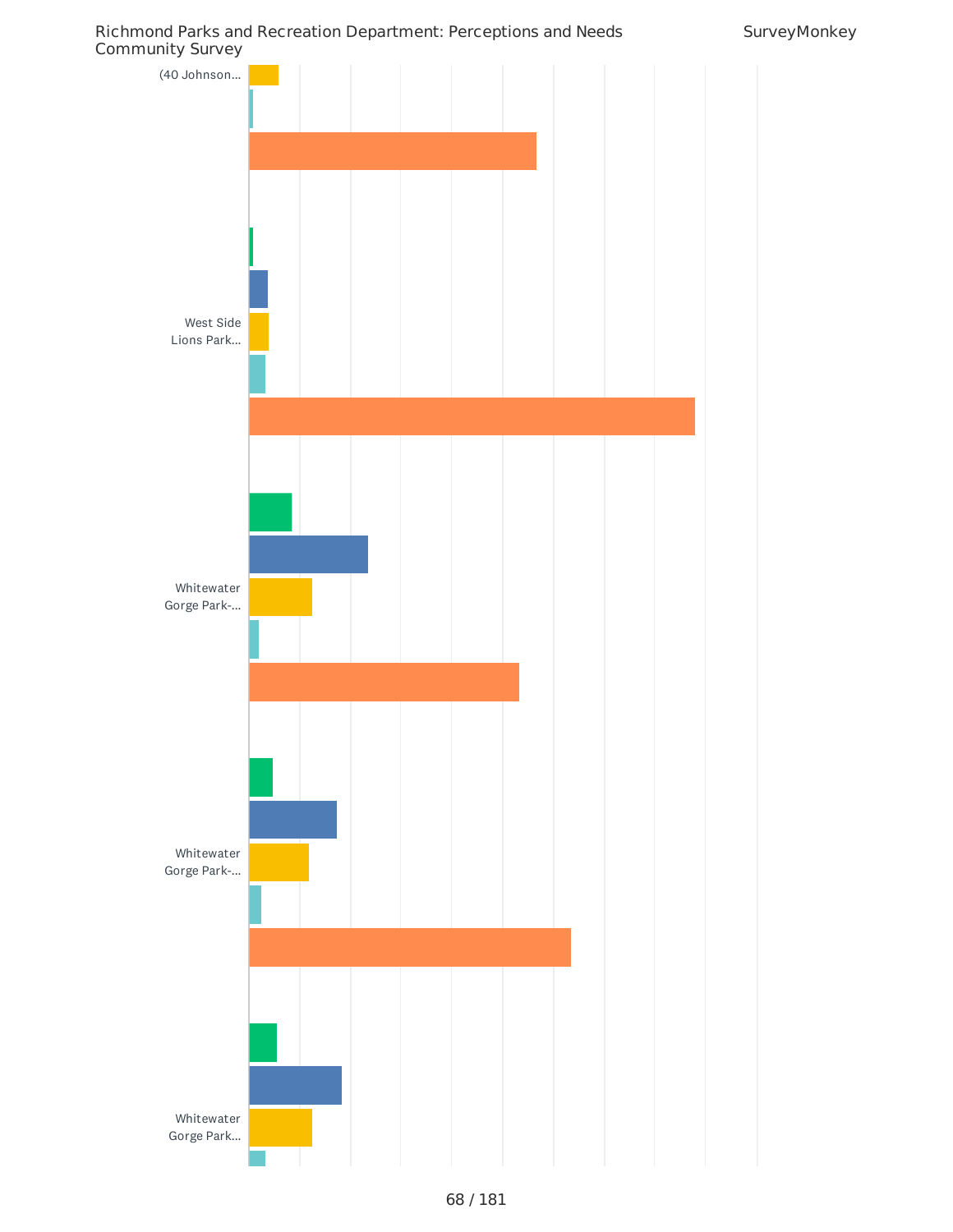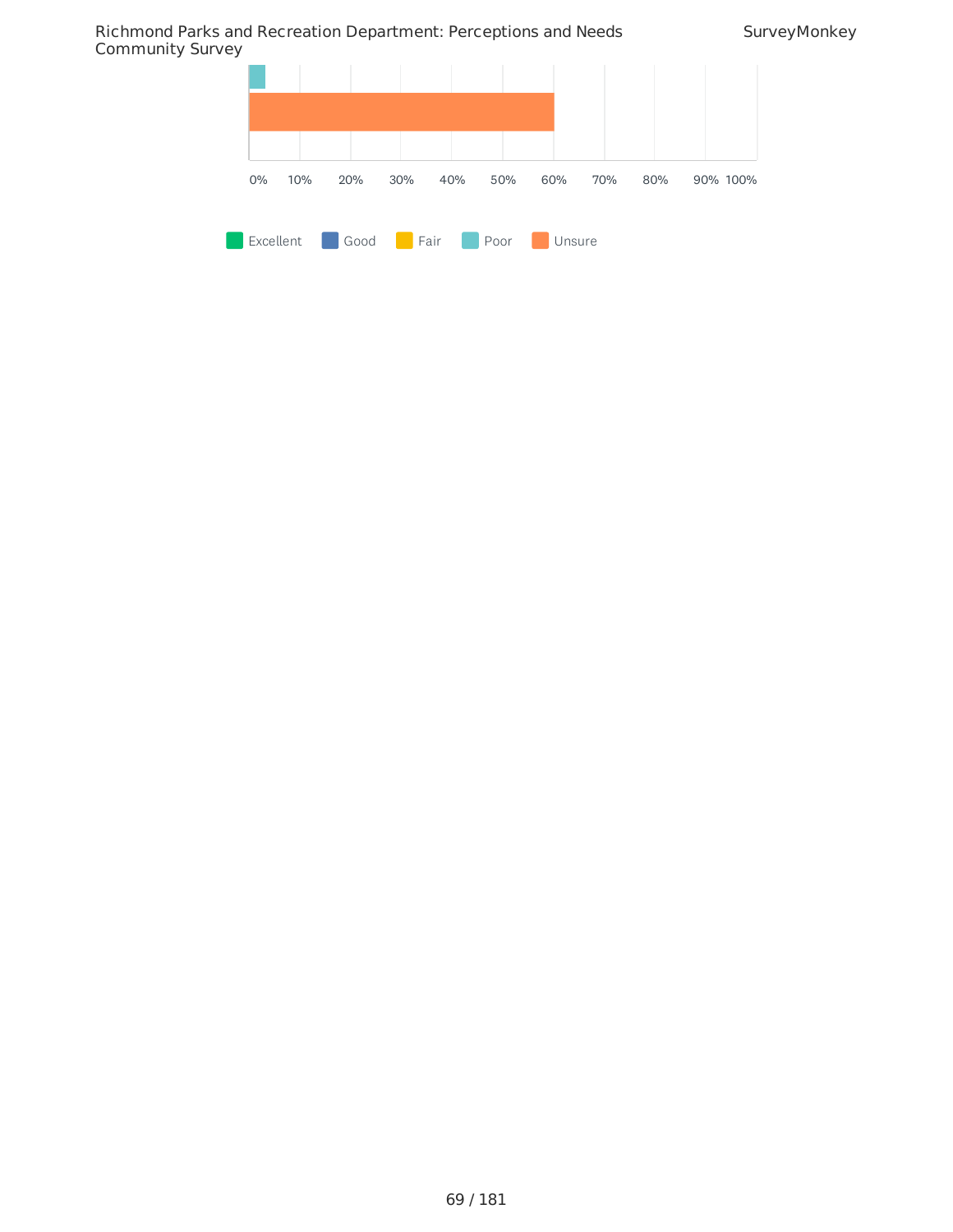|                                                                                  | <b>EXCELLENT</b> | <b>GOOD</b>   | <b>FAIR</b>   | <b>POOR</b>  | <b>UNSURE</b>   | <b>TOTAL</b> | <b>WEIGHTED</b><br><b>AVERAGE</b> |
|----------------------------------------------------------------------------------|------------------|---------------|---------------|--------------|-----------------|--------------|-----------------------------------|
| Glen Miller Park (2200 East Main Street)                                         | 14.58%<br>204    | 49.39%<br>691 | 25.30%<br>354 | 6.29%<br>88  | 4.43%<br>62     | 1,399        | 2.37                              |
| Berryfield Park (1100 North Drive)                                               | 0.65%<br>8       | 3.01%<br>37   | 3.34%<br>41   | 1.95%<br>24  | 91.04%<br>1,118 | 1,228        | 4.80                              |
| Bicentennial Park (30 Bridge Avenue)                                             | 1.87%<br>23      | 7.66%<br>94   | 5.38%<br>66   | 3.02%<br>37  | 82.07%<br>1,007 | 1,227        | 4.56                              |
| Clear Creek Park (1201 West Main Street)                                         | 12.15%<br>154    | 27.70%<br>351 | 12.94%<br>164 | 3.00%<br>38  | 44.20%<br>560   | 1,267        | 3.39                              |
| Cordell Municipal Pool (9 SW 13th Street)                                        | 3.89%<br>49      | 26.51%<br>334 | 18.73%<br>236 | 6.83%<br>86  | 44.05%<br>555   | 1,260        | 3.61                              |
| Undeveloped CSX Corridor & C&O Depot<br>(Intersection of 3rd and D Street)       | 0.89%<br>11      | 2.84%<br>35   | 5.68%<br>70   | 6.49%<br>80  | 84.10%<br>1,037 | 1,233        | 4.70                              |
| East Side Lions Park/Starr Park (311 North<br>15th Street)                       | 0.89%<br>11      | 3.41%<br>42   | 5.20%<br>64   | 4.79%<br>59  | 85.70%<br>1,055 | 1,231        | 4.71                              |
| Freeman Park (1150 North 12th Street)                                            | 0.73%<br>9       | 5.47%<br>67   | 6.69%<br>82   | 4.90%<br>60  | 82.20%<br>1,007 | 1,225        | 4.62                              |
| Former Glen Miller Golf Course (2400 East<br>Main Street)                        | 6.28%<br>79      | 22.12%<br>278 | 16.71%<br>210 | 4.30%<br>54  | 50.60%<br>636   | 1,257        | 3.71                              |
| Greenhouse (28 Waterfall Road)                                                   | 2.13%<br>26      | 7.37%<br>90   | 4.83%<br>59   | 2.46%<br>30  | 83.21%<br>1,016 | 1,221        | 4.57                              |
| Highland Lake Golf Course (1972 Highland<br>Lake Road)                           | 4.93%<br>61      | 14.30%<br>177 | 7.92%<br>98   | 1.78%<br>22  | 71.08%<br>880   | 1,238        | 4.20                              |
| Jack Elstro Plaza (47 North 6th Street)                                          | 35.25%<br>447    | 31.31%<br>397 | 5.05%<br>64   | 1.18%<br>15  | 27.21%<br>345   | 1,268        | 2.54                              |
| Mary Scott Park (101 NW 8th Street)                                              | 3.61%<br>45      | 20.72%<br>258 | 14.54%<br>181 | 4.10%<br>51  | 57.03%<br>710   | 1,245        | 3.90                              |
| McBride Stadium (204 NW 13th Street)                                             | 2.35%<br>29      | 15.13%<br>187 | 18.93%<br>234 | 9.06%<br>112 | 54.53%<br>674   | 1,236        | 3.98                              |
| Middlefork Reservoir (1750 Sylvan Nook<br>Drive)                                 | 9.01%<br>115     | 34.72%<br>443 | 20.53%<br>262 | 5.33%<br>68  | 30.41%<br>388   | 1,276        | 3.13                              |
| North 10th Street (600 North 19th Street)                                        | 0.99%<br>12      | 3.95%<br>48   | 5.10%<br>62   | 4.11%<br>50  | 85.86%<br>1,044 | 1,216        | 4.70                              |
| Pass Through Park (Between JoyAnn &<br>Chase Building)                           | 1.63%<br>20      | 7.67%<br>94   | 8.81%<br>108  | 4.57%<br>56  | 77.32%<br>948   | 1,226        | 4.48                              |
| Pocket Park (9th Street)                                                         | 0.65%<br>8       | 2.86%<br>35   | 2.95%<br>36   | 2.05%<br>25  | 91.49%<br>1,118 | 1,222        | 4.81                              |
| Richmond Senior Community Center (1600<br>South 2nd Street)                      | 5.31%<br>66      | 16.32%<br>203 | 8.68%<br>108  | 1.77%<br>22  | 67.93%<br>845   | 1,244        | 4.11                              |
| Riverside Park (NW 1st Street, between Sim<br>Hodgin Parkway and NW 1st Street)) | 0.90%<br>11      | 3.69%<br>45   | 4.18%<br>51   | 2.13%<br>26  | 89.11%<br>1,088 | 1,221        | 4.75                              |
| Riverside Trail/National Road Heritage Trail                                     | 1.15%<br>14      | 5.07%<br>62   | 3.36%<br>41   | 2.13%<br>26  | 88.30%<br>1,079 | 1,222        | 4.71                              |
| Scantland Park (S H Street and S 13th Street)                                    | 0.66%<br>8       | 1.90%<br>23   | 2.23%<br>27   | 1.98%<br>24  | 93.23%<br>1,129 | 1,211        | 4.85                              |
| South 10th Street Park (101 South 10th<br>Street)                                | 1.71%<br>21      | 7.59%<br>93   | 9.22%<br>113  | 5.96%<br>73  | 75.51%<br>925   | 1,225        | 4.46                              |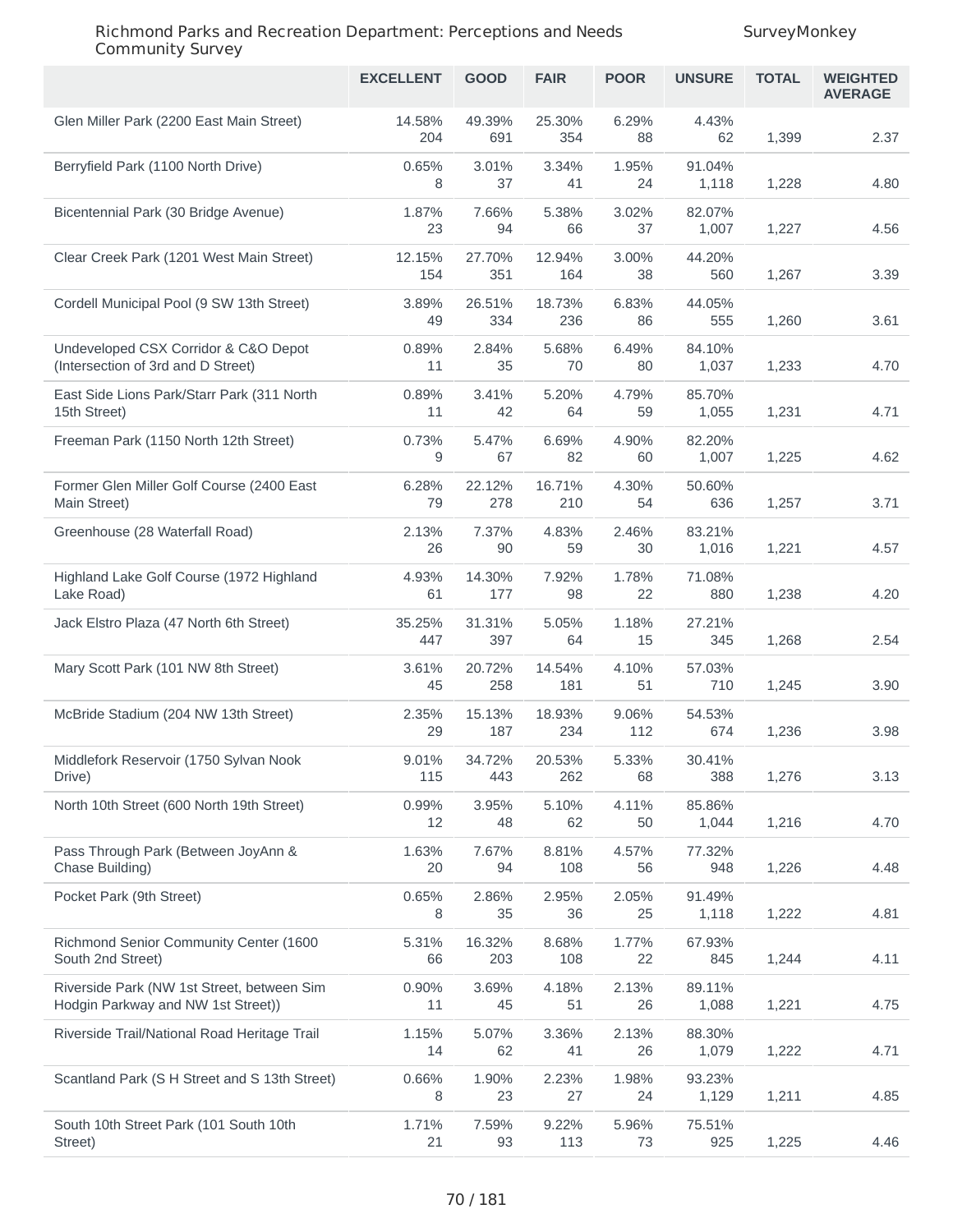| Richmond Parks and Recreation Department: Perceptions and Needs<br><b>Community Survey</b> |               |               |               |               | SurveyMonkey    |       |      |  |
|--------------------------------------------------------------------------------------------|---------------|---------------|---------------|---------------|-----------------|-------|------|--|
| Springwood Lake Park (64 Waterfall Road)                                                   | 2.18%<br>27   | 13.65%<br>169 | 24.88%<br>308 | 12.92%<br>160 | 46.37%<br>574   | 1,238 | 3.88 |  |
| Swicker Park (450 South 7th Street)                                                        | 0.58%<br>7    | 2.80%<br>34   | 5.11%<br>62   | 4.28%<br>52   | 87.23%<br>1,059 | 1,214 | 4.75 |  |
| The Loop (Phase One); Downtown Bike Paths                                                  | 8.10%<br>99   | 13.18%<br>161 | 6.55%<br>80   | 7.53%<br>92   | 64.65%<br>790   | 1,222 | 4.07 |  |
| Thistlethwaite Falls (60 Waterfall Road)                                                   | 3.15%<br>39   | 13.50%<br>167 | 16.25%<br>201 | 6.63%<br>82   | 60.47%<br>748   | 1,237 | 4.08 |  |
| Wernle Park (South L Street and Wernle Road<br>at 16th Street)                             | 0.66%<br>8    | 2.47%<br>30   | 2.47%<br>30   | 2.22%<br>27   | 92.19%<br>1,122 | 1,217 | 4.83 |  |
| Veterans Park (40 Johnson Street)                                                          | 15.06%<br>186 | 21.54%<br>266 | 5.83%<br>72   | 0.81%<br>10   | 56.76%<br>701   | 1,235 | 3.63 |  |
| West Side Lions Park (1201 Ridge Street)                                                   | 0.82%<br>10   | 3.78%<br>46   | 3.95%<br>48   | 3.29%<br>40   | 88.16%<br>1,072 | 1,216 | 4.74 |  |
| Whitewater Gorge Park- Star Gennett Area<br>(101 South 1st Street)                         | 8.49%<br>105  | 23.61%<br>292 | 12.61%<br>156 | 2.02%<br>25   | 53.27%<br>659   | 1,237 | 3.68 |  |
| Whitewater Gorge Park- Test Road Trailhead<br>(544 Test Road)                              | 4.79%<br>59   | 17.30%<br>213 | 11.86%<br>146 | 2.44%<br>30   | 63.61%<br>783   | 1,231 | 4.03 |  |
| Whitewater Gorge Park Trail                                                                | 5.61%<br>69   | 18.46%<br>227 | 12.52%<br>154 | 3.25%<br>40   | 60.16%<br>740   | 1,230 | 3.94 |  |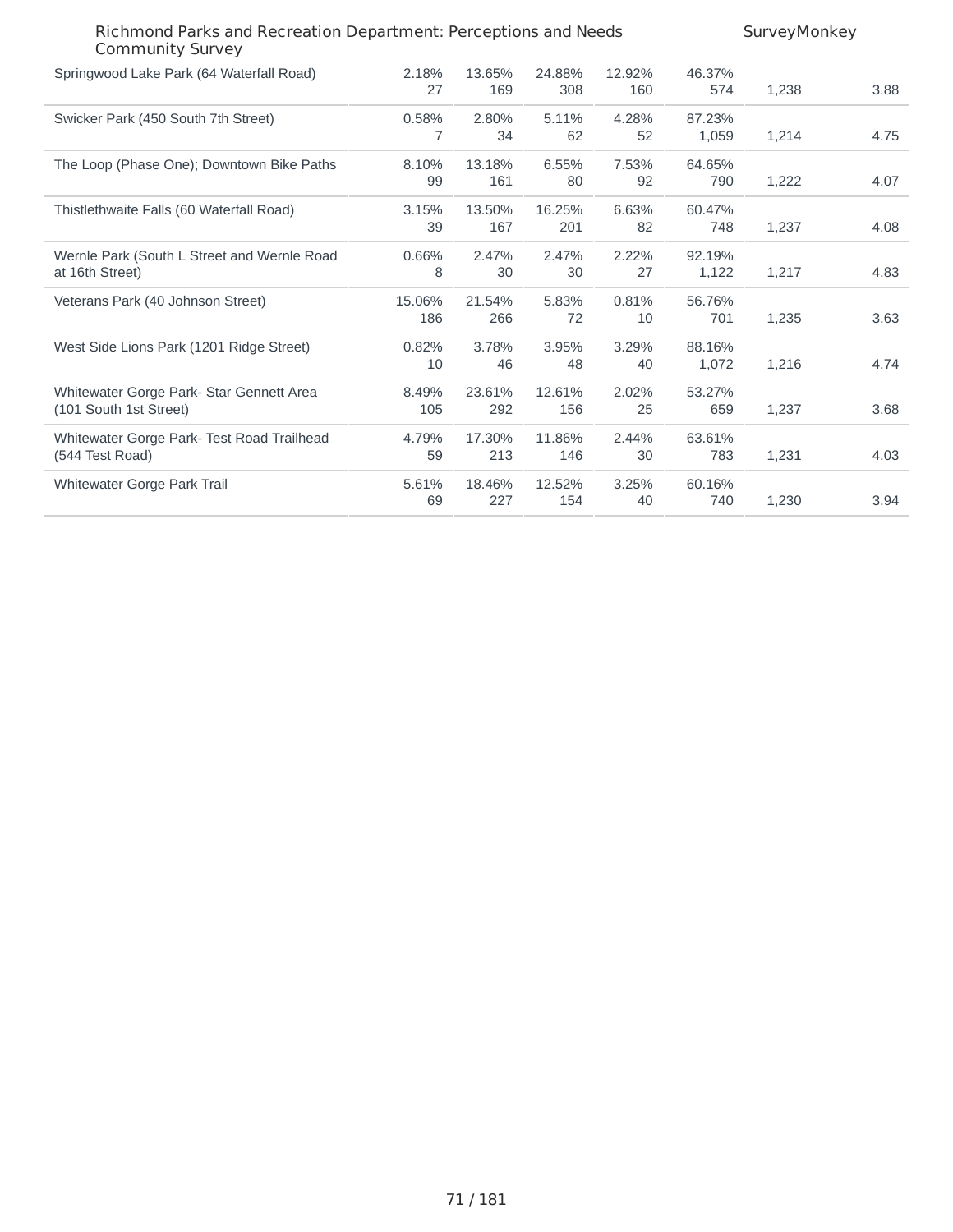# Q19 What are your reasons for visiting Richmond Parks and Recreation facilities? (Check all that apply)

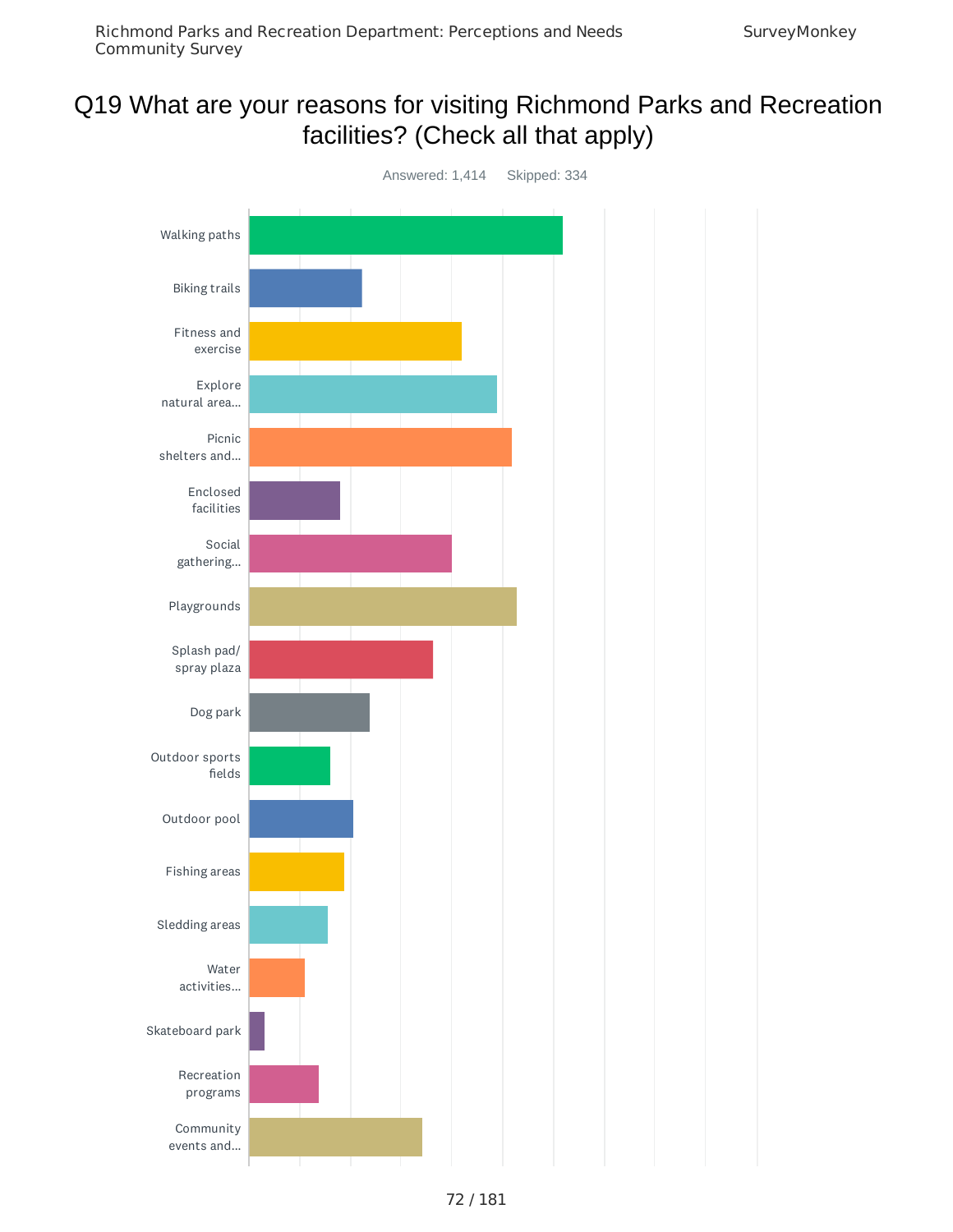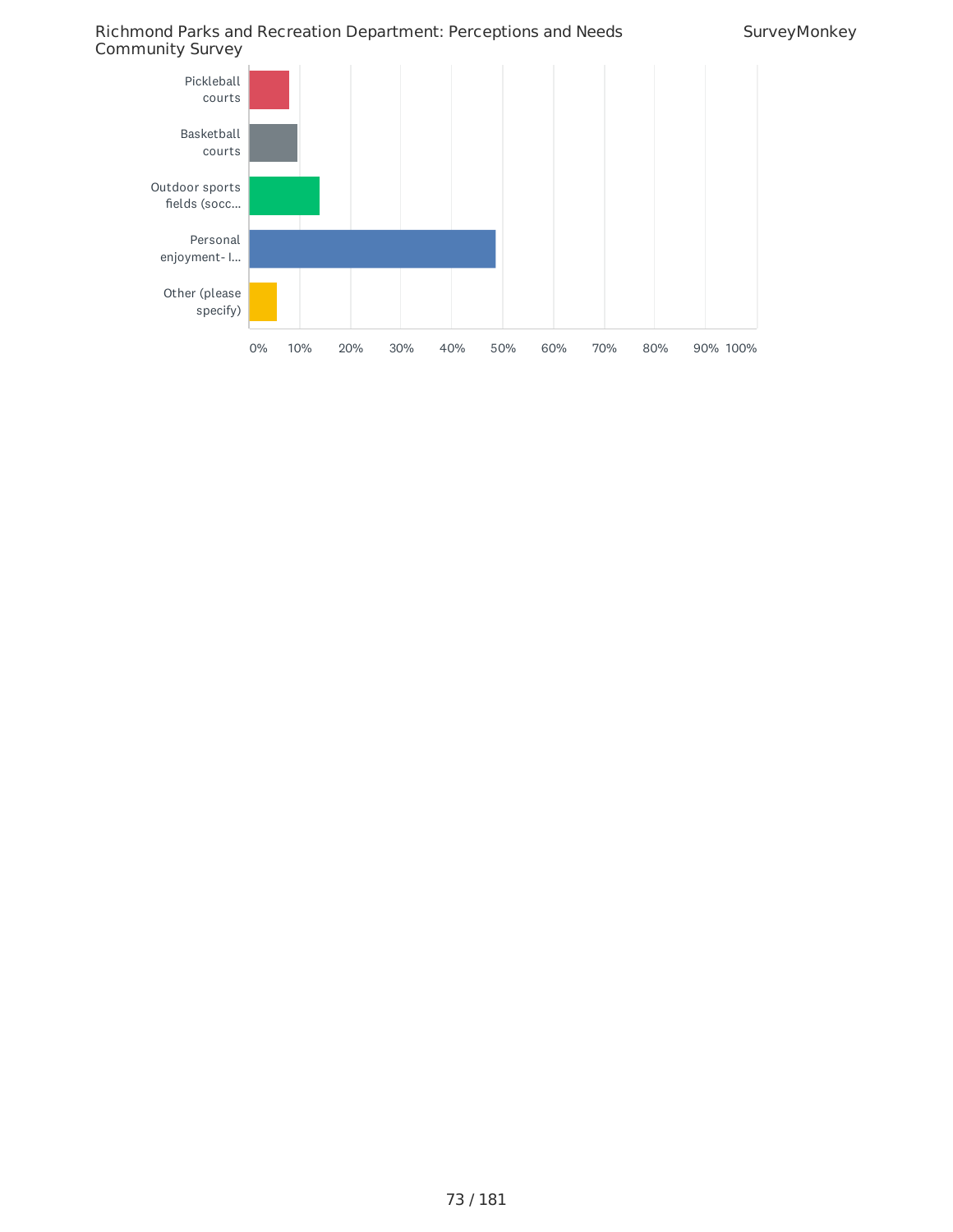| Richmond Parks and Recreation Department: Perceptions and Needs<br><b>Community Survey</b> | SurveyMonkey     |     |
|--------------------------------------------------------------------------------------------|------------------|-----|
| <b>ANSWER CHOICES</b>                                                                      | <b>RESPONSES</b> |     |
| Walking paths                                                                              | 62.02%           | 877 |
| <b>Biking trails</b>                                                                       | 22.49%           | 318 |
| Fitness and exercise                                                                       | 42.01%           | 594 |
| Explore natural areas and wildlife habitats                                                | 49.01%           | 693 |
| Picnic shelters and areas                                                                  | 51.91%           | 734 |
| <b>Enclosed facilities</b>                                                                 | 17.89%           | 253 |
| Social gathering spaces                                                                    | 40.17%           | 568 |
| Playgrounds                                                                                | 52.90%           | 748 |
| Splash pad/ spray plaza                                                                    | 36.49%           | 516 |
| Dog park                                                                                   | 23.76%           | 336 |
| Outdoor sports fields                                                                      | 16.20%           | 229 |
| Outdoor pool                                                                               | 20.72%           | 293 |
| Fishing areas                                                                              | 18.81%           | 266 |
| Sledding areas                                                                             | 15.63%           | 221 |
| Water activities (i.e. kayaking, canoeing, etc.)                                           | 11.03%           | 156 |
| Skateboard park                                                                            | 3.11%            | 44  |
| Recreation programs                                                                        | 13.79%           | 195 |
| Community events and concerts                                                              | 34.23%           | 484 |
| Pickleball courts                                                                          | 7.92%            | 112 |
| <b>Basketball courts</b>                                                                   | 9.62%            | 136 |
| Outdoor sports fields (soccer, softball, baseball etc.)                                    | 14.07%           | 199 |
| Personal enjoyment- I just feel better after being outside.                                | 48.66%           | 688 |
| Other (please specify)                                                                     | 5.59%            | 79  |
| Total Respondents: 1,414                                                                   |                  |     |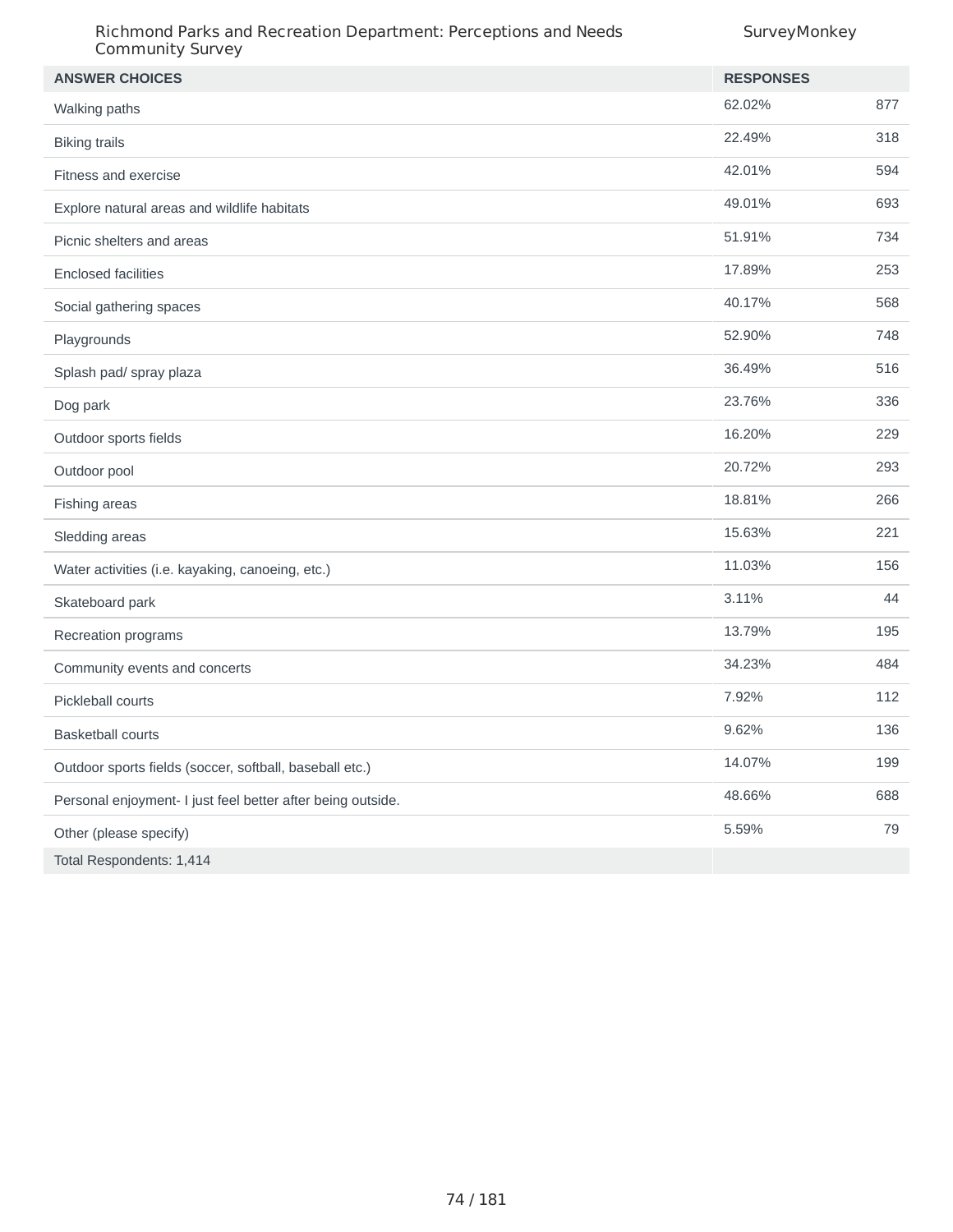| #            | <b>OTHER (PLEASE SPECIFY)</b>                                                                                  | <b>DATE</b>        |
|--------------|----------------------------------------------------------------------------------------------------------------|--------------------|
| $\mathbf{1}$ | Farmers market                                                                                                 | 3/27/2020 8:30 AM  |
| 2            | <b>Farmers Market</b>                                                                                          | 3/26/2020 8:47 AM  |
| 3            | To attend class                                                                                                | 3/25/2020 9:41 AM  |
| 4            | Farmers market                                                                                                 | 3/25/2020 9:30 AM  |
| 5            | Disc golf                                                                                                      | 3/25/2020 9:08 AM  |
| 6            | Farmer's Market                                                                                                | 3/25/2020 8:57 AM  |
| 7            | Farmer's market at Jack Elstro Plaza                                                                           | 3/25/2020 8:41 AM  |
| 8            | Golf                                                                                                           | 3/24/2020 9:43 AM  |
| 9            | Golf                                                                                                           | 3/24/2020 9:38 AM  |
| 10           | Parks support my hobby                                                                                         | 3/24/2020 8:35 AM  |
| 11           | Pool, chair volleyball, lunch at the Senior Center                                                             | 3/24/2020 8:30 AM  |
| 12           | Golf course                                                                                                    | 3/24/2020 8:02 AM  |
| 13           | Golf simulator at Highland Golf Course                                                                         | 3/24/2020 7:58 AM  |
| 14           | <b>Farmers Market</b>                                                                                          | 3/23/2020 9:23 AM  |
| 15           | <b>Farmers Market</b>                                                                                          | 3/23/2020 8:54 AM  |
| 16           | Taking my grandson to the park to enjoy.                                                                       | 3/22/2020 6:06 AM  |
| 17           | Golf                                                                                                           | 3/21/2020 8:21 PM  |
| 18           | Feeding ducks                                                                                                  | 3/20/2020 9:05 AM  |
| 19           | golf                                                                                                           | 3/19/2020 6:50 PM  |
| 20           | Golf                                                                                                           | 3/19/2020 5:34 PM  |
| 21           | Food Trucks :)                                                                                                 | 3/19/2020 10:24 AM |
| 22           | Cultural events                                                                                                | 3/17/2020 7:17 PM  |
| 23           | Highland Lake G.C.                                                                                             | 3/17/2020 6:08 PM  |
| 24           | <b>Tennis Courts</b>                                                                                           | 3/15/2020 12:20 PM |
| 25           | Place to take my grandson!!!                                                                                   | 3/14/2020 10:47 PM |
| 26           | Disc golf                                                                                                      | 3/14/2020 4:48 PM  |
| 27           | Golf                                                                                                           | 3/13/2020 8:46 PM  |
| 28           | Disc golf                                                                                                      | 3/13/2020 3:11 PM  |
| 29           | What? Disc golf of course!                                                                                     | 3/13/2020 2:31 PM  |
| 30           | My husband works with special needs clients and they love to utilize the parks for free<br>activities/exercise | 3/11/2020 12:56 PM |
| 31           | Golf, please open glen miller course back up                                                                   | 3/10/2020 1:05 AM  |
| 32           | Disc Golf                                                                                                      | 3/7/2020 5:34 PM   |
| 33           | Grocery shopping                                                                                               | 3/7/2020 5:31 PM   |
| 34           | Just a relaxing park.                                                                                          | 3/5/2020 11:20 PM  |
| 35           | Golf                                                                                                           | 3/5/2020 10:54 PM  |
| 36           | disc golf                                                                                                      | 3/4/2020 6:46 AM   |
| 37           | Frizbee golf course is good for walking as well as playing frizbee                                             | 3/3/2020 8:26 PM   |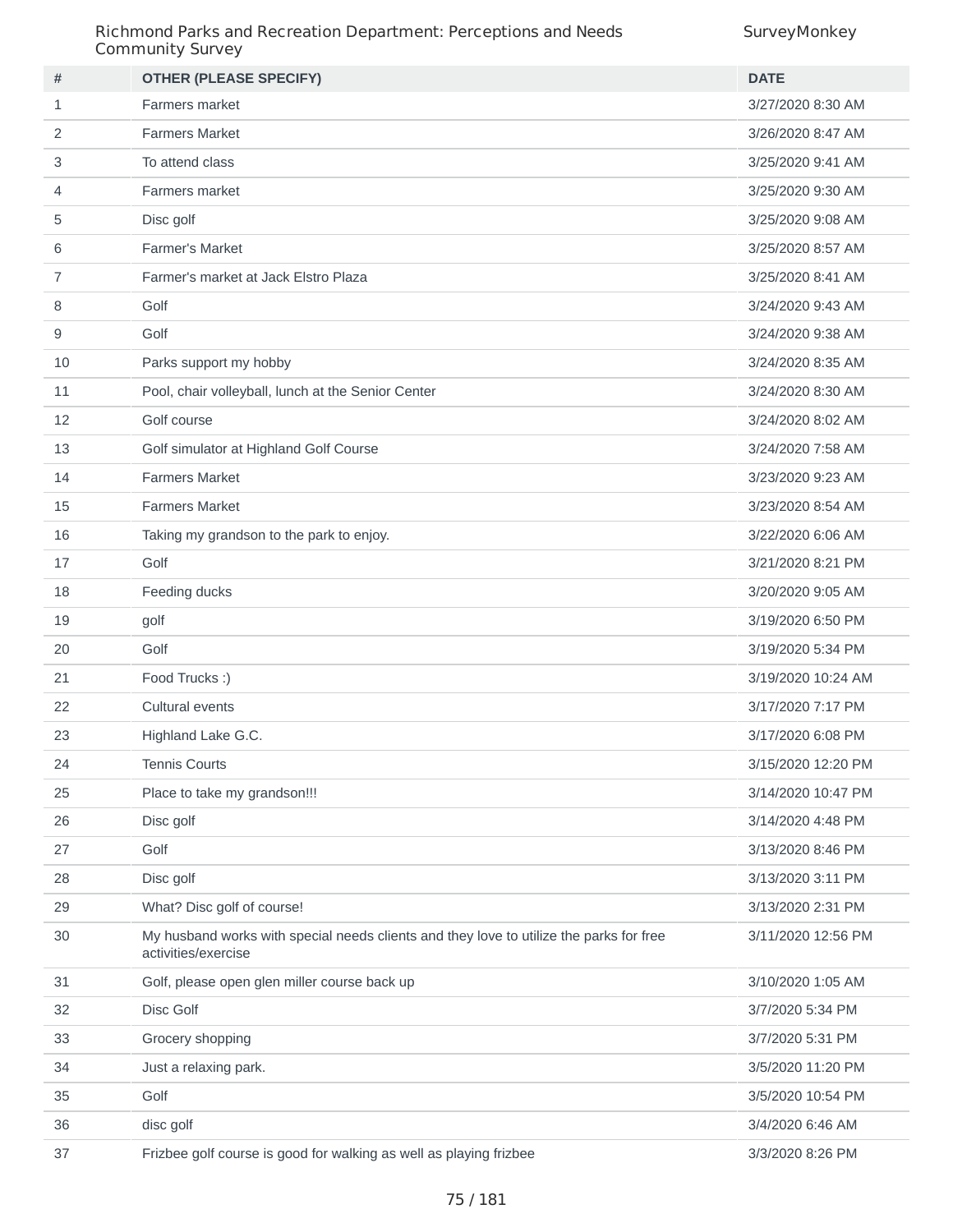| 38 | N/A                                                                                                                 | 3/3/2020 7:34 PM   |
|----|---------------------------------------------------------------------------------------------------------------------|--------------------|
| 39 | <b>Tennis Courts</b>                                                                                                | 3/3/2020 10:39 AM  |
| 40 | disc golf                                                                                                           | 3/3/2020 10:12 AM  |
| 41 | photography                                                                                                         | 3/3/2020 8:50 AM   |
| 42 | Golf                                                                                                                | 3/3/2020 8:41 AM   |
| 43 | Don't use them                                                                                                      | 3/2/2020 11:46 PM  |
| 44 | I don't                                                                                                             | 3/2/2020 5:42 PM   |
| 45 | Golf- my husband                                                                                                    | 3/2/2020 4:26 PM   |
| 46 | golf                                                                                                                | 3/2/2020 3:50 PM   |
| 47 | We like to come to other towns and explorewill be doing more of that heredidn't realize so<br>many parks available! | 3/2/2020 3:42 PM   |
| 48 | We get water from the natural springs at Glenn Miller park                                                          | 3/2/2020 3:27 PM   |
| 49 | I don't visit Richmond Parks                                                                                        | 3/2/2020 3:24 PM   |
| 50 | Photography locations.                                                                                              | 3/2/2020 3:19 PM   |
| 51 | farmers market                                                                                                      | 3/2/2020 3:18 PM   |
| 52 | Disc Golf                                                                                                           | 3/2/2020 3:08 PM   |
| 53 | I do not use these as I live in Ohio.                                                                               | 3/2/2020 3:01 PM   |
| 54 | I have not used these facilities but marked the ones I know about and what I would use them<br>for if I did.        | 3/2/2020 2:58 PM   |
| 55 | hiking                                                                                                              | 3/2/2020 2:53 PM   |
| 56 | <b>FARMER'S MARKER</b>                                                                                              | 3/2/2020 2:51 PM   |
| 57 | Love Glenn Miller since I was a child                                                                               | 3/1/2020 4:03 PM   |
| 58 | <b>Richmond Farmers Market</b>                                                                                      | 3/1/2020 8:29 AM   |
| 59 | JackElstro farmers market                                                                                           | 2/29/2020 7:46 PM  |
| 60 | Disk golf                                                                                                           | 2/29/2020 7:32 AM  |
| 61 | Dig walking                                                                                                         | 2/28/2020 6:05 PM  |
| 62 | Rose garden                                                                                                         | 2/27/2020 1:11 PM  |
| 63 | Close to work - like to walk during lunch hour                                                                      | 2/27/2020 9:41 AM  |
| 64 | Enjoy being in the Rose Garden                                                                                      | 2/26/2020 7:54 PM  |
| 65 | work at Rose Garden                                                                                                 | 2/26/2020 6:11 PM  |
| 66 | Open space for dogs                                                                                                 | 2/26/2020 5:09 PM  |
| 67 | Richmond Rose Garden                                                                                                | 2/26/2020 4:34 PM  |
| 68 | Tennis courts                                                                                                       | 2/26/2020 12:59 PM |
| 69 | Play golf, First Tee program                                                                                        | 2/25/2020 3:27 PM  |
| 70 | Tennis courts                                                                                                       | 2/24/2020 4:35 PM  |
| 71 | Places to take lunch breaks, or quiet areas to work on projects/study                                               | 2/24/2020 1:42 PM  |
| 72 | Just WATCHING the sledding, dogs at dog park, etc.                                                                  | 2/23/2020 5:43 PM  |
| 73 | Swim lessons                                                                                                        | 2/23/2020 8:33 AM  |
| 74 | golf                                                                                                                | 2/22/2020 8:57 PM  |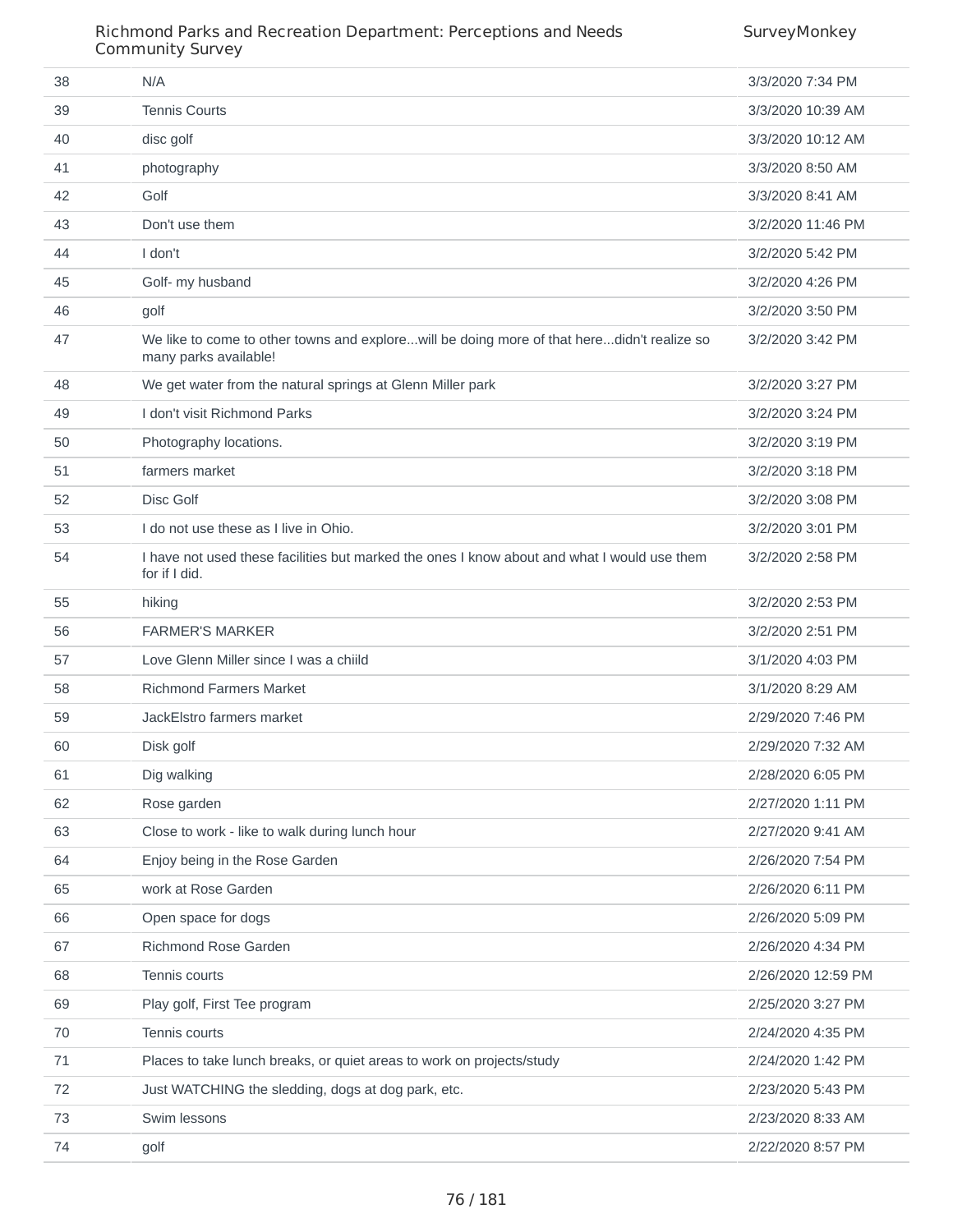|    | Richmond Parks and Recreation Department: Perceptions and Needs<br><b>Community Survey</b>       | SurveyMonkey       |
|----|--------------------------------------------------------------------------------------------------|--------------------|
| 75 | Frisbee golf                                                                                     | 2/22/2020 1:52 PM  |
| 76 | <b>Farmers Market</b>                                                                            | 2/22/2020 11:38 AM |
| 77 | Volunteering at the Rose Garden (All American and Friendship)                                    | 2/21/2020 12:07 PM |
| 78 | Disc golf                                                                                        | 2/20/2020 8:38 PM  |
| 79 | feed the ducks at Springwood                                                                     | 2/20/2020 2:34 PM  |
| 80 | Disc golf                                                                                        | 2/20/2020 10:47 AM |
| 81 | photography                                                                                      | 2/20/2020 10:40 AM |
| 82 | Family reunions                                                                                  | 2/20/2020 10:34 AM |
| 83 | Rose Garden                                                                                      | 2/17/2020 1:42 PM  |
| 84 | Farmers market                                                                                   | 2/15/2020 5:20 PM  |
| 85 | tennis courts                                                                                    | 2/15/2020 8:37 AM  |
| 86 | Picnics and family walks.                                                                        | 2/14/2020 4:41 PM  |
| 87 | To enjoy a break from the City by driving through the park going from east to west side of town. | 2/13/2020 1:52 PM  |
| 88 | Golf                                                                                             | 2/12/2020 8:01 PM  |
| 89 | Rose Garden                                                                                      | 2/12/2020 7:51 PM  |
| 90 | Don't visit believe should closed down land sold off waste of taxpayer's money                   | 2/12/2020 7:23 PM  |
| 91 | Farmers market, Shakespeare festival                                                             | 2/12/2020 4:12 PM  |
| 92 | Golf courses                                                                                     | 2/12/2020 2:40 PM  |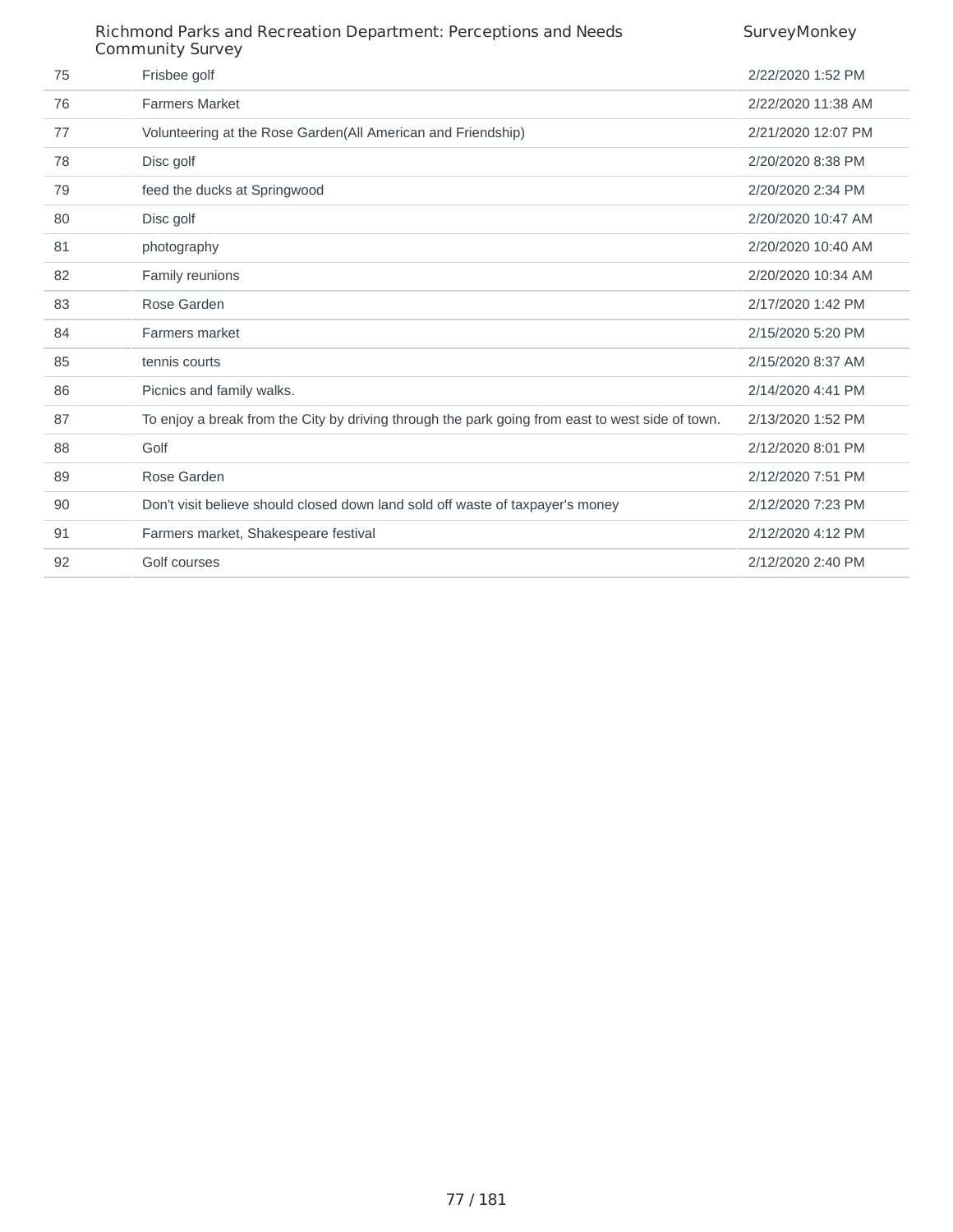# Q20 What type of park or recreational facilities are missing in Richmond? Please specify.

Answered: 446 Skipped: 1,302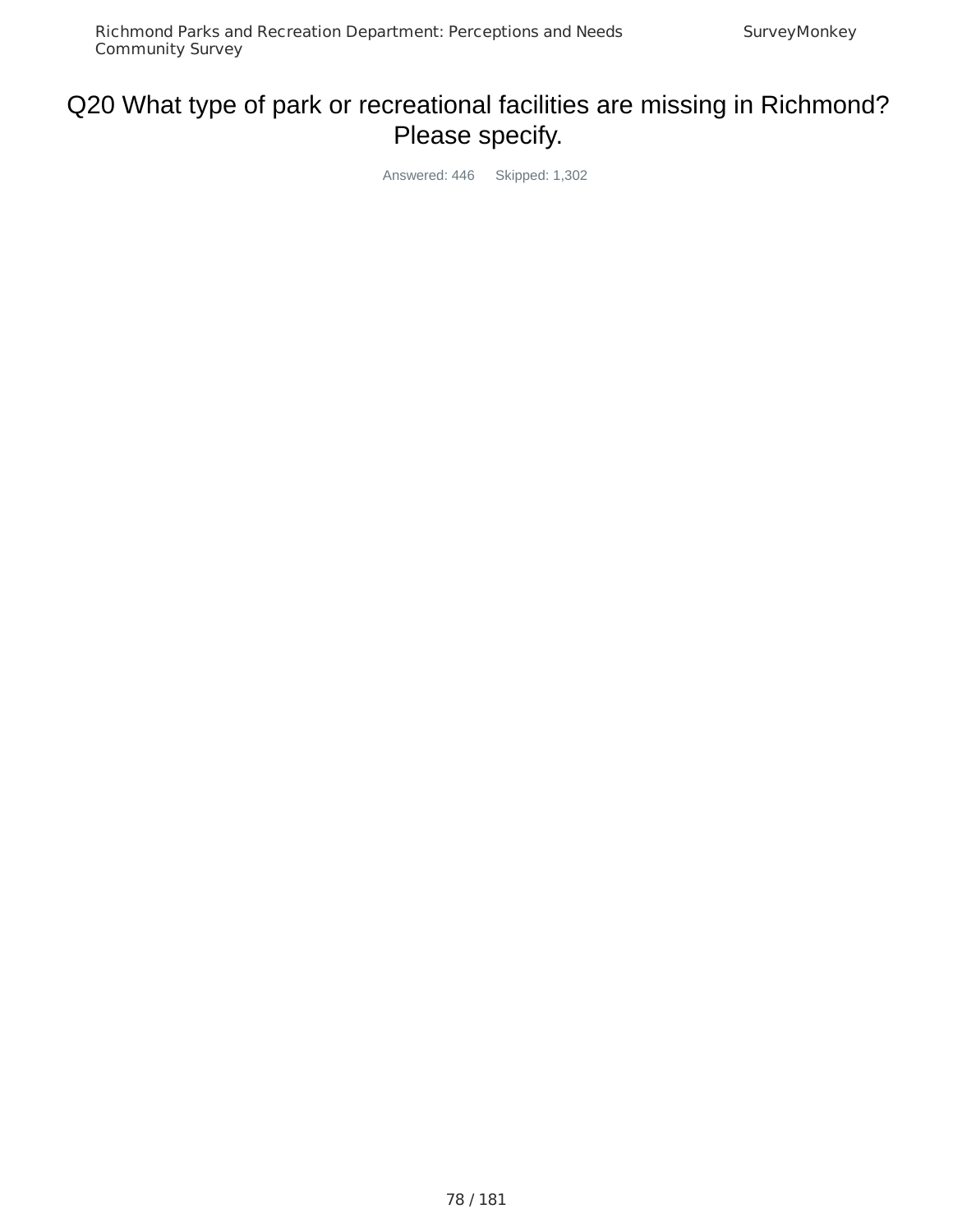|    | Communicy JulyCy                                                                                                                                                                                                                                                                                                   |                    |
|----|--------------------------------------------------------------------------------------------------------------------------------------------------------------------------------------------------------------------------------------------------------------------------------------------------------------------|--------------------|
| #  | <b>RESPONSES</b>                                                                                                                                                                                                                                                                                                   | <b>DATE</b>        |
| 1  | Soccer fields More basketball courts Hiking trails for sure at Middlefork + Springwood. need<br>more westside picnic areas Maintain what you have!                                                                                                                                                                 | 3/30/2020 11:00 AM |
| 2  | Indoor rec facility                                                                                                                                                                                                                                                                                                | 3/30/2020 10:48 AM |
| 3  | Unpaved trails for running and hiking! I often visit the arboretum, Cope and Earlham when I<br>want to go trail running, but more options would be great.                                                                                                                                                          | 3/27/2020 8:35 AM  |
| 4  | Climbing wall                                                                                                                                                                                                                                                                                                      | 3/27/2020 8:30 AM  |
| 5  | Better location for winter farmers market- old Elder Beerman's can be developed into a market<br>that is more centrally located.                                                                                                                                                                                   | 3/27/2020 8:26 AM  |
| 6  | It's a shame what was done to Glen Miller Golf Course                                                                                                                                                                                                                                                              | 3/27/2020 8:10 AM  |
| 7  | Ice skating Basketball- Glen Miller                                                                                                                                                                                                                                                                                | 3/26/2020 8:54 AM  |
| 8  | I would love to see an indoor Farmer's Market downtown; an ice skating rink; a pollination/<br>children's garden; a community center for children and adults                                                                                                                                                       | 3/26/2020 8:47 AM  |
| 9  | Off leash dog trails Bridle trails ATV park                                                                                                                                                                                                                                                                        | 3/25/2020 9:30 AM  |
| 10 | More disc golf. Rock climbing                                                                                                                                                                                                                                                                                      | 3/25/2020 9:08 AM  |
| 11 | I might use tennis courts if there were a practice wall I could bounce a ball off. I think they are<br>all just open in Glen Miller? I drive to the Golay Center to swim indoors in winter; would be nice<br>if there were one closer, or part of the Y. Earlham has one but don't feel like I "belong" there.     | 3/25/2020 8:41 AM  |
| 12 | More golf funding                                                                                                                                                                                                                                                                                                  | 3/24/2020 9:43 AM  |
| 13 | Basketball courts at Glen Miler. Put swings back int he parks for adults to enjoy.                                                                                                                                                                                                                                 | 3/24/2020 9:34 AM  |
| 14 | Friday evening entertainment at Roosevelt Hill. Beautiful flowers and landscaping                                                                                                                                                                                                                                  | 3/24/2020 8:41 AM  |
| 15 | Roller and ice skating rink                                                                                                                                                                                                                                                                                        | 3/24/2020 8:30 AM  |
| 16 | More pickle ball courts                                                                                                                                                                                                                                                                                            | 3/24/2020 8:12 AM  |
| 17 | More hiking trails that are well marked                                                                                                                                                                                                                                                                            | 3/23/2020 9:53 AM  |
| 18 | Zip line, Toboggan Run, River access                                                                                                                                                                                                                                                                               | 3/23/2020 9:46 AM  |
| 19 | Just having more wellness facilities                                                                                                                                                                                                                                                                               | 3/23/2020 9:30 AM  |
| 20 | A year round permanent site for Farmers Market. This would allow more days to have market<br>goods available and more opportunity for community to participate in the market. This could<br>also be a starting ground for small businesses essentially growing community via new<br>businesses and long term jobs. | 3/23/2020 9:23 AM  |
| 21 | Open outdoor; movie projections                                                                                                                                                                                                                                                                                    | 3/23/2020 8:48 AM  |
| 22 | Public art                                                                                                                                                                                                                                                                                                         | 3/23/2020 8:36 AM  |
| 23 | Nothing                                                                                                                                                                                                                                                                                                            | 3/22/2020 4:43 PM  |
| 24 | kayak rentals, bike rentals, indoor pool                                                                                                                                                                                                                                                                           | 3/21/2020 10:22 PM |
| 25 | Visit Lincoln Tablet area in hopes of bringing back that areas along with old natural springs in<br>that hilly area.                                                                                                                                                                                               | 3/21/2020 12:59 PM |
| 26 | Well maintained nature, flowers, plants                                                                                                                                                                                                                                                                            | 3/21/2020 12:54 PM |
| 27 | More winter activities- winter walking club, snowshoeing, cross country ski trail, family snowball<br>challenge                                                                                                                                                                                                    | 3/21/2020 12:49 PM |
| 28 | Adult sports programs                                                                                                                                                                                                                                                                                              | 3/21/2020 12:29 PM |
| 29 | Tree planting and maintenance on city property AND Invasive plant removal in parks and in<br>areas planted for the world bike event. Maintain maintain maintain                                                                                                                                                    | 3/21/2020 11:19 AM |
| 30 | It would be cool to have an ice rink close to Richmond.                                                                                                                                                                                                                                                            | 3/20/2020 11:29 AM |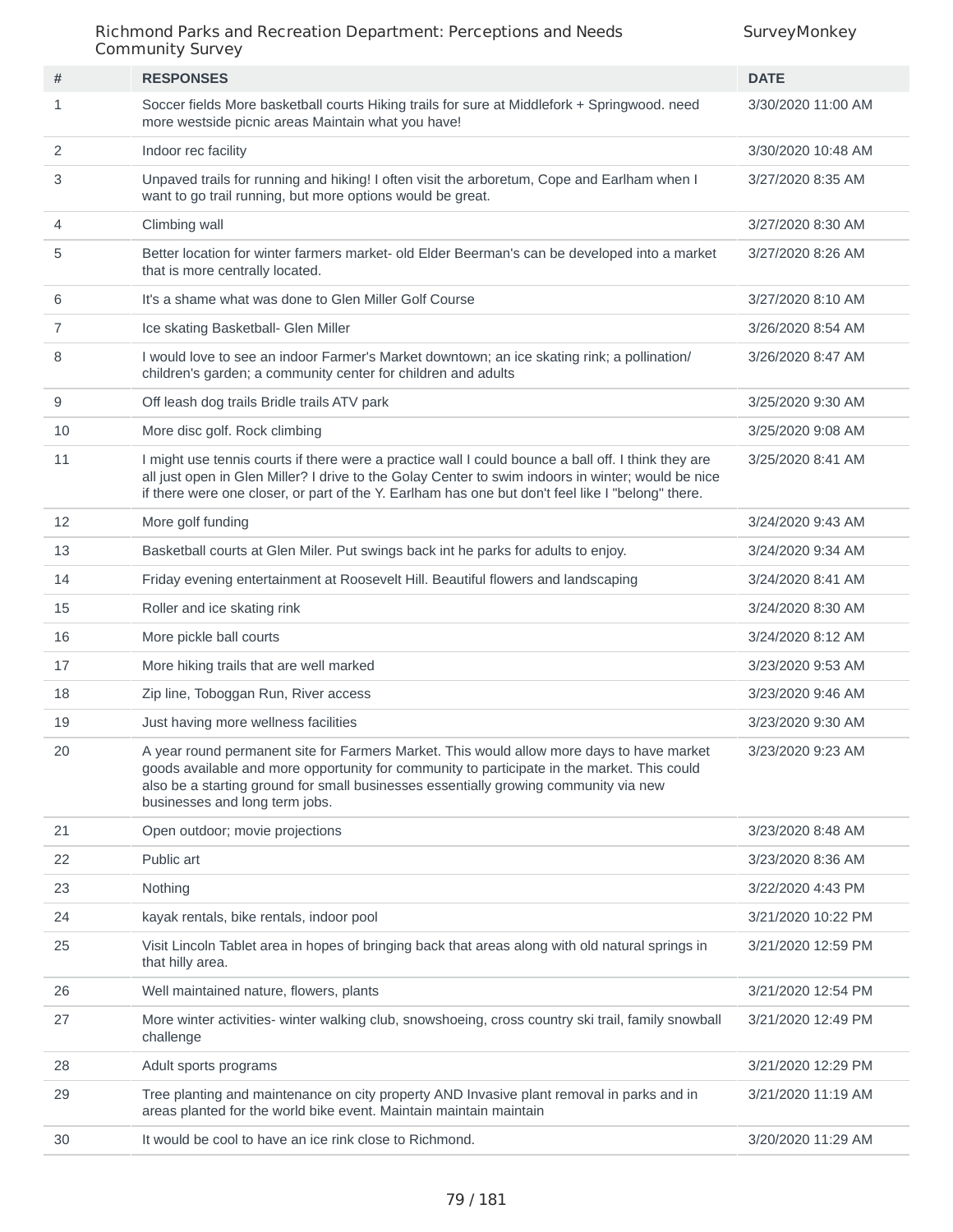|    | COMMUNICY SUIVEY                                                                                                                                                                                                                                                                                                                            |                    |
|----|---------------------------------------------------------------------------------------------------------------------------------------------------------------------------------------------------------------------------------------------------------------------------------------------------------------------------------------------|--------------------|
| 31 | <b>Football fields</b>                                                                                                                                                                                                                                                                                                                      | 3/20/2020 11:05 AM |
| 32 | Paintball area                                                                                                                                                                                                                                                                                                                              | 3/20/2020 10:53 AM |
| 33 | Sports fields for less popular sports                                                                                                                                                                                                                                                                                                       | 3/20/2020 10:39 AM |
| 34 | Paintball and an airsoft field                                                                                                                                                                                                                                                                                                              | 3/20/2020 10:30 AM |
| 35 | We just need our parks to be in a better condition                                                                                                                                                                                                                                                                                          | 3/20/2020 10:08 AM |
| 36 | More outside pools                                                                                                                                                                                                                                                                                                                          | 3/20/2020 10:00 AM |
| 37 | I think we don't anything added to the park specifically we jut need more things happening like<br>have programs or something to do more than just playing on a playground.                                                                                                                                                                 | 3/20/2020 9:05 AM  |
| 38 | We should have a a park where all ages are welcome. They can have some buildings in the<br>park, like an arcade area, snack areas, chill areas, playground area, skateboarding area, just a<br>big park where we have lots of activities going on even a sports/ basketball court, a big field for<br>football/ softball/ baseball/ soccer. | 3/20/2020 8:26 AM  |
| 39 | I think the parks department offerings are well rounded and plentiful.                                                                                                                                                                                                                                                                      | 3/20/2020 7:26 AM  |
| 40 | Paddle boat rental, water parks, scenic natural habitats                                                                                                                                                                                                                                                                                    | 3/20/2020 12:10 AM |
| 41 | <b>Badminton areas</b>                                                                                                                                                                                                                                                                                                                      | 3/19/2020 11:31 PM |
| 42 | Paddle boats at Glen Miller.                                                                                                                                                                                                                                                                                                                | 3/19/2020 11:15 PM |
| 43 | We need something for family fun, some people can not afford to go out of town and would love<br>to have a place where they can really enjoy their days other that  just visiting a park. Fun is<br>Key ! For all ages !                                                                                                                    | 3/19/2020 11:11 PM |
| 44 | Jut safe ones with upgraded equipment.                                                                                                                                                                                                                                                                                                      | 3/19/2020 9:07 PM  |
| 45 | Add more gliders swings like glen miller had years ago( for people sit and chat)                                                                                                                                                                                                                                                            | 3/19/2020 8:19 PM  |
| 46 | unsure                                                                                                                                                                                                                                                                                                                                      | 3/19/2020 3:18 PM  |
| 47 | Glen Miller golf course.                                                                                                                                                                                                                                                                                                                    | 3/19/2020 1:31 PM  |
| 48 | Adult rec leagues                                                                                                                                                                                                                                                                                                                           | 3/19/2020 1:11 PM  |
| 49 | I don't know because I don't live in Wayne County.                                                                                                                                                                                                                                                                                          | 3/19/2020 1:07 PM  |
| 50 | Par core                                                                                                                                                                                                                                                                                                                                    | 3/19/2020 12:57 PM |
| 51 | Outdoor Par Course, ice skating rink, safe fishing areas, canoeing, peddle boats, paddle<br>boards, beaches                                                                                                                                                                                                                                 | 3/19/2020 12:57 PM |
| 52 | Events that thousands of people come to!                                                                                                                                                                                                                                                                                                    | 3/19/2020 12:38 PM |
| 53 | Nothing missing                                                                                                                                                                                                                                                                                                                             | 3/19/2020 12:17 PM |
| 54 | Nicer pool with incorporated splash pads Tennis courts Adult obstacle course                                                                                                                                                                                                                                                                | 3/19/2020 11:46 AM |
| 55 | Zoo or something with animals                                                                                                                                                                                                                                                                                                               | 3/19/2020 11:33 AM |
| 56 | Sand volleyball courts                                                                                                                                                                                                                                                                                                                      | 3/19/2020 11:20 AM |
| 57 | We have an excellent rose garden. Hayes does a nice job with the trees as does Cope. It would<br>be good to have a place for native wildflowers/grasses with identification. With pollinators in<br>trouble folks can use help focusing on native plants and not roses.                                                                     | 3/19/2020 10:57 AM |
| 58 | We need a better skate park. New Castle has an amazing skate park for the kids I wish we had<br>a better and safer skate park for our youth. We also need more community gardens. We are<br>missing out on a great teaching and community opportunity in this area.                                                                         | 3/19/2020 10:37 AM |
| 59 | Indoor Community centers, with sports facility                                                                                                                                                                                                                                                                                              | 3/19/2020 10:26 AM |
| 60 | We could use more playground equipment for the kids.                                                                                                                                                                                                                                                                                        | 3/19/2020 10:23 AM |
| 61 | Nice ones with trails                                                                                                                                                                                                                                                                                                                       | 3/19/2020 5:09 AM  |
| 62 | None. Th                                                                                                                                                                                                                                                                                                                                    | 3/19/2020 4:28 AM  |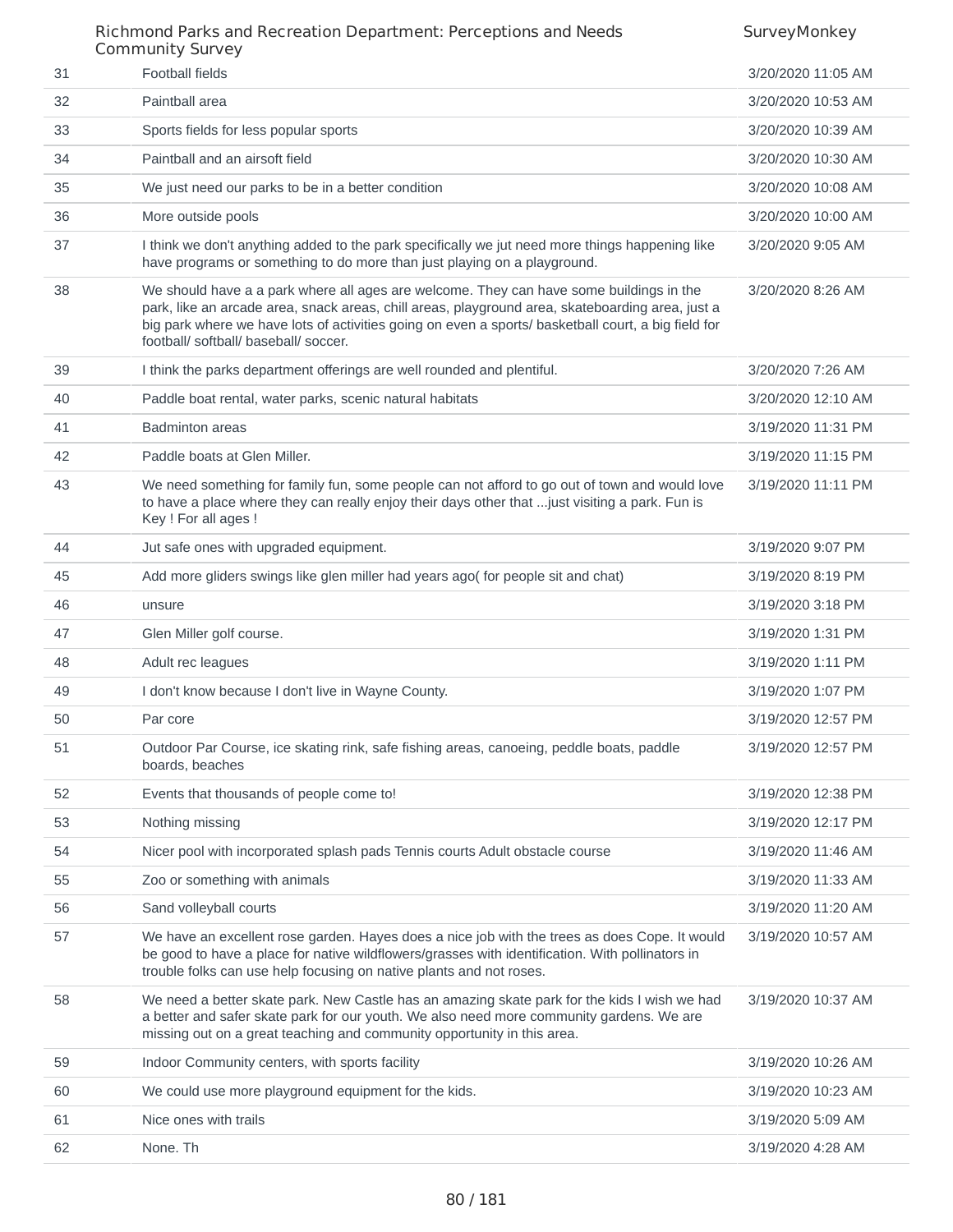## Richmond Parks and Recreation Department: Perceptions and Needs Community Survey **SurveyMonkey** 63 Music in the amphitheater 3/18/2020 9:42 AM 64 Our parks are nice, they jist need to be cleaned, updated and patrolled for safety. 3/18/2020 9:31 AM 65 The double gliders that parents can sit and relax while watching there kids play. Or even more benches 3/18/2020 8:12 AM 66 A second community pool Option! 3/18/2020 1:04 AM 67 I don't think that really anything os missing. 3/17/2020 9:18 PM 68 None. We need to reduce the number of parks offerings, but leave the Highland G.C. 3/17/2020 6:08 PM 69 More dog parks 3/17/2020 5:12 PM 70 I think that that there is enough we just need to concentrate on maintaining what we have. 3/17/2020 2:15 PM 71 I would love to see a down town dog park 3/17/2020 2:07 PM 72 Volleyball court! 3/16/2020 4:13 PM 73 Na 3/16/2020 12:46 PM 74 Productive social activity for people specifically 20-50 year olds that are in between youth and seniors. Many people in my personal life (I am 23) find a desire to escape the pattern of drinking in bars and either don't know about or don't have access to any other more productive types of social activity. We want to find community, clubs, activities and places to meet new people and have fun. The feeling of community, I feel, is lacking here. It could be greatly encouraged with more widespread and well advertised social activities. 3/16/2020 12:41 AM 75 Clean & kept up picnic areas. 3/15/2020 10:58 PM 76 I think there are enough, they just need updated, repaired, cleaned etc. They number of parks is fine, they just aren't as well kept as they could be. Like broken equipment just being roped off, or covered din graffiti or dirty and nasty bathrooms. More time needs put into cleaning, and up keeping what's already available. 3/15/2020 1:56 PM 77 Hiking trails 3/15/2020 12:20 PM 78 Movies in the park?? 3/14/2020 10:47 PM 79 Adult sports leagues 3/14/2020 8:36 PM 80 Some more trails to run or bicycle on when it is nicer out. Keep the trees for the trails to look better like you're in the woods. 3/13/2020 6:05 PM 81 Disc Golf Courses 2013/2020 6:00 PM 82 Petting zoo and archery **3/13/2020 5:46 PM** 83 I want more softball diamonds for my team to go practice. 3/13/2020 5:40 PM 84 Better playgrounds and fields 3/13/2020 5:31 PM 85 Little kid parks like for 2-4 year olds 3/13/2020 4:42 PM 86 I think the parks that we have are all good for the purpose they serve. I think there could be a little bit of upgrading at glen miller, but I'm satisfied with what's available. I take my 2.5 year old to parks regularly and she enjoys them. 3/13/2020 3:21 PM 87 hunting 2012/2020 9:21 PM 88 More nature 3/12/2020 1:05 PM 89 mini golf, adventure type things such as zip lines 3/11/2020 6:07 PM 90 soccer fields. Freeman Park field run down and has so much potential. Old Hospital land???? Look at Westfield and now Kokomo in what they have done with Sports Parks 3/11/2020 11:00 AM 91 [Regular] outdoor skating rink, ice rink, zip line, indoor [winter] pool, wedding (or other occasion) barn, paddleboats (in city park waters), rental bikes 3/11/2020 10:07 AM 92 /?/ 3/11/2020 9:27 AM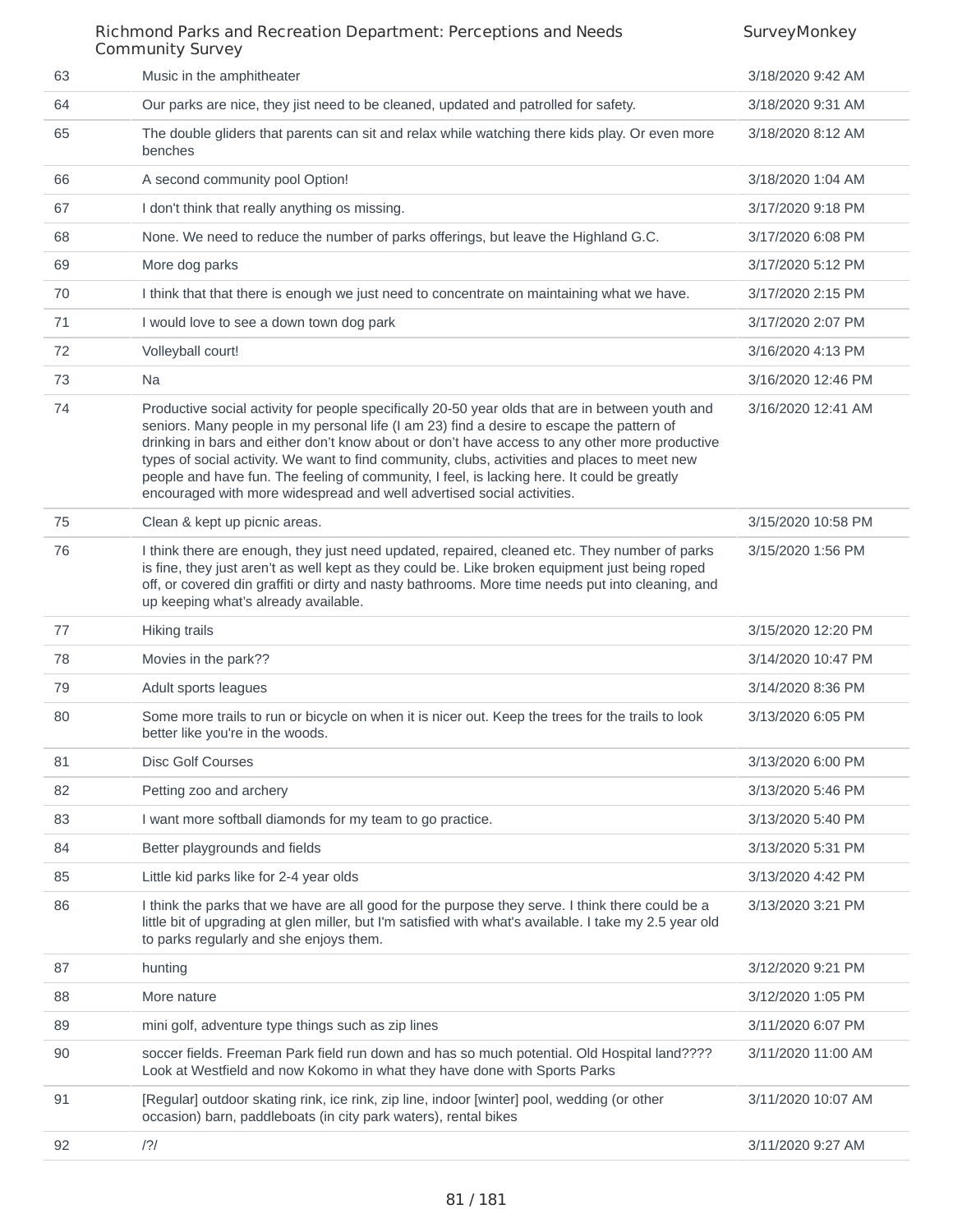|     | Community Survey                                                                                                                                                                                                                                                                                                                                                                                                                                                                      |                    |
|-----|---------------------------------------------------------------------------------------------------------------------------------------------------------------------------------------------------------------------------------------------------------------------------------------------------------------------------------------------------------------------------------------------------------------------------------------------------------------------------------------|--------------------|
| 93  | more trails                                                                                                                                                                                                                                                                                                                                                                                                                                                                           | 3/11/2020 8:23 AM  |
| 94  | Youth sports programs should be heavily supported with quality fields.                                                                                                                                                                                                                                                                                                                                                                                                                | 3/10/2020 10:56 PM |
| 95  | I'd love to see more sport facility offerings paired with adult leagues. A great example of this<br>would be an outdoor sand volleyball court. Pair this with a weekly evening league and sign me<br>up! There could also be opportunity to partner with local fitness facilities if Parks did not have<br>the resources to do this themselves. There would need to be a clear plan in place for<br>maintenance as well, it would need to be better kept than current park offerings. | 3/10/2020 1:50 PM  |
| 96  | Didn't know all the parks even existed so I'm not really sure what is missing because I'm not<br>sure what all is offered at the different parks.                                                                                                                                                                                                                                                                                                                                     | 3/10/2020 1:12 PM  |
| 97  | Nothing that i can think of                                                                                                                                                                                                                                                                                                                                                                                                                                                           | 3/10/2020 11:42 AM |
| 98  | More things for kids to do                                                                                                                                                                                                                                                                                                                                                                                                                                                            | 3/10/2020 1:05 AM  |
| 99  | none. We have too many.                                                                                                                                                                                                                                                                                                                                                                                                                                                               | 3/9/2020 4:53 PM   |
| 100 | not sure                                                                                                                                                                                                                                                                                                                                                                                                                                                                              | 3/9/2020 2:34 PM   |
| 101 | ADA access to Middlefork                                                                                                                                                                                                                                                                                                                                                                                                                                                              | 3/9/2020 2:02 PM   |
| 102 | Bring back concerts on the hill                                                                                                                                                                                                                                                                                                                                                                                                                                                       | 3/8/2020 7:57 PM   |
| 103 | I remember when there was a BMX track in Freeman Park - it was heavily used. I keep thinking<br>it might be used a lot. I also noticed they took down the water slide at Cordell. Will it be<br>replaced? While a full blown water park would be difficult there the slide provided lots of fun for<br>lots of kids (and adults).                                                                                                                                                     | 3/8/2020 6:00 PM   |
| 104 | Some type of restaurant at Glen Miller Park or Middlefork Reservoir                                                                                                                                                                                                                                                                                                                                                                                                                   | 3/8/2020 12:03 PM  |
| 105 | Paddle boats, canoeing                                                                                                                                                                                                                                                                                                                                                                                                                                                                | 3/8/2020 12:07 AM  |
| 106 | What we have needs maintained better before adding new.                                                                                                                                                                                                                                                                                                                                                                                                                               | 3/7/2020 5:31 PM   |
| 107 | more pickleball                                                                                                                                                                                                                                                                                                                                                                                                                                                                       | 3/7/2020 9:47 AM   |
| 108 | I'd like a park on the south side of town, near U street                                                                                                                                                                                                                                                                                                                                                                                                                              | 3/6/2020 8:27 PM   |
| 109 | <b>ICE SKATING IN THE WINTER</b>                                                                                                                                                                                                                                                                                                                                                                                                                                                      | 3/6/2020 2:09 PM   |
| 110 | Indoor pool, larger splash pad/water park                                                                                                                                                                                                                                                                                                                                                                                                                                             | 3/6/2020 1:54 PM   |
| 111 | unsure                                                                                                                                                                                                                                                                                                                                                                                                                                                                                | 3/6/2020 11:47 AM  |
| 112 | ?                                                                                                                                                                                                                                                                                                                                                                                                                                                                                     | 3/6/2020 9:50 AM   |
| 113 | <b>Butterfly House</b>                                                                                                                                                                                                                                                                                                                                                                                                                                                                | 3/6/2020 9:44 AM   |
| 114 | Upscale looking parks would be nice maybe with security bc of all the drug issues in our town                                                                                                                                                                                                                                                                                                                                                                                         | 3/6/2020 7:38 AM   |
| 115 | You have way too many god damn parks. Focus on making a few good ones instead of a ton of<br>shitty ones. You guys blow money on projects that aren't needed such as the stupid loop bike<br>path instead of focusing on maintaining and improving the parks you already have.                                                                                                                                                                                                        | 3/6/2020 6:54 AM   |
| 116 | volleyball courts                                                                                                                                                                                                                                                                                                                                                                                                                                                                     | 3/5/2020 1:48 PM   |
| 117 | My only concern is safety and finding objects at parks, such as drug paraphernalia                                                                                                                                                                                                                                                                                                                                                                                                    | 3/5/2020 11:41 AM  |
| 118 | sports fields                                                                                                                                                                                                                                                                                                                                                                                                                                                                         | 3/5/2020 11:06 AM  |
| 119 | I am an avid hiker and backpacker and I always travel out of the to do so. I would love to see<br>more hiking trails!!                                                                                                                                                                                                                                                                                                                                                                | 3/5/2020 10:55 AM  |
| 120 | indoor pool, ice skating rink. need a nice outdoor/indoor park.                                                                                                                                                                                                                                                                                                                                                                                                                       | 3/5/2020 10:01 AM  |
| 121 | More (cleaner) dog parks                                                                                                                                                                                                                                                                                                                                                                                                                                                              | 3/5/2020 8:46 AM   |
| 122 | Need more dog parks and walking trails.                                                                                                                                                                                                                                                                                                                                                                                                                                               | 3/5/2020 7:03 AM   |
| 123 | Not sure                                                                                                                                                                                                                                                                                                                                                                                                                                                                              | 3/5/2020 6:28 AM   |
| 124 | Events around fitness and nature for adults and children. Play or fitness groups for children.                                                                                                                                                                                                                                                                                                                                                                                        | 3/5/2020 12:13 AM  |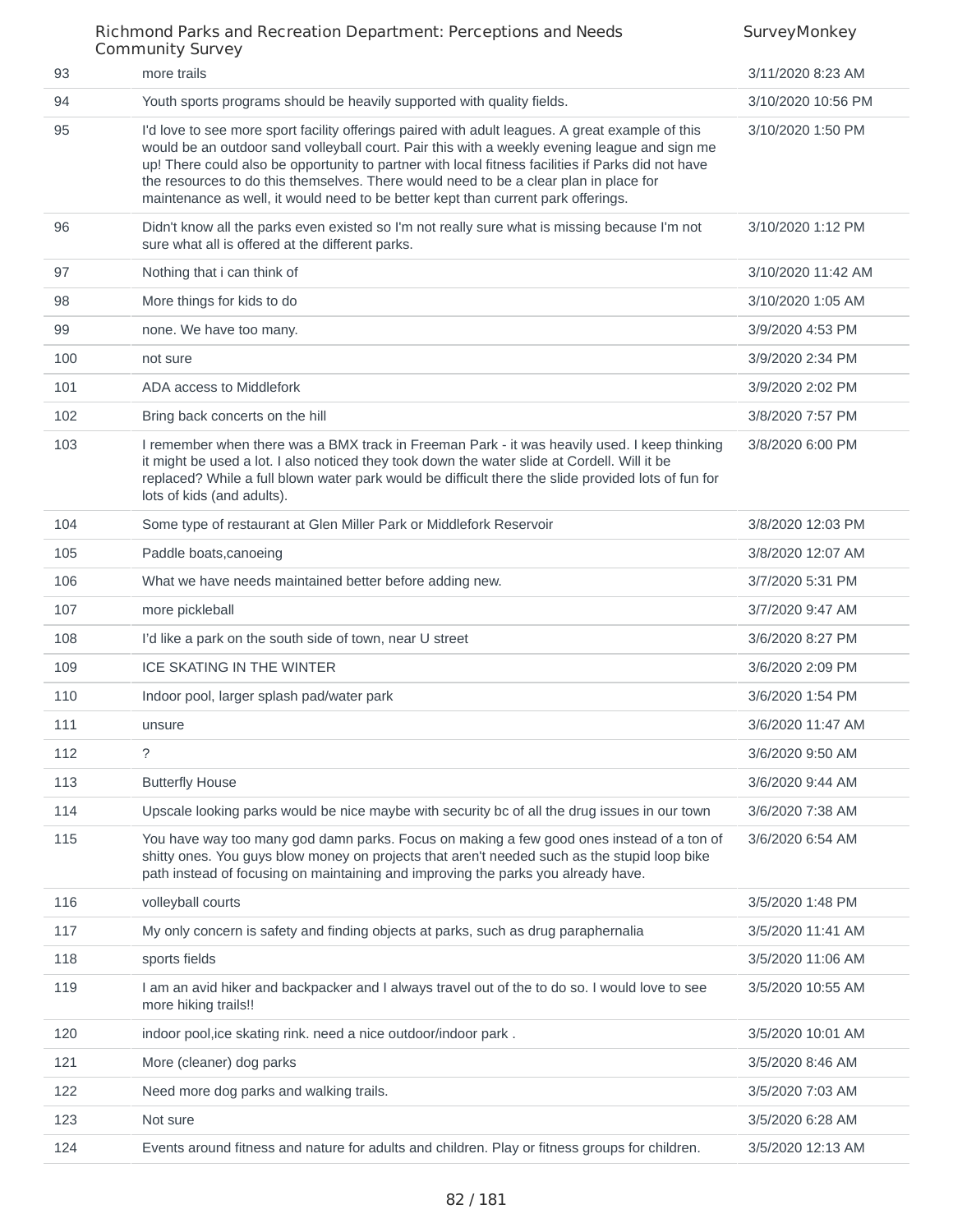| 125 | Need some more public basketball courts.                                                                                                                                                                                                                                                                                                                                                                                                                                                                                                                                                                                                                                                                                                                                                                            | 3/4/2020 10:22 PM |
|-----|---------------------------------------------------------------------------------------------------------------------------------------------------------------------------------------------------------------------------------------------------------------------------------------------------------------------------------------------------------------------------------------------------------------------------------------------------------------------------------------------------------------------------------------------------------------------------------------------------------------------------------------------------------------------------------------------------------------------------------------------------------------------------------------------------------------------|-------------------|
| 126 | More natural walking areas as part of getting aroundpaths with a purpose such as<br>inspirational paths or paths with exercise stationsimprove sidewalks                                                                                                                                                                                                                                                                                                                                                                                                                                                                                                                                                                                                                                                            | 3/4/2020 9:06 PM  |
| 127 | less expensive shelters to rent                                                                                                                                                                                                                                                                                                                                                                                                                                                                                                                                                                                                                                                                                                                                                                                     | 3/4/2020 3:33 PM  |
| 128 | More trails and better facilities. Most parks in Richmond look scary and gloomy and unsafe.<br>Would like more parks that have better lighting and patrol.                                                                                                                                                                                                                                                                                                                                                                                                                                                                                                                                                                                                                                                          | 3/4/2020 3:18 PM  |
| 129 | Utilizing the bandshell at Glen Miller Park like the glory days. We have the capability to bring<br>some very talented artists to the area to an already standing structure.                                                                                                                                                                                                                                                                                                                                                                                                                                                                                                                                                                                                                                        | 3/4/2020 3:17 PM  |
| 130 | We used to live in Belpre, Ohio where they had a walking track for the community. It is<br>WONDERFUL! There is a pond in the middle with swans, a gazebo in the middle, benches<br>along the trail to rest if needed. There are trees and landscaping around the track also. It was<br>conveniently located by the baseball fields, tennis courts, and pool. Many of the community<br>used this walking track. It was a safe place for people to come. At night it was well lit also. I do<br>not feel safe walking on trails through the woods where anyone could hide and possibly do you<br>harm. Something like a community walking track is great because it is in the open and the<br>police can see what is going on when they make their rounds. I think this would be great for the<br>Richmond community. | 3/4/2020 2:07 PM  |
| 131 | Nothing. Just maintain what we have is all.                                                                                                                                                                                                                                                                                                                                                                                                                                                                                                                                                                                                                                                                                                                                                                         | 3/4/2020 2:06 PM  |
| 132 | $\tilde{?}$                                                                                                                                                                                                                                                                                                                                                                                                                                                                                                                                                                                                                                                                                                                                                                                                         | 3/4/2020 12:44 PM |
| 133 | ???                                                                                                                                                                                                                                                                                                                                                                                                                                                                                                                                                                                                                                                                                                                                                                                                                 | 3/4/2020 12:41 PM |
| 134 | INDOOR PARKS FOR KIDS DURING THE WINTER MONTHS                                                                                                                                                                                                                                                                                                                                                                                                                                                                                                                                                                                                                                                                                                                                                                      | 3/4/2020 12:01 PM |
| 135 | N/A                                                                                                                                                                                                                                                                                                                                                                                                                                                                                                                                                                                                                                                                                                                                                                                                                 | 3/4/2020 8:47 AM  |
| 136 | none                                                                                                                                                                                                                                                                                                                                                                                                                                                                                                                                                                                                                                                                                                                                                                                                                | 3/4/2020 7:11 AM  |
| 137 | more disc golf                                                                                                                                                                                                                                                                                                                                                                                                                                                                                                                                                                                                                                                                                                                                                                                                      | 3/4/2020 6:46 AM  |
| 138 | Think we've got it covered                                                                                                                                                                                                                                                                                                                                                                                                                                                                                                                                                                                                                                                                                                                                                                                          | 3/4/2020 12:21 AM |
| 139 | no comment                                                                                                                                                                                                                                                                                                                                                                                                                                                                                                                                                                                                                                                                                                                                                                                                          | 3/4/2020 12:03 AM |
| 140 | None that I know of; what I think is missing is a connection for solo people with a disability to<br>participate in existing programs and/or use existing facilities.                                                                                                                                                                                                                                                                                                                                                                                                                                                                                                                                                                                                                                               | 3/3/2020 11:13 PM |
| 141 | Things for older children 13-18                                                                                                                                                                                                                                                                                                                                                                                                                                                                                                                                                                                                                                                                                                                                                                                     | 3/3/2020 10:32 PM |
| 142 | Need to bring back canoe and kayak rentals at the reservior as that is returning in popularity but<br>not something I can transport multiple canoes to for my family of teens and young adults to do<br>together. We purchased 1 inflated kayak but if we could rent them I think it would be widely<br>used as long as reasonably priced. Is the greenhouse open to the public to come see what it is<br>growing? Older parks need ramps to sidewalks for wheelchair and walker use. I appreciate<br>those being incorporated into new playgrounds too. I think playgrounds are great but I see the<br>need for annual upkeep. They have to have paint updated to prevent rust, new mulch yearly,<br>etc. Love the orchard idea at Mary Scott but would like to see playground updated or at least<br>maintained   | 3/3/2020 8:35 PM  |
| 143 | a park with easy trails for elderly and handicapped to go on safely.                                                                                                                                                                                                                                                                                                                                                                                                                                                                                                                                                                                                                                                                                                                                                | 3/3/2020 8:26 PM  |
| 144 | N/A                                                                                                                                                                                                                                                                                                                                                                                                                                                                                                                                                                                                                                                                                                                                                                                                                 | 3/3/2020 7:34 PM  |
| 145 | Aquatic Center, McBride Staduim and surrounding fields need upgraded and maintained. The<br>city could utilize these facilities and have events and tournaments and bring income into the<br>city.                                                                                                                                                                                                                                                                                                                                                                                                                                                                                                                                                                                                                  | 3/3/2020 7:25 PM  |
| 146 | I feel like Richmond should do more to advertise park spaces and activites. I really like how<br>Greenville handles their park system. There is always something going on.                                                                                                                                                                                                                                                                                                                                                                                                                                                                                                                                                                                                                                          | 3/3/2020 5:09 PM  |
| 147 | Better sports programs, more organized.                                                                                                                                                                                                                                                                                                                                                                                                                                                                                                                                                                                                                                                                                                                                                                             | 3/3/2020 3:20 PM  |
| 148 | Better tennis courts, will not take my kids to Cordell Pool.                                                                                                                                                                                                                                                                                                                                                                                                                                                                                                                                                                                                                                                                                                                                                        | 3/3/2020 2:49 PM  |
| 149 | more open baseball fields and basketball courts                                                                                                                                                                                                                                                                                                                                                                                                                                                                                                                                                                                                                                                                                                                                                                     | 3/3/2020 12:44 PM |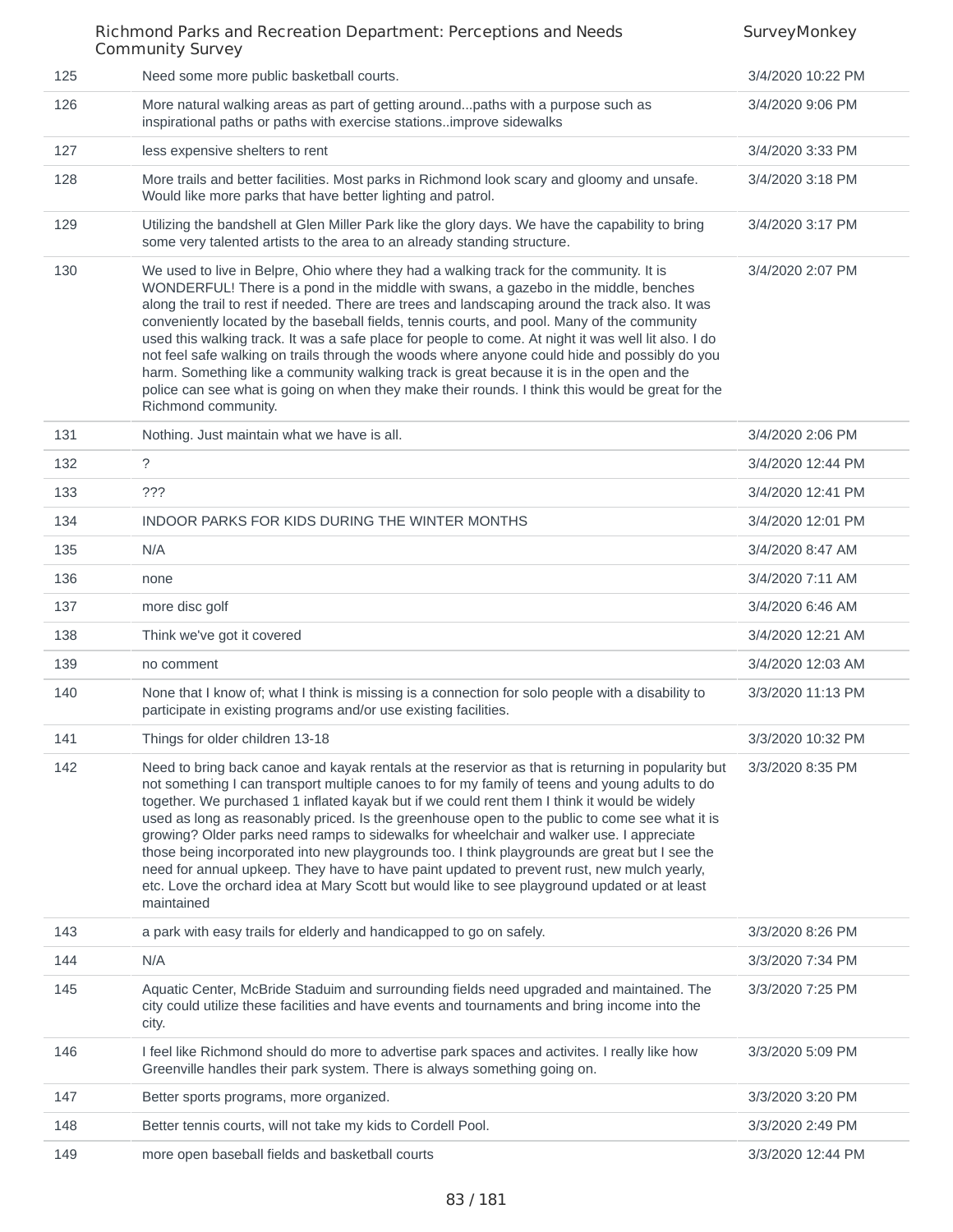| 150 | New an improved,                                                                                                                                                                                                                                                                                                                                                                                                                                                                                                                                        | 3/3/2020 12:13 PM |
|-----|---------------------------------------------------------------------------------------------------------------------------------------------------------------------------------------------------------------------------------------------------------------------------------------------------------------------------------------------------------------------------------------------------------------------------------------------------------------------------------------------------------------------------------------------------------|-------------------|
| 151 | Rather than adding more parks and facilities, I believe that we should focus on improving the<br>ones we already have. For example, I would love to see more money put into Glen Miller park<br>for new equipment, concessions, hiking and walking trails, etc                                                                                                                                                                                                                                                                                          | 3/3/2020 11:51 AM |
| 152 | I think you just need to update some of the parks                                                                                                                                                                                                                                                                                                                                                                                                                                                                                                       | 3/3/2020 11:42 AM |
| 153 | n/a                                                                                                                                                                                                                                                                                                                                                                                                                                                                                                                                                     | 3/3/2020 11:26 AM |
| 154 | I'd love to see more recreational sports leagues/intramurals for adults, or more fitness groups to<br>join in on. Like a walking club, morning yoga. Maybe a place to rent sports equipment like<br>tennis rackets, etc. I think having additional rentals for events like weddings could be nice too.<br>A community garden would be fantastic. I think we could use another dog park. I love the<br>community events like christmas festival, fourth of July, the arbor day event, food trucks and<br>concerts. Also huge love for the Pride Festival | 3/3/2020 11:24 AM |
| 155 | horse trails                                                                                                                                                                                                                                                                                                                                                                                                                                                                                                                                            | 3/3/2020 11:07 AM |
| 156 | More walking trails.                                                                                                                                                                                                                                                                                                                                                                                                                                                                                                                                    | 3/3/2020 10:55 AM |
| 157 | More things for grandkids to play on. Playground, sport fields.                                                                                                                                                                                                                                                                                                                                                                                                                                                                                         | 3/3/2020 10:39 AM |
| 158 | Safety measures on our walking trails.                                                                                                                                                                                                                                                                                                                                                                                                                                                                                                                  | 3/3/2020 10:32 AM |
| 159 | I would love to see something like a GO APE facility. A ropes course/ziplining thing.                                                                                                                                                                                                                                                                                                                                                                                                                                                                   | 3/3/2020 10:12 AM |
| 160 | Additional indoor swimming pool opportunities, indoor walking tracks.                                                                                                                                                                                                                                                                                                                                                                                                                                                                                   | 3/3/2020 9:58 AM  |
| 161 | We really like the concerts in the park.                                                                                                                                                                                                                                                                                                                                                                                                                                                                                                                | 3/3/2020 9:45 AM  |
| 162 | A place on the west side of Richmond where you can safely walk. An outdoor track of some<br>sort would be nice.                                                                                                                                                                                                                                                                                                                                                                                                                                         | 3/3/2020 9:35 AM  |
| 163 | none                                                                                                                                                                                                                                                                                                                                                                                                                                                                                                                                                    | 3/3/2020 9:24 AM  |
| 164 | Perhaps some upgrades to what we already have. We really have an amazing parks<br>department. I say that often and have noticed a difference since the new director has been in<br>duty.                                                                                                                                                                                                                                                                                                                                                                | 3/3/2020 9:00 AM  |
| 165 | Zip lines                                                                                                                                                                                                                                                                                                                                                                                                                                                                                                                                               | 3/3/2020 8:41 AM  |
| 166 | concessions                                                                                                                                                                                                                                                                                                                                                                                                                                                                                                                                             | 3/3/2020 8:19 AM  |
| 167 | Fitness equipment for adults. Like a Ninja Park. Like other city.                                                                                                                                                                                                                                                                                                                                                                                                                                                                                       | 3/3/2020 8:05 AM  |
| 168 | Glen Miller Golf course should be reopened!                                                                                                                                                                                                                                                                                                                                                                                                                                                                                                             | 3/3/2020 7:46 AM  |
| 169 | Youth sports                                                                                                                                                                                                                                                                                                                                                                                                                                                                                                                                            | 3/3/2020 7:40 AM  |
| 170 | More public pools. Something closer for the kids to play closer to Round Barn Road                                                                                                                                                                                                                                                                                                                                                                                                                                                                      | 3/3/2020 7:26 AM  |
| 171 | maintenance                                                                                                                                                                                                                                                                                                                                                                                                                                                                                                                                             | 3/3/2020 7:23 AM  |
| 172 | Clean, safe, drug free areas for families to enjoy. No safety measures. I do not feel safe<br>bringing my family to any Richmond park.                                                                                                                                                                                                                                                                                                                                                                                                                  | 3/3/2020 7:02 AM  |
| 173 | Better upkeep of the "planters" on the loop. No one still understands the bike path/loop.<br>Laughing stock of Richmond.                                                                                                                                                                                                                                                                                                                                                                                                                                | 3/3/2020 6:51 AM  |
| 174 | N/A                                                                                                                                                                                                                                                                                                                                                                                                                                                                                                                                                     | 3/3/2020 6:29 AM  |
| 175 | I am not sure as my time is limited mostly to work in Richmond.                                                                                                                                                                                                                                                                                                                                                                                                                                                                                         | 3/3/2020 6:29 AM  |
| 176 | sports                                                                                                                                                                                                                                                                                                                                                                                                                                                                                                                                                  | 3/3/2020 6:12 AM  |
| 177 | I don't feel that anything is missing but most space is not being used to it's potential. Example-<br>bicentennial Park has no clear parking area, no programming to enhance its potential, no<br>gathering place with shelter or picnic tables to use after exploring. I feel simple things such a<br>designated parking, signage could simply and easily improve a small park                                                                                                                                                                         | 3/3/2020 12:52 AM |
| 178 | unsure                                                                                                                                                                                                                                                                                                                                                                                                                                                                                                                                                  | 3/2/2020 11:46 PM |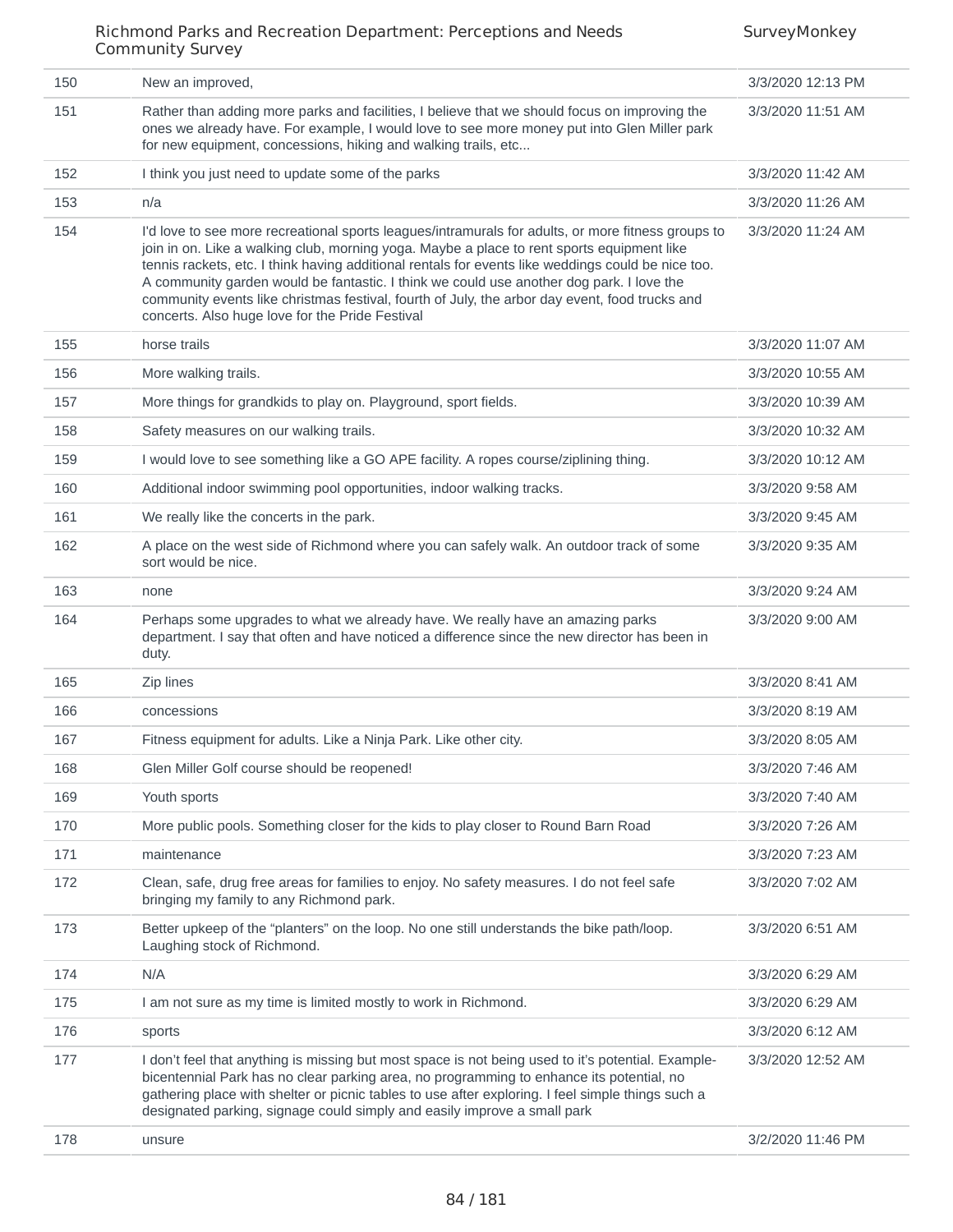|     | CONNINGINGY JUIVEY                                                                                                                                                                                                                                                                                                                                                                                                                                                                                 |                   |
|-----|----------------------------------------------------------------------------------------------------------------------------------------------------------------------------------------------------------------------------------------------------------------------------------------------------------------------------------------------------------------------------------------------------------------------------------------------------------------------------------------------------|-------------------|
| 179 | Police patrol.                                                                                                                                                                                                                                                                                                                                                                                                                                                                                     | 3/2/2020 10:59 PM |
| 180 | ?                                                                                                                                                                                                                                                                                                                                                                                                                                                                                                  | 3/2/2020 10:20 PM |
| 181 | Clean, safe, cared for parks. Glenn Miller looks dreadful with so many trees down. The people<br>"hanging around" in the park seem iffy. It is nothing like it used to be. Sad for ourcommunity.                                                                                                                                                                                                                                                                                                   | 3/2/2020 9:32 PM  |
| 182 | Senior outdoor fitness equipment.                                                                                                                                                                                                                                                                                                                                                                                                                                                                  | 3/2/2020 9:26 PM  |
| 183 | multiple baseball/softball diamond complex for hosting tournaments, Richmond is centrally<br>located between Dayton, Indianapolis, Cincinnati, Muncie would draw teams from all over the<br>area and bring tourism income to our city.                                                                                                                                                                                                                                                             | 3/2/2020 9:05 PM  |
| 184 | Bigger and better splash pads                                                                                                                                                                                                                                                                                                                                                                                                                                                                      | 3/2/2020 9:05 PM  |
| 185 | Not any missing we have enough                                                                                                                                                                                                                                                                                                                                                                                                                                                                     | 3/2/2020 8:56 PM  |
| 186 | More non-summer facilities. There is plenty to do in the summer but not much to do in the<br>spring and fall.                                                                                                                                                                                                                                                                                                                                                                                      | 3/2/2020 8:25 PM  |
| 187 | EDUCATIONAL CLASSES                                                                                                                                                                                                                                                                                                                                                                                                                                                                                | 3/2/2020 7:47 PM  |
| 188 | 22                                                                                                                                                                                                                                                                                                                                                                                                                                                                                                 | 3/2/2020 7:25 PM  |
| 189 | More parks that have accessibility for kids with disabilities, perhaps even areas that are more<br>secure in general (ie: fenced in) - this makes it easier for children who are prone to elopement<br>(autism) especially since so many parks are so close to bodies of water. We are a community<br>with several autism centers, and while we have a park that is focused towards younger kids<br>with sensory disorders there is nothing for those that are above the small child age $(6+)$ .  | 3/2/2020 7:25 PM  |
| 190 | We have many parks in town. The ones that we have are not always kept up and clean of trash<br>and debris. The Glen Miller Park is full of dead trees and it is hard to walk from Elks road to the<br>park because of traffic and cannot go off the road because of brush and poison ivy. The up<br>keep is not like it was just 5 or 10 years ago. Would like to see some walking paths and maybe<br>some more landscaping. Flowering bushes and care go into the park. It was once a great park! | 3/2/2020 6:56 PM  |
| 191 | The parks leave much to be desired after traveling to nearby cities. I don't believe this is<br>necessarily a direct result of the parks department but failure on the part of the citizens to<br>engage in maintaining and picking up after themselves. I personally do not feel safe in most of<br>our parks if alone.                                                                                                                                                                           | 3/2/2020 6:14 PM  |
| 192 | idk                                                                                                                                                                                                                                                                                                                                                                                                                                                                                                | 3/2/2020 5:13 PM  |
| 193 | The parks just need to be better cared for and the public needs better information about what's<br>available.                                                                                                                                                                                                                                                                                                                                                                                      | 3/2/2020 4:43 PM  |
| 194 | Non drive-through parks.                                                                                                                                                                                                                                                                                                                                                                                                                                                                           | 3/2/2020 4:41 PM  |
| 195 | Swimming lessons for adults                                                                                                                                                                                                                                                                                                                                                                                                                                                                        | 3/2/2020 4:38 PM  |
| 196 | N/A                                                                                                                                                                                                                                                                                                                                                                                                                                                                                                | 3/2/2020 4:35 PM  |
| 197 | need placed to hike                                                                                                                                                                                                                                                                                                                                                                                                                                                                                | 3/2/2020 4:33 PM  |
| 198 | I would love to see a park go into the grounds where the old hospital was torn down.                                                                                                                                                                                                                                                                                                                                                                                                               | 3/2/2020 4:27 PM  |
| 199 | Need more Dog parks. Need more safe walking trails (where you could go by yourself and feel<br>safe). Parks need to offer outside fitness classes when the weather is good and permits- eg:<br>Yoga, Pilates, Aerobic exercise These areas need to be safer and monitored. These areas<br>need to be kept clean and most need beautification, which means upkeep                                                                                                                                   | 3/2/2020 4:26 PM  |
| 200 | Clean, nicely kept. Ones with restrooms open at dawnnot 10am                                                                                                                                                                                                                                                                                                                                                                                                                                       | 3/2/2020 4:21 PM  |
| 201 | <b>Water Park</b>                                                                                                                                                                                                                                                                                                                                                                                                                                                                                  | 3/2/2020 4:19 PM  |
| 202 | I would love to see a senior citizen/handicap playground                                                                                                                                                                                                                                                                                                                                                                                                                                           | 3/2/2020 4:12 PM  |
| 203 | trails                                                                                                                                                                                                                                                                                                                                                                                                                                                                                             | 3/2/2020 4:09 PM  |
| 204 | Another pool, the one is too crowded.                                                                                                                                                                                                                                                                                                                                                                                                                                                              | 3/2/2020 4:08 PM  |
| 205 | Clean, family friendly with more trails and walking (track).                                                                                                                                                                                                                                                                                                                                                                                                                                       | 3/2/2020 4:05 PM  |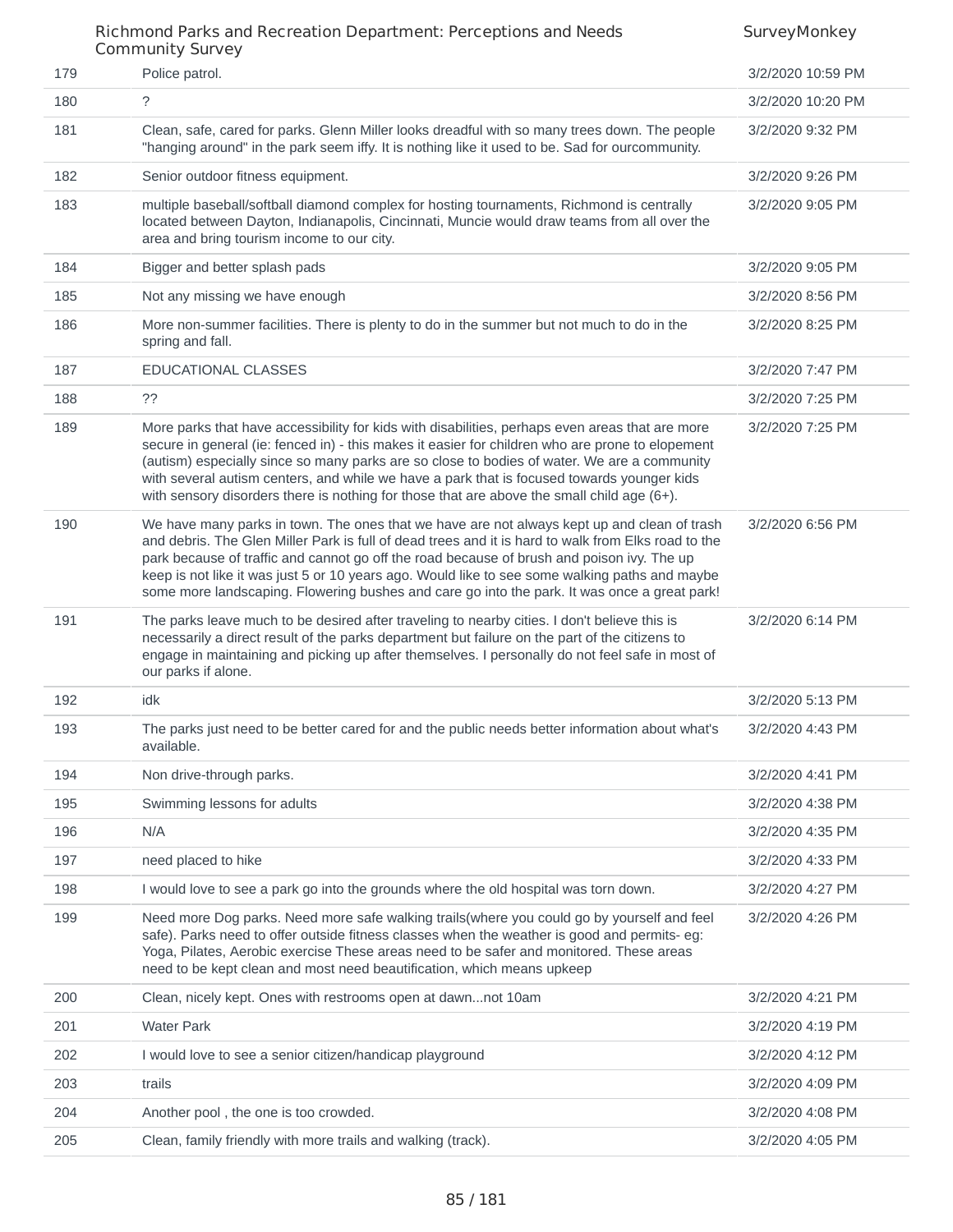|     | Richmond Parks and Recreation Department: Perceptions and Needs<br>Community Survey                                                                                                                                                                                                                                      | SurveyMonkey     |
|-----|--------------------------------------------------------------------------------------------------------------------------------------------------------------------------------------------------------------------------------------------------------------------------------------------------------------------------|------------------|
| 206 | Need more handicap accessible areas and flat areas for people of older ages to utilize without<br>having to worry about getting hurt. 2 sided swings or swings where couples can bird watch or<br>watch their grandchildren play.                                                                                        | 3/2/2020 4:03 PM |
| 207 | None                                                                                                                                                                                                                                                                                                                     | 3/2/2020 4:00 PM |
| 208 | several of them are missing playgrounds and bathroom facilities. It would be nice to have<br>information about them. I didn't know the others existed.                                                                                                                                                                   | 3/2/2020 3:59 PM |
| 209 | I would like it if there was a nice park on the north side. The 10th street park is okay, but there's<br>nothing there for our children. I wish there was a playground and if it was at 10th st park that<br>would be fantastic!                                                                                         | 3/2/2020 3:52 PM |
| 210 | Indoor trampoline park                                                                                                                                                                                                                                                                                                   | 3/2/2020 3:51 PM |
| 211 | n/a                                                                                                                                                                                                                                                                                                                      | 3/2/2020 3:47 PM |
| 212 | Don't know                                                                                                                                                                                                                                                                                                               | 3/2/2020 3:46 PM |
| 213 | None. just need updates                                                                                                                                                                                                                                                                                                  | 3/2/2020 3:44 PM |
| 214 | I really am unsure that there are other than maybe small ones on unused land to allow people<br>with transportation issues the ability to have some "green space".                                                                                                                                                       | 3/2/2020 3:42 PM |
| 215 | The volleyball courts and bridge to get to them is very dangerous. Someone is going to get hurt<br>using the bridge. Needs new nets and additional police representation can get rough at games.<br>Thank you.                                                                                                           | 3/2/2020 3:42 PM |
| 216 | Probably should do the needed maintenance on what they have first.                                                                                                                                                                                                                                                       | 3/2/2020 3:39 PM |
| 217 | more outdoor wooded trails, multipurpose fields                                                                                                                                                                                                                                                                          | 3/2/2020 3:31 PM |
| 218 | playgrounds sometimes show more wear than they should and some have a lack of shade with<br>good sightlines for parent supervisors.                                                                                                                                                                                      | 3/2/2020 3:30 PM |
| 219 | None that I am aware of                                                                                                                                                                                                                                                                                                  | 3/2/2020 3:28 PM |
| 220 | Unsure                                                                                                                                                                                                                                                                                                                   | 3/2/2020 3:20 PM |
| 221 | N/A                                                                                                                                                                                                                                                                                                                      | 3/2/2020 3:18 PM |
| 222 | Sports complex                                                                                                                                                                                                                                                                                                           | 3/2/2020 3:12 PM |
| 223 | We are in desperate need for another local pool!!! Besides the Municipal all we have is Forest<br>Hills. We need something nice like the pool in Eaton so that families have a nice place to go in<br>the summer without having to go to the overcrowded pool on the west side of town or the<br>expensive private pool. | 3/2/2020 3:12 PM |
| 224 | None, don't need to add anymore. Need to work on the ones we have.                                                                                                                                                                                                                                                       | 3/2/2020 3:09 PM |
| 225 | <b>NA</b>                                                                                                                                                                                                                                                                                                                | 3/2/2020 3:06 PM |
| 226 | Need more bark Parks, more activities to involve pets,                                                                                                                                                                                                                                                                   | 3/2/2020 3:05 PM |
| 227 | Middlefork could be utilized and maintained to make more income in the bait house and Have<br>fishing tournaments, Horse shoes, bingo, food, boat rental and gear. Rent all size boats. This is<br>a money making park that's not taking the opportunity.                                                                | 3/2/2020 3:05 PM |
| 228 | High quality sports fields. Many surrounding cities much smaller than Richmond have better<br>outdoor sports facilities.                                                                                                                                                                                                 | 3/2/2020 3:04 PM |
| 229 | not sure                                                                                                                                                                                                                                                                                                                 | 3/2/2020 3:03 PM |
| 230 | none                                                                                                                                                                                                                                                                                                                     | 3/2/2020 3:03 PM |
| 231 | More dog parks                                                                                                                                                                                                                                                                                                           | 3/2/2020 3:02 PM |
| 232 | Place to rent paddleboats, kayaks                                                                                                                                                                                                                                                                                        | 3/2/2020 3:01 PM |
| 233 | n/a                                                                                                                                                                                                                                                                                                                      | 3/2/2020 2:58 PM |
| 234 | My children are grown. My family currently looks for spaces that are family fun for our nieces<br>and nephews and for our pets.                                                                                                                                                                                          | 3/2/2020 2:58 PM |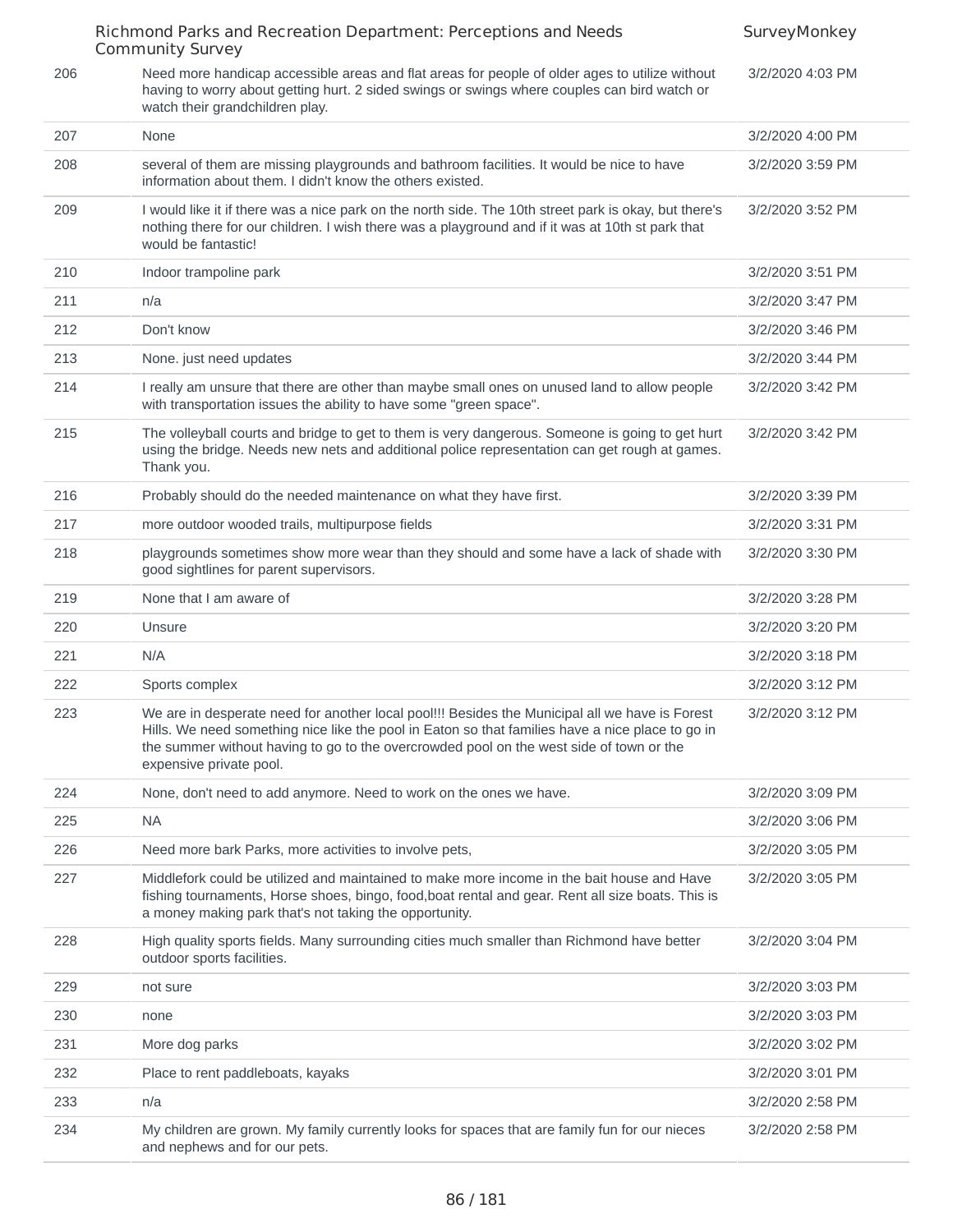|     | Richmond Parks and Recreation Department: Perceptions and Needs<br><b>Community Survey</b>                                                                                                                                                                                                                                                                                                                                                                                                                                             | SurveyMonkey       |
|-----|----------------------------------------------------------------------------------------------------------------------------------------------------------------------------------------------------------------------------------------------------------------------------------------------------------------------------------------------------------------------------------------------------------------------------------------------------------------------------------------------------------------------------------------|--------------------|
| 235 | More pickleball courts on the east side of town                                                                                                                                                                                                                                                                                                                                                                                                                                                                                        | 3/2/2020 2:56 PM   |
| 236 | I miss Glenn Miller Golf Course.                                                                                                                                                                                                                                                                                                                                                                                                                                                                                                       | 3/2/2020 2:56 PM   |
| 237 | Mostly, the areas we currently have need to be maintained better, and need to be safer. I would<br>love to hike through the gorge, but would not feel comfortable doing that, even on the "buddy<br>system".                                                                                                                                                                                                                                                                                                                           | 3/2/2020 2:54 PM   |
| 238 | <b>UNSURE</b>                                                                                                                                                                                                                                                                                                                                                                                                                                                                                                                          | 3/2/2020 2:53 PM   |
| 239 | community gardens                                                                                                                                                                                                                                                                                                                                                                                                                                                                                                                      | 3/2/2020 2:53 PM   |
| 240 | More adult sports leagues. (Soccer)                                                                                                                                                                                                                                                                                                                                                                                                                                                                                                    | 3/2/2020 2:53 PM   |
| 241 | none                                                                                                                                                                                                                                                                                                                                                                                                                                                                                                                                   | 3/2/2020 2:52 PM   |
| 242 | indoor dog walk                                                                                                                                                                                                                                                                                                                                                                                                                                                                                                                        | 3/2/2020 2:52 PM   |
| 243 | dog friendly                                                                                                                                                                                                                                                                                                                                                                                                                                                                                                                           | 3/2/2020 2:50 PM   |
| 244 | Utilization of the Amphitheater in Glen Miller Park is sorely lacking! Somebody on the Parks<br>board needs to check out the offerings at Riverside Park Amphitheater in Rushville!!! Try to<br>duplicate what they do there!!                                                                                                                                                                                                                                                                                                         | 3/2/2020 9:39 AM   |
| 245 | Water                                                                                                                                                                                                                                                                                                                                                                                                                                                                                                                                  | 3/1/2020 10:18 PM  |
| 246 | Camping                                                                                                                                                                                                                                                                                                                                                                                                                                                                                                                                | 3/1/2020 6:50 PM   |
| 247 | Better playgrounds for children. Activities for teens.                                                                                                                                                                                                                                                                                                                                                                                                                                                                                 | 3/1/2020 5:55 PM   |
| 248 | Indoor tennis courts                                                                                                                                                                                                                                                                                                                                                                                                                                                                                                                   | 3/1/2020 4:04 PM   |
| 249 | Smooth balanced walking paths for people who use walkers or walk unsteadily                                                                                                                                                                                                                                                                                                                                                                                                                                                            | 3/1/2020 4:03 PM   |
| 250 | Handicap playground equipment like the swing added to Middlefork playground.                                                                                                                                                                                                                                                                                                                                                                                                                                                           | 3/1/2020 3:33 PM   |
| 251 | Focus on Middlefork stock with more fish and set limits                                                                                                                                                                                                                                                                                                                                                                                                                                                                                | 3/1/2020 2:48 PM   |
| 252 | Water park/pool, bumper boats go carts miniature golf recreational center at Glen Miller golf<br>course                                                                                                                                                                                                                                                                                                                                                                                                                                | 3/1/2020 2:22 PM   |
| 253 | More kid areas that are safe                                                                                                                                                                                                                                                                                                                                                                                                                                                                                                           | 3/1/2020 2:00 PM   |
| 254 | Unsure                                                                                                                                                                                                                                                                                                                                                                                                                                                                                                                                 | 3/1/2020 1:58 PM   |
| 255 | Not having enough stuff for handicap people to do.                                                                                                                                                                                                                                                                                                                                                                                                                                                                                     | 3/1/2020 1:52 PM   |
| 256 | Safe walking paths.                                                                                                                                                                                                                                                                                                                                                                                                                                                                                                                    | 3/1/2020 9:54 AM   |
| 257 | N/a                                                                                                                                                                                                                                                                                                                                                                                                                                                                                                                                    | 3/1/2020 8:29 AM   |
| 258 | Archery range, another choice for golf, better pool like oxfords new pool                                                                                                                                                                                                                                                                                                                                                                                                                                                              | 3/1/2020 7:25 AM   |
| 259 | Another pool.                                                                                                                                                                                                                                                                                                                                                                                                                                                                                                                          | 2/29/2020 11:57 PM |
| 260 | Unpaved hiking trails in Glen Miller!                                                                                                                                                                                                                                                                                                                                                                                                                                                                                                  | 2/29/2020 11:10 PM |
| 261 | More handicap parking and facilities                                                                                                                                                                                                                                                                                                                                                                                                                                                                                                   | 2/29/2020 10:06 PM |
| 262 | None                                                                                                                                                                                                                                                                                                                                                                                                                                                                                                                                   | 2/29/2020 9:25 PM  |
| 263 | Way too many parks!! Quality not quantity!!                                                                                                                                                                                                                                                                                                                                                                                                                                                                                            | 2/29/2020 4:41 PM  |
| 264 | We need a bigger park with more things in it for the older children with disabilities to use and it<br>needs a complete HIGH fence comp, early around it so the children are unable to get out or<br>over the fenceWe desperately need this in Richmond  I have a 12 year old autistic<br>grandson who is a runner and there is nothing here in our town for himhe runs fast can throw<br>highI believe he would excel in sports if he had the chanceplease build or fix one of the<br>larger parks for our children with disabilities | 2/29/2020 4:31 PM  |
| 265 | Graffiti-free and clean places to relax and play with trees, open grassy areas, and parking<br>without huge potholes.                                                                                                                                                                                                                                                                                                                                                                                                                  | 2/29/2020 10:52 AM |
| 266 | None. I'd just focus on making glen miller better. Need to enforce speed limits.                                                                                                                                                                                                                                                                                                                                                                                                                                                       | 2/29/2020 10:17 AM |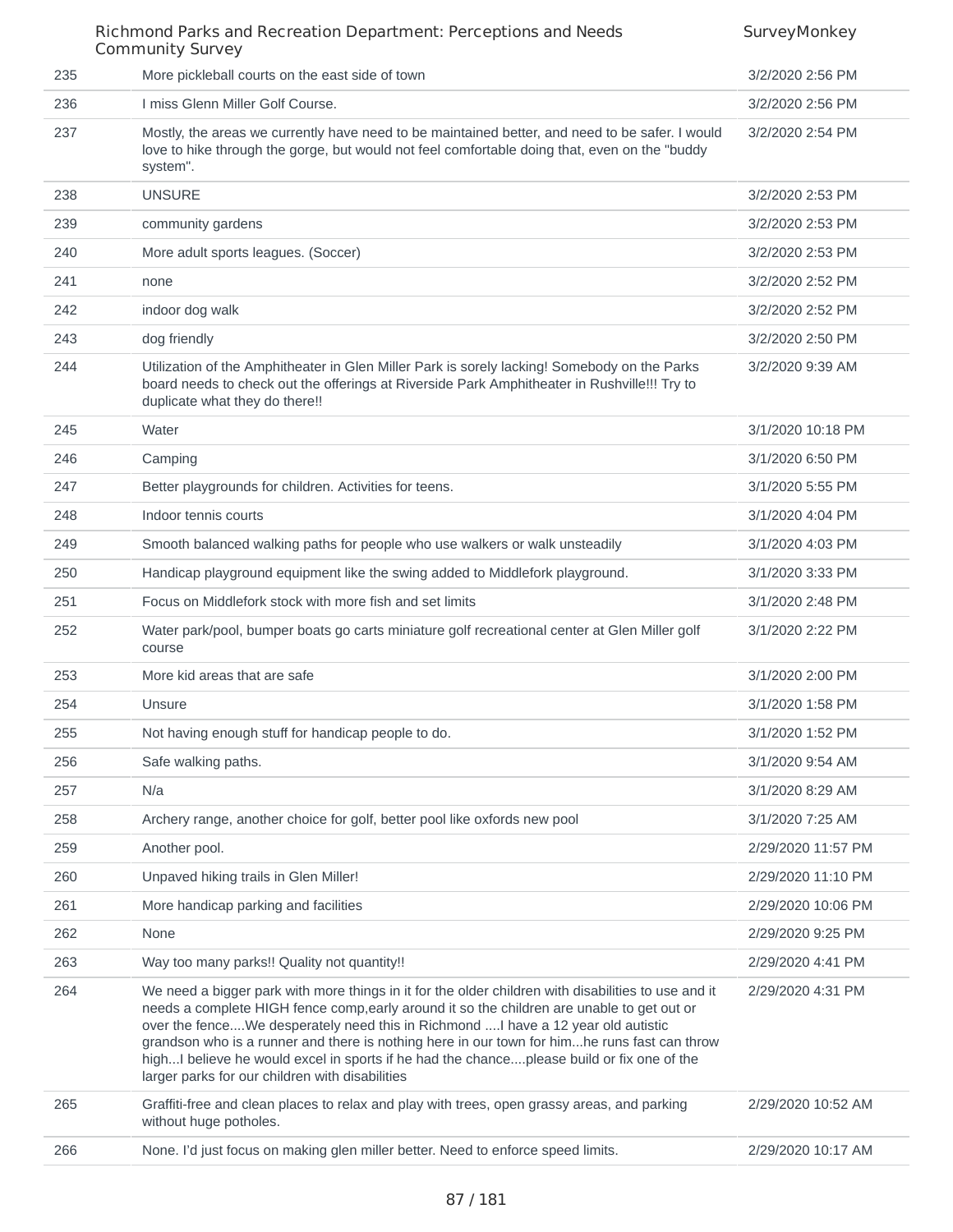|     | Richmond Parks and Recreation Department: Perceptions and Needs<br><b>Community Survey</b>                                                                                                                                                                                                                                                                                                                                                                                                                                                                                                                                                                                                                                                                                                                                                                                                                                                                                                                                                               | SurveyMonkey       |
|-----|----------------------------------------------------------------------------------------------------------------------------------------------------------------------------------------------------------------------------------------------------------------------------------------------------------------------------------------------------------------------------------------------------------------------------------------------------------------------------------------------------------------------------------------------------------------------------------------------------------------------------------------------------------------------------------------------------------------------------------------------------------------------------------------------------------------------------------------------------------------------------------------------------------------------------------------------------------------------------------------------------------------------------------------------------------|--------------------|
| 267 | Fishing for the disabled All terrain RC car track Rent bass And pontoon boats More concerts on<br>Roosvelt Hill More food truck days Reopen Glen Miller golf parks with lights for 3 par golf Clean<br>lake at Spring wood Restock Middlefork. Lake Size a ND limits Make middle                                                                                                                                                                                                                                                                                                                                                                                                                                                                                                                                                                                                                                                                                                                                                                         | 2/29/2020 12:31 AM |
| 268 | Not missing, however deteriorating                                                                                                                                                                                                                                                                                                                                                                                                                                                                                                                                                                                                                                                                                                                                                                                                                                                                                                                                                                                                                       | 2/28/2020 10:14 PM |
| 269 | I think the biggest missing links in our parks department are areas where native species can<br>thrive and pollinator habitats. There are huge expanses of grass that could be converted into<br>prairie or restored as wetland habitat, which would be of great benefit to flora and fauna.<br>Spaces like this would also serve environmental education needs, reduce the cost of mowing<br>grass, as prairies only require mowing twice per year and are drought tolerant as to not require<br>regular watering. Having large expanses of native wetland with accessible boardwalks could be<br>a beautiful precedent to contrast with non native, round up ready flower beds.                                                                                                                                                                                                                                                                                                                                                                        | 2/28/2020 8:53 PM  |
| 270 | Nothing, just better policing so there are less needles and bombs.                                                                                                                                                                                                                                                                                                                                                                                                                                                                                                                                                                                                                                                                                                                                                                                                                                                                                                                                                                                       | 2/28/2020 6:05 PM  |
| 271 | Richmond needs to have better youth baseball fields. I travel the state and Multiple towns the<br>size of Richmond have their ball fields fall every weekend during the warm months and people<br>will come form all over to play on nice fields and that helps the local economy as well. We have<br>the fields to do it you just need to put a little work into them and partner with a good youth<br>organization like USSSA. Even if you did not promote tourneys our youth fields are in terrible<br>shape. A town the size of Richmond it amazes me we do not have a little league program.<br>McBride has been a staple of this area and I am glad you are working with local high schools to<br>continue playing there as well as the Jazz the month of June but it sets empty all of July and<br>Aug that nice beautiful field along with other fields around it in the area you would be shocked if<br>you offered weekend tourneys how much you could make to help make improvements to<br>everything and fill up the city on those weekends. | 2/28/2020 11:43 AM |
| 272 | Another pool On east side. A splash pad in more places so all children can get to one. I'd like to<br>see a fitness park with equipment and a course. What about a whitewater rafting area as well. I<br>don't know about classes, but a flyer sent out might be nice. Summer concerts.                                                                                                                                                                                                                                                                                                                                                                                                                                                                                                                                                                                                                                                                                                                                                                  | 2/28/2020 8:25 AM  |
| 273 | Racquetball courts Roller/box lacrosse rink Indoor Soccer/lacrosse facility                                                                                                                                                                                                                                                                                                                                                                                                                                                                                                                                                                                                                                                                                                                                                                                                                                                                                                                                                                              | 2/28/2020 8:12 AM  |
| 274 | Kyack rentals. I think a conservatory would be neat it's a big draw in Cincinnati. Things that<br>would bring people in. Dayton has metro parks where the kids have more natural play (a hollow<br>tree to climb through/ a tunnel through a hill more natural "play" instead of playground<br>equipment.                                                                                                                                                                                                                                                                                                                                                                                                                                                                                                                                                                                                                                                                                                                                                | 2/28/2020 7:04 AM  |
| 275 | Teen entertainment, Xmas display, old zoo, a lot more could be done in this town                                                                                                                                                                                                                                                                                                                                                                                                                                                                                                                                                                                                                                                                                                                                                                                                                                                                                                                                                                         | 2/28/2020 6:29 AM  |
| 276 | Bring back swings for family                                                                                                                                                                                                                                                                                                                                                                                                                                                                                                                                                                                                                                                                                                                                                                                                                                                                                                                                                                                                                             | 2/27/2020 5:54 PM  |
| 277 | Need more flowers like it used to have!                                                                                                                                                                                                                                                                                                                                                                                                                                                                                                                                                                                                                                                                                                                                                                                                                                                                                                                                                                                                                  | 2/27/2020 4:05 PM  |
| 278 | Community events/Facilities. Wider spectrum of activities. I.e indoor activities ie ice<br>skating/sports                                                                                                                                                                                                                                                                                                                                                                                                                                                                                                                                                                                                                                                                                                                                                                                                                                                                                                                                                | 2/27/2020 12:26 PM |
| 279 | none                                                                                                                                                                                                                                                                                                                                                                                                                                                                                                                                                                                                                                                                                                                                                                                                                                                                                                                                                                                                                                                     | 2/27/2020 9:46 AM  |
| 280 | We miss the water spray in the lake at Glenn Miller.                                                                                                                                                                                                                                                                                                                                                                                                                                                                                                                                                                                                                                                                                                                                                                                                                                                                                                                                                                                                     | 2/26/2020 11:30 PM |
| 281 | Need a beach at Middlefork                                                                                                                                                                                                                                                                                                                                                                                                                                                                                                                                                                                                                                                                                                                                                                                                                                                                                                                                                                                                                               | 2/26/2020 11:25 PM |
| 282 | Senior outdoor activity or exercise area. Reduced or senior center included water activities for<br>seniors - water aerobics and lap swimming.                                                                                                                                                                                                                                                                                                                                                                                                                                                                                                                                                                                                                                                                                                                                                                                                                                                                                                           | 2/26/2020 7:37 PM  |
| 283 | With a shrinking population, I think our facilities are adequate.                                                                                                                                                                                                                                                                                                                                                                                                                                                                                                                                                                                                                                                                                                                                                                                                                                                                                                                                                                                        | 2/26/2020 6:11 PM  |
| 284 | Campgrounds                                                                                                                                                                                                                                                                                                                                                                                                                                                                                                                                                                                                                                                                                                                                                                                                                                                                                                                                                                                                                                              | 2/26/2020 6:04 PM  |
| 285 | access to waterways, blueways                                                                                                                                                                                                                                                                                                                                                                                                                                                                                                                                                                                                                                                                                                                                                                                                                                                                                                                                                                                                                            | 2/26/2020 4:34 PM  |
| 286 | Better indoor pickleball courts                                                                                                                                                                                                                                                                                                                                                                                                                                                                                                                                                                                                                                                                                                                                                                                                                                                                                                                                                                                                                          | 2/26/2020 3:50 PM  |
| 287 | A nice park with a place to dine. It would be nice to have an indoor facility to play<br>tennis, volleyball etc.                                                                                                                                                                                                                                                                                                                                                                                                                                                                                                                                                                                                                                                                                                                                                                                                                                                                                                                                         | 2/26/2020 12:59 PM |
| 288 | We need better upkeep and repair on dilapidated playgrounds. A skate park on the west side<br>would be appreciated. Actual security cameras installed covering play scapes to deter assaults<br>and criminal behavior is needed also.                                                                                                                                                                                                                                                                                                                                                                                                                                                                                                                                                                                                                                                                                                                                                                                                                    | 2/26/2020 11:31 AM |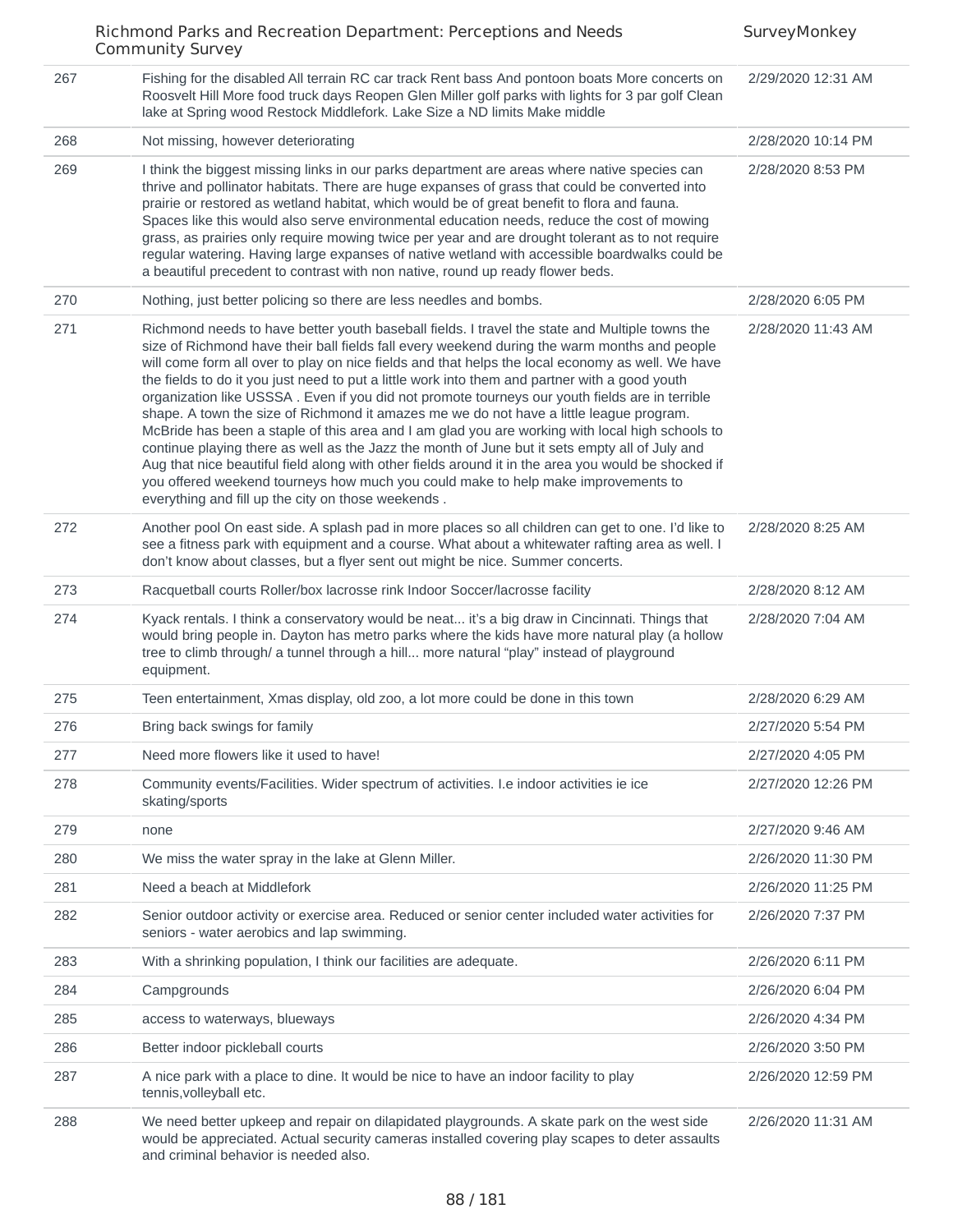SurveyMonkey

#### Richmond Parks and Recreation Department: Perceptions and Needs Community Survey

| 289 | opportunities using the river.                                                                                                                                                                                                                                                                                                                                                                                                                                 | 2/26/2020 10:00 AM |
|-----|----------------------------------------------------------------------------------------------------------------------------------------------------------------------------------------------------------------------------------------------------------------------------------------------------------------------------------------------------------------------------------------------------------------------------------------------------------------|--------------------|
| 290 | A true water park. A focused area for our high schoolers                                                                                                                                                                                                                                                                                                                                                                                                       | 2/26/2020 8:51 AM  |
| 291 | Safe walking paths in Glen Miller Park. The cars move too quickly to feel safe walking along the<br>roadways.                                                                                                                                                                                                                                                                                                                                                  | 2/25/2020 11:33 PM |
| 292 | Waterpark, more bike and walking trails, destination activities in the gorge I e jazz themed<br>playground jazz themed restaurant museum                                                                                                                                                                                                                                                                                                                       | 2/25/2020 11:20 PM |
| 293 | More walking paths especially non paved                                                                                                                                                                                                                                                                                                                                                                                                                        | 2/25/2020 9:11 PM  |
| 294 | None but you need to get rid of the remote control airplane area. If you cannot do this please<br>limit use till after 10 am daily.                                                                                                                                                                                                                                                                                                                            | 2/25/2020 8:41 PM  |
| 295 | None. Just need more dollars to get parks back to the beauty of the past. Sad now compared to<br>several years ago. However, staff can't maintain as budgets are so so limited.                                                                                                                                                                                                                                                                                | 2/25/2020 8:03 PM  |
| 296 | Natural areas are needed, with native trees and vegetation.                                                                                                                                                                                                                                                                                                                                                                                                    | 2/25/2020 7:32 PM  |
| 297 | Climbing wall Indoor kids playground/activity center                                                                                                                                                                                                                                                                                                                                                                                                           | 2/25/2020 6:01 PM  |
| 298 | Multipurpose paths that aren't paved with brick, so people don't rattle their brains out,                                                                                                                                                                                                                                                                                                                                                                      | 2/25/2020 4:29 PM  |
| 299 | The slide at the pool needs to be fixed so we can use. it. The pool facilities need to be clean at<br>all times for our use. Playground equipment would be nice at Elstro Plaza. Playground<br>Equipment at Glen Miller needs to be replaced and repaired.                                                                                                                                                                                                     | 2/25/2020 4:19 PM  |
| 300 | Maybe an area free of light pollution?                                                                                                                                                                                                                                                                                                                                                                                                                         | 2/25/2020 4:08 PM  |
| 301 | unsure                                                                                                                                                                                                                                                                                                                                                                                                                                                         | 2/25/2020 3:27 PM  |
| 302 | I haven't heard or been to half of the mentioned parks above. Maybe we need to better promote<br>what we have? Or if they are undeveloped - sell land and put back in other properties.                                                                                                                                                                                                                                                                        | 2/25/2020 3:23 PM  |
| 303 | more playgrounds for families and more baby and lil kid play toys and more color and facts                                                                                                                                                                                                                                                                                                                                                                     | 2/25/2020 2:10 PM  |
| 304 | Aquarium                                                                                                                                                                                                                                                                                                                                                                                                                                                       | 2/25/2020 1:58 PM  |
| 305 | Overall the parks are great, would however like a better since of security while enjoying the<br>trails!                                                                                                                                                                                                                                                                                                                                                       | 2/25/2020 12:44 PM |
| 306 | more pools                                                                                                                                                                                                                                                                                                                                                                                                                                                     | 2/25/2020 11:41 AM |
| 307 | Indoor parks, something that could be used all year long.                                                                                                                                                                                                                                                                                                                                                                                                      | 2/25/2020 9:17 AM  |
| 308 | More community events. Try to use up the parks that we already have to hold these events and<br>try to bring up the names of the lesser known parks so that they may be used and enjoyed by<br>neighborhoods                                                                                                                                                                                                                                                   | 2/25/2020 8:54 AM  |
| 309 | I'd rather see the facilities and grounds we already have be better maintained and better<br>beautification before adding more facilities. Then I would like to see a comprehensive dog park.<br>Not just an area of land fenced in but play equipment as well. Agility type structures for dogs to<br>play at. A couple different sizes. But I'd like to see it regulated somehow. At the least for owners<br>to show proof of vaccination before membership. | 2/25/2020 7:52 AM  |
| 310 | I would love to see a dog park added to Glen Miller Park.                                                                                                                                                                                                                                                                                                                                                                                                      | 2/25/2020 6:04 AM  |
| 311 | Parks with more beautiful landscapes, meditation areas, art expression.                                                                                                                                                                                                                                                                                                                                                                                        | 2/24/2020 11:44 PM |
| 312 | Car free walking                                                                                                                                                                                                                                                                                                                                                                                                                                               | 2/24/2020 9:40 PM  |
| 313 | An all in one youth sports complex                                                                                                                                                                                                                                                                                                                                                                                                                             | 2/24/2020 9:26 PM  |
| 314 | Safe ones!!!!                                                                                                                                                                                                                                                                                                                                                                                                                                                  | 2/24/2020 7:45 PM  |
| 315 | Concert hall                                                                                                                                                                                                                                                                                                                                                                                                                                                   | 2/24/2020 7:29 PM  |
| 316 | I would love to see an indoor recreation center for families.                                                                                                                                                                                                                                                                                                                                                                                                  | 2/24/2020 6:54 PM  |
|     |                                                                                                                                                                                                                                                                                                                                                                                                                                                                |                    |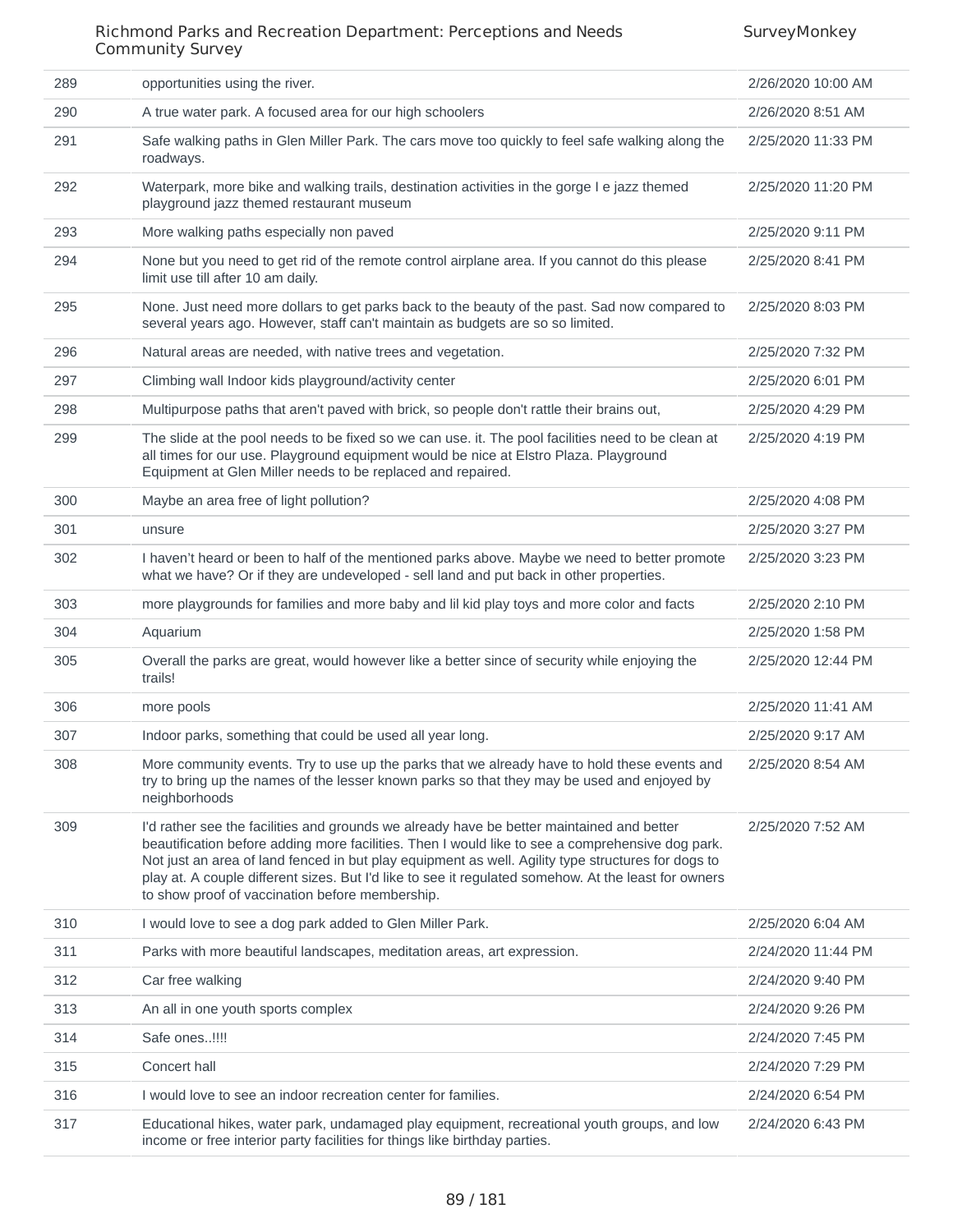|     | Richmond Parks and Recreation Department: Perceptions and Needs<br><b>Community Survey</b>                                                                                                                                                                                                                                                                                                                                                                                           | SurveyMonkey       |
|-----|--------------------------------------------------------------------------------------------------------------------------------------------------------------------------------------------------------------------------------------------------------------------------------------------------------------------------------------------------------------------------------------------------------------------------------------------------------------------------------------|--------------------|
| 318 | I would love to see an indoor recreation space for cold months.                                                                                                                                                                                                                                                                                                                                                                                                                      | 2/24/2020 6:04 PM  |
| 319 | - Volleyball court - Butterfly house - Fruit tree grove - Exercise training course                                                                                                                                                                                                                                                                                                                                                                                                   | 2/24/2020 4:47 PM  |
| 320 | Well maintained tennis courts                                                                                                                                                                                                                                                                                                                                                                                                                                                        | 2/24/2020 4:35 PM  |
| 321 | Frankly, there's not enough to do for adults, period, anywhere in Richmond. I don't have kids,<br>and if there's tons of families I won't go to a particular place. I left Richmond for a number of<br>reasons, but the sheer lack of activities really topped the list. I still do things here, mostly<br>because I work here, but it's slim pickings.                                                                                                                              | 2/24/2020 3:36 PM  |
| 322 | More gardening clubs and community based programs for families.                                                                                                                                                                                                                                                                                                                                                                                                                      | 2/24/2020 3:29 PM  |
| 323 | A recreational center would be perfect for Richmond. Keep kids off the street. A lot of<br>recreational centers offer classes ranging from cooking to swimming to health classes                                                                                                                                                                                                                                                                                                     | 2/24/2020 2:46 PM  |
| 324 | Safe parks!                                                                                                                                                                                                                                                                                                                                                                                                                                                                          | 2/24/2020 12:05 PM |
| 325 | We have plenty of beautiful parks, however, several of them need to be updated, improved, or<br>enhanced. Skate park, basketball courts, soccer fields very much need improvement. If we<br>want to attract more and 'good' families, we have to offer the life style they want for their<br>children.                                                                                                                                                                               | 2/24/2020 9:43 AM  |
| 326 | Ice skating.                                                                                                                                                                                                                                                                                                                                                                                                                                                                         | 2/24/2020 9:13 AM  |
| 327 | Indoor community basketball court. Adult mens basketball leagues. It will create revenue and<br>tons of community involvement. Clear Creek park used to do this, but an indoor court and a rec<br>league (Spring/Fall, Summer/Winter?) would do wonders for our community.                                                                                                                                                                                                           | 2/24/2020 8:50 AM  |
| 328 | shooting range. need more shelters at clear creak park.                                                                                                                                                                                                                                                                                                                                                                                                                              | 2/24/2020 7:42 AM  |
| 329 | I don't think any are missing; however, Glen Miller specifically needs to be addressed by<br>cleaning up the area and removing more dead trees.                                                                                                                                                                                                                                                                                                                                      | 2/24/2020 1:56 AM  |
| 330 | Additional out door water park facilities. Gated in sensory parks                                                                                                                                                                                                                                                                                                                                                                                                                    | 2/23/2020 9:22 PM  |
| 331 | The small parks in between o in middle of neighborhoods. Such as North 15th  the basketball<br>court added something but the basically non existe playground could be better even if it's small.<br>So the lil ones can play. .Shelter was a good add to.                                                                                                                                                                                                                            | 2/23/2020 9:04 PM  |
| 332 | The pond at glen miller needs more places that are easily accessible to people in wheelchairs.<br>Having only one spot in this town to take them fishing is no good, it's either full by time we get<br>there or if we go to middle fork there's no rails leading to the main docks. Not asking for anyone<br>to move mountains, but would be nice for the pond to have it's already built in fishing spots<br>fixed up. Or just more access to places that are wheelchair friendly! | 2/23/2020 8:18 PM  |
| 333 | Maybe adding family style swings at Elstro Plaza like they have on the Cincinnati River front<br>park/splash.                                                                                                                                                                                                                                                                                                                                                                        | 2/23/2020 8:07 PM  |
| 334 | Safe places to take my kids                                                                                                                                                                                                                                                                                                                                                                                                                                                          | 2/23/2020 6:22 PM  |
| 335 | Through many years my daughter and I used Glen Miller as a pleasant place to sit with coffee<br>or Coke and read. Long ago we sat in the double swings. When those disappeared we sat on a<br>blanket. Now we have to sit in the car. But truthfully, I don't like to go there alone anymore, and<br>if reading in the car my doors are locked. Just SITTING to watch birds and squirrels is pleasant                                                                                | 2/23/2020 5:43 PM  |
| 336 | I would like natural hiking trails to be more well known, if they exist                                                                                                                                                                                                                                                                                                                                                                                                              | 2/23/2020 3:56 PM  |
| 337 | Need more parks that help kids explore the outdoors                                                                                                                                                                                                                                                                                                                                                                                                                                  | 2/23/2020 1:37 PM  |
| 338 | Paddle boat,                                                                                                                                                                                                                                                                                                                                                                                                                                                                         | 2/23/2020 12:13 PM |
| 339 | Paddleboat                                                                                                                                                                                                                                                                                                                                                                                                                                                                           | 2/23/2020 12:12 PM |
| 340 | Ice rink during winter, ropes course, paddle boats, youth activities or activities the park could<br>and should support to help build youth groups. Petting zoo. BMX and other more adventurous<br>programs.                                                                                                                                                                                                                                                                         | 2/23/2020 11:09 AM |
| 341 | There are activities such as ice skating, paintball, lazer tag that youth might enjoy here but<br>mainly the problem is maintenance, appearance, cleanliness and safety.                                                                                                                                                                                                                                                                                                             | 2/23/2020 10:47 AM |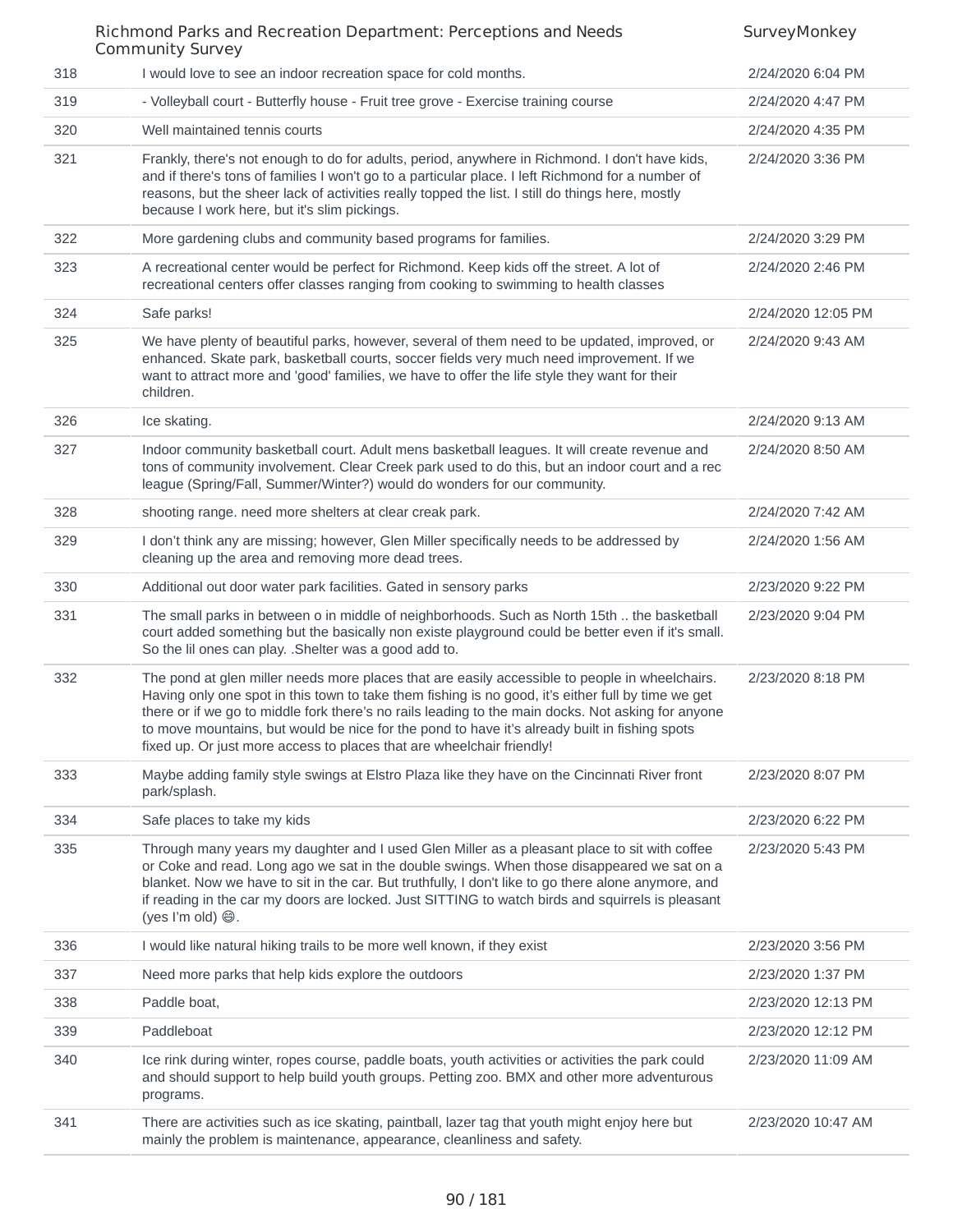|     | Richmond Parks and Recreation Department: Perceptions and Needs<br><b>Community Survey</b>                                                                                                                                                                                                                                                                                                                                                                                                                                                                                                                                                                                                                                                          | SurveyMonkey       |
|-----|-----------------------------------------------------------------------------------------------------------------------------------------------------------------------------------------------------------------------------------------------------------------------------------------------------------------------------------------------------------------------------------------------------------------------------------------------------------------------------------------------------------------------------------------------------------------------------------------------------------------------------------------------------------------------------------------------------------------------------------------------------|--------------------|
| 342 | More safe walking trails. Driving range, Putting greens, gardens, fountains                                                                                                                                                                                                                                                                                                                                                                                                                                                                                                                                                                                                                                                                         | 2/23/2020 9:09 AM  |
| 343 | Music in the park                                                                                                                                                                                                                                                                                                                                                                                                                                                                                                                                                                                                                                                                                                                                   | 2/23/2020 8:42 AM  |
| 344 | I think less time and money should be spent on creating new parks, and more spent on<br>improving and adequately staffing existing parks                                                                                                                                                                                                                                                                                                                                                                                                                                                                                                                                                                                                            | 2/23/2020 8:33 AM  |
| 345 | I love having trees at Mary Scott. Makes it tolerable in summer heat. Playgrounds at Clear<br>Creek and Middlefork are new and in good condition and I wish playgrounds could all be in<br>such good condition.                                                                                                                                                                                                                                                                                                                                                                                                                                                                                                                                     | 2/23/2020 7:36 AM  |
| 346 | Something clean, beautiful, and safe                                                                                                                                                                                                                                                                                                                                                                                                                                                                                                                                                                                                                                                                                                                | 2/23/2020 6:44 AM  |
| 347 | Zip lining, climbing, canoeing                                                                                                                                                                                                                                                                                                                                                                                                                                                                                                                                                                                                                                                                                                                      | 2/23/2020 6:36 AM  |
| 348 | Indoor walking path and indoor play space                                                                                                                                                                                                                                                                                                                                                                                                                                                                                                                                                                                                                                                                                                           | 2/23/2020 5:21 AM  |
| 349 | Parks to relax for adults lole.for a date night                                                                                                                                                                                                                                                                                                                                                                                                                                                                                                                                                                                                                                                                                                     | 2/23/2020 1:40 AM  |
| 350 | An area for concerts and festivals.                                                                                                                                                                                                                                                                                                                                                                                                                                                                                                                                                                                                                                                                                                                 | 2/23/2020 1:29 AM  |
| 351 | $\tilde{?}$                                                                                                                                                                                                                                                                                                                                                                                                                                                                                                                                                                                                                                                                                                                                         | 2/23/2020 12:53 AM |
| 352 | Ice skating                                                                                                                                                                                                                                                                                                                                                                                                                                                                                                                                                                                                                                                                                                                                         | 2/23/2020 12:32 AM |
| 353 | Richmond needs a INDOOR Playground!!! our children can run & play during warmer weather<br>to burn off their excess energy, meet new friends while playing at the park and suchBUT<br>ONCE Fall/Winter seasons hits, our toddlers & their parents are stuck indoors 6 or 7 months<br>waiting for warmer weather so they can get out of the house again meanwhile older siblings are<br>off to school not every toddler will go to daycare or preschool and after 3pm, you have all<br>age groups getting out of school thru the week. Downtown McDonalds tore down the one<br>indoor playplace a lot of these young families used $\odot$ . It doesnt have to be huge or elaborate<br>just an indoor area or kids can have playground equipment in. | 2/23/2020 12:19 AM |
| 354 | Major sports park to bring in big sports events and to bring revenue into the city. Need to focus<br>on bringing people in from the regional area and Midwest for sports tournaments. This would<br>bring major revenue to the city and county.                                                                                                                                                                                                                                                                                                                                                                                                                                                                                                     | 2/22/2020 11:35 PM |
| 355 | Maintainnot add                                                                                                                                                                                                                                                                                                                                                                                                                                                                                                                                                                                                                                                                                                                                     | 2/22/2020 10:09 PM |
| 356 | Safe spaces                                                                                                                                                                                                                                                                                                                                                                                                                                                                                                                                                                                                                                                                                                                                         | 2/22/2020 10:07 PM |
| 357 | I remember walking trails through Glen Miller Park when I was a child. Perhaps most of them<br>have been turned into private property, but it would be nice to have nature/walking trails there in<br>addition to Hayes or the Cope center. There really is a lot of underutilized ground at Glen Miller,<br>much of which would be enjoyable to walk in.                                                                                                                                                                                                                                                                                                                                                                                           | 2/22/2020 9:45 PM  |
| 358 | Volleyball courts. The past administration was very shortsighted and took out all the courts.<br>They no longer run leagues                                                                                                                                                                                                                                                                                                                                                                                                                                                                                                                                                                                                                         | 2/22/2020 9:05 PM  |
| 359 | None                                                                                                                                                                                                                                                                                                                                                                                                                                                                                                                                                                                                                                                                                                                                                | 2/22/2020 5:39 PM  |
| 360 | Improve concert facilities                                                                                                                                                                                                                                                                                                                                                                                                                                                                                                                                                                                                                                                                                                                          | 2/22/2020 5:35 PM  |
| 361 | I would like to see playground equipment and enclosed shelters in all the community parks.<br>Some of our parks have none of these (such as South 10th Street Park, Bicentennial Park,<br>Swicker Park) and really makes one question what the purpose for these parks are.                                                                                                                                                                                                                                                                                                                                                                                                                                                                         | 2/22/2020 4:41 PM  |
| 362 | Fine Arts - Ceramics, painting                                                                                                                                                                                                                                                                                                                                                                                                                                                                                                                                                                                                                                                                                                                      | 2/22/2020 3:29 PM  |
| 363 | I'd like to see bocci and curling courts                                                                                                                                                                                                                                                                                                                                                                                                                                                                                                                                                                                                                                                                                                            | 2/22/2020 1:52 PM  |
| 364 | We have ample and varied parks.                                                                                                                                                                                                                                                                                                                                                                                                                                                                                                                                                                                                                                                                                                                     | 2/22/2020 11:38 AM |
| 365 | Pay for play park. Maybe it would help keep that park nice. To many people in Richmond<br>destroy what was nice parks. And Richmond either doesn't have the resources for upkeep or<br>they don't care. Pay for play could be used for upkeep of that particular park.                                                                                                                                                                                                                                                                                                                                                                                                                                                                              | 2/22/2020 11:33 AM |
| 366 | A comprehensive community sports Plex that can be used for travel tournament play. * See<br>Columbus Indiana for an example.                                                                                                                                                                                                                                                                                                                                                                                                                                                                                                                                                                                                                        | 2/22/2020 9:37 AM  |
| 367 | Not missing but wish they would stop cutting down trees on the arboretum land behind dicks.                                                                                                                                                                                                                                                                                                                                                                                                                                                                                                                                                                                                                                                         | 2/22/2020 9:32 AM  |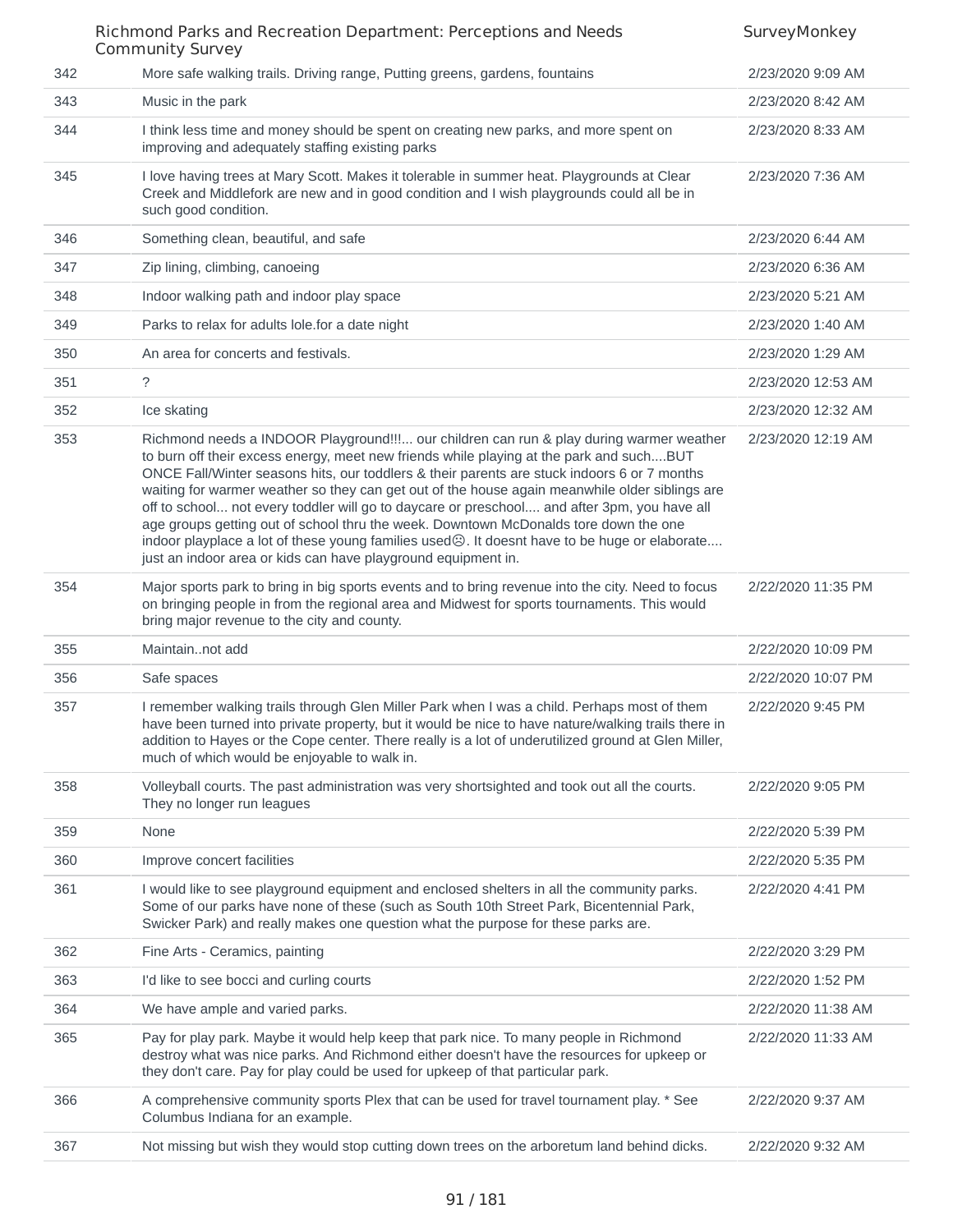|     | Richmond Parks and Recreation Department: Perceptions and Needs<br><b>Community Survey</b>                                                                                                                                                                                                                                                                                                                                                                                                                                               | SurveyMonkey       |
|-----|------------------------------------------------------------------------------------------------------------------------------------------------------------------------------------------------------------------------------------------------------------------------------------------------------------------------------------------------------------------------------------------------------------------------------------------------------------------------------------------------------------------------------------------|--------------------|
| 368 | Nice, safe, updated kids playground areas, splash pads that work, picnic areas. Did you know<br>that the picnic tables at Glen Milller Park are literally falling apart and they're totally unsafe to sit<br>on let alone Eat on, A nice public swimming pool                                                                                                                                                                                                                                                                            | 2/22/2020 9:32 AM  |
| 369 | Non-disgusting pools with terrible hours. A kid puked in cordell pool and all they did was cordon<br>it off for fifteen minutes and then let people back in. I'll never go back. The best playgrounds are<br>either dangerous with bigger kids using them improperly or I have to check for drug<br>paraphernalia like needles before I let my children play. In all, a better pool on the other side of<br>town and a playground closer to my neighborhood would be fantastic.                                                          | 2/22/2020 9:13 AM  |
| 370 | Develop more hiking paths, please.                                                                                                                                                                                                                                                                                                                                                                                                                                                                                                       | 2/22/2020 8:55 AM  |
| 371 | wildlife habitat, prarie grass parks with mowed walkways                                                                                                                                                                                                                                                                                                                                                                                                                                                                                 | 2/22/2020 8:25 AM  |
| 372 | Entertainment                                                                                                                                                                                                                                                                                                                                                                                                                                                                                                                            | 2/22/2020 12:28 AM |
| 373 | Not missing, but definitely need more nature trails, no just paved paths.                                                                                                                                                                                                                                                                                                                                                                                                                                                                | 2/21/2020 4:22 PM  |
| 374 | Our Parks just need to be better kept up and we need to stop adding new areas and ideas.<br>Let's just do better with what we have.                                                                                                                                                                                                                                                                                                                                                                                                      | 2/21/2020 12:07 PM |
| 375 | You have an excellent bike/walking paths but I'd like to see more. We as a family walk everyday<br>with our dogs and sometimes they are just full. We would like to see more trails. Update the<br>playground equipment and bring more summer programs to the middle school age kids. Keep<br>them off the streets and give them something to do after school and in the summer. Kids now<br>rely on electronics too much and they are not outside enough.                                                                               | 2/21/2020 9:15 AM  |
| 376 | Safe park where you won't find drug needles on the ground where kids play on the parks<br>should be gated and locked and secured at night so so Suspicious activity can go on                                                                                                                                                                                                                                                                                                                                                            | 2/21/2020 8:52 AM  |
| 377 | We have Glen Miller. We should look at what is missing within the park. Glen Miller is a gem<br>waiting to be polished. I have several ideas for the park. Keep up the good work!                                                                                                                                                                                                                                                                                                                                                        | 2/21/2020 8:25 AM  |
| 378 | I'd love to see at the very least one other dog park. On days when weather allows, everyone<br>has to stressfully wait for a time where the Bark Park at the Reservoir isn't packed, in order to<br>avoid unnecessary hectic activity. I would also appreciate knowing about park closures in<br>advance, whether through social media or otherwise. There have been multiple times where<br>I've been heading toward a Glen Miller entrance since I live close, and have had to backtrack<br>and go around from the opposite direction. | 2/21/2020 7:43 AM  |
| 379 | not sure                                                                                                                                                                                                                                                                                                                                                                                                                                                                                                                                 | 2/21/2020 6:10 AM  |
| 380 | Indoor racquetball                                                                                                                                                                                                                                                                                                                                                                                                                                                                                                                       | 2/20/2020 11:33 PM |
| 381 | Christmas light show                                                                                                                                                                                                                                                                                                                                                                                                                                                                                                                     | 2/20/2020 8:38 PM  |
| 382 | Summer kids activities, indoor winter activities, open gyms to walk or play ball, swim lessons in<br>the winter and the summer that are evenings for working parents.                                                                                                                                                                                                                                                                                                                                                                    | 2/20/2020 8:00 PM  |
| 383 | More bike trails                                                                                                                                                                                                                                                                                                                                                                                                                                                                                                                         | 2/20/2020 6:00 PM  |
| 384 | peddle boats at Reservoir, street skating section for the skateboard park, pump track, baseball<br>diamond back at springwood, more picnic tables, dog park at glen miller, rock climbing walls, to<br>be able to swim at springwood again and have a slide or a lake blob would be awesome, a<br>petting zoo, a train ride back again, or fun rides for kids and adults                                                                                                                                                                 | 2/20/2020 2:11 PM  |
| 385 | More bike paths/lanes please that connect various parts of Richmond (e.g., downtown to IUE or<br>downtown to Earlham College.) More playgrounds would be good in various neighborhoods.<br>Better kept facilities and trash cans available.                                                                                                                                                                                                                                                                                              | 2/20/2020 1:46 PM  |
| 386 | In a perfect world, Ice skating or winter sports.                                                                                                                                                                                                                                                                                                                                                                                                                                                                                        | 2/20/2020 12:54 PM |
| 387 | I'd love to see more hiking trails. A well lit walking area for nighttime use.                                                                                                                                                                                                                                                                                                                                                                                                                                                           | 2/20/2020 12:31 PM |
| 388 | I think we have a lot of park/recreational facilities, but many of them are not well-known.                                                                                                                                                                                                                                                                                                                                                                                                                                              | 2/20/2020 12:20 PM |
| 389 | More trails, but mostly more offerings and oversight of youth sports. In most communities this<br>size there are very organized leagues for almost every sport for kids. I think the absence of<br>those types of structured leagues here is hurting the community and affecting the participation<br>in extracurricular activities at the secondary school level.                                                                                                                                                                       | 2/20/2020 12:17 PM |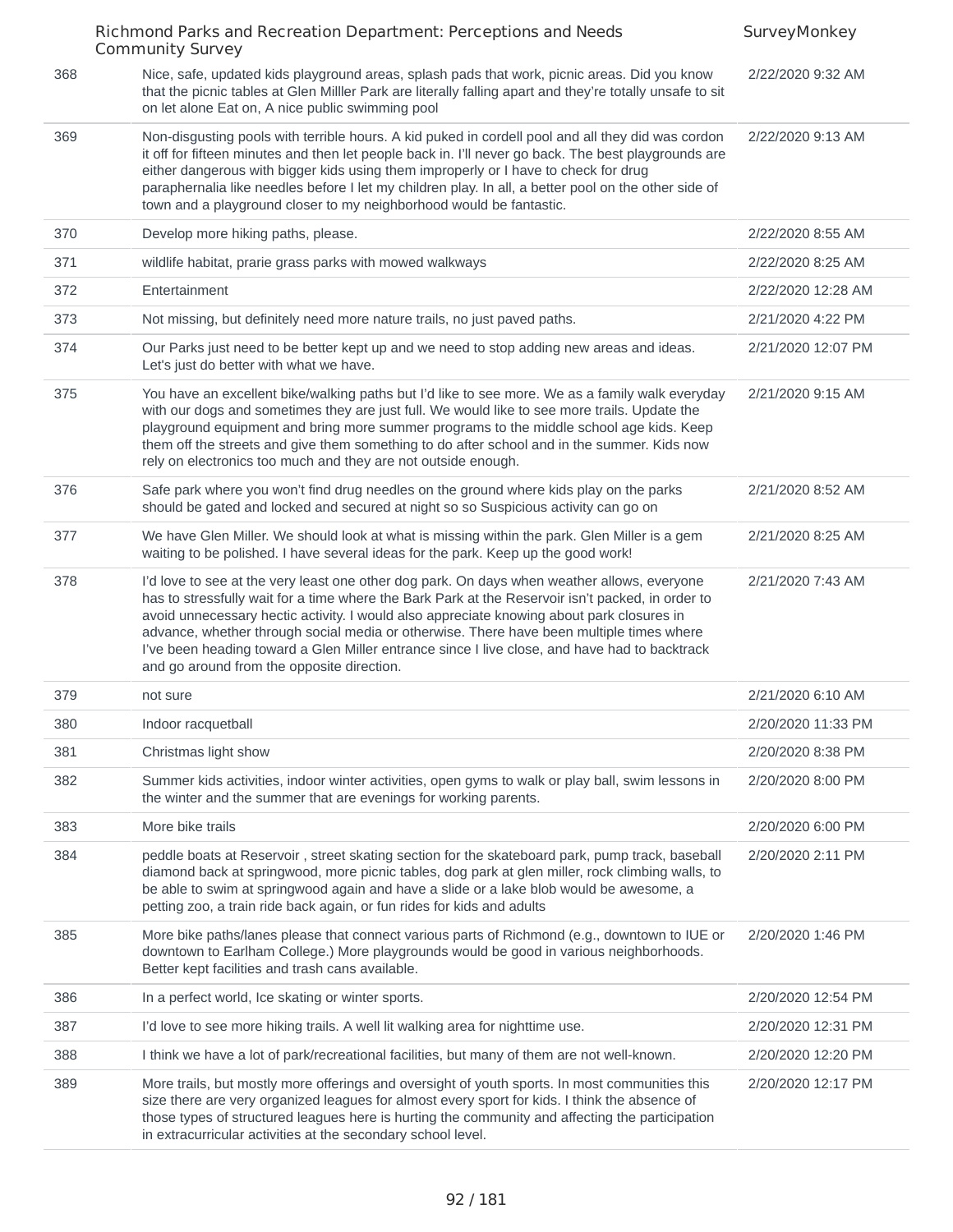|     | Richmond Parks and Recreation Department: Perceptions and Needs<br><b>Community Survey</b>                                                                                                                                                                                                                                                                                                                                                                                                                                                                                                              | SurveyMonkey       |
|-----|---------------------------------------------------------------------------------------------------------------------------------------------------------------------------------------------------------------------------------------------------------------------------------------------------------------------------------------------------------------------------------------------------------------------------------------------------------------------------------------------------------------------------------------------------------------------------------------------------------|--------------------|
| 390 | I think we have too many parks. It's hard to maintain all of them efficiently. Could some parks<br>become green spaces where community members care for them?                                                                                                                                                                                                                                                                                                                                                                                                                                           | 2/20/2020 12:13 PM |
| 391 | More hiking and biking trails closer to my east side home!                                                                                                                                                                                                                                                                                                                                                                                                                                                                                                                                              | 2/20/2020 12:12 PM |
| 392 | Need more activities in Glen Miller. Ex: train, paddle boats at springwood                                                                                                                                                                                                                                                                                                                                                                                                                                                                                                                              | 2/20/2020 12:04 PM |
| 393 | Better organized and maintained youth sports complexes                                                                                                                                                                                                                                                                                                                                                                                                                                                                                                                                                  | 2/20/2020 11:38 AM |
| 394 | A great community pool. Our pool constantly breaks down or shut down.                                                                                                                                                                                                                                                                                                                                                                                                                                                                                                                                   | 2/20/2020 11:35 AM |
| 395 | <b>Camping Sites</b>                                                                                                                                                                                                                                                                                                                                                                                                                                                                                                                                                                                    | 2/20/2020 11:16 AM |
| 396 | beautification and summer upkeep                                                                                                                                                                                                                                                                                                                                                                                                                                                                                                                                                                        | 2/20/2020 11:16 AM |
| 397 | Better parks with updates of better playground equipment and safe & clean restroom facilities                                                                                                                                                                                                                                                                                                                                                                                                                                                                                                           | 2/20/2020 11:09 AM |
| 398 | Would like to see a "tech park" (rent or use laptops, internet, play video games), install cell<br>phone/laptop charging stations added to existing parks as well as emergency call stations like<br>on college campus, a sheltered/indoor park/playground/ jungle gym, rock climbing wall, etc and<br>install a Top Golf location.                                                                                                                                                                                                                                                                     | 2/20/2020 10:55 AM |
| 399 | Additional locations for skateboarding.                                                                                                                                                                                                                                                                                                                                                                                                                                                                                                                                                                 | 2/20/2020 10:52 AM |
| 400 | unsure                                                                                                                                                                                                                                                                                                                                                                                                                                                                                                                                                                                                  | 2/20/2020 10:40 AM |
| 401 | A natural playscape that is challenging to kids over 3                                                                                                                                                                                                                                                                                                                                                                                                                                                                                                                                                  | 2/20/2020 10:34 AM |
| 402 | NoneRichmond is above other cities her size. Thanks.                                                                                                                                                                                                                                                                                                                                                                                                                                                                                                                                                    | 2/20/2020 10:34 AM |
| 403 | Cleaner parks that cater more towards the needs of our community. Example 1: Community<br>outreach to grow fruit trees and vegetables (in our local parks) for those in need? Example 2:<br>Outdoor Playground/Excercis/Recreation are for Senior Citizens with social events/gatherings<br>for Seniors. Example 3: Sensory Playground for children/adults with disabilities/handicap<br>accessible activities. Example 4: Ensuring that all rental shelters are updated and provide<br>restroom/small kitchen facilities; maybe build a few new facilities for rental use of<br>gathering/parties, etc | 2/20/2020 10:33 AM |
| 404 | Smoke free playgrounds. I hate taking my daughter to the park and having to leave early due to<br>the over abundance of smokers. I don't think you should be able to smoke in the playground<br>area.                                                                                                                                                                                                                                                                                                                                                                                                   | 2/20/2020 10:30 AM |
| 405 | Nothing missing. What we have should be better maintained.                                                                                                                                                                                                                                                                                                                                                                                                                                                                                                                                              | 2/20/2020 10:27 AM |
| 406 | There are plenty of spaces. I think time and care need given to the spaces we have. Repairing<br>existing structures, cleaning/maintaining trails, buildings, and resources that we have. And<br>frankly, more marketing and outreach. Maybe pairing more with local schools to get students<br>out to these areas to explore and learn, or even getting students out there to volunteer and help<br>clear trails, etc.                                                                                                                                                                                 | 2/20/2020 10:25 AM |
| 407 | Designated walking and running distances. Better landscaping along the park lakes and<br>streams. Better tree care in the parks. Glen Miller lake needs better banks and general access<br>use such as paddle boats and small dock areas.                                                                                                                                                                                                                                                                                                                                                               | 2/19/2020 8:17 PM  |
| 408 | Nothing we just need to improve the parks we have. Roads especially.                                                                                                                                                                                                                                                                                                                                                                                                                                                                                                                                    | 2/18/2020 5:04 AM  |
| 409 | Need more Pickleball courts.                                                                                                                                                                                                                                                                                                                                                                                                                                                                                                                                                                            | 2/17/2020 2:14 AM  |
| 410 | River activities                                                                                                                                                                                                                                                                                                                                                                                                                                                                                                                                                                                        | 2/16/2020 11:09 PM |
| 411 | A clean family park.                                                                                                                                                                                                                                                                                                                                                                                                                                                                                                                                                                                    | 2/15/2020 7:39 PM  |
| 412 | Quality parks and well kept. Get rid of park areas not used                                                                                                                                                                                                                                                                                                                                                                                                                                                                                                                                             | 2/15/2020 6:53 PM  |
| 413 | parks already in existence are fine. just need to be better maintained. I don't want to take my<br>kids to a park where drug addicts and weenie waggers run rampant.                                                                                                                                                                                                                                                                                                                                                                                                                                    | 2/15/2020 6:32 PM  |
| 414 | None                                                                                                                                                                                                                                                                                                                                                                                                                                                                                                                                                                                                    | 2/15/2020 6:27 PM  |
| 415 | Zip lining?! Indoor park for school kids in winter!                                                                                                                                                                                                                                                                                                                                                                                                                                                                                                                                                     | 2/15/2020 3:12 PM  |
| 416 | Bigger parks! I know it might be a strain on the budget, but bigger & more developed parks in                                                                                                                                                                                                                                                                                                                                                                                                                                                                                                           | 2/15/2020 1:52 PM  |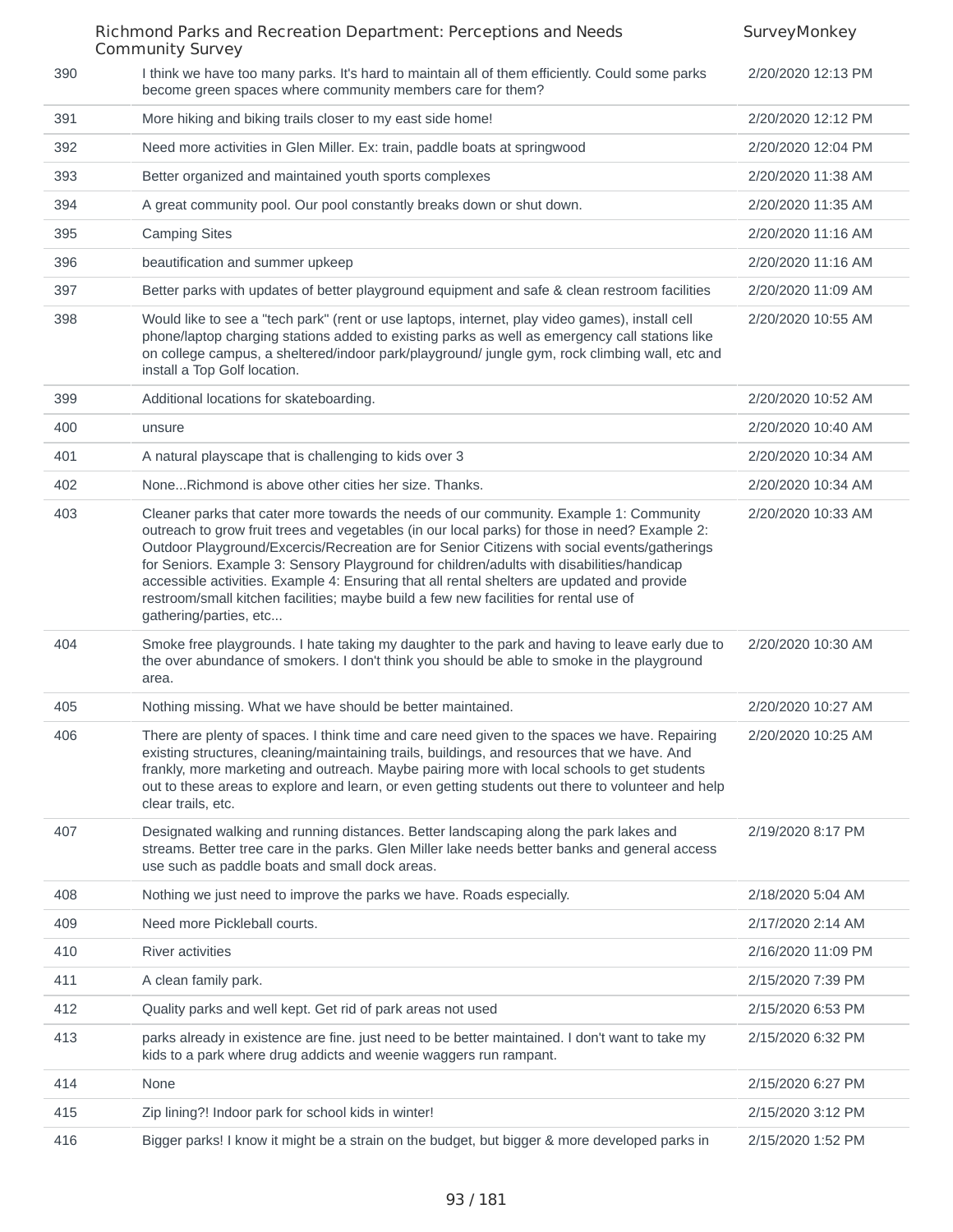|     | our city would be beautiful!                                                                                                                                                                                                                                                                                                                                                                                                                                                                                                                                                                                                                                                                                                                                   |                    |
|-----|----------------------------------------------------------------------------------------------------------------------------------------------------------------------------------------------------------------------------------------------------------------------------------------------------------------------------------------------------------------------------------------------------------------------------------------------------------------------------------------------------------------------------------------------------------------------------------------------------------------------------------------------------------------------------------------------------------------------------------------------------------------|--------------------|
| 417 | Tennis courts free from 18 raccoons like Glen Miller Park                                                                                                                                                                                                                                                                                                                                                                                                                                                                                                                                                                                                                                                                                                      | 2/15/2020 9:38 AM  |
| 418 | Clean and well maintained parks and hire people to keep them up, not put it on and handful of<br>employees to take care of all these parks! Get Denise some help!!!!                                                                                                                                                                                                                                                                                                                                                                                                                                                                                                                                                                                           | 2/14/2020 6:35 PM  |
| 419 | More pickleball courts                                                                                                                                                                                                                                                                                                                                                                                                                                                                                                                                                                                                                                                                                                                                         | 2/14/2020 5:22 PM  |
| 420 | Plenty of open fishing that is easily accessible both getting.the E. and then back to your mold of<br>operation.need to restock the Resovior Size and. Qty limit Add a variety of different fishing. Add<br>a remote overt the road race circuit. Put in a Par 3 with lights to be able to play at night. Fix<br>reservor parking Lot.clear out more trees and leave the access to the lake. Work with city<br>attorney to have Spring wood Lake. Hold more concerts on rosvelt hill. Reservior is extremely<br>under utilized as well as Spring wood park. I would set up a project list to track these projects<br>wiithl a Pert and or Gant chart This is just the first go around of suggestions so not are listed.<br>Thanks for listing to me. Good Luck | 2/13/2020 5:37 PM  |
| 421 | Camping at Glen Miller                                                                                                                                                                                                                                                                                                                                                                                                                                                                                                                                                                                                                                                                                                                                         | 2/13/2020 4:24 PM  |
| 422 | More "connected walking/biking trails; more pickleball courts with shade. We have too many<br>small parks that are seldom used. Keep up the GOOD WORK! O                                                                                                                                                                                                                                                                                                                                                                                                                                                                                                                                                                                                       | 2/13/2020 3:35 PM  |
| 423 | more pickleball courts                                                                                                                                                                                                                                                                                                                                                                                                                                                                                                                                                                                                                                                                                                                                         | 2/13/2020 2:20 PM  |
| 424 | Ice rink, adult only swim time at the pool even if in the evening - not laps, nature center                                                                                                                                                                                                                                                                                                                                                                                                                                                                                                                                                                                                                                                                    | 2/13/2020 1:52 PM  |
| 425 | Amusement                                                                                                                                                                                                                                                                                                                                                                                                                                                                                                                                                                                                                                                                                                                                                      | 2/13/2020 12:37 PM |
| 426 | We will need more Pickleball courts.                                                                                                                                                                                                                                                                                                                                                                                                                                                                                                                                                                                                                                                                                                                           | 2/13/2020 10:26 AM |
| 427 | Dont know.                                                                                                                                                                                                                                                                                                                                                                                                                                                                                                                                                                                                                                                                                                                                                     | 2/13/2020 5:21 AM  |
| 428 | Outdoor fitness equipment, not enough pools available for kids and adults for both exercise and<br>fun. Planned programs and activities are too expensive for our family. We have 2 full time jobs<br>and do not receive any government assistance for living or medical expenses. Those people<br>have all the free programs and my kids can't do any.                                                                                                                                                                                                                                                                                                                                                                                                        | 2/12/2020 10:17 PM |
| 429 | Missing something on the South East edge of town. The closest park I can think of is by<br>Charles Elementary and we live over by Arbor Trace. All the homes in our area have no<br>sidewalks/trails and we have to drive to get to parks. We have so many young families it would<br>be nice to have a park somewhere over here.                                                                                                                                                                                                                                                                                                                                                                                                                              | 2/12/2020 8:47 PM  |
| 430 | There aren't really any spaces for made just for little kids-like babies and toddlers. Also, I'd<br>love more waking trails!! After living here a decade, I've walked Cope/Hayes/the gorge a billion<br>times.                                                                                                                                                                                                                                                                                                                                                                                                                                                                                                                                                 | 2/12/2020 8:40 PM  |
| 431 | <b>Hiking trails</b>                                                                                                                                                                                                                                                                                                                                                                                                                                                                                                                                                                                                                                                                                                                                           | 2/12/2020 8:05 PM  |
| 432 | Safe areas to be alone.                                                                                                                                                                                                                                                                                                                                                                                                                                                                                                                                                                                                                                                                                                                                        | 2/12/2020 7:55 PM  |
| 433 | Upkeep of current parks is not good                                                                                                                                                                                                                                                                                                                                                                                                                                                                                                                                                                                                                                                                                                                            | 2/12/2020 7:51 PM  |
| 434 | None                                                                                                                                                                                                                                                                                                                                                                                                                                                                                                                                                                                                                                                                                                                                                           | 2/12/2020 7:23 PM  |
| 435 | A lot of the parks listed above have the wrong address.                                                                                                                                                                                                                                                                                                                                                                                                                                                                                                                                                                                                                                                                                                        | 2/12/2020 4:08 PM  |
| 436 | Sports complex                                                                                                                                                                                                                                                                                                                                                                                                                                                                                                                                                                                                                                                                                                                                                 | 2/12/2020 3:42 PM  |
| 437 | Walkable parks. I live close to springwood but waterfall rd has no shoulder so I don't feel safe<br>letting my kids walk or bike there.                                                                                                                                                                                                                                                                                                                                                                                                                                                                                                                                                                                                                        | 2/12/2020 3:25 PM  |
| 438 | None. I think we should improve/better maintain (& mow!) the parks we do have, maybe even<br>selling some of the lesser parks to have more funds to do so.                                                                                                                                                                                                                                                                                                                                                                                                                                                                                                                                                                                                     | 2/12/2020 3:18 PM  |
| 439 | Ice skating, bike paths/trails, indoor farmers market                                                                                                                                                                                                                                                                                                                                                                                                                                                                                                                                                                                                                                                                                                          | 2/12/2020 3:07 PM  |
| 440 | Bigger shelters. The indoor shelters in town are small. There aren't many available that are<br>larger. Secondly I think we need more water facilities. We have Springwood the Reservoir to<br>utilize but no programming for RENTING paddle boats, kayaks, canoes, etc.                                                                                                                                                                                                                                                                                                                                                                                                                                                                                       | 2/12/2020 3:02 PM  |
| 441 | Indoor rec facilities forchildren                                                                                                                                                                                                                                                                                                                                                                                                                                                                                                                                                                                                                                                                                                                              | 2/12/2020 2:46 PM  |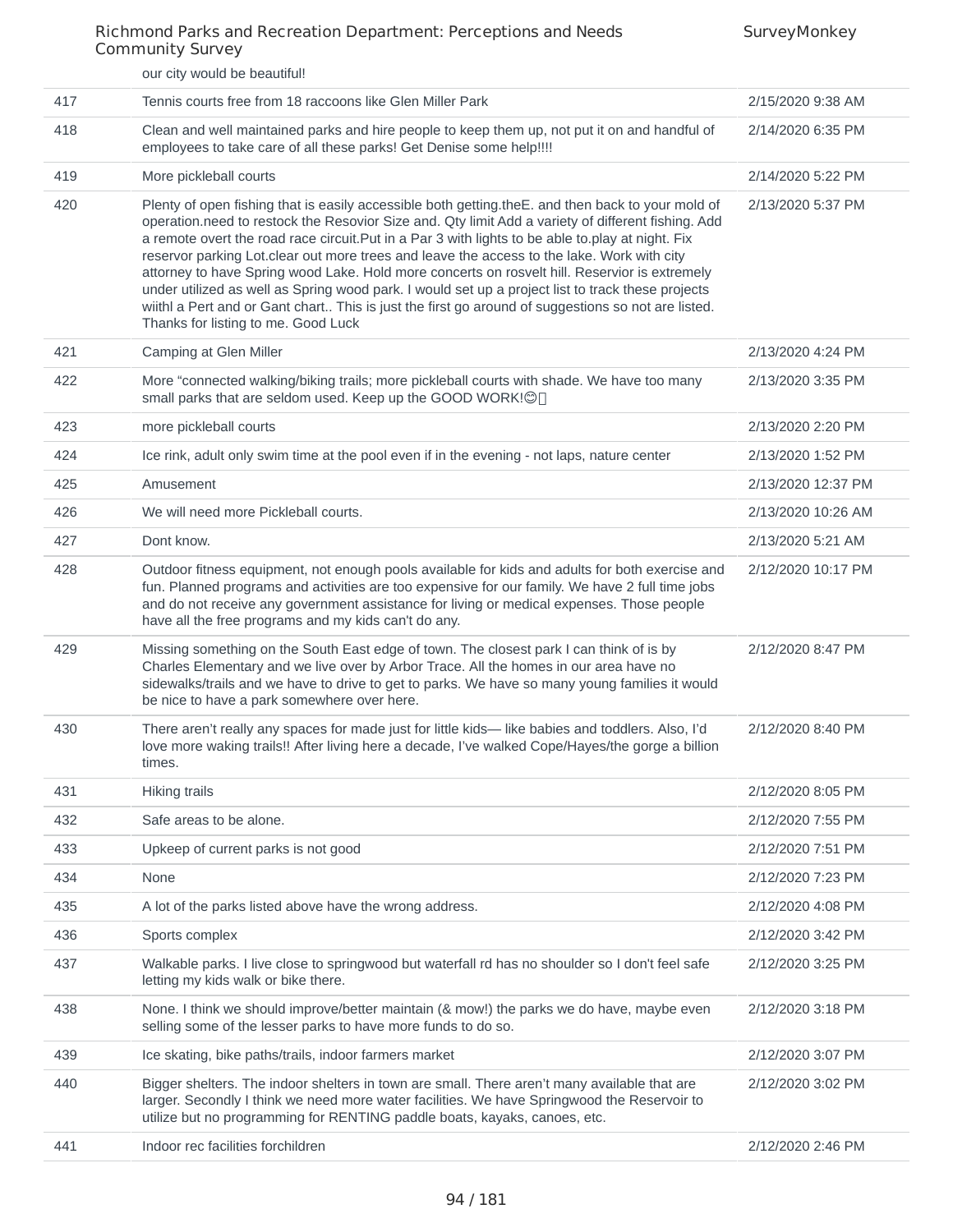|     | Richmond Parks and Recreation Department: Perceptions and Needs<br><b>Community Survey</b>                                                                                                                     | SurveyMonkey       |
|-----|----------------------------------------------------------------------------------------------------------------------------------------------------------------------------------------------------------------|--------------------|
| 442 | The trash pickup in both centerville and Richmond need to offer large item pickup again. Too<br>many large items are being dumped in parks. This didn't happen when you could pay to have<br>things picked up. | 2/12/2020 2:42 PM  |
| 443 | Only one dog park, if we had more/better options I would utilize them. Just one can get<br>cramped or overwhelming for dogs. Give us an east side location!                                                    | 2/12/2020 2:40 PM  |
| 444 | More modern areas                                                                                                                                                                                              | 2/11/2020 9:15 PM  |
| 445 | I think we have a wide assortment of parks and facilities. I do not think we are missing anything.                                                                                                             | 2/11/2020 12:30 PM |
| 446 | There are too many Parks. Many not utilized. Richmond should downsize and do more with<br>what they have                                                                                                       | 2/11/2020 11:58 AM |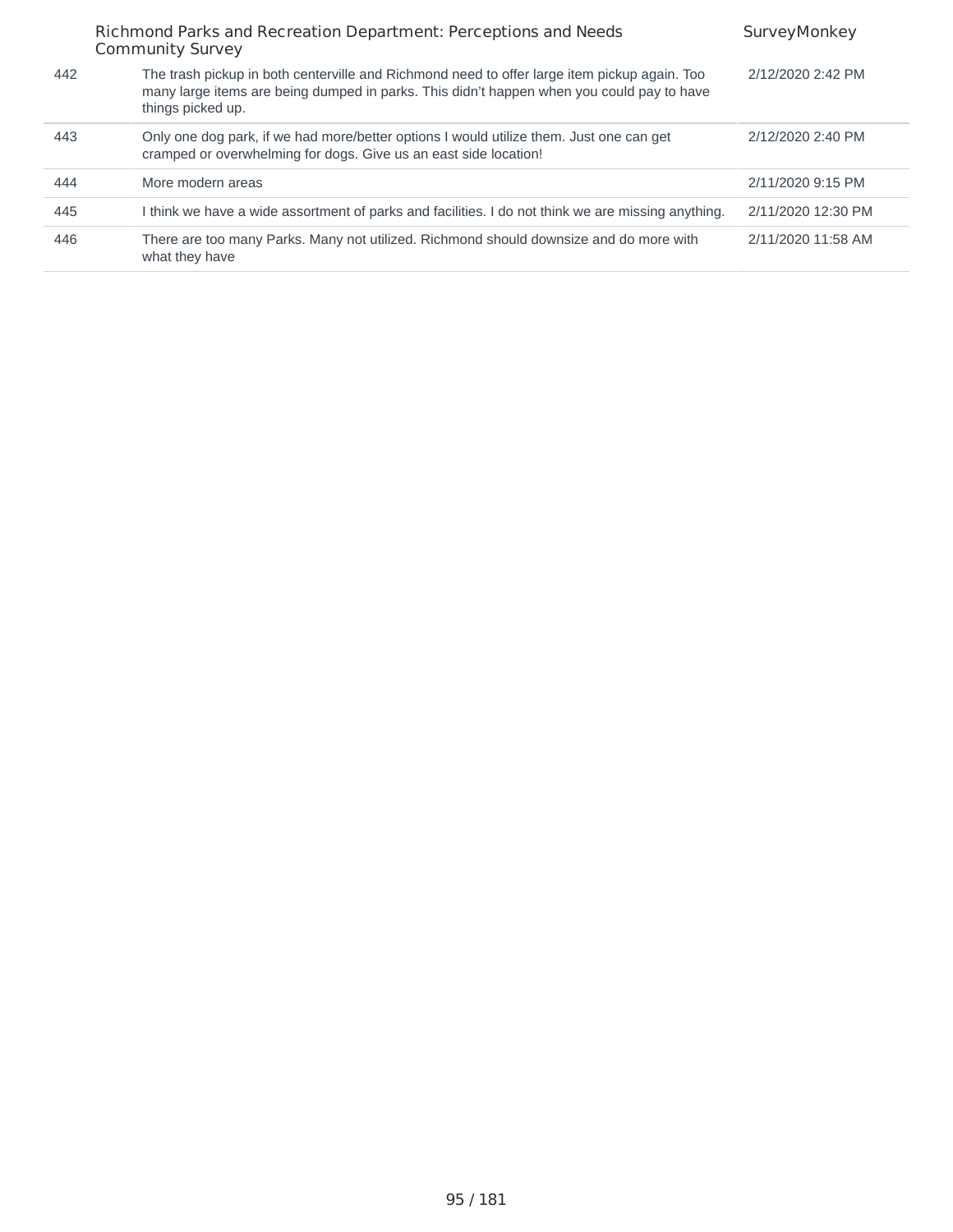# Q21 Examine each of the choices below and mark the response that most closely describes your household's level of interest:

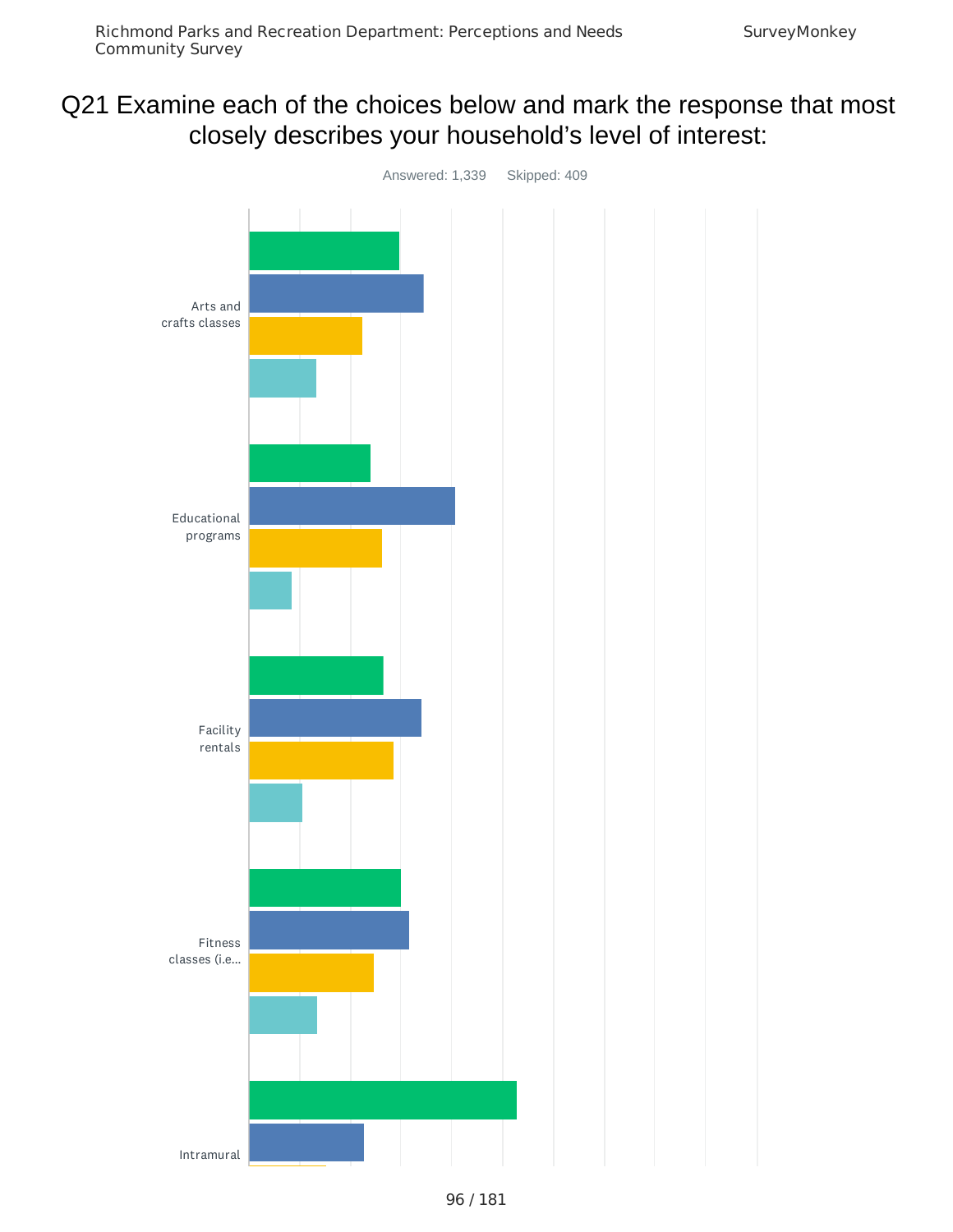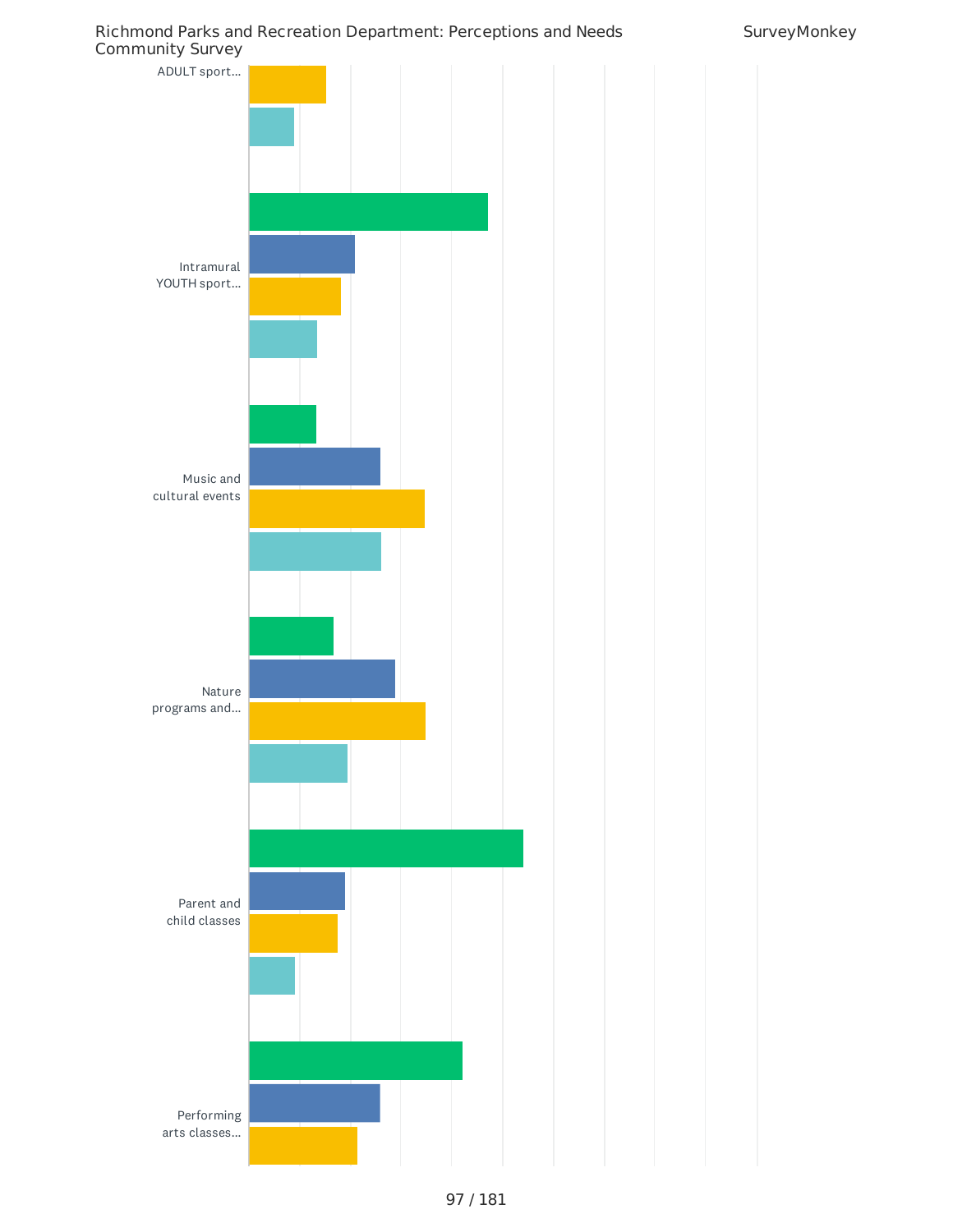![](_page_97_Figure_2.jpeg)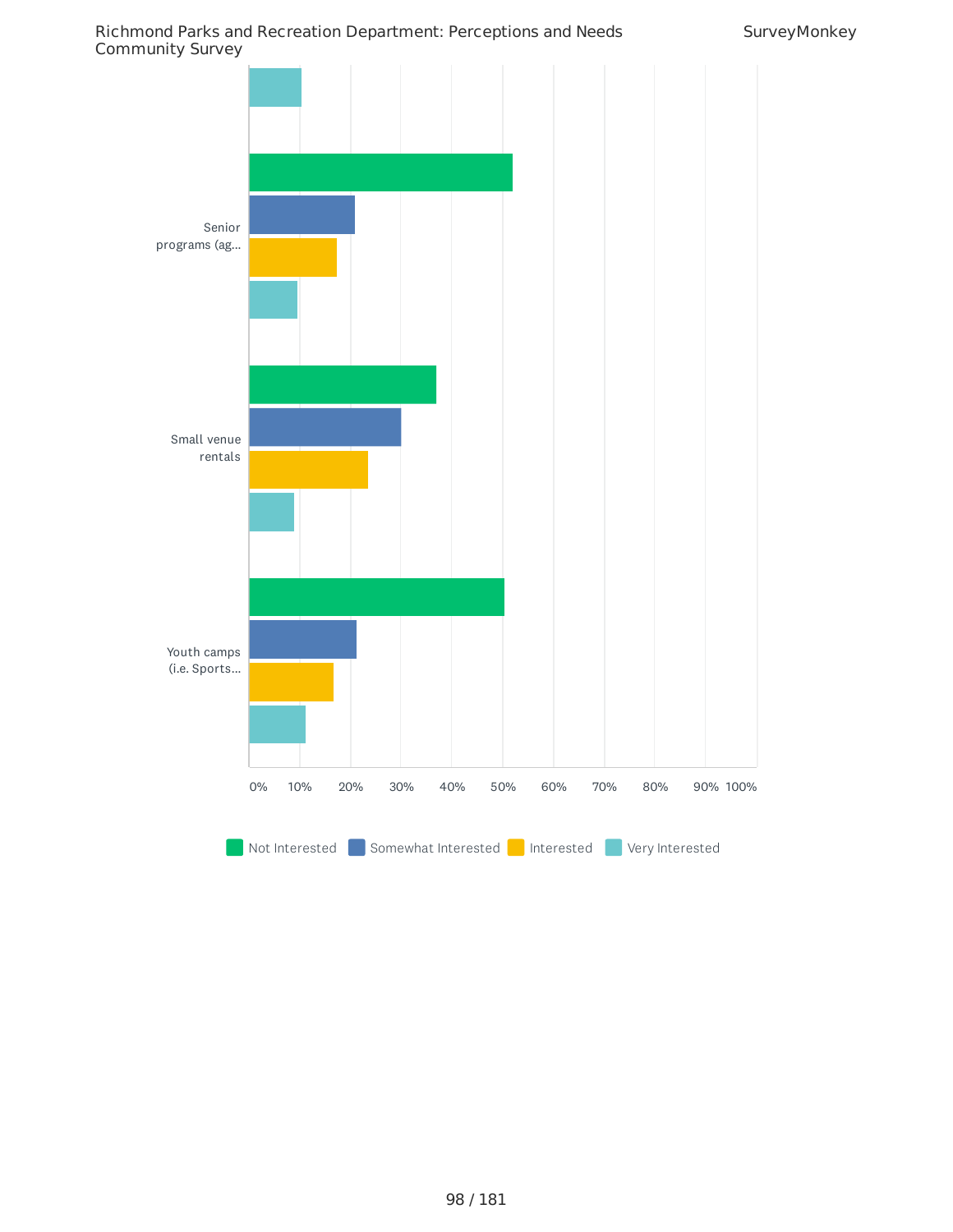|                                                                                                    | <b>NOT</b><br><b>INTERESTED</b> | <b>SOMEWHAT</b><br><b>INTERESTED</b> | <b>INTERESTED</b> | <b>VERY</b><br><b>INTERESTED</b> | <b>TOTAL</b> | <b>WEIGHTED</b><br><b>AVERAGE</b> |
|----------------------------------------------------------------------------------------------------|---------------------------------|--------------------------------------|-------------------|----------------------------------|--------------|-----------------------------------|
| Arts and crafts classes                                                                            | 29.69%<br>383                   | 34.42%<br>444                        | 22.40%<br>289     | 13.49%<br>174                    | 1,290        | 2.20                              |
| Educational programs                                                                               | 24.10%<br>307                   | 40.82%<br>520                        | 26.45%<br>337     | 8.63%<br>110                     | 1,274        | 2.20                              |
| Facility rentals                                                                                   | 26.65%<br>340                   | 34.01%<br>434                        | 28.61%<br>365     | 10.74%<br>137                    | 1,276        | 2.23                              |
| Fitness classes (i.e. yoga, aerobics,<br>Tai Chi, and Zumba)                                       | 30.19%<br>388                   | 31.52%<br>405                        | 24.59%<br>316     | 13.70%<br>176                    | 1,285        | 2.22                              |
| Intramural ADULT sport leagues (i.e.<br>baseball, softball, soccer, basketball,<br>and volleyball) | 52.85%<br>668                   | 22.78%<br>288                        | 15.27%<br>193     | 9.10%<br>115                     | 1,264        | 1.81                              |
| Intramural YOUTH sport leagues (i.e.<br>baseball, softball, soccer, basketball,<br>and volleyball) | 47.35%<br>598                   | 20.98%<br>265                        | 18.13%<br>229     | 13.54%<br>171                    | 1,263        | 1.98                              |
| Music and cultural events                                                                          | 13.43%<br>172                   | 25.84%<br>331                        | 34.66%<br>444     | 26.07%<br>334                    | 1,281        | 2.73                              |
| Nature programs and activities                                                                     | 16.71%<br>213                   | 28.94%<br>369                        | 34.90%<br>445     | 19.45%<br>248                    | 1,275        | 2.57                              |
| Parent and child classes                                                                           | 54.25%<br>676                   | 19.10%<br>238                        | 17.50%<br>218     | 9.15%<br>114                     | 1,246        | 1.82                              |
| Performing arts classes (i.e. dance,<br>theater, etc.)                                             | 42.17%<br>533                   | 25.95%<br>328                        | 21.52%<br>272     | 10.36%<br>131                    | 1,264        | 2.00                              |
| Senior programs (age 50+)                                                                          | 52.02%<br>658                   | 20.95%<br>265                        | 17.31%<br>219     | 9.72%<br>123                     | 1,265        | 1.85                              |
| Small venue rentals                                                                                | 37.13%<br>466                   | 30.20%<br>379                        | 23.67%<br>297     | 9.00%<br>113                     | 1,255        | 2.05                              |
| Youth camps (i.e. Sports camp, JUKO<br>etc.)                                                       | 50.48%<br>630                   | 21.39%<br>267                        | 16.75%<br>209     | 11.38%<br>142                    | 1,248        | 1.89                              |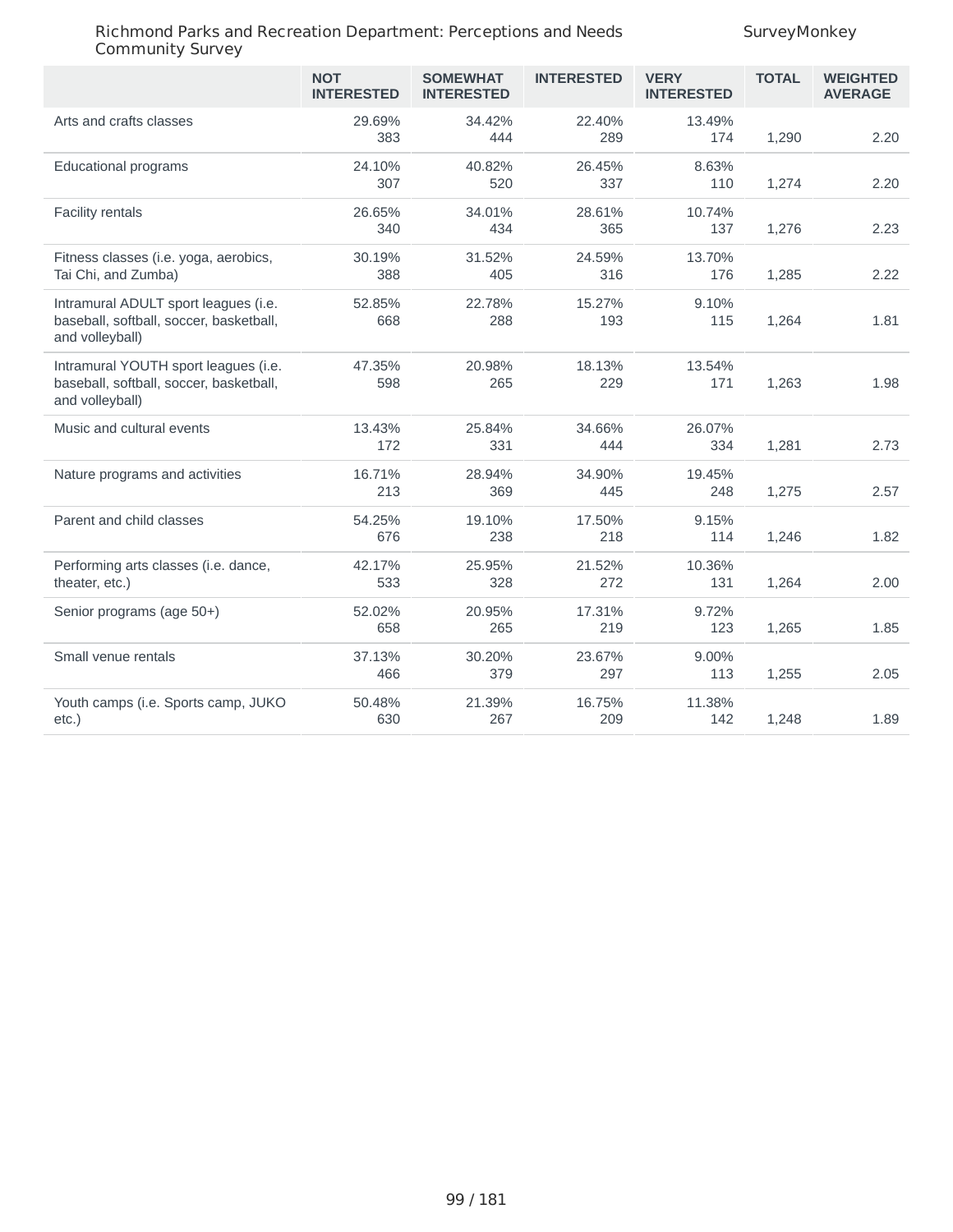# Q22 Which programs did you know were available in Richmond? (check all that apply)

![](_page_99_Figure_3.jpeg)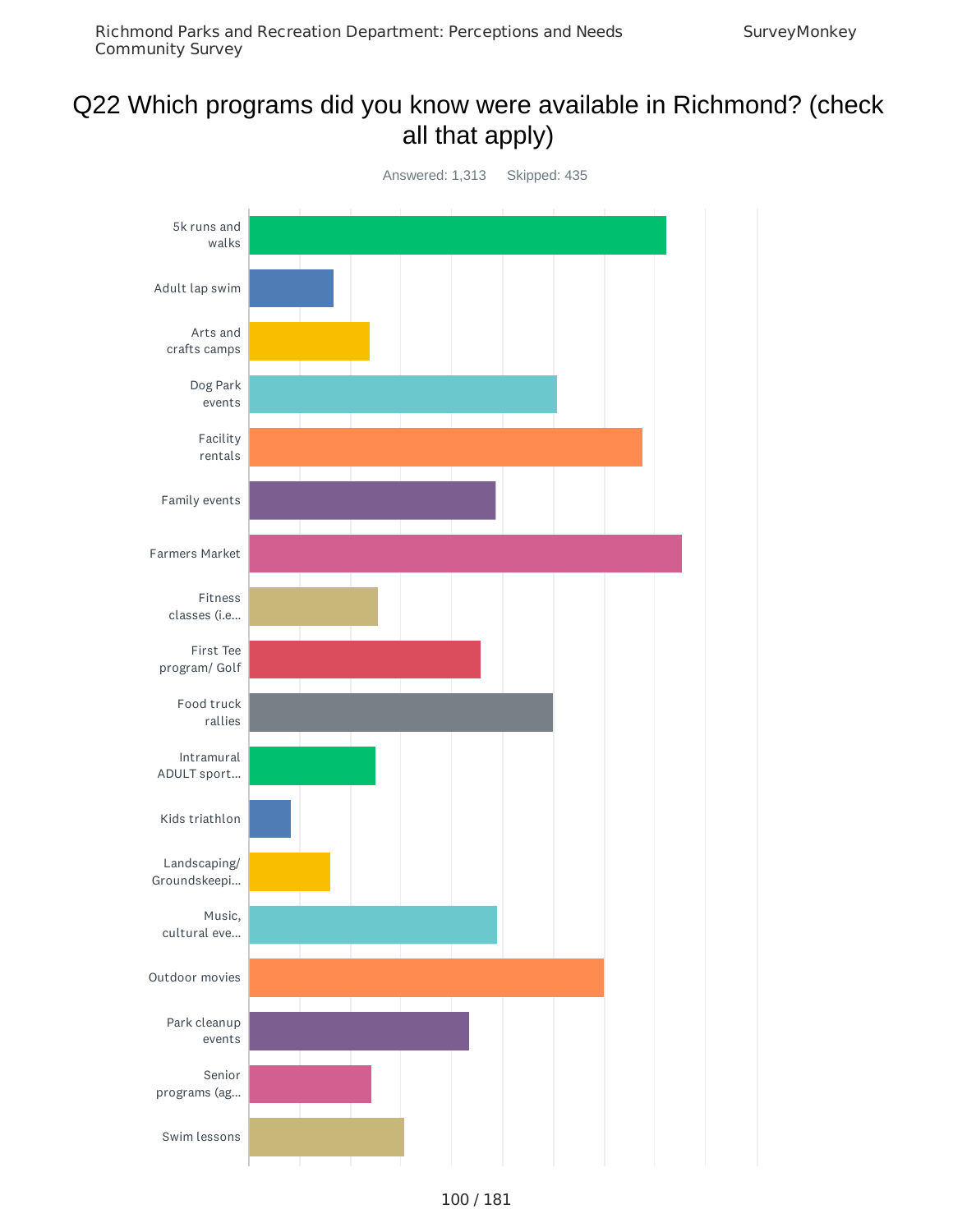# Richmond Parks and Recreation Department: Perceptions and Needs

![](_page_100_Figure_2.jpeg)

![](_page_100_Figure_3.jpeg)

| <b>ANSWER CHOICES</b>                                                                        | <b>RESPONSES</b> |       |
|----------------------------------------------------------------------------------------------|------------------|-------|
| 5k runs and walks                                                                            | 82.33%           | 1,081 |
| Adult lap swim                                                                               | 16.68%           | 219   |
| Arts and crafts camps                                                                        | 23.84%           | 313   |
| Dog Park events                                                                              | 60.93%           | 800   |
| Facility rentals                                                                             | 77.53%           | 1,018 |
| Family events                                                                                | 48.67%           | 639   |
| <b>Farmers Market</b>                                                                        | 85.45%           | 1,122 |
| Fitness classes (i.e. yoga, aerobics, Tai Chi, and Zumba)                                    | 25.44%           | 334   |
| First Tee program/ Golf                                                                      | 45.77%           | 601   |
| Food truck rallies                                                                           | 59.94%           | 787   |
| Intramural ADULT sport leagues (i.e. baseball, softball, soccer, basketball, and volleyball) | 25.06%           | 329   |
| Kids triathlon                                                                               | 8.45%            | 111   |
| Landscaping/ Groundskeeping education classes                                                | 16.07%           | 211   |
| Music, cultural events and ceremonies                                                        | 48.90%           | 642   |
| Outdoor movies                                                                               | 70.07%           | 920   |
| Park cleanup events                                                                          | 43.41%           | 570   |
| Senior programs (age 50+)                                                                    | 24.37%           | 320   |
| Swim lessons                                                                                 | 30.85%           | 405   |
| Walking club                                                                                 | 28.41%           | 373   |
| Youth Camps (i.e. JUKO, sports camps)                                                        | 51.56%           | 677   |
| Total Respondents: 1,313                                                                     |                  |       |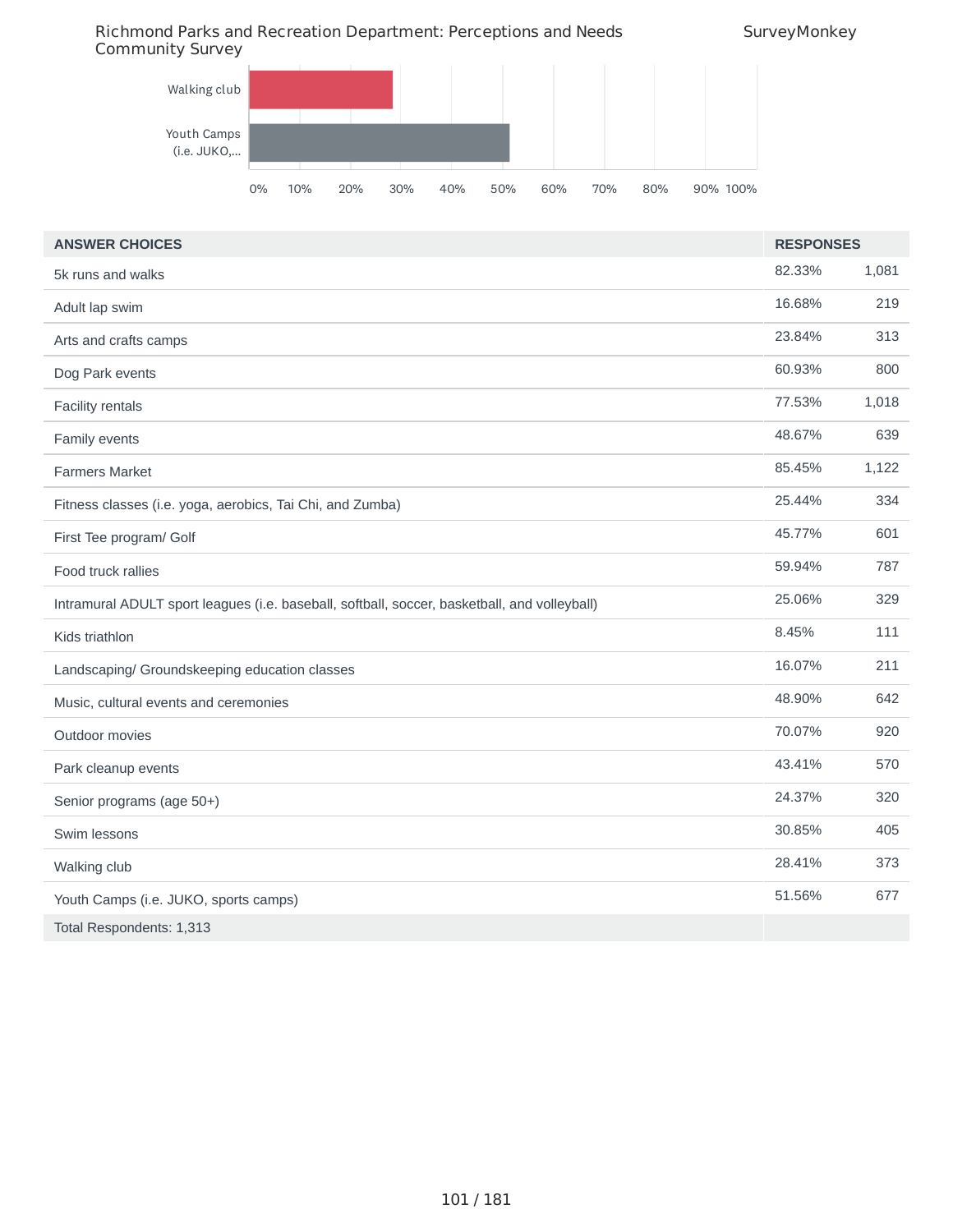# Q23 Do you think the Richmond Parks and Recreation Department should offer more recreational programming?

![](_page_101_Figure_3.jpeg)

| <b>ANSWER CHOICES</b>                               | <b>RESPONSES</b> |       |
|-----------------------------------------------------|------------------|-------|
| Yes (please specify any specific areas of interest) | 60.41%           | 670   |
| No (please describe why)                            | 35.35%           | 392   |
| <b>TOTAL</b>                                        |                  | 1,109 |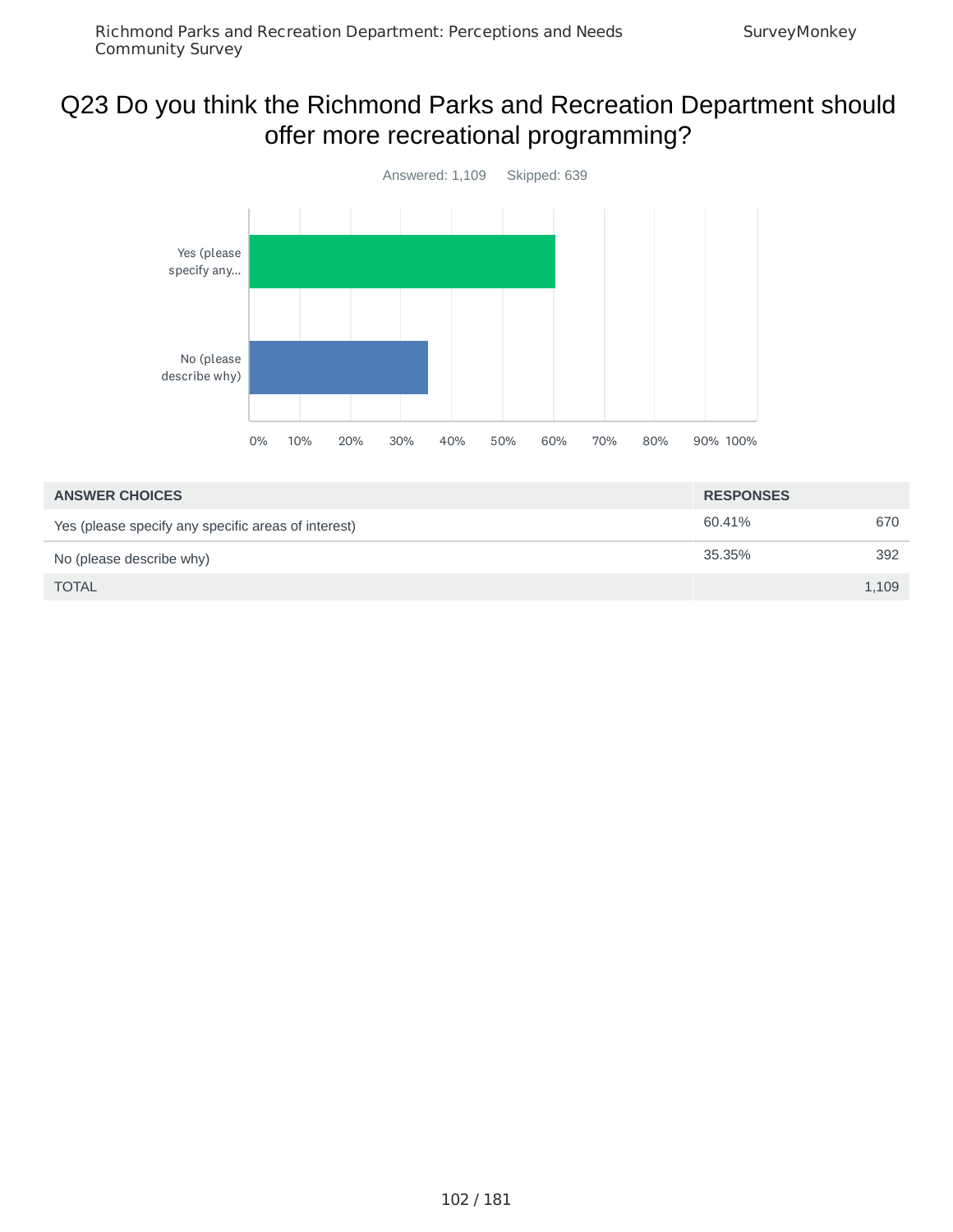| #  | <b>OTHER (PLEASE SPECIFY)</b>                                                                                                                                                                           | <b>DATE</b>        |
|----|---------------------------------------------------------------------------------------------------------------------------------------------------------------------------------------------------------|--------------------|
| 1  | More adult fitness sports etc. opportunities                                                                                                                                                            | 3/27/2020 8:36 AM  |
| 2  | Pickleball- Good growth potential                                                                                                                                                                       | 3/27/2020 8:11 AM  |
| 3  | A wider variety of sport teams for adults; More gardening classes (maybe a class for indoor<br>gardening in winter + spring)                                                                            | 3/26/2020 8:48 AM  |
| 4  | Variety of gardening topics                                                                                                                                                                             | 3/25/2020 9:42 AM  |
| 5  | Restore the senior games with all the events it used to have. Have the 3 on 3 basketball<br>competition, 3 point hooting, and free throw shooting again. All we had in 2019 was free throw<br>shooting. | 3/25/2020 9:39 AM  |
| 6  | Need to advertise more on some of the events.                                                                                                                                                           | 3/25/2020 8:58 AM  |
| 7  | Golf                                                                                                                                                                                                    | 3/24/2020 9:44 AM  |
| 8  | At the reservoir!                                                                                                                                                                                       | 3/24/2020 9:35 AM  |
| 9  | If the reservoir is going to start to rent kayaks + canoes, maybe a class in how to safely operate<br>them such as balancing                                                                            | 3/24/2020 9:27 AM  |
| 10 | With what I know and see it is a good variety                                                                                                                                                           | 3/24/2020 8:56 AM  |
| 11 | For kids and teens                                                                                                                                                                                      | 3/24/2020 8:46 AM  |
| 12 | Make activities more interesting for youth, so they will participate.                                                                                                                                   | 3/24/2020 8:42 AM  |
| 13 | They offer more activities than the public will use now. Offer only what the people will support.                                                                                                       | 3/24/2020 8:36 AM  |
| 14 | Bring back three point basketball competition                                                                                                                                                           | 3/24/2020 8:12 AM  |
| 15 | No descriptions of possible interest are posted or printed in the paper.                                                                                                                                | 3/24/2020 8:03 AM  |
| 16 | Fishing youth                                                                                                                                                                                           | 3/24/2020 7:50 AM  |
| 17 | Need more publishing in the newspaper. I don't have a computer.                                                                                                                                         | 3/23/2020 9:54 AM  |
| 18 | Adult activities like gardening classes                                                                                                                                                                 | 3/23/2020 9:35 AM  |
| 19 | Promote what exists and then expand once interests evolve and change                                                                                                                                    | 3/23/2020 9:24 AM  |
| 20 | Advertise it more                                                                                                                                                                                       | 3/23/2020 8:49 AM  |
| 21 | I believe there are many offered already and they are really great for the community.                                                                                                                   | 3/23/2020 8:45 AM  |
| 22 | We have enough                                                                                                                                                                                          | 3/21/2020 12:40 PM |
| 23 | Anything but mostly music related events                                                                                                                                                                | 3/21/2020 12:37 PM |
| 24 | Concerned the Park's Department doesn't over extend its capabilities to do job properly                                                                                                                 | 3/21/2020 12:34 PM |
| 25 | Offers healthy activities for all age groups                                                                                                                                                            | 3/21/2020 12:25 PM |
| 26 | I would not be against additional programs in the future, but let's evaluate what we have first<br>and get more input.                                                                                  | 3/21/2020 12:20 PM |
| 27 | Keep what is offered and improve on that                                                                                                                                                                | 3/21/2020 11:21 AM |
| 28 | Maybe not more- clean up the stuff we already have                                                                                                                                                      | 3/20/2020 11:31 AM |
| 29 | I think we should have bigger and better quality parks.                                                                                                                                                 | 3/20/2020 11:18 AM |
| 30 | Out of school sports                                                                                                                                                                                    | 3/20/2020 10:53 AM |
| 31 | It should offer more things to get kids outside.                                                                                                                                                        | 3/20/2020 10:31 AM |
| 32 | Not sure                                                                                                                                                                                                | 3/20/2020 10:27 AM |
| 33 | Arts, social events, baking/cooking                                                                                                                                                                     | 3/20/2020 10:16 AM |
| 34 | Fishing clubs                                                                                                                                                                                           | 3/20/2020 9:45 AM  |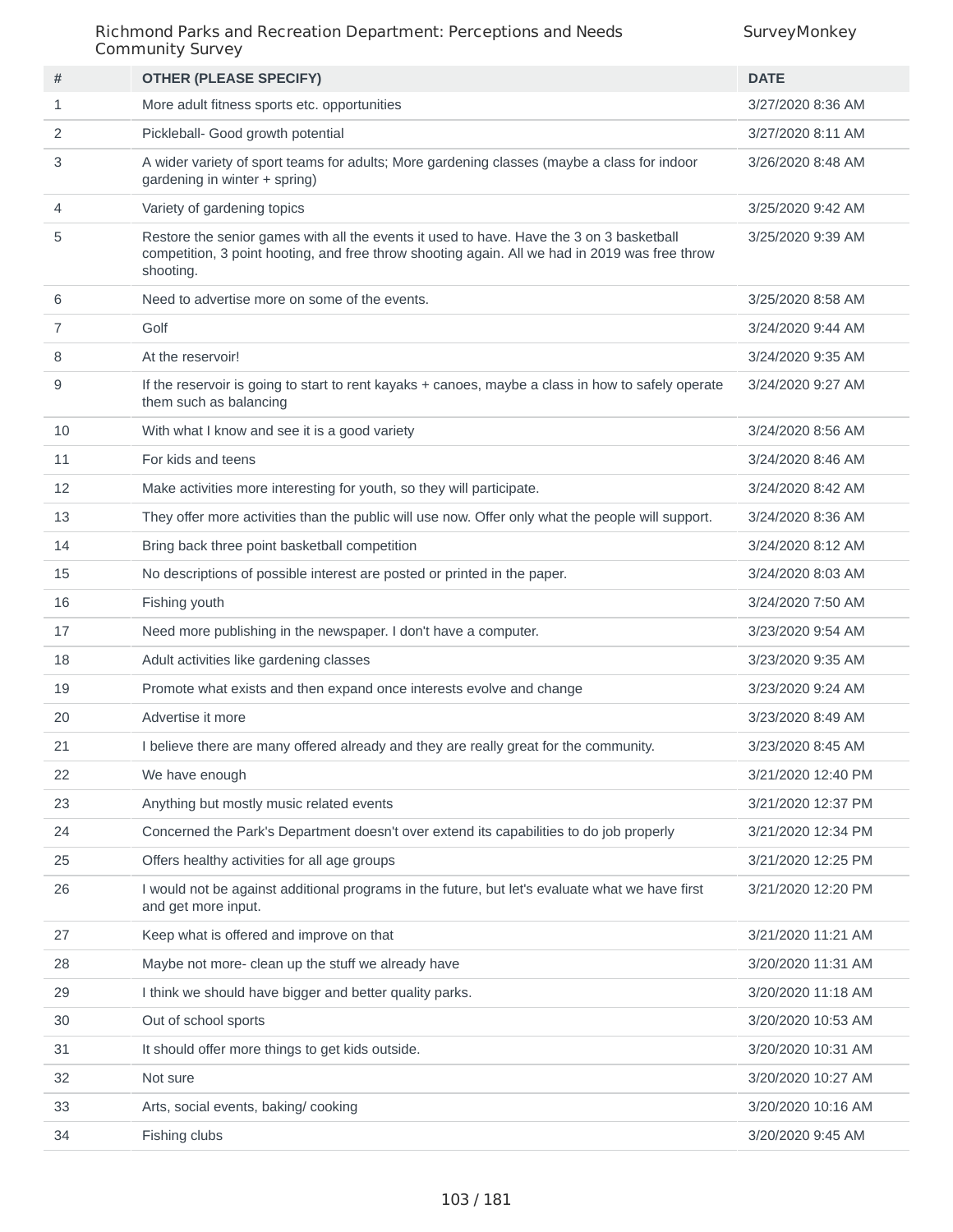## Richmond Parks and Recreation Department: Perceptions and Needs Community Survey **SurveyMonkey** 35 Something for teens to do 3/20/2020 8:56 AM 36 Bingo, card tournament's, game night, crafts, painting classes, paddle auctions to support the park. 3/19/2020 11:28 PM 37 Summer days are long and see to many kids getting in trouble because they have nothing to do, to many adults becoming sick because they have nothing to do! 3/19/2020 11:16 PM 38 Not sure of events 3/19/2020 3:20 PM 39 I don't know because I don't live there. 3/19/2020 1:09 PM 40 Par Course for teens, roller blading 3/19/2020 1:02 PM 41 Performing arts 3/19/2020 11:49 AM 42 More adult and family activities. 3/19/2020 11:24 AM 43 Would like to see a wildlife education walk aimed at adults, no kids. 3/19/2020 11:11 AM 44 More education for adults. JUKO/COPE/HAYES are all focused on children and the outdoors. What about adult programming? 3/19/2020 11:00 AM 45 I am currently satisfied with the choices 3/19/2020 10:59 AM 46 I would like to see more sports camps in our area. I am willing to pay for camps but they are hard to find locally especially basketball camps for girls. 3/19/2020 10:41 AM Account of the participants. And the participants of the state of the state of the state of the state of the state of the state of the state of the state of the state of the state of the state of the state of the state of 48 baseball and softball for all ages 3/19/2020 10:29 AM 49 Youth sports camps, especially soccer. 3/19/2020 10:26 AM 50 Family type camps or Parent-Child activities to involve more parents with their children. 3/19/2020 10:26 AM 51 Not sure what is available. Some sure what is available. Some sure what is available. 52 Do a great job already 3/18/2020 8:18 AM 53 I think they need to improve on what they have already before trying to add more. There are several areas that need attention first before adding more activities. 3/17/2020 10:24 PM 54 Please bring quality to what you have and reduce some areas that are not well maintained or used 3/17/2020 6:12 PM 55 You are doing well with the budget that you have. 3/17/2020 2:19 PM 56 I actually didn't know they offered as much as they do. I think its great. 3/17/2020 10:20 AM 57 Volleyball 3/16/2020 4:15 PM 58 Outdoor grilling classes 3/14/2020 10:47 PM 59 Focus needs to be on park maintenance. 3/14/2020 9:30 AM 60 We have enough 3/13/2020 6:14 PM 61 Yes so people can exercise more and get better at fitness goals. 3/13/2020 6:06 PM 62 Band battles 3/13/2020 5:46 PM 63 Softball 3/13/2020 5:42 PM 64 So kids and adults can have something to do over summer 3/13/2020 5:32 PM 65 More summer activities 3/13/2020 4:48 PM 66 I think this because it would be nice for the people that like to do arts and crafts 3/13/2020 4:43 PM 67 I think events/programs catered to smaller kids (Age 2 - 6) would be a great addition to our community. 3/13/2020 3:24 PM 68 You don't have the manpower to do it well now 3/13/2020 3:13 PM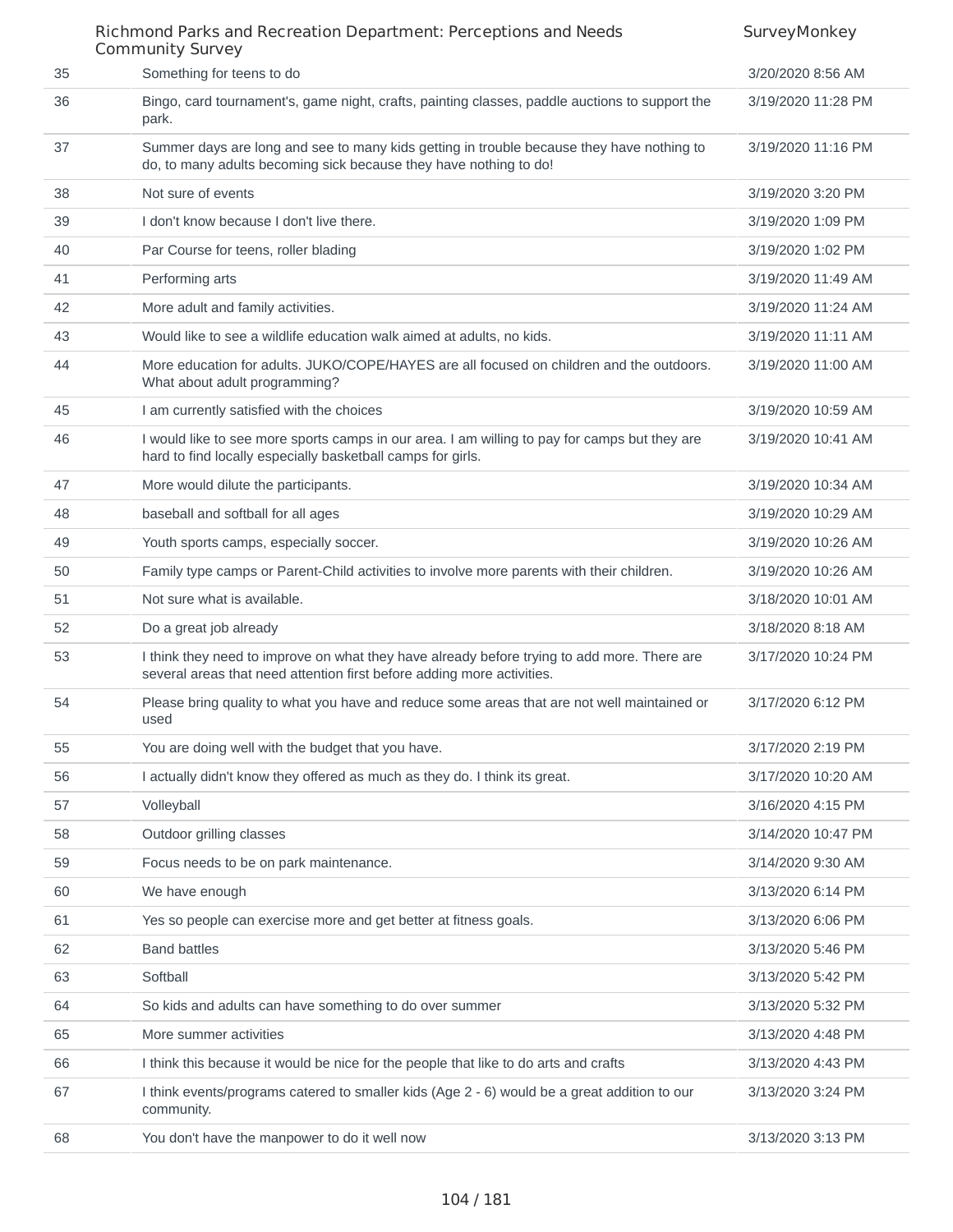|     | Richmond Parks and Recreation Department: Perceptions and Needs<br><b>Community Survey</b>                                                                                                                                                                                                                                                                 | SurveyMonkey       |
|-----|------------------------------------------------------------------------------------------------------------------------------------------------------------------------------------------------------------------------------------------------------------------------------------------------------------------------------------------------------------|--------------------|
| 69  | Leadership programs for youth like Elii Lilly used to do at Earlham                                                                                                                                                                                                                                                                                        | 3/13/2020 2:48 PM  |
| 70  | Disc golf league for kids                                                                                                                                                                                                                                                                                                                                  | 3/13/2020 2:33 PM  |
| 71  | The park already offers a lot and has limited funding to support more.                                                                                                                                                                                                                                                                                     | 3/13/2020 7:34 AM  |
| 72  | They do a good job with what they do. Trying to offer more might stretch them too thin. Would<br>hate to lose what we have.                                                                                                                                                                                                                                | 3/12/2020 7:05 PM  |
| 73  | It seems pretty well-rounded                                                                                                                                                                                                                                                                                                                               | 3/12/2020 8:23 AM  |
| 74  | do a solid job in what you already offer                                                                                                                                                                                                                                                                                                                   | 3/11/2020 11:04 AM |
| 75  | Dance classes                                                                                                                                                                                                                                                                                                                                              | 3/11/2020 10:11 AM |
| 76  | Money needs to be spent on the maintenance of existing parks.                                                                                                                                                                                                                                                                                              | 3/11/2020 9:33 AM  |
| 77  | Private non profit organization                                                                                                                                                                                                                                                                                                                            | 3/11/2020 9:02 AM  |
| 78  | cant think of anything to add at this point                                                                                                                                                                                                                                                                                                                | 3/11/2020 8:26 AM  |
| 79  | Rather than adding more classes/programs simply improve what is offered.                                                                                                                                                                                                                                                                                   | 3/10/2020 2:52 PM  |
| 80  | Not sure what is offered now.                                                                                                                                                                                                                                                                                                                              | 3/10/2020 1:16 PM  |
| 81  | If they offer all of the above that is plenty. I've never heard of it                                                                                                                                                                                                                                                                                      | 3/10/2020 10:32 AM |
| 82  | They offer a lot more than people realize                                                                                                                                                                                                                                                                                                                  | 3/10/2020 6:13 AM  |
| 83  | I hope that the Parks Dept will Partner with organizations that currently offer the above<br>programs and not duplicate efforts.                                                                                                                                                                                                                           | 3/9/2020 4:55 PM   |
| 84  | If all of the above are actually being performed I believe there needs to be communication and<br>outreach v/s more activities. I have never heard of most of these events and I have been in the<br>area my whole life. I currently subscribe "friends with" Richmond parks and I do not get<br>notifications about this.                                 | 3/9/2020 2:42 PM   |
| 85  | Not sure                                                                                                                                                                                                                                                                                                                                                   | 3/9/2020 2:36 PM   |
| 86  | I worry that many kids are priced out of the specific sport leagues run by 'clubs' and parents.<br>Kids feel as though they have to be 'professional' level athletes to participate - and parents<br>have a financial, transportation, and time commitment. I wonder if it is possible to have<br>recreational sports opportunities for neighborhood kids. | 3/8/2020 6:06 PM   |
| 87  | Little league basrball                                                                                                                                                                                                                                                                                                                                     | 3/8/2020 12:27 PM  |
| 88  | YES FOR OLDER ADULTS                                                                                                                                                                                                                                                                                                                                       | 3/6/2020 2:13 PM   |
| 89  | Food trucks, outdoor concerts, arts/crafts/vendor sales or events, indoor swim classes/lessons,<br>dance/aerobics classes                                                                                                                                                                                                                                  | 3/6/2020 1:58 PM   |
| 90  | I think they need to perfect what they do first.                                                                                                                                                                                                                                                                                                           | 3/6/2020 12:01 PM  |
| 91  | There are enough but there needs to be more promotion of them.                                                                                                                                                                                                                                                                                             | 3/6/2020 10:34 AM  |
| 92  | or get the information out better                                                                                                                                                                                                                                                                                                                          | 3/6/2020 9:51 AM   |
| 93  | I am not interested                                                                                                                                                                                                                                                                                                                                        | 3/6/2020 6:18 AM   |
| 94  | Seems complete for our city                                                                                                                                                                                                                                                                                                                                | 3/5/2020 10:59 PM  |
| 95  | Too much infrastructure to maintain. Leave this to outside interested agencies.                                                                                                                                                                                                                                                                            | 3/5/2020 8:04 PM   |
| 96  | More is always better- but you are doing a great job now!                                                                                                                                                                                                                                                                                                  | 3/5/2020 11:40 AM  |
| 97  | keep kids and adults active                                                                                                                                                                                                                                                                                                                                | 3/5/2020 10:05 AM  |
| 98  | There should be more nature information activities. I grew up in Tulsa, Oklahoma our parks<br>always had events, if not weekly at least monthly. Majority of these events were free. It gave<br>those who did not have money something to do outside as a family.                                                                                          | 3/5/2020 10:00 AM  |
| 99  | Too keep cost down.                                                                                                                                                                                                                                                                                                                                        | 3/5/2020 7:11 AM   |
| 100 | Hiking events                                                                                                                                                                                                                                                                                                                                              | 3/5/2020 6:33 AM   |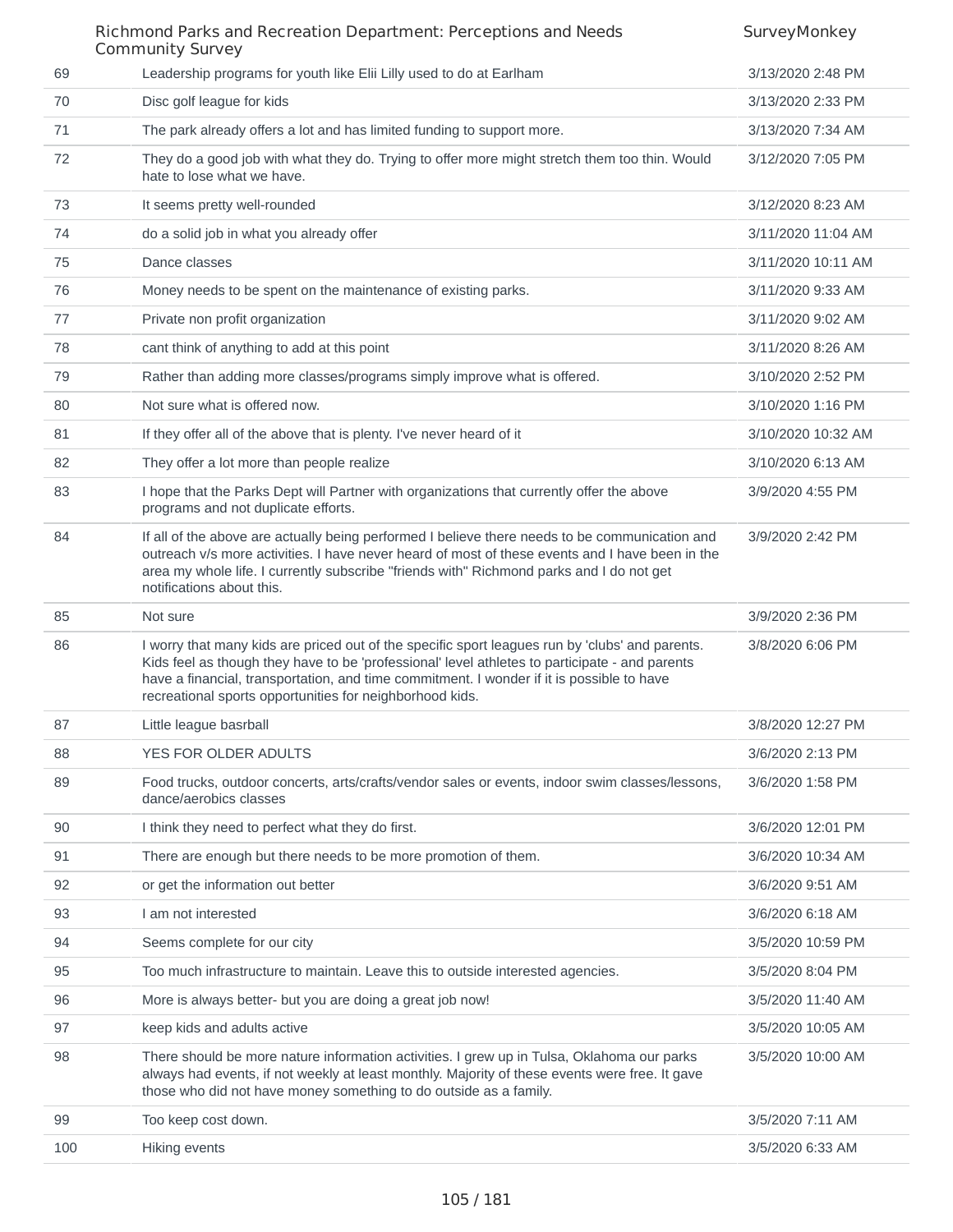101 I believe there is a good variety of programming. The same state of the state of the state of programming. 102 Adult Sports programming and youth sports camps would be nice! Basketball 3 on 3 leagues, disc golf leagues, tennis camps, volleyball camps, disc golf camps. 3/4/2020 10:26 PM 103 Youth need it 3/4/2020 9:09 PM 104 It sounds like there are a lot of recreational programs that I wasn't even aware of. Maybe just more advertising to get the word out. 3/4/2020 6:52 PM 105 Yes. Would like to see more programs geared towards the 40 and 50 somethings : ) 3/4/2020 3:25 PM 106 Biggest problem, there are not many park options near Reid Health side of Richmond where there are wooded areas and walking trails. It would be nice to fix up the middle fork reservoir area and make trails around it and more activities. Area is dirty and needs remodeled. 3/4/2020 3:21 PM 107 youth 3/4/2020 2:38 PM 108 I think they need to focus on the poor condition of the parks first, then add programs. 3/4/2020 2:11 PM 109 I don't enough to make an informed answer. 3/4/2020 1:58 PM 110 dance 2 fit classes, pottery, gardening, painting 3/4/2020 12:13 PM 111 More walking club days **3/4/2020 11:41 AM** 112 Yes! Partnering with local nonprofits there are a multitude of things that Richmond P&R could offer for low or no cost to educate our community. 3/4/2020 9:35 AM 113 Not in town very often 3/4/2020 7:31 AM 114 I don't live in Richmond 3/4/2020 7:13 AM 115 I think you have it covered the state of the state of the state of the state of the state of the state of the state of the state of the state of the state of the state of the state of the state of the state of the stat 116 no comment 3/4/2020 12:05 AM 117 Again, I don't see a need for more but some kind of connection between a person who may need accommodations of some kind to participate and the program. 3/3/2020 11:21 PM 118 Na 3/3/2020 10:34 PM 119 I do not stay in Richmond for these reasons. 3/3/2020 9:10 PM 120 Actually, I thinl you should do LESS! Let the other youth programs run youth sports other that First Tee. Focus on what the parks themself offer. The Mom and child and Dad and child events are nice but it might be even better with other groups too I even think the days of needing fitness classes is over. JUKO is needed though. Maybe even with indoor options. But that serves kids in need. 3/3/2020 8:40 PM 121 programs for grandparents for them to do things with their grandkids 3/3/2020 8:33 PM 122 N/A 3/3/2020 7:36 PM 123 Heavier use of Elstro Plaza 3/3/2020 3:08 PM 124 Sounds like they do a lot of recreational programming based on this survey. 3/3/2020 2:48 PM 125 Young adults, late teenage years have nothing to do in our parks 3/3/2020 1:39 PM 126 More walking paths 3/3/2020 1:29 PM 127 I think the city of Richmond has plenty of recreational activities but may somehow work on advertisement to inform people more. 3/3/2020 1:09 PM 128 Unsure just what is offered 3/3/2020 12:56 PM 129 all that's available. 3/3/2020 12:46 PM 130 It looks like you have it covered! A series and the series of the series of the state of the state of the state of the state of the state of the state of the state of the state of the state of the state of the state of 131 The parks department needs more live music and definitely needs to advertise events more 3/3/2020 12:03 PM 132 Outdoor activities in the Reservoir Park. It is sad to see the beautiful lake go to waste. Movies, 3/3/2020 11:54 AM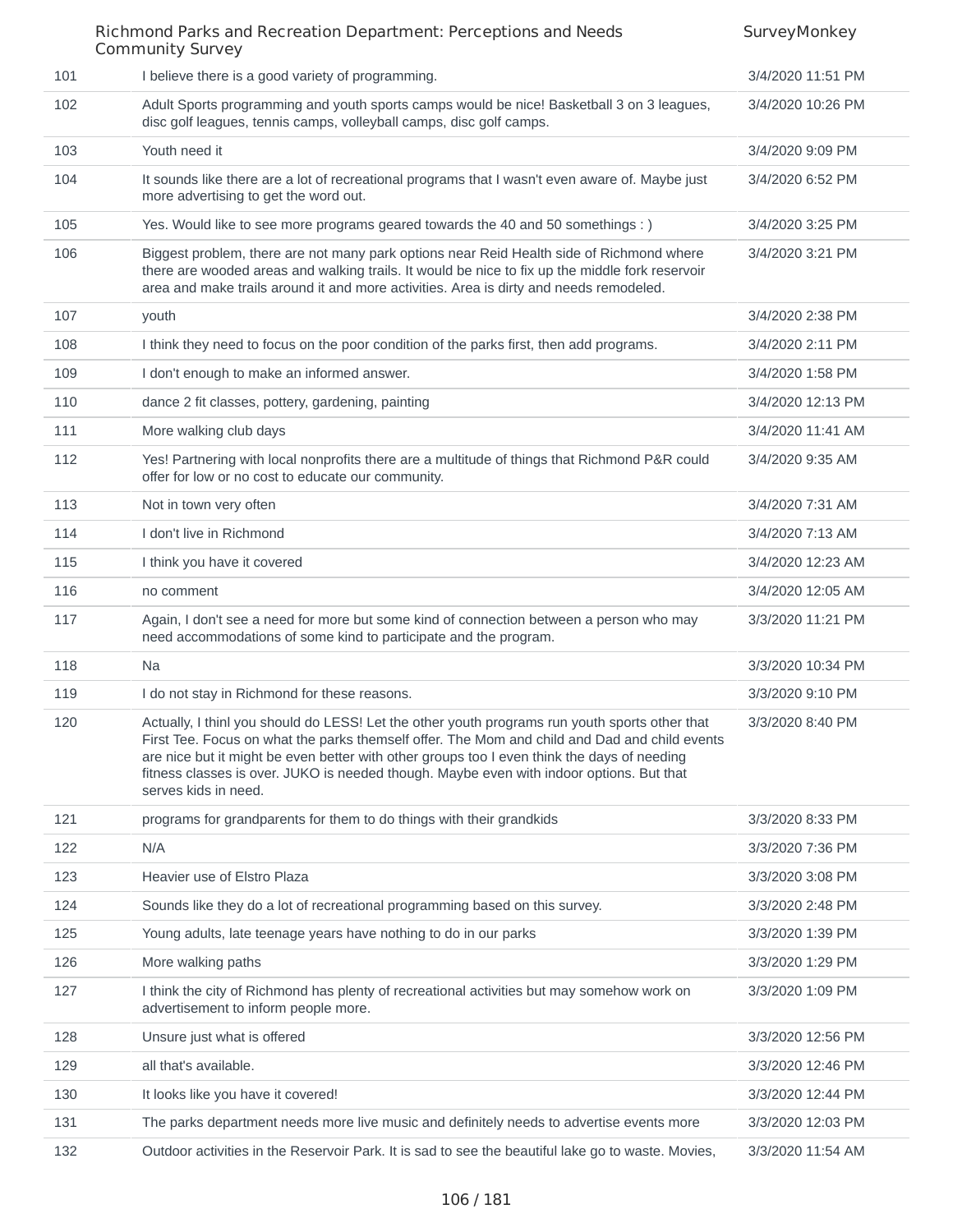camps, more water fun such as (paddle boats, pontoons, etc...) The shelters need updated and more trails.

| 133 | Yoga, tai chi                                                                                                                                                                                                                                                                                                                                                                                      | 3/3/2020 11:53 AM |
|-----|----------------------------------------------------------------------------------------------------------------------------------------------------------------------------------------------------------------------------------------------------------------------------------------------------------------------------------------------------------------------------------------------------|-------------------|
| 134 | I don't live in Richmond but I wish the events that are going on at the different parks were<br>advertised in Connersville more.                                                                                                                                                                                                                                                                   | 3/3/2020 11:45 AM |
| 135 | Events for teens                                                                                                                                                                                                                                                                                                                                                                                   | 3/3/2020 11:27 AM |
| 136 | I wasnt aware of some of the events listed, but i think offering more flexibility in time and better<br>promotion would definitely help.                                                                                                                                                                                                                                                           | 3/3/2020 11:27 AM |
| 137 | would like more info regarding adult activities like fitness or educational classes                                                                                                                                                                                                                                                                                                                | 3/3/2020 11:26 AM |
| 138 | Unsure - I wasn't aware of a lot of the offerings (and I follow multiple community pages on<br>social media). Maybe energy can be devoted to PR of current offerings as well as development<br>of others' interests (as per the outcome of this survey). I know there is dog park space at<br>Middlefork, but if there is another place to play with my dog, I would love to learn about that too. | 3/3/2020 11:00 AM |
| 139 | More walking and swimming events.                                                                                                                                                                                                                                                                                                                                                                  | 3/3/2020 10:58 AM |
| 140 | Looking for more fun activities for grandkids (Ages 0-15) Maybe better advertisement in<br>advance of events.                                                                                                                                                                                                                                                                                      | 3/3/2020 10:48 AM |
| 141 | I can't of anything additional that interests me.                                                                                                                                                                                                                                                                                                                                                  | 3/3/2020 10:44 AM |
| 142 | Running club                                                                                                                                                                                                                                                                                                                                                                                       | 3/3/2020 10:17 AM |
| 143 | More things for teenagers to do be invovled in.                                                                                                                                                                                                                                                                                                                                                    | 3/3/2020 10:13 AM |
| 144 | na                                                                                                                                                                                                                                                                                                                                                                                                 | 3/3/2020 9:55 AM  |
| 145 | Years ago, there were concerts at Glen Miller park. There were bigger name artists that played<br>and they were fun to attend. The movies are always geared toward families/children, so<br>something in the evenings geared more toward adults would be fun.                                                                                                                                      | 3/3/2020 9:47 AM  |
| 146 | Already have a lot.                                                                                                                                                                                                                                                                                                                                                                                | 3/3/2020 9:27 AM  |
| 147 | It seems like there is a lot of opportunities. Some of which above I wasn't aware of. So maybe<br>there needs to be various methods of pushing the information out to the community.                                                                                                                                                                                                               | 3/3/2020 9:05 AM  |
| 148 | I have no idea because I don't actually know everything you already offer.                                                                                                                                                                                                                                                                                                                         | 3/3/2020 9:04 AM  |
| 149 | More outdoor fitness classes                                                                                                                                                                                                                                                                                                                                                                       | 3/3/2020 8:59 AM  |
| 150 | I am too far away to make most things worth the drive                                                                                                                                                                                                                                                                                                                                              | 3/3/2020 8:56 AM  |
| 151 | offering activities weekly will keep kids busy over the summer and keep them active and<br>healthy. Maybe add in a community garden along with gardening courses.                                                                                                                                                                                                                                  | 3/3/2020 8:48 AM  |
| 152 | I cant really say.                                                                                                                                                                                                                                                                                                                                                                                 | 3/3/2020 8:41 AM  |
| 153 | I think Richmond does a greta job at offering plenty of recreational activity                                                                                                                                                                                                                                                                                                                      | 3/3/2020 8:32 AM  |
| 154 | government programs do not interest me                                                                                                                                                                                                                                                                                                                                                             | 3/3/2020 8:23 AM  |
| 155 | arts and crafts                                                                                                                                                                                                                                                                                                                                                                                    | 3/3/2020 8:05 AM  |
| 156 | It seems like there is lots to offer, but I rarely see advertisement for them.                                                                                                                                                                                                                                                                                                                     | 3/3/2020 8:01 AM  |
| 157 | I cannot think of anything specific that they should add but would be glad to see new things.                                                                                                                                                                                                                                                                                                      | 3/3/2020 7:57 AM  |
| 158 | better maintain what we have available.                                                                                                                                                                                                                                                                                                                                                            | 3/3/2020 7:48 AM  |
| 159 | not interested                                                                                                                                                                                                                                                                                                                                                                                     | 3/3/2020 7:46 AM  |
| 160 | I think they offer a lot                                                                                                                                                                                                                                                                                                                                                                           | 3/3/2020 7:42 AM  |
| 161 | Don't care                                                                                                                                                                                                                                                                                                                                                                                         | 3/3/2020 7:40 AM  |
| 162 | sound like you have all covered                                                                                                                                                                                                                                                                                                                                                                    | 3/3/2020 7:28 AM  |
| 163 | It looks like there is already a lot offered, not sure what to add                                                                                                                                                                                                                                                                                                                                 | 3/3/2020 7:19 AM  |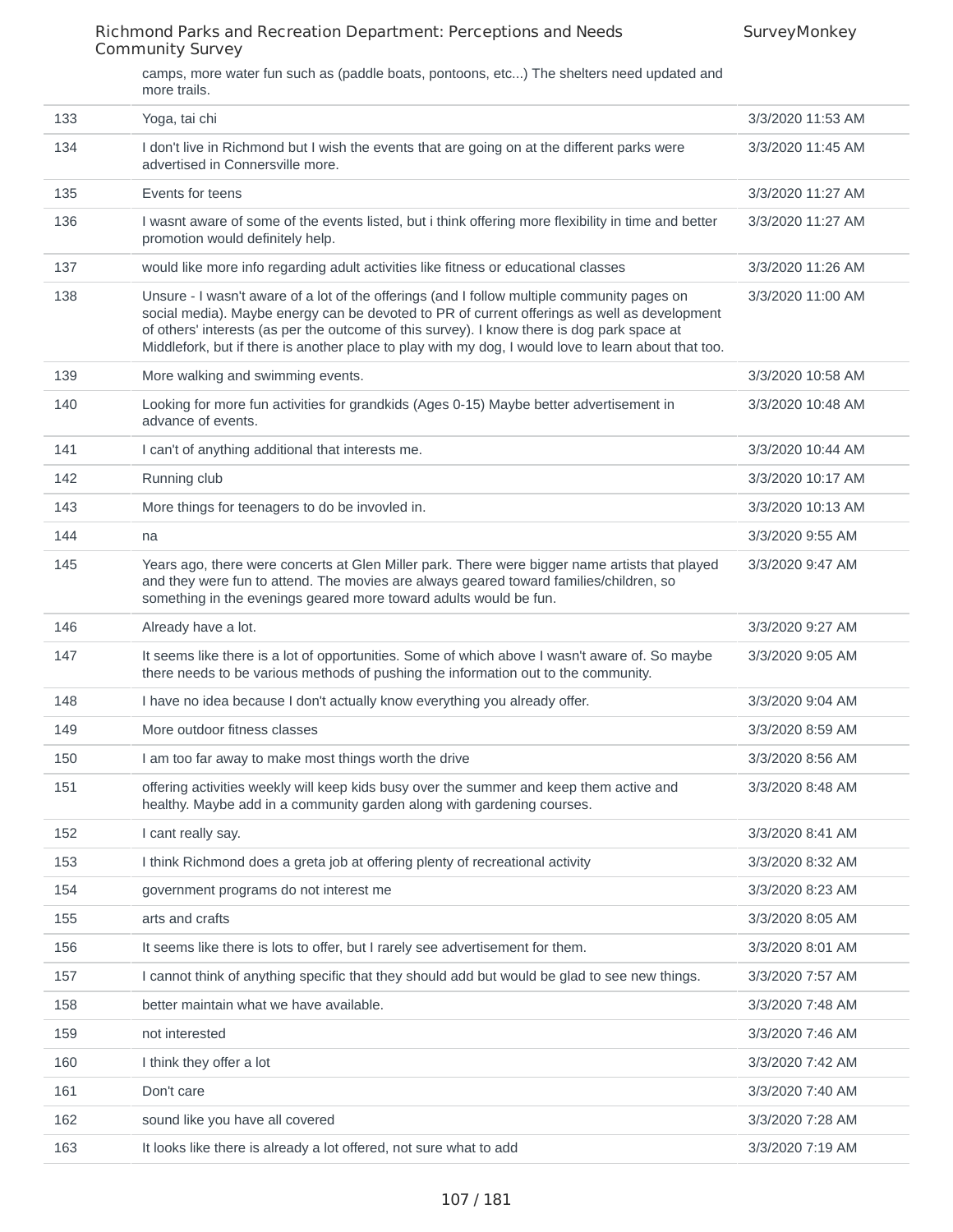|     | Richmond Parks and Recreation Department: Perceptions and Needs<br><b>Community Survey</b>                                                                                                                                                        | SurveyMonkey      |
|-----|---------------------------------------------------------------------------------------------------------------------------------------------------------------------------------------------------------------------------------------------------|-------------------|
| 164 | Not sure of what programs they have so not sure if more is needed.                                                                                                                                                                                | 3/3/2020 7:07 AM  |
| 165 | We just moved to Liberty and are very unfamiliar with the area.                                                                                                                                                                                   | 3/3/2020 7:03 AM  |
| 166 | Maintain what we have first.                                                                                                                                                                                                                      | 3/3/2020 6:54 AM  |
| 167 | Not sure what all they do so unsure                                                                                                                                                                                                               | 3/3/2020 6:43 AM  |
| 168 | Senior events and daily meetings outside in the parks. NOT downtown.                                                                                                                                                                              | 3/3/2020 12:34 AM |
| 169 | Unsure                                                                                                                                                                                                                                            | 3/2/2020 11:50 PM |
| 170 | I don't keep up with what you offer now. So I cannot say yes or no                                                                                                                                                                                | 3/2/2020 11:11 PM |
| 171 | There is a lot going on in Richmond                                                                                                                                                                                                               | 3/2/2020 8:59 PM  |
| 172 | There should be more events and events at different times. Not everyone is off on the<br>weekends or in the evenings. There are many people in Richmond that work 2nd and 3rd shift<br>that would enjoy the programming, but cannot come to them. | 3/2/2020 8:32 PM  |
| 173 | I feel like a lot is offered. Some things could be more fine tuned and focused on to make even<br>better.                                                                                                                                         | 3/2/2020 8:28 PM  |
| 174 | Volleyball                                                                                                                                                                                                                                        | 3/2/2020 7:28 PM  |
| 175 | soft ball and baseball for kids                                                                                                                                                                                                                   | 3/2/2020 6:31 PM  |
| 176 | I think we need to offer similar programs that are within driving distance of Richmond (such as<br>the Dayton/Muncie area).                                                                                                                       | 3/2/2020 6:22 PM  |
| 177 | Anything that will get kids to put down the electronics and get outside would be a benefit.                                                                                                                                                       | 3/2/2020 5:21 PM  |
| 178 | concerts                                                                                                                                                                                                                                          | 3/2/2020 5:20 PM  |
| 179 | I'm not interested.                                                                                                                                                                                                                               | 3/2/2020 4:40 PM  |
| 180 | <b>Hiking</b>                                                                                                                                                                                                                                     | 3/2/2020 4:36 PM  |
| 181 | I have two special needs children and one is an adult and the other is almost an adult and I<br>would love programs we could do together like classes, nature and about anything                                                                  | 3/2/2020 4:33 PM  |
| 182 | Outside fitness classes when the weather permits. More Dog parks More walking trails Arts and<br>crafts- like paint and wine events                                                                                                               | 3/2/2020 4:31 PM  |
| 183 | To make more people active                                                                                                                                                                                                                        | 3/2/2020 4:23 PM  |
| 184 | Just do the ones that are happening now and keep them going.                                                                                                                                                                                      | 3/2/2020 4:21 PM  |
| 185 | More things structured for the kids to do. Teach them to give back to the community.                                                                                                                                                              | 3/2/2020 4:07 PM  |
| 186 | It seems to have its fair share                                                                                                                                                                                                                   | 3/2/2020 4:03 PM  |
| 187 | My son loves history, specifically of the Trains and music of Richmond.                                                                                                                                                                           | 3/2/2020 3:55 PM  |
| 188 | undecided but no more taxes!                                                                                                                                                                                                                      | 3/2/2020 3:50 PM  |
| 189 | I really don't know since I don't live in Richmond.                                                                                                                                                                                               | 3/2/2020 3:49 PM  |
| 190 | More food truck rallies with cultural diversity                                                                                                                                                                                                   | 3/2/2020 3:49 PM  |
| 191 | updated playground equipment                                                                                                                                                                                                                      | 3/2/2020 3:48 PM  |
| 192 | more community events held at park such as festivals                                                                                                                                                                                              | 3/2/2020 3:45 PM  |
| 193 | Always room to add! Nothing specific in mind.                                                                                                                                                                                                     | 3/2/2020 3:44 PM  |
| 194 | More sports and outdoor fitness programs                                                                                                                                                                                                          | 3/2/2020 3:36 PM  |
| 195 | I don't really know                                                                                                                                                                                                                               | 3/2/2020 3:34 PM  |
| 196 | youth camps should have more spread out over summer to address overlap between programs<br>in the area                                                                                                                                            | 3/2/2020 3:33 PM  |
| 197 | It would be to expensive and increase taxes                                                                                                                                                                                                       | 3/2/2020 3:31 PM  |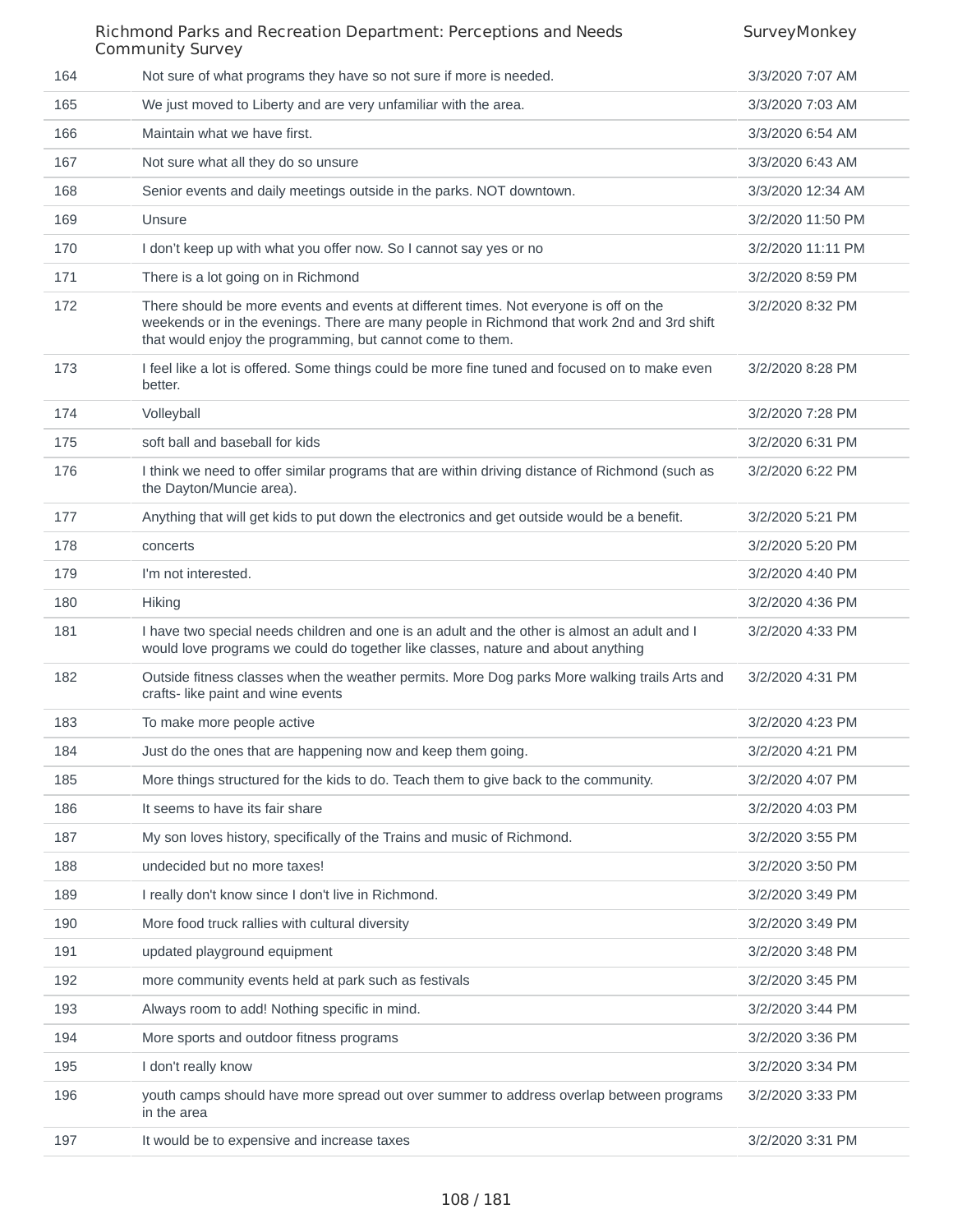|     | Richmond Parks and Recreation Department: Perceptions and Needs<br><b>Community Survey</b>                                                                           | SurveyMonkey       |
|-----|----------------------------------------------------------------------------------------------------------------------------------------------------------------------|--------------------|
| 198 | I believe that Richmond Parks and Recreation Department already has a large enough offering<br>for my family and me.                                                 | 3/2/2020 3:29 PM   |
| 199 | Depends on your budget.                                                                                                                                              | 3/2/2020 3:26 PM   |
| 200 | Although, I think they do a very good job, there are certainly ways to improve and target<br>additional varied interests.                                            | 3/2/2020 3:22 PM   |
| 201 | n/a                                                                                                                                                                  | 3/2/2020 3:22 PM   |
| 202 | unsure                                                                                                                                                               | 3/2/2020 3:18 PM   |
| 203 | indifferent                                                                                                                                                          | 3/2/2020 3:16 PM   |
| 204 | I believe there are enough currently.                                                                                                                                | 3/2/2020 3:16 PM   |
| 205 | I really think that advertisement is the biggest thing lacking. There are several programs, but<br>they are not well advertised and so my family misses out on them. | 3/2/2020 3:09 PM   |
| 206 | <b>Fishing</b>                                                                                                                                                       | 3/2/2020 3:09 PM   |
| 207 | More clean up. What I have observed is just dirty/trashy conditions, if this was cleaned up a<br>little more I'd be more prone to bring my kids to facilities.       | 3/2/2020 3:07 PM   |
| 208 | not sure. I don't really hear about the offerings.                                                                                                                   | 3/2/2020 3:06 PM   |
| 209 | I honestly don't know what all they have since I do not live here or use any of them.                                                                                | 3/2/2020 3:03 PM   |
| 210 | I was unaware of all the things that Richmond offers                                                                                                                 | 3/2/2020 3:03 PM   |
| 211 | not sure                                                                                                                                                             | 3/2/2020 3:02 PM   |
| 212 | no opinion                                                                                                                                                           | 3/2/2020 3:00 PM   |
| 213 | Depends on what is offered.                                                                                                                                          | 3/2/2020 3:00 PM   |
| 214 | events/programs for young children                                                                                                                                   | 3/2/2020 2:59 PM   |
| 215 | maybe not more just getting the message out there better as to what is available                                                                                     | 3/2/2020 2:59 PM   |
| 216 | Anything that may interest more people to participate                                                                                                                | 3/2/2020 2:59 PM   |
| 217 | It seems like a variety of options already exist                                                                                                                     | 3/2/2020 2:59 PM   |
| 218 | I would love to see more live music in Glen Miller park or in other outdoor venues.                                                                                  | 3/2/2020 2:57 PM   |
| 219 | If a particular interest is not currently offered, then yes.                                                                                                         | 3/2/2020 2:53 PM   |
| 220 | HORSESHOE LEAGUE                                                                                                                                                     | 3/2/2020 2:53 PM   |
| 221 | Do what you do well.                                                                                                                                                 | 3/1/2020 10:22 PM  |
| 222 | More pool events. Pool should be open weekends after school starts. It is only open for a short<br>time period Lost of lost income for city.                         | 3/1/2020 6:51 PM   |
| 223 | Elderly and disabled activities for handicaps age specified.                                                                                                         | 3/1/2020 3:38 PM   |
| 224 | Fishing tournament                                                                                                                                                   | 3/1/2020 2:53 PM   |
| 225 | Programs that promote physical fitness for kiddos as well as for seniors                                                                                             | 3/1/2020 2:28 PM   |
| 226 | Programs for younger families- quality of place- work here/live here                                                                                                 | 3/1/2020 2:02 PM   |
| 227 | There isn't enough stuff for all ages of people                                                                                                                      | 3/1/2020 1:55 PM   |
| 228 | I'm not sure at this time what to suggest.                                                                                                                           | 3/1/2020 9:59 AM   |
| 229 | Unsure                                                                                                                                                               | 3/1/2020 9:26 AM   |
| 230 | They are doing a great job                                                                                                                                           | 3/1/2020 12:00 AM  |
| 231 | Community education on living more sustainably for both the Earth and your wallet, Parks<br>Explorer for discovering all the Parks Richmond has                      | 2/29/2020 11:17 PM |
| 232 | Soap Box Derby Racing                                                                                                                                                | 2/29/2020 10:08 PM |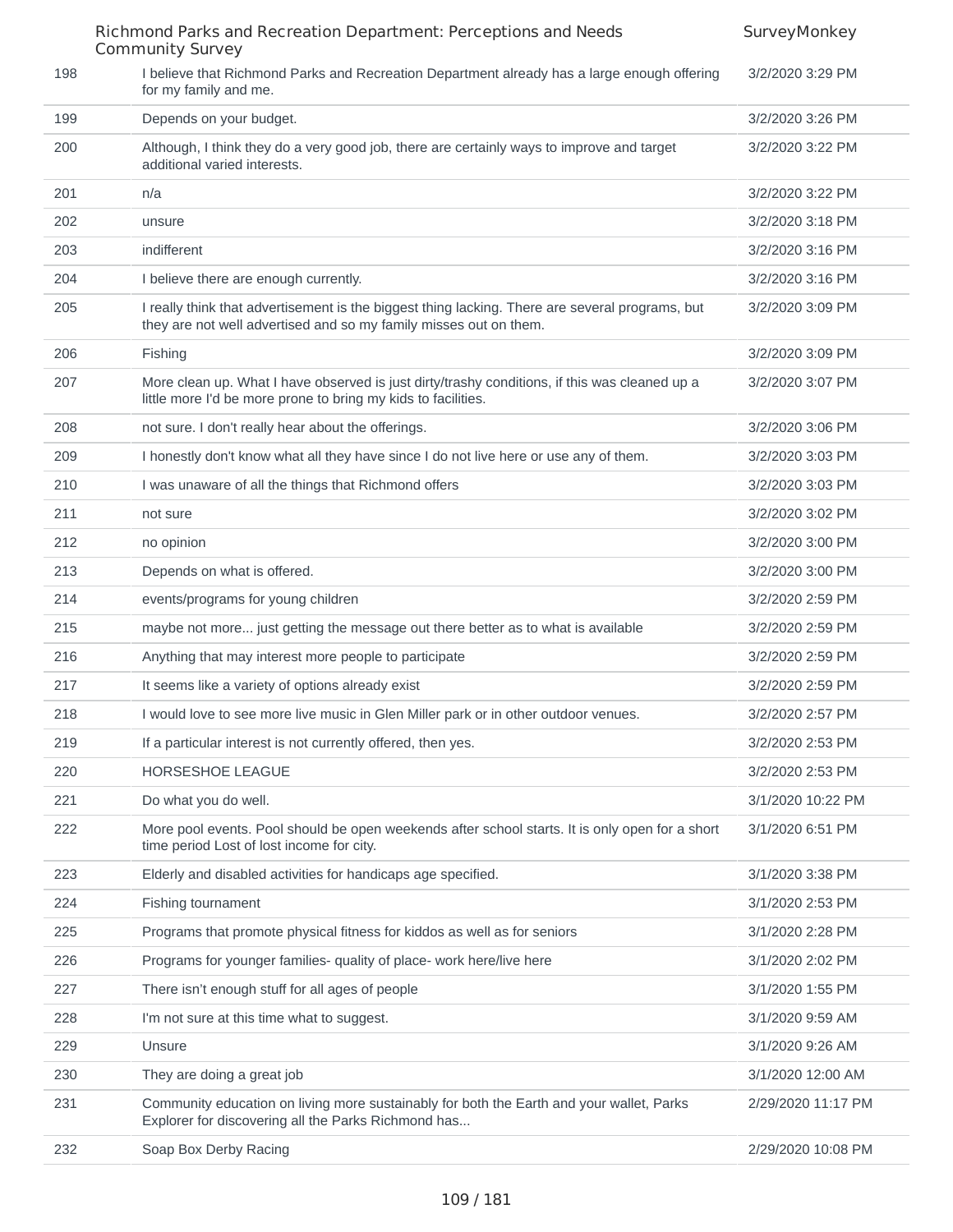| 233 | Stretched to thin leave it too private                                                                                                                                                                                                                                                                                                                                                                                | 2/29/2020 9:48 PM  |
|-----|-----------------------------------------------------------------------------------------------------------------------------------------------------------------------------------------------------------------------------------------------------------------------------------------------------------------------------------------------------------------------------------------------------------------------|--------------------|
| 234 | Not sure what this entales                                                                                                                                                                                                                                                                                                                                                                                            | 2/29/2020 7:54 PM  |
| 235 | No reason.                                                                                                                                                                                                                                                                                                                                                                                                            | 2/29/2020 5:16 PM  |
| 236 | Stop spending tax money on things we the tax payer can't afford!!                                                                                                                                                                                                                                                                                                                                                     | 2/29/2020 4:48 PM  |
| 237 | We need a big fenced in park for our children with disabilitiesthey need to be able to play ball,<br>run and do things that others children canThis park for our disabled children needs to have a<br>high fence completely around itbasket ball court, track and swings and all those things that a<br>regular park has                                                                                              | 2/29/2020 4:39 PM  |
| 238 | It looks to me like you already have plenty.                                                                                                                                                                                                                                                                                                                                                                          | 2/29/2020 1:13 PM  |
| 239 | Adult Golf Lessons Geocaching events                                                                                                                                                                                                                                                                                                                                                                                  | 2/29/2020 12:56 PM |
| 240 | Just advertise more/differently. There are things mentioned here that in interested in but did not<br>know your offer. How would I find that information?                                                                                                                                                                                                                                                             | 2/29/2020 10:56 AM |
| 241 | Think it seems appropriate                                                                                                                                                                                                                                                                                                                                                                                            | 2/29/2020 10:19 AM |
| 242 | Fitness activities More cleaning                                                                                                                                                                                                                                                                                                                                                                                      | 2/28/2020 10:17 PM |
| 243 | I would love to see some more adult recreational programming, specifically sports. I'd love to<br>see volleyball                                                                                                                                                                                                                                                                                                      | 2/28/2020 1:39 PM  |
| 244 | A town are size can not be all things to everyone and offer every program under the sun . I feel<br>like you should stream line what you do and do it well . I also see by looking at your list of parks<br>I did not know half of them even were here . I have lived here since 1994. Would you be better<br>off have maybe 4 or 5 big parks and not have the tiny ones are people really using these tiny<br>parks? | 2/28/2020 11:52 AM |
| 245 | Lacrosse                                                                                                                                                                                                                                                                                                                                                                                                              | 2/28/2020 8:14 AM  |
| 246 | The amphitheater summer concert series!                                                                                                                                                                                                                                                                                                                                                                               | 2/28/2020 7:10 AM  |
| 247 | Focus on teens                                                                                                                                                                                                                                                                                                                                                                                                        | 2/28/2020 6:36 AM  |
| 248 | Appears there are a variety of activities available. Maybe they just need to be better publicized.                                                                                                                                                                                                                                                                                                                    | 2/27/2020 3:44 PM  |
| 249 | I feel like our city needs to put the sole focus of our parks department on caring for our current<br>parks. Glen miller is essentially in the center of town and very poorly maintained. It is sad<br>seeing the way the park is for my children versus when I was a child. I think we need to put our<br>focus there and then move on to other ideas                                                                | 2/27/2020 1:57 PM  |
| 250 | No specific interest.                                                                                                                                                                                                                                                                                                                                                                                                 | 2/27/2020 12:29 PM |
| 251 | Not sure                                                                                                                                                                                                                                                                                                                                                                                                              | 2/26/2020 10:56 PM |
| 252 | I think the offerings are greatbut need advertised better                                                                                                                                                                                                                                                                                                                                                             | 2/26/2020 10:25 PM |
| 253 | We have enough programs.                                                                                                                                                                                                                                                                                                                                                                                              | 2/26/2020 7:58 PM  |
| 254 | I think it depends on the results of this survey and if what is offered is full each time it is offered.<br>Only then should programming be increased.                                                                                                                                                                                                                                                                | 2/26/2020 6:17 PM  |
| 255 | focus on maintenance and upkeep, and less on programming                                                                                                                                                                                                                                                                                                                                                              | 2/26/2020 4:40 PM  |
| 256 | Combined walking and education--nature walks (birds, trees, plants) or tours of historic park<br>areas with information on significant events and artifacts.                                                                                                                                                                                                                                                          | 2/26/2020 4:02 PM  |
| 257 | There should be something lined up every weekend                                                                                                                                                                                                                                                                                                                                                                      | 2/26/2020 1:02 PM  |
| 258 | outdoor concerts                                                                                                                                                                                                                                                                                                                                                                                                      | 2/26/2020 10:03 AM |
| 259 | Just keep the youth involved and out of trouble as much as possible.                                                                                                                                                                                                                                                                                                                                                  | 2/26/2020 9:36 AM  |
| 260 | It's good to have a lot going on and a lot of choices, but unless there is a need for and interest<br>in more recreational programming, maybe it's good to do the ones you're doing well first, and<br>make sure people know what is already being offered.                                                                                                                                                           | 2/26/2020 9:18 AM  |
| 261 | Classes are great, as long as the facilities are being kept up.                                                                                                                                                                                                                                                                                                                                                       | 2/25/2020 11:38 PM |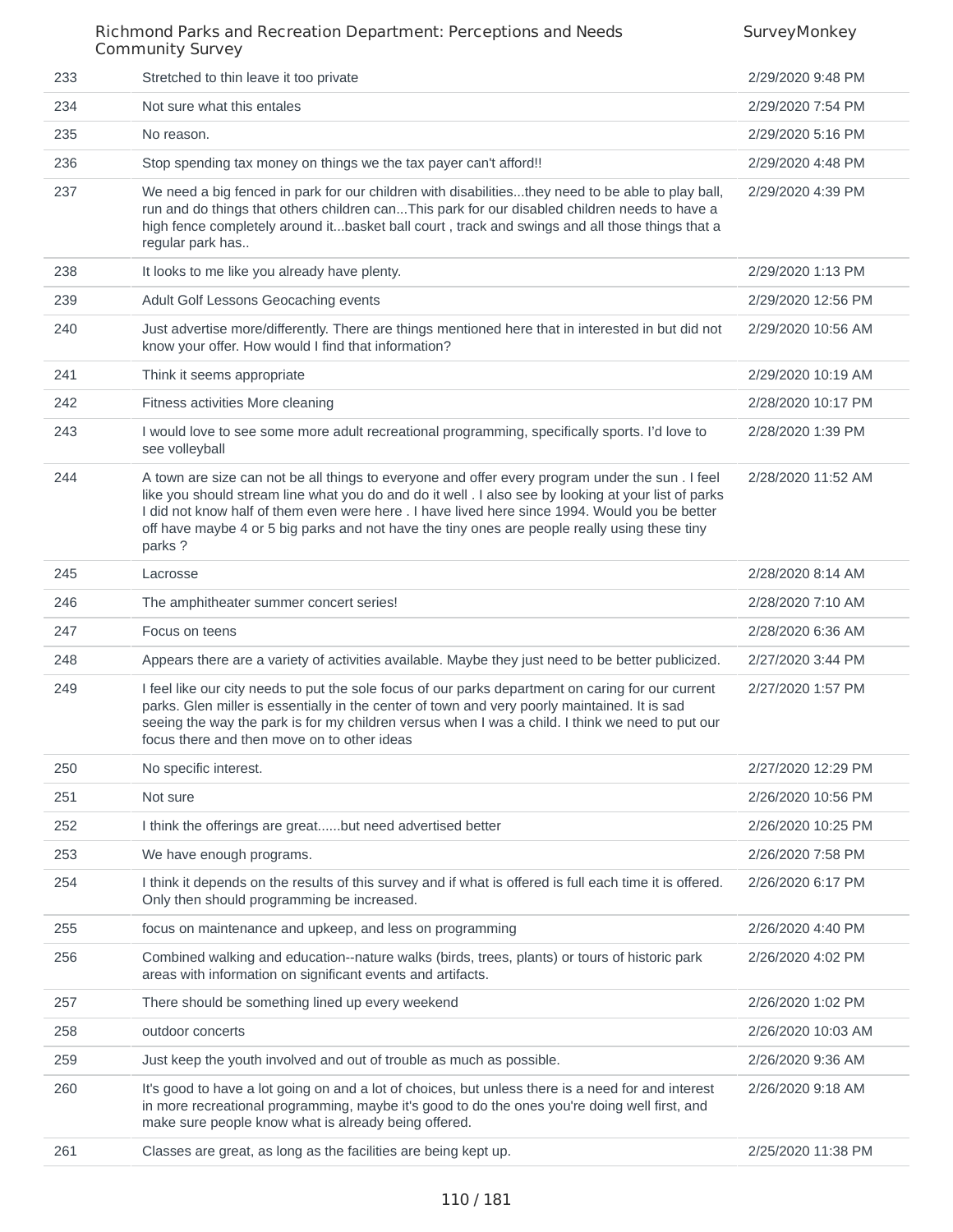SurveyMonkey

#### Richmond Parks and Recreation Department: Perceptions and Needs Community Survey

| 262 | Fun random things :)                                                                                                                                                                                  | 2/25/2020 10:02 PM |
|-----|-------------------------------------------------------------------------------------------------------------------------------------------------------------------------------------------------------|--------------------|
| 263 | Arts and crafts for adults would be cool                                                                                                                                                              | 2/25/2020 9:13 PM  |
| 264 | There are too many activities that pull families in so many directions.                                                                                                                               | 2/25/2020 8:41 PM  |
| 265 | no opinion                                                                                                                                                                                            | 2/25/2020 8:05 PM  |
| 266 | Not sure. No opinion                                                                                                                                                                                  | 2/25/2020 7:35 PM  |
| 267 | Because I'm not interested                                                                                                                                                                            | 2/25/2020 4:33 PM  |
| 268 | More variety and better publicized.                                                                                                                                                                   | 2/25/2020 4:27 PM  |
| 269 | I'm not sure what else there is to offer.                                                                                                                                                             | 2/25/2020 4:10 PM  |
| 270 | I think the parks department should offer FEWER programs but partner with other agencies -<br>you provide the space and they provide the programs.                                                    | 2/25/2020 3:31 PM  |
| 271 | I'd like to see more nature based programs and education than just pure recreation.                                                                                                                   | 2/25/2020 3:25 PM  |
| 272 | Yes and they should get the word out about all of the recreational events because I didn't even<br>know about like 75 percent of them.                                                                | 2/25/2020 11:45 AM |
| 273 | There are lots of options                                                                                                                                                                             | 2/25/2020 10:15 AM |
| 274 | I think we have enough.                                                                                                                                                                               | 2/25/2020 10:14 AM |
| 275 | Community events downtown. Block parties with streets blocked off                                                                                                                                     | 2/25/2020 9:15 AM  |
| 276 |                                                                                                                                                                                                       | 2/25/2020 7:54 AM  |
| 277 | More adult intramural sports                                                                                                                                                                          | 2/24/2020 9:29 PM  |
| 278 | Concerts on Roosevelt hill was really nice                                                                                                                                                            | 2/24/2020 7:33 PM  |
| 279 | Not that it necessarily needs more but more options for low income families. Either free or low<br>cost activities. We don't participate in a lot of things because we simply can not afford it.      | 2/24/2020 6:49 PM  |
| 280 | - Theater (putting on plays, acting classes, etc) - Sport tournaments that can be entered -<br>Concerts - Talent shows                                                                                | 2/24/2020 4:54 PM  |
| 281 | Tennis programs beyond Amigos                                                                                                                                                                         | 2/24/2020 4:38 PM  |
| 282 | At this point I think the parks department should concentrate their time and money on fixing up<br>and mainataing the facilities that they have.                                                      | 2/24/2020 3:46 PM  |
| 283 | I'd love to see more local artists and artisans at local events (not MLM stuff like Lularoe, Thirty-<br>one, Pampered Chef). The MLMers crowd out the actual artists and makes it all look like junk. | 2/24/2020 3:38 PM  |
| 284 | Focus more on helping our neighbors and communities (programs)                                                                                                                                        | 2/24/2020 3:34 PM  |
| 285 | I believe the city needs to help provide classes for health for kids                                                                                                                                  | 2/24/2020 2:53 PM  |
| 286 | Get fit, light guided workouts                                                                                                                                                                        | 2/24/2020 1:21 PM  |
| 287 | I think there are plenty. The programs need to be beefed up and advertised more.                                                                                                                      | 2/24/2020 12:09 PM |
| 288 | I'd like to see funds used to further develop maintenance. & program involvement before adding<br>more.                                                                                               | 2/24/2020 12:09 PM |
| 289 | Adult sports league. Children sports leagues.                                                                                                                                                         | 2/24/2020 9:47 AM  |
| 290 | At our age, we don't do that much anymore. Park should focus on the youth and younger<br>families.                                                                                                    | 2/24/2020 12:37 AM |
| 291 | I think whatever y'all do there should be publicly about it and outreach to the community.                                                                                                            | 2/23/2020 8:39 PM  |
| 292 | More is always better but can't spread yourselves to thin if we could fix what we've already got I<br>think we would be in a much better place.                                                       | 2/23/2020 8:22 PM  |
| 293 | More live music festivals would be fun.                                                                                                                                                               | 2/23/2020 8:10 PM  |
| 294 | I don't really know what they offer, so it is hard to say what more is needed. Perhaps just better                                                                                                    | 2/23/2020 6:01 PM  |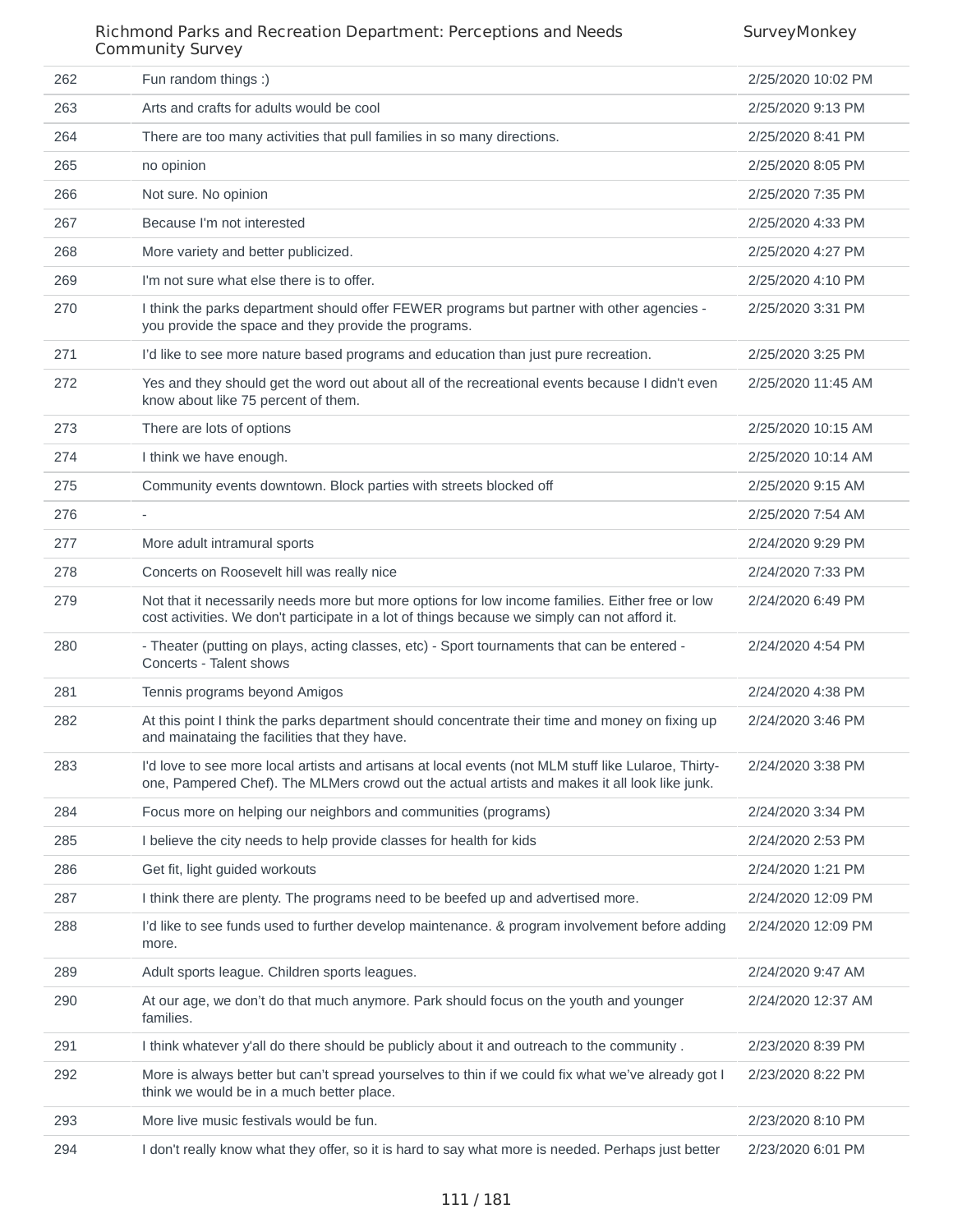|     | information about available programming.                                                                                                                                                                                                                                                                                                                                              |                    |
|-----|---------------------------------------------------------------------------------------------------------------------------------------------------------------------------------------------------------------------------------------------------------------------------------------------------------------------------------------------------------------------------------------|--------------------|
| 295 | Unsure exactly what youth and others want these days. People of all ages seem to be inside<br>using electronics.                                                                                                                                                                                                                                                                      | 2/23/2020 5:52 PM  |
| 296 | Gardening courses, sewing/crochet/knitting courses, kids veggie/fruit gardening courses                                                                                                                                                                                                                                                                                               | 2/23/2020 3:55 PM  |
| 297 | More educational events for kids, especially those in preschool                                                                                                                                                                                                                                                                                                                       | 2/23/2020 1:41 PM  |
| 298 | More youth activities and supporting current programs not connected to the park to help build<br>our community. Do a better job of promoting activities. When BMX was in Richmond there was<br>little support. There is a skate park being poorly utilize, make fun events, get kids active again.<br>Have a ropes course program and a ninja warrior program for youth. Ice skating. | 2/23/2020 11:17 AM |
| 299 | Yes and no- don't overlap resources of what is already being offered by boys and girls club or<br>YWCA, etc. Focus on outdoor activities (walking trails) and park/pond maintenance- making it<br>beautiful and safe!                                                                                                                                                                 | 2/23/2020 10:52 AM |
| 300 | I think there is enough variety, and need to keep up with what you have                                                                                                                                                                                                                                                                                                               | 2/23/2020 9:29 AM  |
| 301 | Just maintain the facilities at this point. The park system is a reflection of the pride the city<br>administrators have in the city.                                                                                                                                                                                                                                                 | 2/23/2020 8:56 AM  |
| 302 | Maybe                                                                                                                                                                                                                                                                                                                                                                                 | 2/23/2020 8:36 AM  |
| 303 | Concentrate on safe and well maintained parks, lighting, and better marketing. Clean and open<br>restrooms. Te st road trail and Star Bennett area are not safe anymore                                                                                                                                                                                                               | 2/23/2020 7:31 AM  |
| 304 | <b>Sports</b>                                                                                                                                                                                                                                                                                                                                                                         | 2/23/2020 6:59 AM  |
| 305 | Kids fishing, such as Hook a Kid on Fishing                                                                                                                                                                                                                                                                                                                                           | 2/23/2020 6:51 AM  |
| 306 | Persons with disabilities need more organized, safe recreational meaningful activities                                                                                                                                                                                                                                                                                                | 2/23/2020 6:43 AM  |
| 307 | He programming you provide now is good, and I'd hate to see you stretched too thin.                                                                                                                                                                                                                                                                                                   | 2/23/2020 1:56 AM  |
| 308 | Just more comunitity events                                                                                                                                                                                                                                                                                                                                                           | 2/23/2020 1:42 AM  |
| 309 | Good variety now.                                                                                                                                                                                                                                                                                                                                                                     | 2/23/2020 1:22 AM  |
| 310 | I say NO until you can get your budget and what you need to do to bring the parks we already<br>have up to date or standards that the State requires.                                                                                                                                                                                                                                 | 2/23/2020 12:26 AM |
| 311 | I think what we have is adequate. I would rather see them spend their money to better upkeep<br>what we have.                                                                                                                                                                                                                                                                         | 2/22/2020 10:36 PM |
| 312 | Unsure of offering                                                                                                                                                                                                                                                                                                                                                                    | 2/22/2020 10:12 PM |
| 313 | I don't know                                                                                                                                                                                                                                                                                                                                                                          | 2/22/2020 9:49 PM  |
| 314 | Youth and adult volleyball leagues, clinics                                                                                                                                                                                                                                                                                                                                           | 2/22/2020 9:10 PM  |
| 315 | Lots offered                                                                                                                                                                                                                                                                                                                                                                          | 2/22/2020 9:00 PM  |
| 316 | Good concerts on the hill. Not just local talent. Actual popular bands and musicians. Fishing<br>tournaments or fishing related events. Middlefork Reservoir has a lot of potential and is under<br>utilized.                                                                                                                                                                         | 2/22/2020 6:15 PM  |
| 317 | More family events                                                                                                                                                                                                                                                                                                                                                                    | 2/22/2020 6:09 PM  |
| 318 | Being that my husband and I are over the age of 50 and have mobility issues, we would like to<br>see programs for folks like us. I realize this might be difficult to organize, but it seems once we<br>passed the age of 40 and our health became an issue, there was nothing for us to participate in<br>regularly.                                                                 | 2/22/2020 4:49 PM  |
| 319 | For youth programs                                                                                                                                                                                                                                                                                                                                                                    | 2/22/2020 4:00 PM  |
| 320 | They seem to be overwhelmed financially with maintaining facilities, grounds.                                                                                                                                                                                                                                                                                                         | 2/22/2020 3:34 PM  |
| 321 | Programming is top notch in Richmond. I am impressed with all they do.                                                                                                                                                                                                                                                                                                                | 2/22/2020 11:43 AM |
| 322 | Music, animals, fun guests speakers                                                                                                                                                                                                                                                                                                                                                   | 2/22/2020 11:36 AM |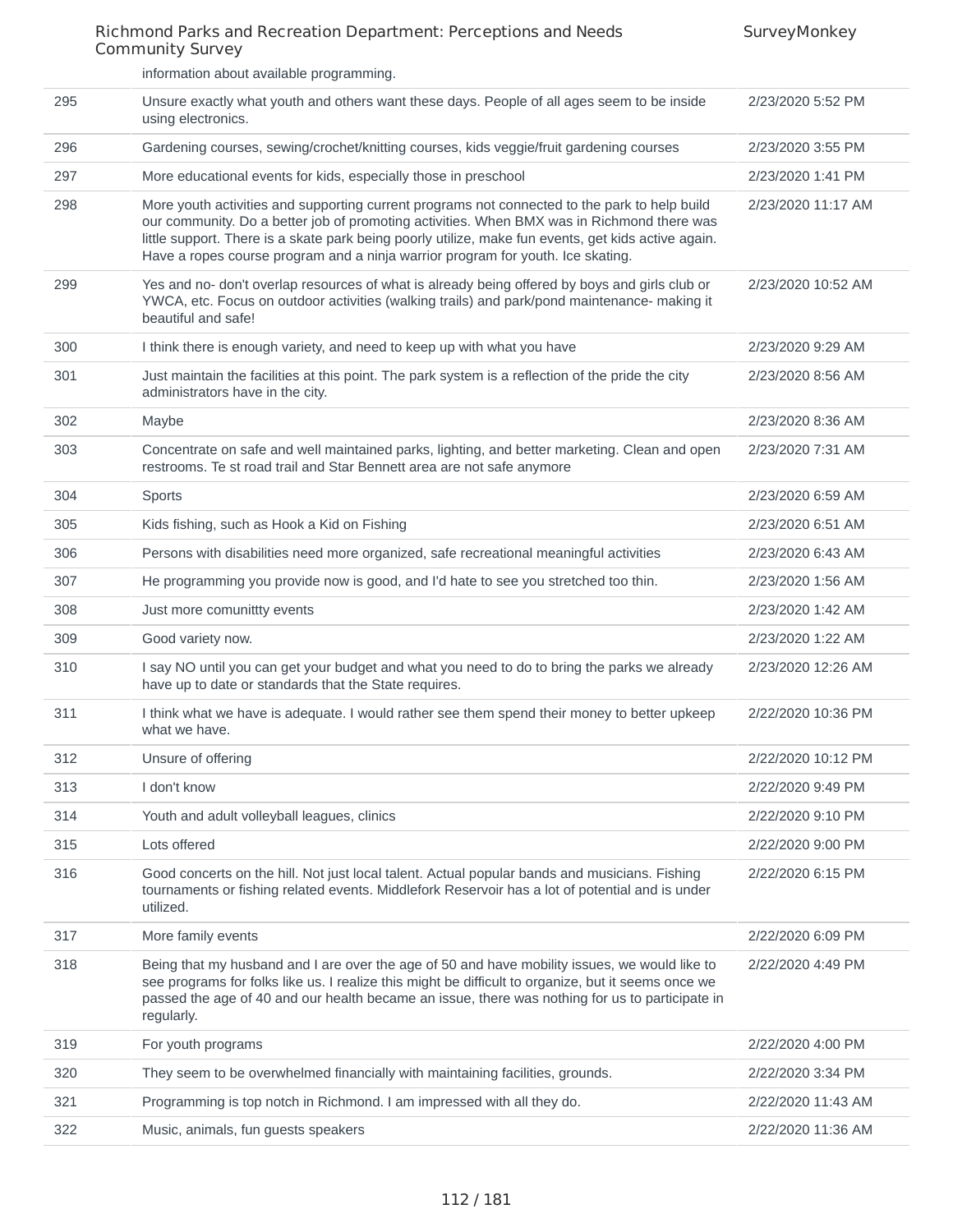|     | Richmond Parks and Recreation Department: Perceptions and Needs                                                                                                                                                                                                                                                                                                                                                                        | SurveyMonkey       |
|-----|----------------------------------------------------------------------------------------------------------------------------------------------------------------------------------------------------------------------------------------------------------------------------------------------------------------------------------------------------------------------------------------------------------------------------------------|--------------------|
| 323 | <b>Community Survey</b><br>It would be great if there could be a few more programs dealing with the history of the area,<br>maybe by partnering with the local historical society.                                                                                                                                                                                                                                                     | 2/22/2020 9:44 AM  |
| 324 | I think we need to focus more and offer less but do them better.                                                                                                                                                                                                                                                                                                                                                                       | 2/22/2020 9:40 AM  |
| 325 | nature, climate change, conservaation                                                                                                                                                                                                                                                                                                                                                                                                  | 2/22/2020 8:28 AM  |
| 326 | can't think of any right now                                                                                                                                                                                                                                                                                                                                                                                                           | 2/22/2020 5:51 AM  |
| 327 | More musical events                                                                                                                                                                                                                                                                                                                                                                                                                    | 2/22/2020 12:31 AM |
| 328 | Any park or recreation facility should always strive to improve and add to their programming                                                                                                                                                                                                                                                                                                                                           | 2/21/2020 3:34 PM  |
| 329 | I personally am limited on free time                                                                                                                                                                                                                                                                                                                                                                                                   | 2/21/2020 2:15 PM  |
| 330 | We have plenty already offered. Just concentrate on doing what we have well. Stop adding new<br>things and areas that the Parks need to maintain. We have plenty of areas for kids to play. Glen<br>Miller needs some definite                                                                                                                                                                                                         | 2/21/2020 12:11 PM |
| 331 | The parks department's resources are stretched too thin as it is.                                                                                                                                                                                                                                                                                                                                                                      | 2/21/2020 10:40 AM |
| 332 | Landscaping classes if you don't already. If you did I didn't know about it. I think that would be<br>cool How to grow a garden for kids. That would be great to have kids learn.                                                                                                                                                                                                                                                      | 2/21/2020 9:19 AM  |
| 333 | Not sure.                                                                                                                                                                                                                                                                                                                                                                                                                              | 2/21/2020 8:32 AM  |
| 334 | Something that links video games to the outdoors to lure them in with something they know so<br>they can transition to outdoors. My son loves Pokeman walking activity                                                                                                                                                                                                                                                                 | 2/21/2020 8:06 AM  |
| 335 | The more the merrier.                                                                                                                                                                                                                                                                                                                                                                                                                  | 2/20/2020 9:38 PM  |
| 336 | Not sure at this moment                                                                                                                                                                                                                                                                                                                                                                                                                | 2/20/2020 6:18 PM  |
| 337 | uncertain                                                                                                                                                                                                                                                                                                                                                                                                                              | 2/20/2020 6:02 PM  |
| 338 | Toddler specific froups                                                                                                                                                                                                                                                                                                                                                                                                                | 2/20/2020 3:12 PM  |
| 339 | no comment                                                                                                                                                                                                                                                                                                                                                                                                                             | 2/20/2020 2:38 PM  |
| 340 | I think there is a lot already offered                                                                                                                                                                                                                                                                                                                                                                                                 | 2/20/2020 1:56 PM  |
| 341 | Just assuming there are plenty of programs being offered for those that are interested in<br>participating.                                                                                                                                                                                                                                                                                                                            | 2/20/2020 12:38 PM |
| 342 | More programs to keep kids off the streets doing bad things.                                                                                                                                                                                                                                                                                                                                                                           | 2/20/2020 12:35 PM |
| 343 | I would like more activities in the colder months. Also, I think that advertising these events more<br>(on social media, local radio, etc.) could draw more individuals to them.                                                                                                                                                                                                                                                       | 2/20/2020 12:22 PM |
| 344 | I think the parks department does a wonderful job with the variety of events and offerings<br>currently available                                                                                                                                                                                                                                                                                                                      | 2/20/2020 12:17 PM |
| 345 | Nature classes                                                                                                                                                                                                                                                                                                                                                                                                                         | 2/20/2020 12:07 PM |
| 346 | More classes like yoga, zuumba, etc.                                                                                                                                                                                                                                                                                                                                                                                                   | 2/20/2020 12:06 PM |
| 347 | Better to focus on current offerings to do the best possible before expanding                                                                                                                                                                                                                                                                                                                                                          | 2/20/2020 11:41 AM |
| 348 | Outdoor fitness equipment area                                                                                                                                                                                                                                                                                                                                                                                                         | 2/20/2020 11:26 AM |
| 349 | I don't really have a reason for yes or noI'm Neutral here                                                                                                                                                                                                                                                                                                                                                                             | 2/20/2020 11:19 AM |
| 350 | Classes for kids                                                                                                                                                                                                                                                                                                                                                                                                                       | 2/20/2020 11:13 AM |
| 351 | I think you guys do a great job offering opportunities. The few classes that my family have<br>participated in have been wonderful!! We did the exercise/food class at Elstro/ library,<br>Triathalon, sports camp, first tee, and othersI was blown away at the lack of participation.<br>These were great classes and people were missing out. Maybe better advertising for them? I<br>love what you are doing. Please keep it up!!! | 2/20/2020 11:06 AM |
| 352 | Based on the previous question, it looks like more is already being offered than I was previously<br>aware.                                                                                                                                                                                                                                                                                                                            | 2/20/2020 11:02 AM |
| 353 | I think we can always look for more things for kids but I am pretty happy with what we have so                                                                                                                                                                                                                                                                                                                                         | 2/20/2020 10:52 AM |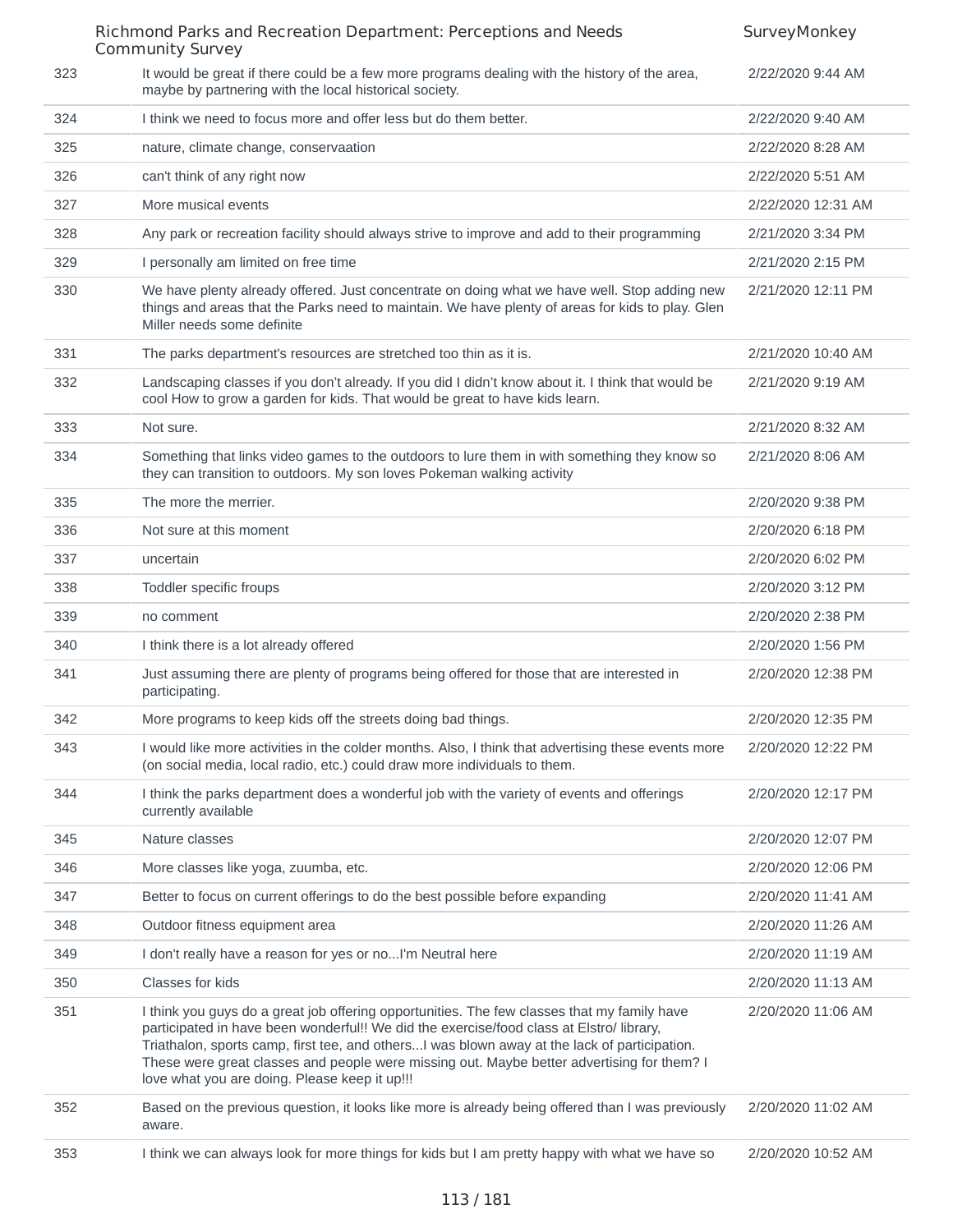|     | far.                                                                                                                                                                                                                                                                                                                                                                                                                                                                                                                                                                                                          |                    |
|-----|---------------------------------------------------------------------------------------------------------------------------------------------------------------------------------------------------------------------------------------------------------------------------------------------------------------------------------------------------------------------------------------------------------------------------------------------------------------------------------------------------------------------------------------------------------------------------------------------------------------|--------------------|
| 354 | Crafting/painting classes outdoors would be nice. Toddler classes, such as singing and dancing<br>outdoors in summer would be wonderful. Maybe senior painting classes. They need extra<br>guidance at times                                                                                                                                                                                                                                                                                                                                                                                                  | 2/20/2020 10:47 AM |
| 355 | Children programing                                                                                                                                                                                                                                                                                                                                                                                                                                                                                                                                                                                           | 2/20/2020 10:44 AM |
| 356 | Maybe just more marketing                                                                                                                                                                                                                                                                                                                                                                                                                                                                                                                                                                                     | 2/20/2020 10:44 AM |
| 357 | Outdoor playground/excercise equipment for Senior citizens, and disablied children and adults.<br>Example: Bring back the outdoor glider swings for adults, like we had in the 80's!                                                                                                                                                                                                                                                                                                                                                                                                                          | 2/20/2020 10:38 AM |
| 358 | We are way above average for communities our size.                                                                                                                                                                                                                                                                                                                                                                                                                                                                                                                                                            | 2/20/2020 10:37 AM |
| 359 | some kids like yoga and gymnastics                                                                                                                                                                                                                                                                                                                                                                                                                                                                                                                                                                            | 2/20/2020 10:32 AM |
| 360 | I think Parks and Recreation are the heart and soul to the community of Richmond. I don't have<br>as vast of a knowledge as I would like to to speak to the matter, but the more you can offer, or<br>the more you can support and boost what you already do- the better for our community.                                                                                                                                                                                                                                                                                                                   | 2/20/2020 10:31 AM |
| 361 | I think craft classes could be a great way to get community involved and (hopefully) bring<br>income to the Parks Department. I participated in the Winter Centerpiece making at the<br>Greenhouse and really enjoyed it. I would love to do more things like that! There are lots of<br>businesses in town that offer painting and crafting courses and they're all very attractive<br>options. I think the Parks could capitalize on that as well (from an outside perspective). Also just<br>wanted to say From Farm to Fork was excellent and the location was perfect. Thank you all for<br>what you do! | 2/20/2020 8:04 AM  |
| 362 | I don't believe you have the required funding to provide the necessary quality for more<br>programs. Doing more with no increase in resources means poor performance on all the<br>programs.                                                                                                                                                                                                                                                                                                                                                                                                                  | 2/19/2020 8:27 PM  |
| 363 | Offer More diverse cultural events                                                                                                                                                                                                                                                                                                                                                                                                                                                                                                                                                                            | 2/18/2020 5:10 AM  |
| 364 | Seems like enough is offered                                                                                                                                                                                                                                                                                                                                                                                                                                                                                                                                                                                  | 2/17/2020 9:18 PM  |
| 365 | Seems to be a lack of programs for slightly older children, just beyond JUKO age. Maybe<br>games, nature or dance that would appeal to them. It's a difficult age to keep busy.                                                                                                                                                                                                                                                                                                                                                                                                                               | 2/17/2020 8:22 AM  |
| 366 | I think you offer plenty.                                                                                                                                                                                                                                                                                                                                                                                                                                                                                                                                                                                     | 2/17/2020 2:21 AM  |
| 367 | Unsure                                                                                                                                                                                                                                                                                                                                                                                                                                                                                                                                                                                                        | 2/15/2020 6:59 PM  |
| 368 | It would be a duplication of activities                                                                                                                                                                                                                                                                                                                                                                                                                                                                                                                                                                       | 2/15/2020 6:59 PM  |
| 369 | events tailored to a variety of interests. not just jazz.                                                                                                                                                                                                                                                                                                                                                                                                                                                                                                                                                     | 2/15/2020 6:35 PM  |
| 370 | I believe there is barely enough budget to maintain what we have. It's better to have a limited<br>number of good programs than unlimited poorly run ones                                                                                                                                                                                                                                                                                                                                                                                                                                                     | 2/15/2020 5:27 PM  |
| 371 | Too costly                                                                                                                                                                                                                                                                                                                                                                                                                                                                                                                                                                                                    | 2/15/2020 4:04 PM  |
| 372 | Maybe runs longer than 5K's.                                                                                                                                                                                                                                                                                                                                                                                                                                                                                                                                                                                  | 2/15/2020 1:56 PM  |
| 373 | tennis courts are not in very good shape. lots of cracks.                                                                                                                                                                                                                                                                                                                                                                                                                                                                                                                                                     | 2/15/2020 8:40 AM  |
| 374 | For the young families                                                                                                                                                                                                                                                                                                                                                                                                                                                                                                                                                                                        | 2/14/2020 6:39 PM  |
| 375 | Pickleball                                                                                                                                                                                                                                                                                                                                                                                                                                                                                                                                                                                                    | 2/14/2020 5:26 PM  |
| 376 | This it out and make it higher quality.                                                                                                                                                                                                                                                                                                                                                                                                                                                                                                                                                                       | 2/13/2020 4:28 PM  |
| 377 | Adult swim time to enjoy the pool, not just to swim laps, sessions on "How to " play the guitar<br>or keyboard, crochet or knit, sell or post items for sale on ebay or other sites, etc                                                                                                                                                                                                                                                                                                                                                                                                                      | 2/13/2020 1:55 PM  |
| 378 | Undecided                                                                                                                                                                                                                                                                                                                                                                                                                                                                                                                                                                                                     | 2/13/2020 5:25 AM  |
| 379 | Your plate is too full                                                                                                                                                                                                                                                                                                                                                                                                                                                                                                                                                                                        | 2/12/2020 10:43 PM |
| 380 | Safety, exploring, educational                                                                                                                                                                                                                                                                                                                                                                                                                                                                                                                                                                                | 2/12/2020 9:00 PM  |
| 381 | There are so many organizations that each have their specialties in this town. So many events,                                                                                                                                                                                                                                                                                                                                                                                                                                                                                                                | 2/12/2020 8:54 PM  |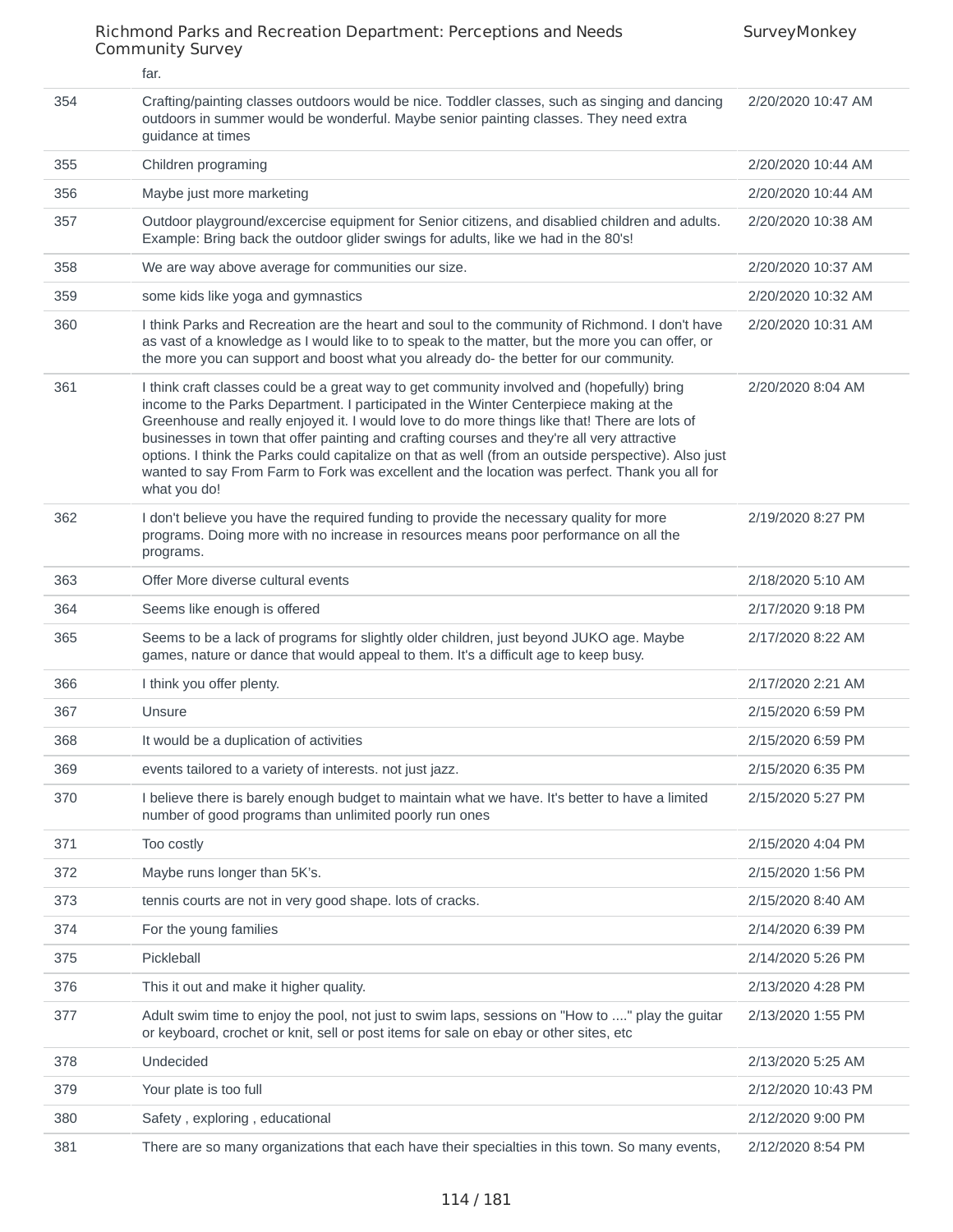|     | Richmond Parks and Recreation Department: Perceptions and Needs<br><b>Community Survey</b>                                                                                                                                                                                                                                                                                                                                                                                                                                                                                                                                                                                                                                              | SurveyMonkey       |
|-----|-----------------------------------------------------------------------------------------------------------------------------------------------------------------------------------------------------------------------------------------------------------------------------------------------------------------------------------------------------------------------------------------------------------------------------------------------------------------------------------------------------------------------------------------------------------------------------------------------------------------------------------------------------------------------------------------------------------------------------------------|--------------------|
|     | parades, festivals I wish they would be combined or organizations would work together so we<br>had less events but more impactful ones. Great example is the Meltdown; it the only big thing in<br>the winter and is not competing with any event except weather. The summer/fall city wide event<br>schedule is ridiculous; when everything is special - nothing is special.                                                                                                                                                                                                                                                                                                                                                           |                    |
| 382 | I feel that we have a diverse number of recreational programs. I believe that adding programs<br>for the sake of being able to say we have programs is not beneficial to our community. By<br>concentrating and improving on the programs that we already have in place, we will be able to<br>have a great parks department. Being able to operate within our means does not mean that<br>what is offered is subpar to other neighborhoods. It means that we are thinking of what our<br>friends and neighbors need, not about what everyone else is doing. We have some great<br>programs that can be built on and improved upon without stretching our resources thin and<br>alienating the very people that we are trying to serve. | 2/12/2020 8:01 PM  |
| 383 | People need to take advantage of what's already available.                                                                                                                                                                                                                                                                                                                                                                                                                                                                                                                                                                                                                                                                              | 2/12/2020 7:58 PM  |
| 384 | more programs for adults.                                                                                                                                                                                                                                                                                                                                                                                                                                                                                                                                                                                                                                                                                                               | 2/12/2020 7:53 PM  |
| 385 | Money                                                                                                                                                                                                                                                                                                                                                                                                                                                                                                                                                                                                                                                                                                                                   | 2/12/2020 6:21 PM  |
| 386 | I don't know.                                                                                                                                                                                                                                                                                                                                                                                                                                                                                                                                                                                                                                                                                                                           | 2/12/2020 6:09 PM  |
| 387 | We will need more pickleball courts                                                                                                                                                                                                                                                                                                                                                                                                                                                                                                                                                                                                                                                                                                     | 2/12/2020 4:47 PM  |
| 388 | No additional programming. The parks department should focus on using the funds it has to<br>improve/better maintain (& mow!) the parks we do have, maybe even selling some of the lesser<br>parks to have more funds to do so. Programming is not the Parks Dept.'s responsibility.                                                                                                                                                                                                                                                                                                                                                                                                                                                    | 2/12/2020 3:20 PM  |
| 389 | biking clubs, drop in exercise classes, concerts, educational programs                                                                                                                                                                                                                                                                                                                                                                                                                                                                                                                                                                                                                                                                  | 2/12/2020 3:09 PM  |
| 390 | Arts and crafts, things for LITTLE kids (1-3y), trail walking, educational stuff about the parks<br>(trees and plants education type things), community garden, more options for adult sports<br>(there is a softball league and that's all that I know of).                                                                                                                                                                                                                                                                                                                                                                                                                                                                            | 2/12/2020 3:05 PM  |
| 391 | Personally, I'm not interested in recreational programming at all. I know that others are and<br>that's cool.                                                                                                                                                                                                                                                                                                                                                                                                                                                                                                                                                                                                                           | 2/12/2020 2:56 PM  |
| 392 | Nothing specific but I think we need to always grow the ways we reach out to youth and adults<br>to just get outside.                                                                                                                                                                                                                                                                                                                                                                                                                                                                                                                                                                                                                   | 2/12/2020 2:55 PM  |
| 393 | Not needed. I'd rather support the YMCA                                                                                                                                                                                                                                                                                                                                                                                                                                                                                                                                                                                                                                                                                                 | 2/12/2020 2:53 PM  |
| 394 | Really you don't do a good job of getting the word out there. And posting it on Facebook a<br>couple of weeks before doesn't really help. And honestly the main park Glen Miller has turned<br>into a trash bin you guys need to focus on making sure that it's safe for kids to be going to<br>finding needles on the playground isn't a great image not always having bathrooms open at the<br>time the park is open is also horrible. And make sure the splash pad can be used all season<br>test it out before.                                                                                                                                                                                                                     | 2/12/2020 2:52 PM  |
| 395 | Realize which parks are useful. The rest, try and sell the property so maybe housing can be<br>built.                                                                                                                                                                                                                                                                                                                                                                                                                                                                                                                                                                                                                                   | 2/12/2020 6:21 AM  |
| 396 | Use areas for revenue opportunities to do more                                                                                                                                                                                                                                                                                                                                                                                                                                                                                                                                                                                                                                                                                          | 2/11/2020 9:18 PM  |
| 397 | I think that they do a good job with that for the kids.                                                                                                                                                                                                                                                                                                                                                                                                                                                                                                                                                                                                                                                                                 | 2/11/2020 2:55 PM  |
| 398 | What you have sounds like plenty, but there are likely others that would enjoy different things<br>than myself.                                                                                                                                                                                                                                                                                                                                                                                                                                                                                                                                                                                                                         | 2/11/2020 12:38 PM |
| 399 | I feel as though our Parks Dept provides an adequate and diverse set of programming. I don't<br>have an opinion on whether or not there should be more or less.                                                                                                                                                                                                                                                                                                                                                                                                                                                                                                                                                                         | 2/11/2020 12:35 PM |
| 400 | Consolidate and improve quality over quantity                                                                                                                                                                                                                                                                                                                                                                                                                                                                                                                                                                                                                                                                                           | 2/11/2020 12:01 PM |
| 401 | Just keep up with the good work on current programs.                                                                                                                                                                                                                                                                                                                                                                                                                                                                                                                                                                                                                                                                                    | 2/11/2020 11:59 AM |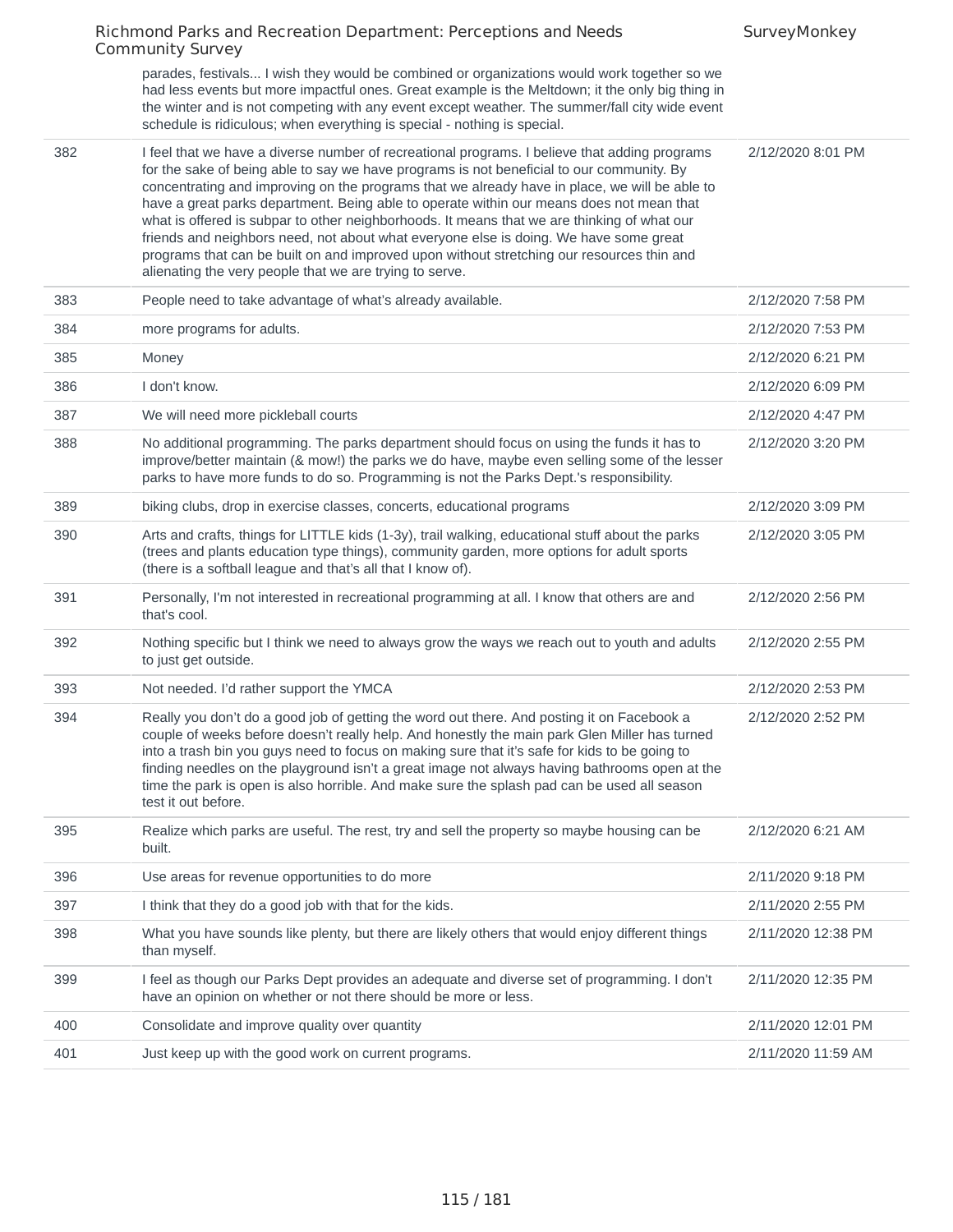# Q24 Would you pay for recreational programs? If so, how much would you be willing to pay for a recreational program per person?



| <b>ANSWER CHOICES</b> | <b>RESPONSES</b> |       |
|-----------------------|------------------|-------|
| <b>No</b>             | 16.08%           | 209   |
| $$1-$10$              | 46.77%           | 608   |
| \$11-\$20             | 25.15%           | 327   |
| \$21-\$50             | 9.69%            | 126   |
| $$50+$                | 2.31%            | 30    |
| <b>TOTAL</b>          |                  | 1,300 |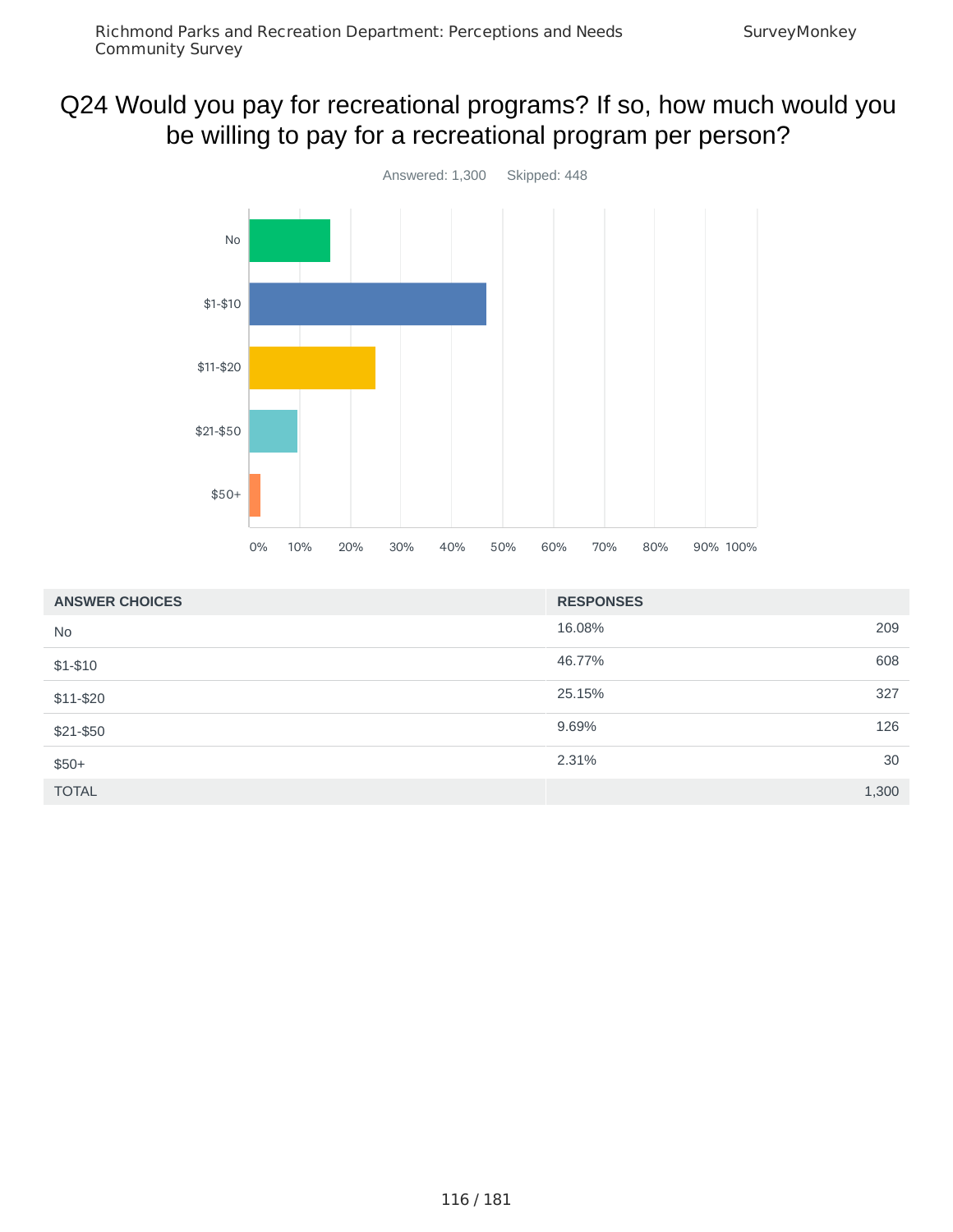## Q25 Which programs would you like to see more of in the future? (Check all that apply)



| <b>ANSWER CHOICES</b>     | <b>RESPONSES</b> |     |
|---------------------------|------------------|-----|
| Preschool (0-5 Years)     | 31.27%           | 368 |
| Youth (6-12 Years)        | 46.05%           | 542 |
| Teens (13-19 Years)       | 49.02%           | 577 |
| Young Adult (19-30 Years) | 31.78%           | 374 |
| Adult (31-49 Years)       | 39.51%           | 465 |
| Seniors (50+ Years)       | 38.91%           | 458 |
| Other (please specify)    | 4.08%            | 48  |
| Total Respondents: 1,177  |                  |     |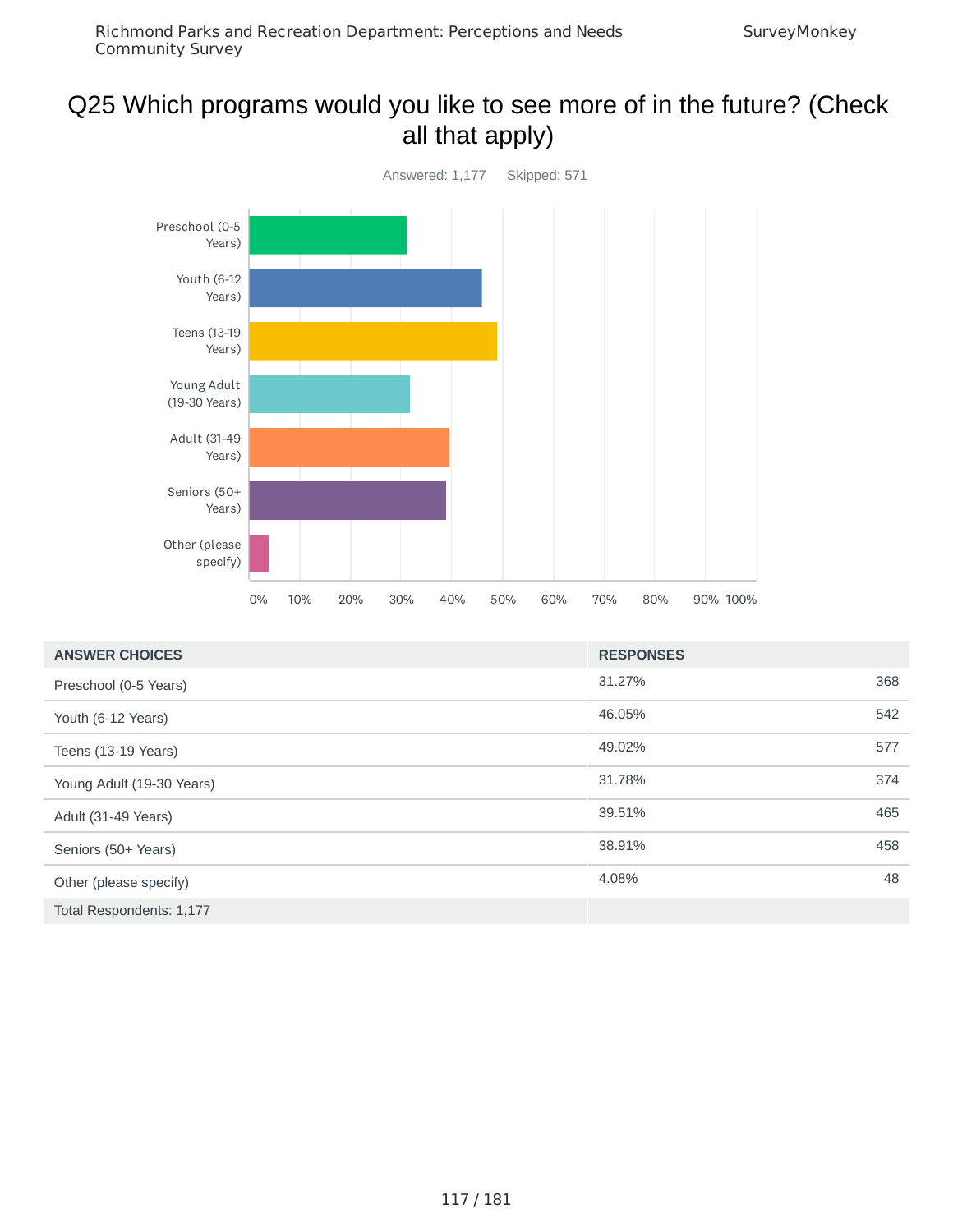| #  | <b>OTHER (PLEASE SPECIFY)</b>                                                                                                                                                                                                                                                                                                                                                                                                                                                                                                                                        | <b>DATE</b>        |
|----|----------------------------------------------------------------------------------------------------------------------------------------------------------------------------------------------------------------------------------------------------------------------------------------------------------------------------------------------------------------------------------------------------------------------------------------------------------------------------------------------------------------------------------------------------------------------|--------------------|
| 1  | Intergenerational                                                                                                                                                                                                                                                                                                                                                                                                                                                                                                                                                    | 3/27/2020 8:31 AM  |
| 2  | General education                                                                                                                                                                                                                                                                                                                                                                                                                                                                                                                                                    | 3/25/2020 9:42 AM  |
| 3  | Preta intergenerational                                                                                                                                                                                                                                                                                                                                                                                                                                                                                                                                              | 3/25/2020 8:42 AM  |
| 4  | Golf                                                                                                                                                                                                                                                                                                                                                                                                                                                                                                                                                                 | 3/24/2020 9:44 AM  |
| 5  | All age groups are important. Specifically programs for people with disabilities.                                                                                                                                                                                                                                                                                                                                                                                                                                                                                    | 3/21/2020 12:51 PM |
| 6  | I don't live there.                                                                                                                                                                                                                                                                                                                                                                                                                                                                                                                                                  | 3/19/2020 1:09 PM  |
| 7  | Special needs                                                                                                                                                                                                                                                                                                                                                                                                                                                                                                                                                        | 3/19/2020 11:37 AM |
| 8  | Non                                                                                                                                                                                                                                                                                                                                                                                                                                                                                                                                                                  | 3/18/2020 8:19 PM  |
| 9  | Family                                                                                                                                                                                                                                                                                                                                                                                                                                                                                                                                                               | 3/18/2020 10:01 AM |
| 10 | Enough now                                                                                                                                                                                                                                                                                                                                                                                                                                                                                                                                                           | 3/17/2020 2:19 PM  |
| 11 | Pets                                                                                                                                                                                                                                                                                                                                                                                                                                                                                                                                                                 | 3/13/2020 5:32 PM  |
| 12 | More community events                                                                                                                                                                                                                                                                                                                                                                                                                                                                                                                                                | 3/11/2020 10:46 AM |
| 13 | Life skills in general                                                                                                                                                                                                                                                                                                                                                                                                                                                                                                                                               | 3/11/2020 9:02 AM  |
| 14 | Age group isn't a program.                                                                                                                                                                                                                                                                                                                                                                                                                                                                                                                                           | 3/6/2020 6:56 AM   |
| 15 | I dont live in Richmond                                                                                                                                                                                                                                                                                                                                                                                                                                                                                                                                              | 3/4/2020 7:13 AM   |
| 16 | all ages                                                                                                                                                                                                                                                                                                                                                                                                                                                                                                                                                             | 3/3/2020 11:21 PM  |
| 17 | No answer                                                                                                                                                                                                                                                                                                                                                                                                                                                                                                                                                            | 3/3/2020 10:59 PM  |
| 18 | programs for seniors and grandkids                                                                                                                                                                                                                                                                                                                                                                                                                                                                                                                                   | 3/3/2020 8:33 PM   |
| 19 | N/A                                                                                                                                                                                                                                                                                                                                                                                                                                                                                                                                                                  | 3/3/2020 7:36 PM   |
| 20 | Family for all ages                                                                                                                                                                                                                                                                                                                                                                                                                                                                                                                                                  | 3/3/2020 12:56 PM  |
| 21 | FOR PEOPLE OVER 50 THAT ARE NOT SENIORS. I KNOW THAT > 50 DENOTES<br>SENIORS IN A LOT OF THINGS BUT TO DO A "SENIOR" CLASS THAT WILL BE THE<br>INTEREST OF A 52 YEAR OLD AND A 75 YEAR OLD OR THE SAME LEVEL OF FITNESS IS<br>NOT GOING TO HAPPEN. I FEEL MY AGE GROUP IS LEFT OUT. WHEN LOOKING FOR<br>THE INTEREST OF SENIORS, I DON'T WANTJUST CROSS STITCH OR RETIREMENT<br>CLASSES. PLEASE MAKE SURE THAT YOU ARE CONSIDERING THE ACTUAL AGE NOT<br>JUST THE GROUP. IF I SAW A CLASS THAT SAID SENIORS, I PROBABLY WOULD NOT<br>READ ABOUT IT DUE TO THE TITLE. | 3/3/2020 8:10 AM   |
| 22 | dont care                                                                                                                                                                                                                                                                                                                                                                                                                                                                                                                                                            | 3/3/2020 7:40 AM   |
| 23 | None                                                                                                                                                                                                                                                                                                                                                                                                                                                                                                                                                                 | 3/2/2020 11:50 PM  |
| 24 | family                                                                                                                                                                                                                                                                                                                                                                                                                                                                                                                                                               | 3/2/2020 9:08 PM   |
| 25 | I think some programming should be open to all ages. Allow young and old to enjoy the same<br>thing.                                                                                                                                                                                                                                                                                                                                                                                                                                                                 | 3/2/2020 8:32 PM   |
| 26 | young adult activities                                                                                                                                                                                                                                                                                                                                                                                                                                                                                                                                               | 3/2/2020 5:20 PM   |
| 27 | None.                                                                                                                                                                                                                                                                                                                                                                                                                                                                                                                                                                | 3/2/2020 4:46 PM   |
| 28 | None                                                                                                                                                                                                                                                                                                                                                                                                                                                                                                                                                                 | 3/2/2020 4:40 PM   |
| 29 | family events                                                                                                                                                                                                                                                                                                                                                                                                                                                                                                                                                        | 3/2/2020 3:45 PM   |
| 30 | No opinion                                                                                                                                                                                                                                                                                                                                                                                                                                                                                                                                                           | 3/2/2020 3:44 PM   |
| 31 | any age                                                                                                                                                                                                                                                                                                                                                                                                                                                                                                                                                              | 3/2/2020 3:27 PM   |
| 32 | They have the father/daughter & mother/son events but i believe they shoudld have<br>mother/daughters & father/son events as well.                                                                                                                                                                                                                                                                                                                                                                                                                                   | 3/2/2020 3:16 PM   |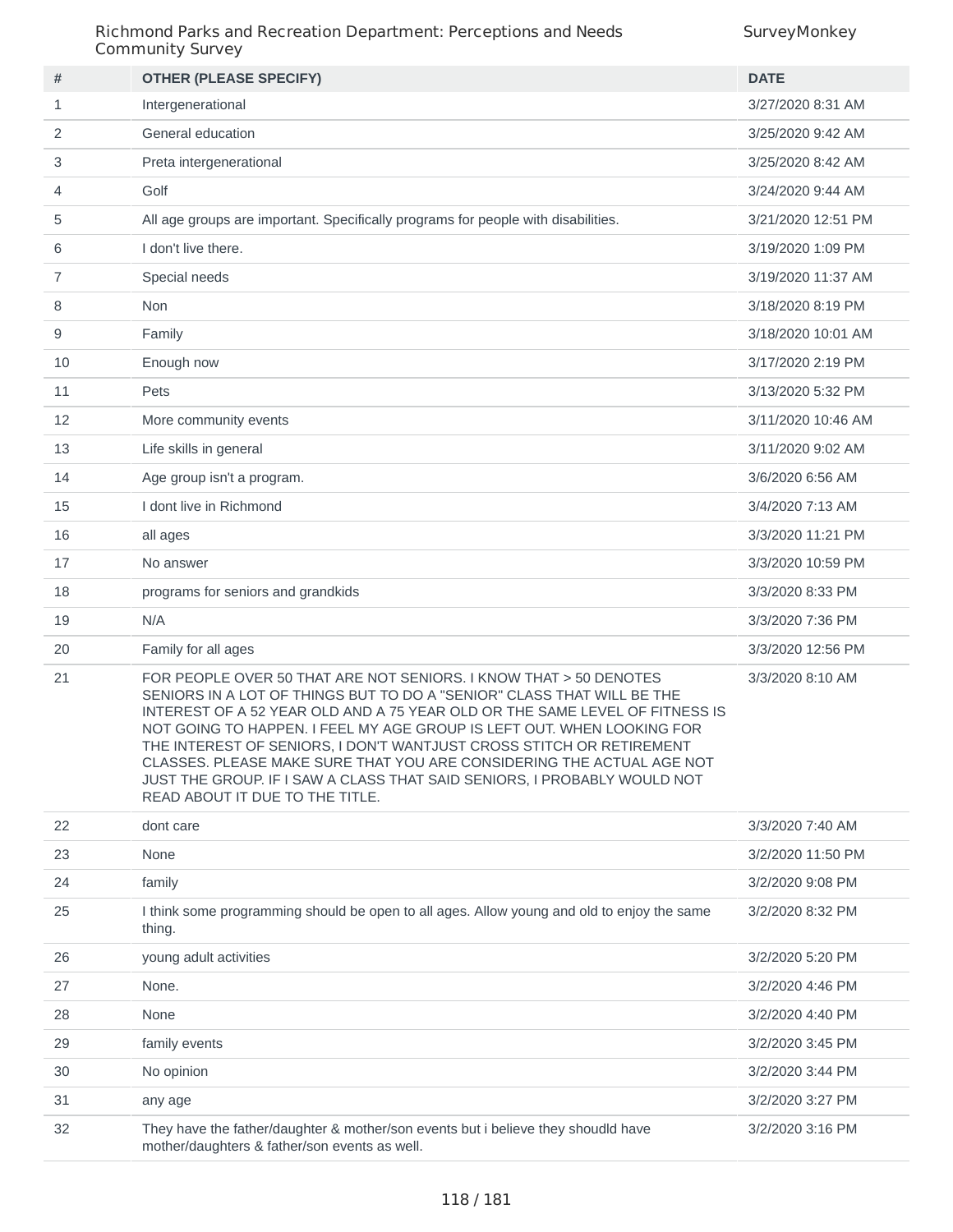|    | Richmond Parks and Recreation Department: Perceptions and Needs<br><b>Community Survey</b>                         | SurveyMonkey       |
|----|--------------------------------------------------------------------------------------------------------------------|--------------------|
| 33 | not sure                                                                                                           | 3/2/2020 3:06 PM   |
| 34 | Does not apply to me.                                                                                              | 3/2/2020 3:03 PM   |
| 35 | N/A                                                                                                                | 3/2/2020 3:02 PM   |
| 36 | none                                                                                                               | 3/2/2020 3:00 PM   |
| 37 | Not currently interested in any programs                                                                           | 3/2/2020 2:59 PM   |
| 38 | camping                                                                                                            | 3/2/2020 2:54 PM   |
| 39 | No new spending on parks                                                                                           | 2/29/2020 4:48 PM  |
| 40 | Not interested                                                                                                     | 2/25/2020 4:33 PM  |
| 41 | Question 24 - depends on the program; Question 25 again - let other agencies use the spaces<br>to provide programs | 2/25/2020 3:31 PM  |
| 42 | Dog Friendly events                                                                                                | 2/24/2020 6:49 PM  |
| 43 | No need to add more new programs                                                                                   | 2/21/2020 12:11 PM |
| 44 | Not sure.                                                                                                          | 2/21/2020 8:32 AM  |
| 45 | no comment                                                                                                         | 2/20/2020 2:38 PM  |
| 46 | I don't have small children but any programming would be a great investment. Kiddo's need<br>things to do!         | 2/20/2020 1:03 PM  |
| 47 | I don't know what's being offered, so can't answer appropriately.                                                  | 2/20/2020 12:38 PM |
| 48 | <b>Whole Family</b>                                                                                                | 2/20/2020 10:48 AM |
| 49 | None. Let the private sector do them.                                                                              | 2/15/2020 6:27 PM  |
| 50 | ???                                                                                                                | 2/14/2020 6:39 PM  |
| 51 | All she pickleball                                                                                                 | 2/14/2020 5:26 PM  |
| 52 | Family                                                                                                             | 2/13/2020 4:28 PM  |
| 53 | Undecided                                                                                                          | 2/13/2020 5:25 AM  |
| 54 | <b>Disabled</b>                                                                                                    | 2/12/2020 7:58 PM  |
| 55 | None cancel them if it uses tax payers money                                                                       | 2/12/2020 7:29 PM  |
| 56 | pet                                                                                                                | 2/12/2020 2:57 PM  |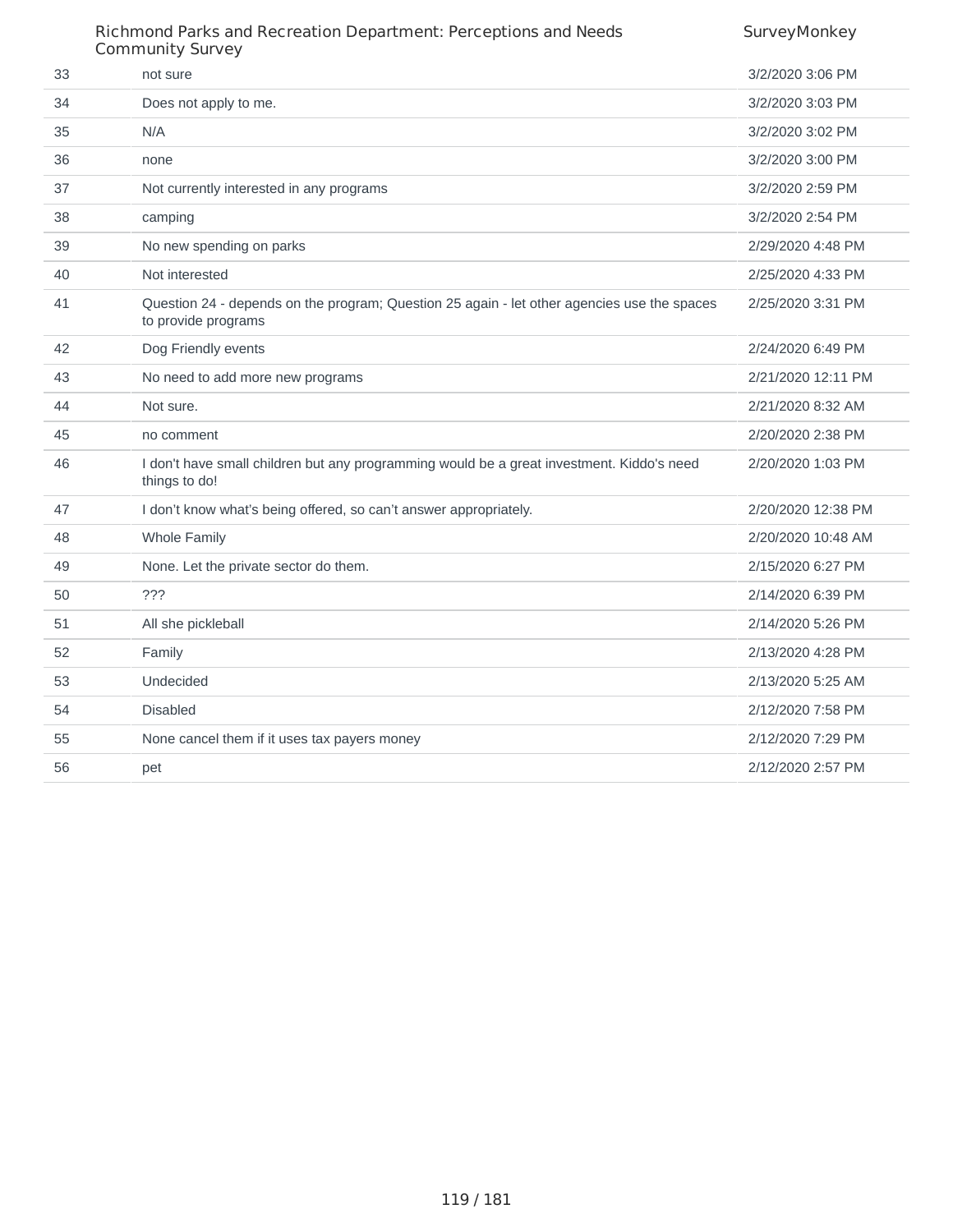# Q26 What prevents you from participating in Richmond Parks and Recreation Department programs? (Check all that apply)

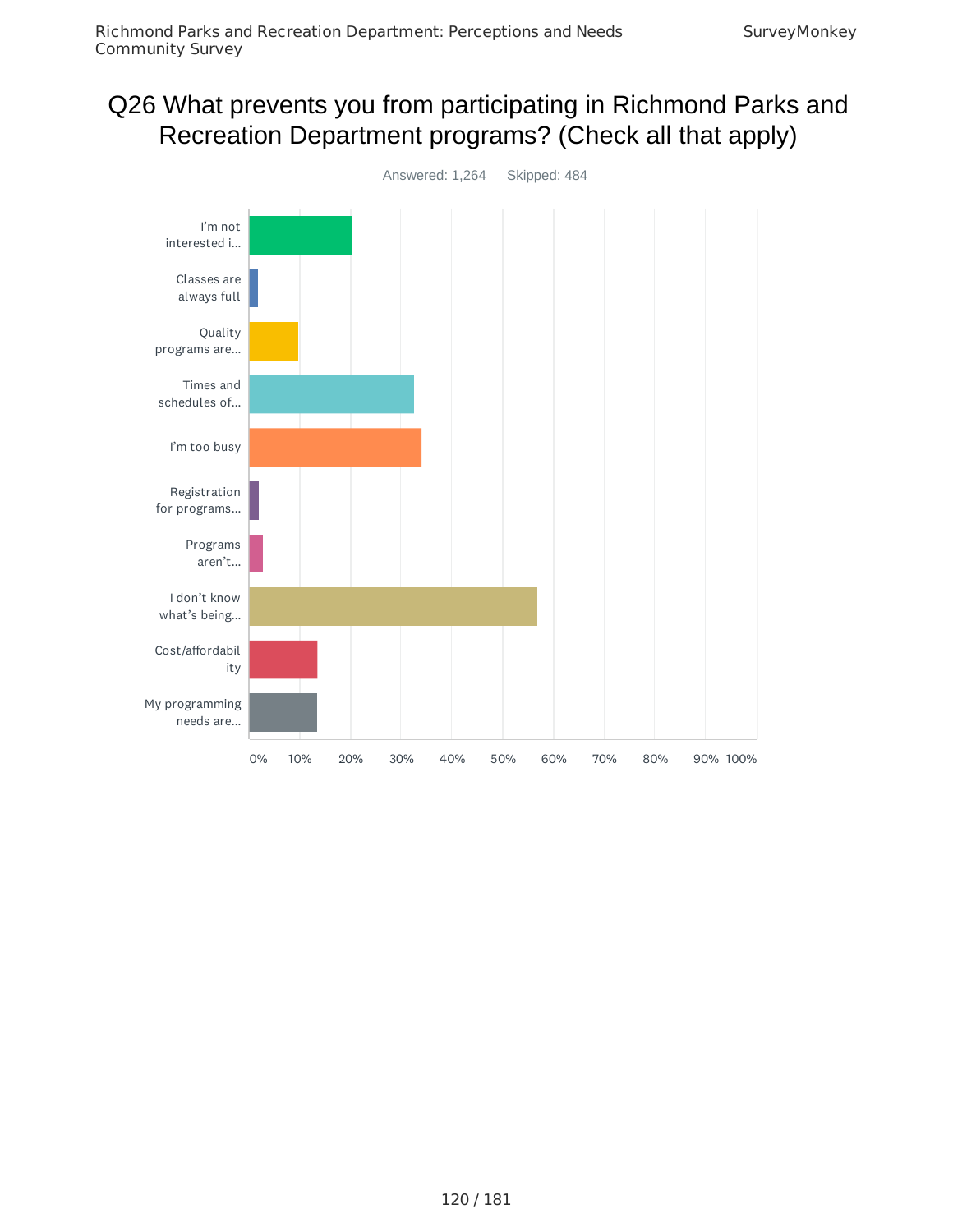| <b>ANSWER CHOICES</b>                                     | <b>RESPONSES</b> |     |
|-----------------------------------------------------------|------------------|-----|
| I'm not interested in the activities offered              | 20.41%           | 258 |
| Classes are always full                                   | 1.82%            | 23  |
| Quality programs aren't available for my age group        | 9.73%            | 123 |
| Times and schedules of programs aren't convenient         | 32.59%           | 412 |
| I'm too busy                                              | 34.18%           | 432 |
| Registration for programs is too difficult                | 2.14%            | 27  |
| Programs aren't accessible for people with disabilities   | 2.93%            | 37  |
| I don't know what's being offered                         | 56.80%           | 718 |
| Cost/affordability                                        | 13.53%           | 171 |
| My programming needs are fulfilled by other organizations | 13.61%           | 172 |
| Total Respondents: 1,264                                  |                  |     |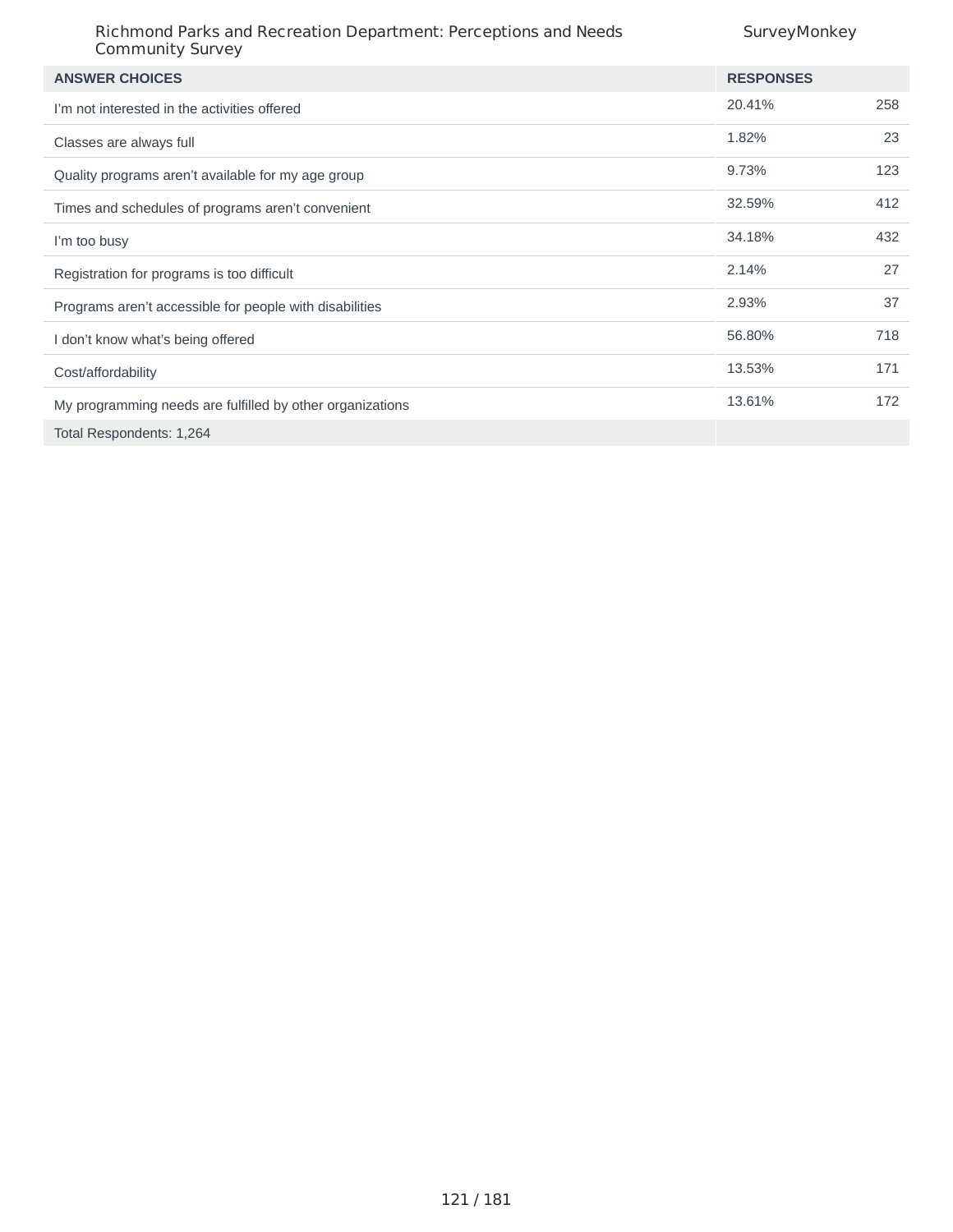## Q27 If the Richmond Parks and Recreation Department utilized an online program registration or reservation system how would it impact you?



| <b>ANSWER CHOICES</b>                                               | <b>RESPONSES</b> |       |
|---------------------------------------------------------------------|------------------|-------|
| I would register for more programs and/or reserve more facilities.  | 56.37%           | 730   |
| I would register for the same amount of programs and/or facilities. | 27.72%           | 359   |
| I would not use this service.                                       | 15.91%           | 206   |
| <b>TOTAL</b>                                                        |                  | 1.295 |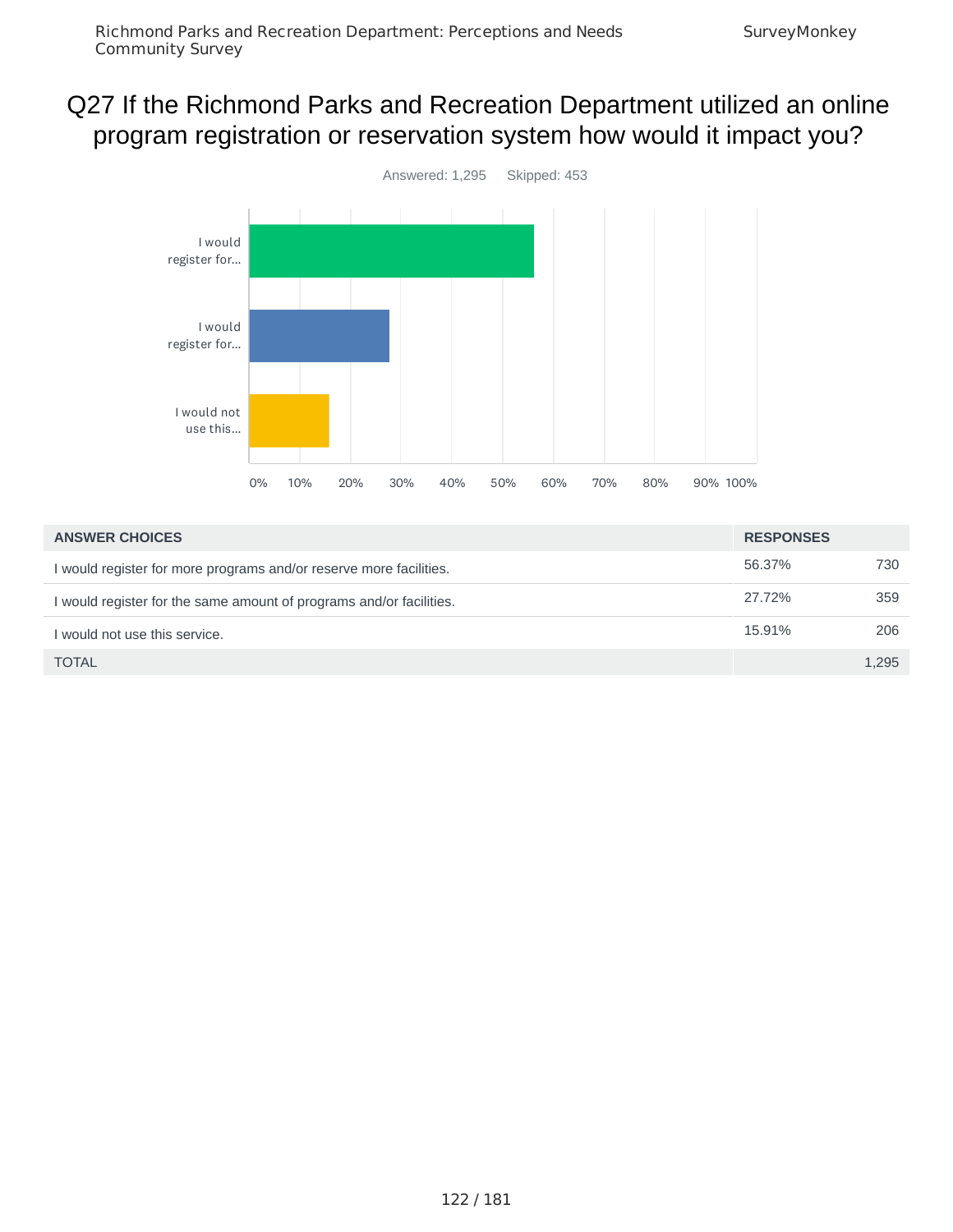## Q28 How would you like to receive information about and engage with Richmond Parks and Recreation? (Check all that apply)



| <b>ANSWER CHOICES</b>                                 | <b>RESPONSES</b> |     |
|-------------------------------------------------------|------------------|-----|
| City of Richmond website                              | 46.37%           | 601 |
| Social media (i.e. Facebook, Twitter, etc.)           | 75.54%           | 979 |
| E-Newsletter                                          | 35.19%           | 456 |
| Program brochures or guides                           | 28.01%           | 363 |
| Newspaper                                             | 20.76%           | 269 |
| Interactions with Richmond Parks and Recreation staff | 13.12%           | 170 |
| Other (please specify)                                | 4.24%            | 55  |
| Total Respondents: 1,296                              |                  |     |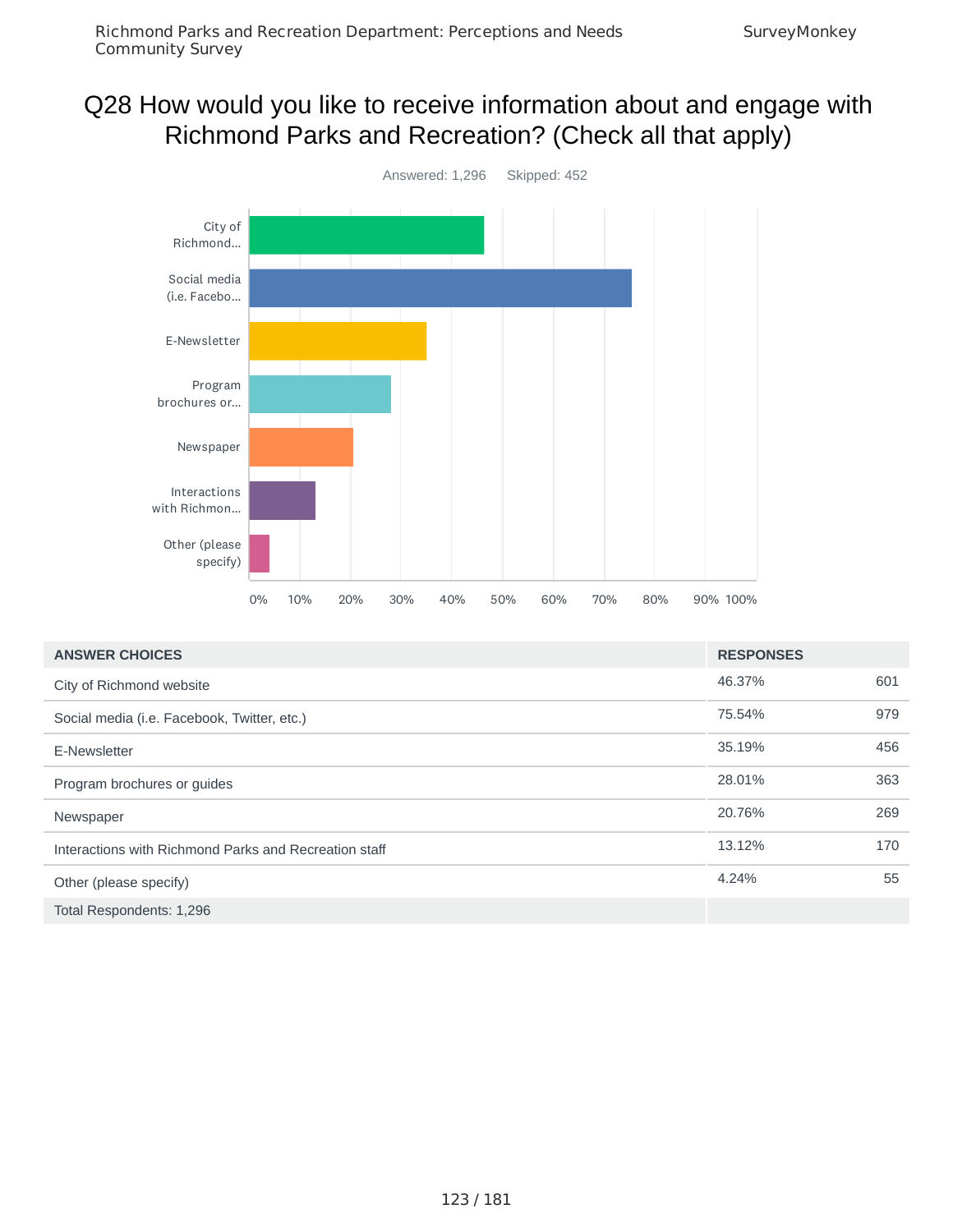# Q29 Have you ever volunteered your time to the Richmond Parks and Recreation Department?



| <b>ANSWER CHOICES</b> | <b>RESPONSES</b> |  |
|-----------------------|------------------|--|
| Yes                   | 22.48%<br>297    |  |
| <b>No</b>             | 77.52%<br>1,024  |  |
| <b>TOTAL</b>          | 1,321            |  |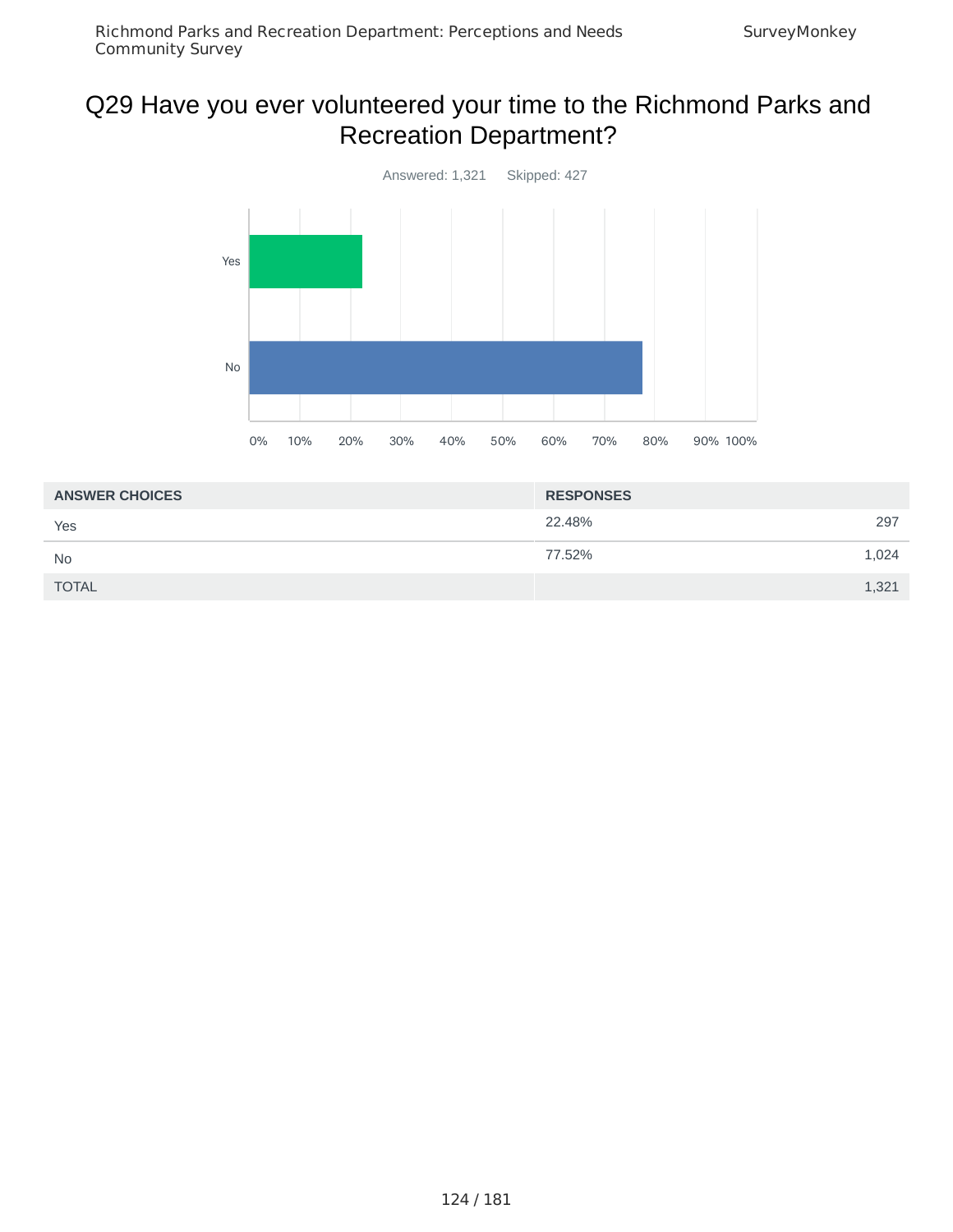# Q30 Are you interested in volunteering your time to the Richmond Parks and Recreation Department?



| <b>ANSWER CHOICES</b> | <b>RESPONSES</b> |       |
|-----------------------|------------------|-------|
| Yes                   | 24.75%           | 316   |
| No                    | 75.25%           | 961   |
| <b>TOTAL</b>          |                  | 1,277 |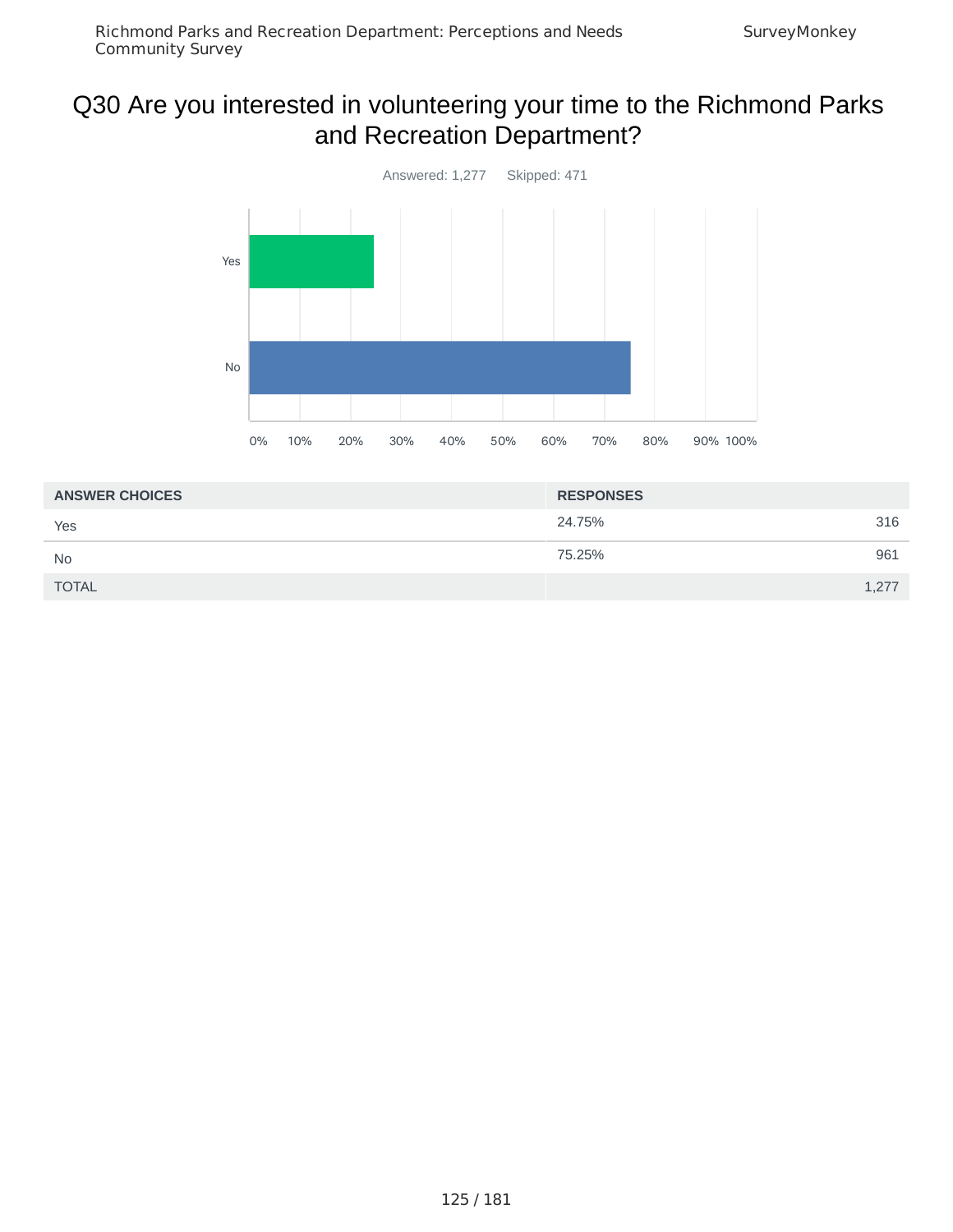# Q31 If 'Yes' please select in which way you would prefer to volunteer?



| <b>ANSWER CHOICES</b>  | <b>RESPONSES</b> |
|------------------------|------------------|
| In the Parks           | 61.42%<br>234    |
| At the Parks Office    | 43<br>11.29%     |
| Other (please specify) | 88<br>23.10%     |
| <b>TOTAL</b>           | 381              |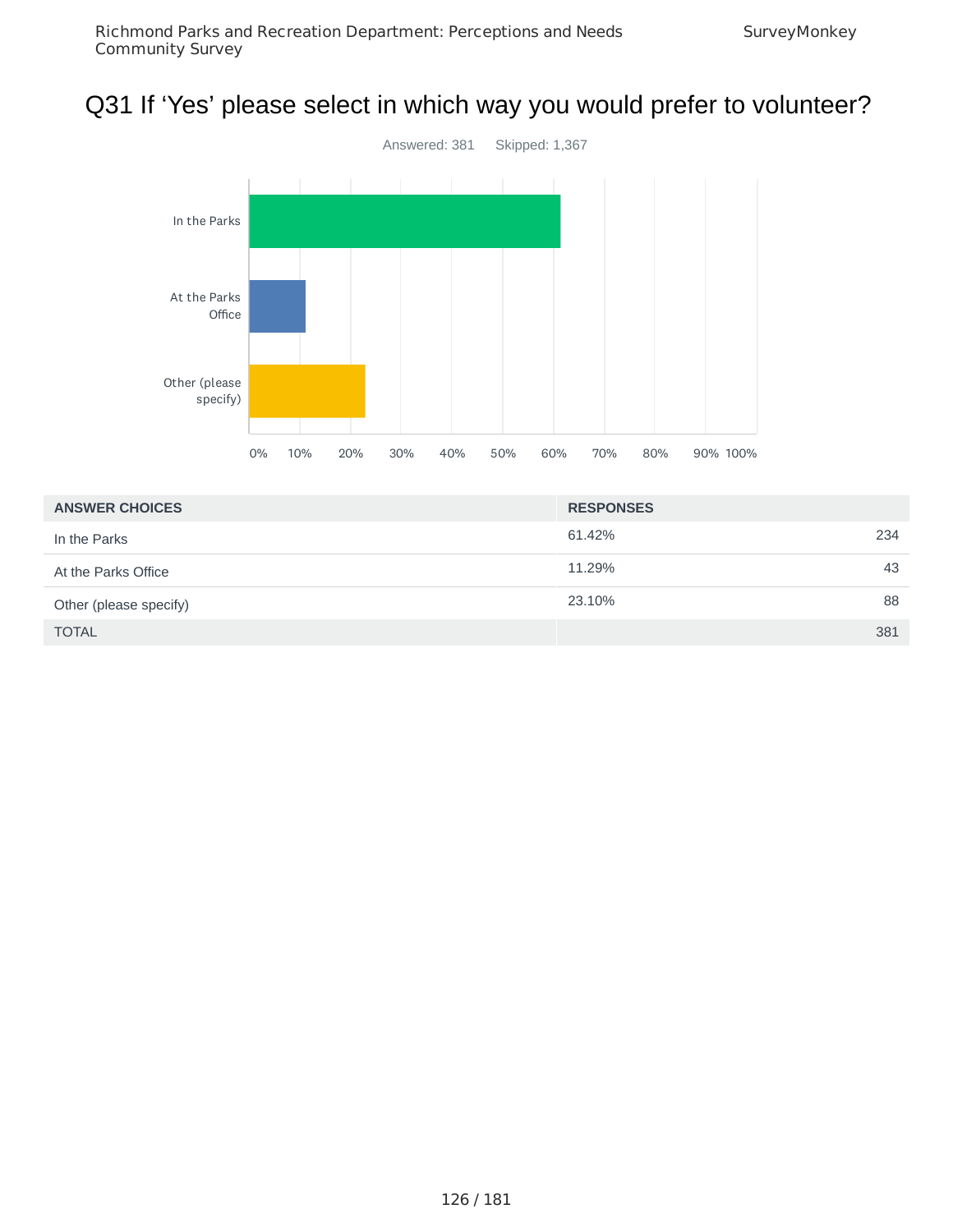| #  | <b>OTHER (PLEASE SPECIFY)</b>                                                                                                                                                                                                                                                                                                                                                                                                       | <b>DATE</b>        |
|----|-------------------------------------------------------------------------------------------------------------------------------------------------------------------------------------------------------------------------------------------------------------------------------------------------------------------------------------------------------------------------------------------------------------------------------------|--------------------|
| 1  | Clean ups                                                                                                                                                                                                                                                                                                                                                                                                                           | 3/25/2020 8:42 AM  |
| 2  | Christmas lights and park clean up                                                                                                                                                                                                                                                                                                                                                                                                  | 3/24/2020 8:37 AM  |
| 3  | Veterans Day Parade                                                                                                                                                                                                                                                                                                                                                                                                                 | 3/24/2020 7:59 AM  |
| 4  | Clean ups                                                                                                                                                                                                                                                                                                                                                                                                                           | 3/23/2020 8:37 AM  |
| 5  | In the nursery/ greenhouse                                                                                                                                                                                                                                                                                                                                                                                                          | 3/21/2020 12:21 PM |
| 6  | Children's events                                                                                                                                                                                                                                                                                                                                                                                                                   | 3/20/2020 11:31 AM |
| 7  | Anything                                                                                                                                                                                                                                                                                                                                                                                                                            | 3/20/2020 10:24 AM |
| 8  | Dog parks                                                                                                                                                                                                                                                                                                                                                                                                                           | 3/20/2020 9:07 AM  |
| 9  | First Tee golf                                                                                                                                                                                                                                                                                                                                                                                                                      | 3/19/2020 5:24 PM  |
| 10 | Volunteer programs                                                                                                                                                                                                                                                                                                                                                                                                                  | 3/19/2020 3:22 PM  |
| 11 | What is the point of an anonymous survey if you get our contact information?                                                                                                                                                                                                                                                                                                                                                        | 3/19/2020 11:01 AM |
| 12 | I enjoy running the kids craft room during the celebration of lights each year.                                                                                                                                                                                                                                                                                                                                                     | 3/19/2020 10:44 AM |
| 13 | Parks and Rec Board                                                                                                                                                                                                                                                                                                                                                                                                                 | 3/19/2020 10:30 AM |
| 14 | I'd love to, but have zero free time                                                                                                                                                                                                                                                                                                                                                                                                | 3/17/2020 1:39 PM  |
| 15 | Wherever i can be of help                                                                                                                                                                                                                                                                                                                                                                                                           | 3/17/2020 12:49 PM |
| 16 | Both?                                                                                                                                                                                                                                                                                                                                                                                                                               | 3/16/2020 12:45 AM |
| 17 | I don't know when it is and don't know how to enter                                                                                                                                                                                                                                                                                                                                                                                 | 3/13/2020 6:01 PM  |
| 18 | I would be interested in volunteering for events put on for the community, I'd volunteer really in<br>any way possible.                                                                                                                                                                                                                                                                                                             | 3/13/2020 3:26 PM  |
| 19 | I'm working on developing a disc golf club for kids.                                                                                                                                                                                                                                                                                                                                                                                | 3/13/2020 2:35 PM  |
| 20 | Bait shop                                                                                                                                                                                                                                                                                                                                                                                                                           | 3/9/2020 2:09 PM   |
| 21 | Clean ups                                                                                                                                                                                                                                                                                                                                                                                                                           | 3/6/2020 6:09 PM   |
| 22 | With my children                                                                                                                                                                                                                                                                                                                                                                                                                    | 3/5/2020 9:36 PM   |
| 23 | Community events                                                                                                                                                                                                                                                                                                                                                                                                                    | 3/5/2020 4:42 PM   |
| 24 | Youth Sports Camps and adult rec leagues.                                                                                                                                                                                                                                                                                                                                                                                           | 3/4/2020 10:29 PM  |
| 25 | We have donated a large sum of money, from our family foundation.                                                                                                                                                                                                                                                                                                                                                                   | 3/4/2020 2:12 PM   |
| 26 | where ever you might need me                                                                                                                                                                                                                                                                                                                                                                                                        | 3/4/2020 12:44 PM  |
| 27 | not interested                                                                                                                                                                                                                                                                                                                                                                                                                      | 3/4/2020 7:13 AM   |
| 28 | n/a                                                                                                                                                                                                                                                                                                                                                                                                                                 | 3/4/2020 12:05 AM  |
| 29 | if and when they have meetings to get public input on ideas on how to improve the parks,                                                                                                                                                                                                                                                                                                                                            | 3/3/2020 8:42 PM   |
| 30 | Gorge cleanup                                                                                                                                                                                                                                                                                                                                                                                                                       | 3/3/2020 3:09 PM   |
| 31 | Either                                                                                                                                                                                                                                                                                                                                                                                                                              | 3/3/2020 12:48 PM  |
| 32 | busy with the Cardinal Greenway                                                                                                                                                                                                                                                                                                                                                                                                     | 3/3/2020 9:56 AM   |
| 33 | none                                                                                                                                                                                                                                                                                                                                                                                                                                | 3/3/2020 8:41 AM   |
| 34 | THIS IS TO RESPOND TO #28 SINCE THERE WASN'T A SPACE. THE PARKS DEPT<br>NEEDS A SEPARATE WEBPAGE THAT IS DESIGNED TO SHOW ALL<br>CLASSES/ACTIVITIES GOING ON WHETHER THEY BE SCHEDULED OR CONTINUOUS.<br>HIGHLIGHT THE POSITIVES, A CERTAIN PROGRAM OR PARK. QUICK LINKS TO SHOW<br>THE COMMUNITY EACH PARK AND IT'S OFFERINGS. DO WE REALLY HAVE THAT MANY<br>"PARKS"?? A FACEBOOK PAGE IS NICE BUT IT'S HARD TO MANEUVER TO SEE A | 3/3/2020 8:13 AM   |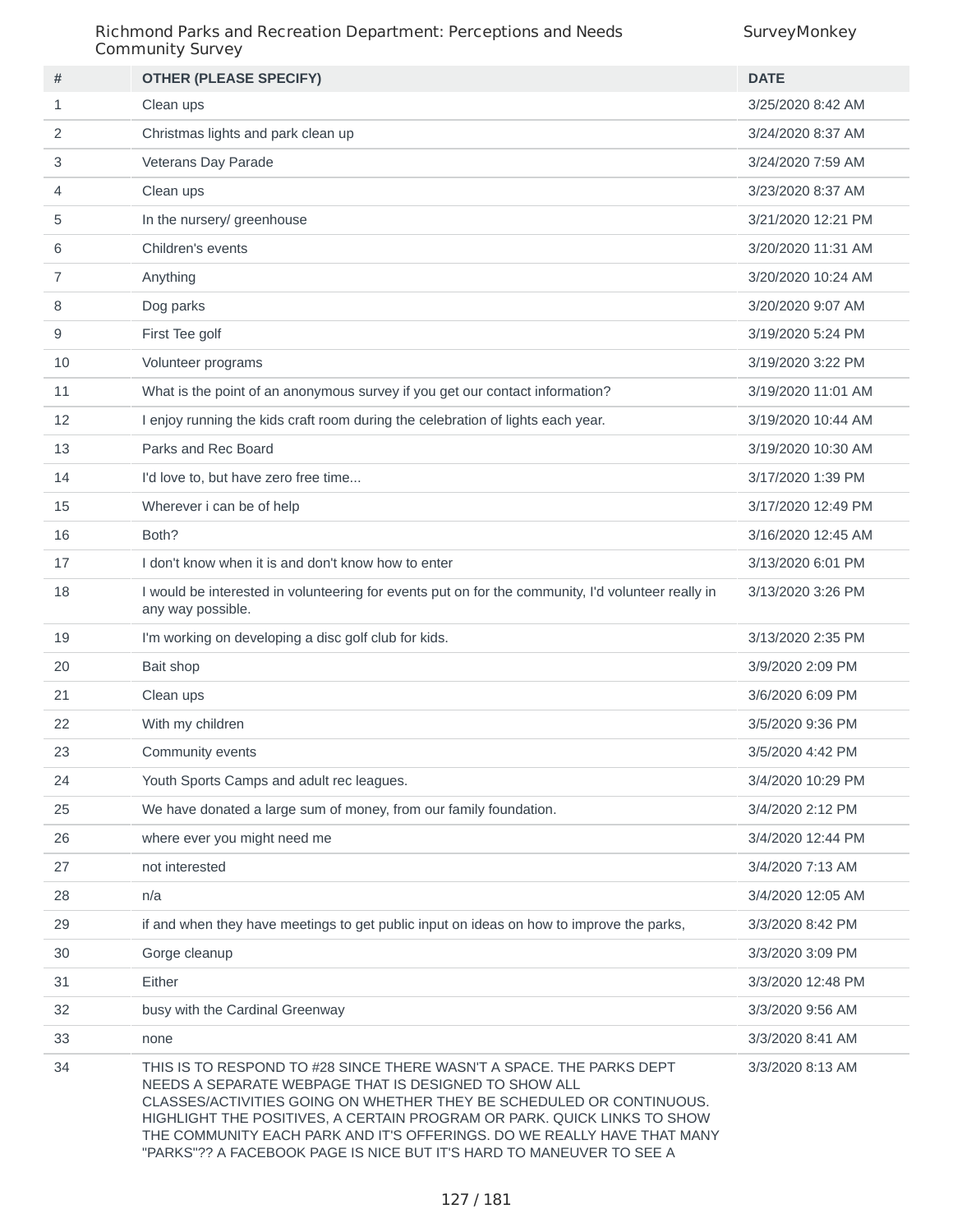SurveyMonkey

SINGLE LIST OF ACTIVITIES SINCE THE PAGE CHANGES WITH COMMENTS. A LINK TO A WEBPAGE ON THE FACEBOOK PAGE WOULD BE GREAT. MORE ADVERTISING, NOT JUST A SIGN IN FRONT OF GLENN MILLER. PERHAPS BILLBOARDS, RADIO ADS, TV? PEOPLE MOVE TO COMMUNTIES BECAUSE OF WHAT THE COMMUNITY OFFERS FOR THEM. PARKS, ETC ARE A BIG PART OF THAT. THERE ARE NOT A LOT OF ACTIVITIES THAT A FAMILY CAN PICK UP AND DO DURING THE DAY/WEEKEND FOR A SPONTANEUOS TIME TOGETHER. THE PARKS ARE DIRTY, SCARY AND DANGEROUS AND VERY UGLY AND UNKEMPT.

| 36<br>3/3/2020 7:47 AM<br>n/a<br>None<br>3/2/2020 11:51 PM<br>37<br>38<br>I would like to volunteer in many areas<br>3/2/2020 8:34 PM<br>39<br>5k's<br>3/2/2020 4:36 PM<br>40<br>I already volunteer at other places<br>3/2/2020 4:21 PM<br>I would do ALOT more, but I do not live in Richmond<br>3/2/2020 4:10 PM<br>41<br>I would be willing to help out at events and if needed on the weekends.<br>3/2/2020 3:57 PM<br>42<br>43<br>Maybe at certain times of the year. I would love to become more involved when my kids are<br>3/2/2020 3:24 PM<br>moved out, and i have more time.<br>I would need to see what options for volunteering are out there.<br>3/2/2020 3:01 PM<br>44<br>Bicycle riding<br>3/1/2020 4:09 PM<br>45<br>Bait shop at Middlefork<br>3/1/2020 3:29 PM<br>46<br>47<br>Perhaps would like to know what it entailed<br>2/29/2020 7:58 PM<br>Specific events<br>2/28/2020 10:24 PM<br>48<br>If you ever needed any help or ideas with getting the youth fields up and going i would be<br>2/28/2020 11:56 AM<br>49<br>happy to help<br>As a coach (lacrosse)<br>2/28/2020 8:15 AM<br>50<br><b>Building</b><br>2/27/2020 12:31 PM<br>51<br>52<br>Rose Garden<br>2/26/2020 8:00 PM<br>53<br>Rose Garden<br>2/26/2020 6:19 PM<br>54<br>2/25/2020 8:25 PM<br>Umpiring, sports programs<br>I would be interested in helping with kids/youth camps<br>2/24/2020 6:08 PM<br>55<br>56<br>For events<br>2/24/2020 4:56 PM<br>Any where or anything you guys needed help<br>2/23/2020 8:41 PM<br>57<br>I'd enjoy having volunteer opportunities in the parks for families.<br>58<br>2/23/2020 6:24 PM<br>Anything that would allow my toddler to join me.<br>59<br>2/23/2020 6:03 PM<br>60<br>20 years ago I would have! I believe it's hard now to know what would interest the younger set.<br>2/23/2020 6:00 PM<br>The world is so different now. We were off on our bicycles all day and climbing trees. It just isn't<br>that way today. And if I had young children now, I wouldn't let them out anyway—I would watch<br>them like a hawk. Sad. PS. I love the Senior Center. So much opportunity.<br>61<br>Where every my skills can be used<br>2/23/2020 3:57 PM<br>62<br>both<br>2/23/2020 10:54 AM<br>63<br>Both areas<br>2/23/2020 7:01 AM<br>Downtown beautification<br>64<br>2/23/2020 6:50 AM | 35 | cope | 3/3/2020 7:50 AM |
|----------------------------------------------------------------------------------------------------------------------------------------------------------------------------------------------------------------------------------------------------------------------------------------------------------------------------------------------------------------------------------------------------------------------------------------------------------------------------------------------------------------------------------------------------------------------------------------------------------------------------------------------------------------------------------------------------------------------------------------------------------------------------------------------------------------------------------------------------------------------------------------------------------------------------------------------------------------------------------------------------------------------------------------------------------------------------------------------------------------------------------------------------------------------------------------------------------------------------------------------------------------------------------------------------------------------------------------------------------------------------------------------------------------------------------------------------------------------------------------------------------------------------------------------------------------------------------------------------------------------------------------------------------------------------------------------------------------------------------------------------------------------------------------------------------------------------------------------------------------------------------------------------------------------------------------------------------------------------------------------------------------------------------------------------------------------------------------------------------------------------------------------------------------------------------------------------------------------------------------------------------------------------------------------------------------------------|----|------|------------------|
|                                                                                                                                                                                                                                                                                                                                                                                                                                                                                                                                                                                                                                                                                                                                                                                                                                                                                                                                                                                                                                                                                                                                                                                                                                                                                                                                                                                                                                                                                                                                                                                                                                                                                                                                                                                                                                                                                                                                                                                                                                                                                                                                                                                                                                                                                                                            |    |      |                  |
|                                                                                                                                                                                                                                                                                                                                                                                                                                                                                                                                                                                                                                                                                                                                                                                                                                                                                                                                                                                                                                                                                                                                                                                                                                                                                                                                                                                                                                                                                                                                                                                                                                                                                                                                                                                                                                                                                                                                                                                                                                                                                                                                                                                                                                                                                                                            |    |      |                  |
|                                                                                                                                                                                                                                                                                                                                                                                                                                                                                                                                                                                                                                                                                                                                                                                                                                                                                                                                                                                                                                                                                                                                                                                                                                                                                                                                                                                                                                                                                                                                                                                                                                                                                                                                                                                                                                                                                                                                                                                                                                                                                                                                                                                                                                                                                                                            |    |      |                  |
|                                                                                                                                                                                                                                                                                                                                                                                                                                                                                                                                                                                                                                                                                                                                                                                                                                                                                                                                                                                                                                                                                                                                                                                                                                                                                                                                                                                                                                                                                                                                                                                                                                                                                                                                                                                                                                                                                                                                                                                                                                                                                                                                                                                                                                                                                                                            |    |      |                  |
|                                                                                                                                                                                                                                                                                                                                                                                                                                                                                                                                                                                                                                                                                                                                                                                                                                                                                                                                                                                                                                                                                                                                                                                                                                                                                                                                                                                                                                                                                                                                                                                                                                                                                                                                                                                                                                                                                                                                                                                                                                                                                                                                                                                                                                                                                                                            |    |      |                  |
|                                                                                                                                                                                                                                                                                                                                                                                                                                                                                                                                                                                                                                                                                                                                                                                                                                                                                                                                                                                                                                                                                                                                                                                                                                                                                                                                                                                                                                                                                                                                                                                                                                                                                                                                                                                                                                                                                                                                                                                                                                                                                                                                                                                                                                                                                                                            |    |      |                  |
|                                                                                                                                                                                                                                                                                                                                                                                                                                                                                                                                                                                                                                                                                                                                                                                                                                                                                                                                                                                                                                                                                                                                                                                                                                                                                                                                                                                                                                                                                                                                                                                                                                                                                                                                                                                                                                                                                                                                                                                                                                                                                                                                                                                                                                                                                                                            |    |      |                  |
|                                                                                                                                                                                                                                                                                                                                                                                                                                                                                                                                                                                                                                                                                                                                                                                                                                                                                                                                                                                                                                                                                                                                                                                                                                                                                                                                                                                                                                                                                                                                                                                                                                                                                                                                                                                                                                                                                                                                                                                                                                                                                                                                                                                                                                                                                                                            |    |      |                  |
|                                                                                                                                                                                                                                                                                                                                                                                                                                                                                                                                                                                                                                                                                                                                                                                                                                                                                                                                                                                                                                                                                                                                                                                                                                                                                                                                                                                                                                                                                                                                                                                                                                                                                                                                                                                                                                                                                                                                                                                                                                                                                                                                                                                                                                                                                                                            |    |      |                  |
|                                                                                                                                                                                                                                                                                                                                                                                                                                                                                                                                                                                                                                                                                                                                                                                                                                                                                                                                                                                                                                                                                                                                                                                                                                                                                                                                                                                                                                                                                                                                                                                                                                                                                                                                                                                                                                                                                                                                                                                                                                                                                                                                                                                                                                                                                                                            |    |      |                  |
|                                                                                                                                                                                                                                                                                                                                                                                                                                                                                                                                                                                                                                                                                                                                                                                                                                                                                                                                                                                                                                                                                                                                                                                                                                                                                                                                                                                                                                                                                                                                                                                                                                                                                                                                                                                                                                                                                                                                                                                                                                                                                                                                                                                                                                                                                                                            |    |      |                  |
|                                                                                                                                                                                                                                                                                                                                                                                                                                                                                                                                                                                                                                                                                                                                                                                                                                                                                                                                                                                                                                                                                                                                                                                                                                                                                                                                                                                                                                                                                                                                                                                                                                                                                                                                                                                                                                                                                                                                                                                                                                                                                                                                                                                                                                                                                                                            |    |      |                  |
|                                                                                                                                                                                                                                                                                                                                                                                                                                                                                                                                                                                                                                                                                                                                                                                                                                                                                                                                                                                                                                                                                                                                                                                                                                                                                                                                                                                                                                                                                                                                                                                                                                                                                                                                                                                                                                                                                                                                                                                                                                                                                                                                                                                                                                                                                                                            |    |      |                  |
|                                                                                                                                                                                                                                                                                                                                                                                                                                                                                                                                                                                                                                                                                                                                                                                                                                                                                                                                                                                                                                                                                                                                                                                                                                                                                                                                                                                                                                                                                                                                                                                                                                                                                                                                                                                                                                                                                                                                                                                                                                                                                                                                                                                                                                                                                                                            |    |      |                  |
|                                                                                                                                                                                                                                                                                                                                                                                                                                                                                                                                                                                                                                                                                                                                                                                                                                                                                                                                                                                                                                                                                                                                                                                                                                                                                                                                                                                                                                                                                                                                                                                                                                                                                                                                                                                                                                                                                                                                                                                                                                                                                                                                                                                                                                                                                                                            |    |      |                  |
|                                                                                                                                                                                                                                                                                                                                                                                                                                                                                                                                                                                                                                                                                                                                                                                                                                                                                                                                                                                                                                                                                                                                                                                                                                                                                                                                                                                                                                                                                                                                                                                                                                                                                                                                                                                                                                                                                                                                                                                                                                                                                                                                                                                                                                                                                                                            |    |      |                  |
|                                                                                                                                                                                                                                                                                                                                                                                                                                                                                                                                                                                                                                                                                                                                                                                                                                                                                                                                                                                                                                                                                                                                                                                                                                                                                                                                                                                                                                                                                                                                                                                                                                                                                                                                                                                                                                                                                                                                                                                                                                                                                                                                                                                                                                                                                                                            |    |      |                  |
|                                                                                                                                                                                                                                                                                                                                                                                                                                                                                                                                                                                                                                                                                                                                                                                                                                                                                                                                                                                                                                                                                                                                                                                                                                                                                                                                                                                                                                                                                                                                                                                                                                                                                                                                                                                                                                                                                                                                                                                                                                                                                                                                                                                                                                                                                                                            |    |      |                  |
|                                                                                                                                                                                                                                                                                                                                                                                                                                                                                                                                                                                                                                                                                                                                                                                                                                                                                                                                                                                                                                                                                                                                                                                                                                                                                                                                                                                                                                                                                                                                                                                                                                                                                                                                                                                                                                                                                                                                                                                                                                                                                                                                                                                                                                                                                                                            |    |      |                  |
|                                                                                                                                                                                                                                                                                                                                                                                                                                                                                                                                                                                                                                                                                                                                                                                                                                                                                                                                                                                                                                                                                                                                                                                                                                                                                                                                                                                                                                                                                                                                                                                                                                                                                                                                                                                                                                                                                                                                                                                                                                                                                                                                                                                                                                                                                                                            |    |      |                  |
|                                                                                                                                                                                                                                                                                                                                                                                                                                                                                                                                                                                                                                                                                                                                                                                                                                                                                                                                                                                                                                                                                                                                                                                                                                                                                                                                                                                                                                                                                                                                                                                                                                                                                                                                                                                                                                                                                                                                                                                                                                                                                                                                                                                                                                                                                                                            |    |      |                  |
|                                                                                                                                                                                                                                                                                                                                                                                                                                                                                                                                                                                                                                                                                                                                                                                                                                                                                                                                                                                                                                                                                                                                                                                                                                                                                                                                                                                                                                                                                                                                                                                                                                                                                                                                                                                                                                                                                                                                                                                                                                                                                                                                                                                                                                                                                                                            |    |      |                  |
|                                                                                                                                                                                                                                                                                                                                                                                                                                                                                                                                                                                                                                                                                                                                                                                                                                                                                                                                                                                                                                                                                                                                                                                                                                                                                                                                                                                                                                                                                                                                                                                                                                                                                                                                                                                                                                                                                                                                                                                                                                                                                                                                                                                                                                                                                                                            |    |      |                  |
|                                                                                                                                                                                                                                                                                                                                                                                                                                                                                                                                                                                                                                                                                                                                                                                                                                                                                                                                                                                                                                                                                                                                                                                                                                                                                                                                                                                                                                                                                                                                                                                                                                                                                                                                                                                                                                                                                                                                                                                                                                                                                                                                                                                                                                                                                                                            |    |      |                  |
|                                                                                                                                                                                                                                                                                                                                                                                                                                                                                                                                                                                                                                                                                                                                                                                                                                                                                                                                                                                                                                                                                                                                                                                                                                                                                                                                                                                                                                                                                                                                                                                                                                                                                                                                                                                                                                                                                                                                                                                                                                                                                                                                                                                                                                                                                                                            |    |      |                  |
|                                                                                                                                                                                                                                                                                                                                                                                                                                                                                                                                                                                                                                                                                                                                                                                                                                                                                                                                                                                                                                                                                                                                                                                                                                                                                                                                                                                                                                                                                                                                                                                                                                                                                                                                                                                                                                                                                                                                                                                                                                                                                                                                                                                                                                                                                                                            |    |      |                  |
|                                                                                                                                                                                                                                                                                                                                                                                                                                                                                                                                                                                                                                                                                                                                                                                                                                                                                                                                                                                                                                                                                                                                                                                                                                                                                                                                                                                                                                                                                                                                                                                                                                                                                                                                                                                                                                                                                                                                                                                                                                                                                                                                                                                                                                                                                                                            |    |      |                  |
|                                                                                                                                                                                                                                                                                                                                                                                                                                                                                                                                                                                                                                                                                                                                                                                                                                                                                                                                                                                                                                                                                                                                                                                                                                                                                                                                                                                                                                                                                                                                                                                                                                                                                                                                                                                                                                                                                                                                                                                                                                                                                                                                                                                                                                                                                                                            |    |      |                  |
|                                                                                                                                                                                                                                                                                                                                                                                                                                                                                                                                                                                                                                                                                                                                                                                                                                                                                                                                                                                                                                                                                                                                                                                                                                                                                                                                                                                                                                                                                                                                                                                                                                                                                                                                                                                                                                                                                                                                                                                                                                                                                                                                                                                                                                                                                                                            |    |      |                  |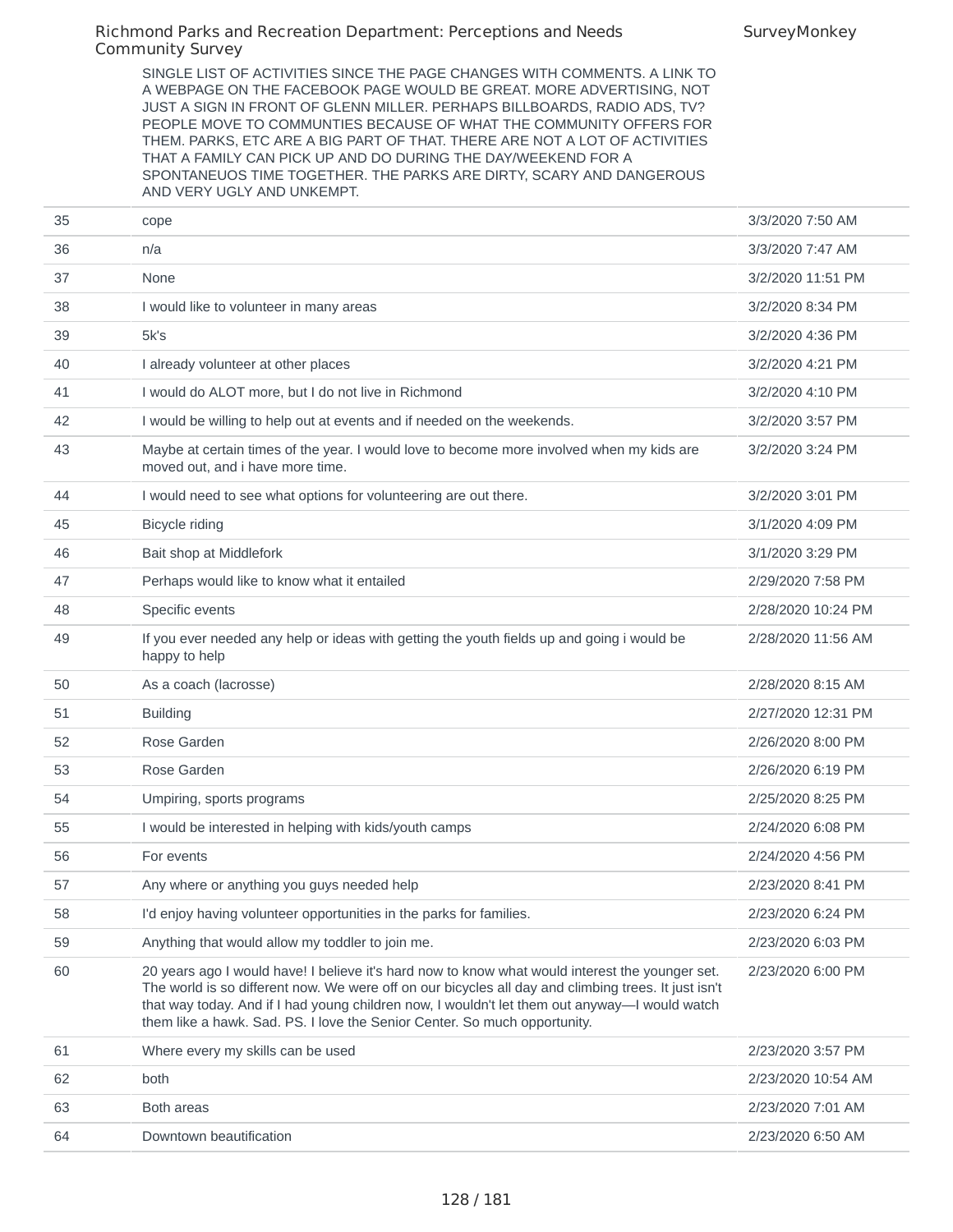|    | CONNINGINGY JUIVEY                                                                                                                                                                            |                    |
|----|-----------------------------------------------------------------------------------------------------------------------------------------------------------------------------------------------|--------------------|
| 65 | No thanks                                                                                                                                                                                     | 2/22/2020 10:04 AM |
| 66 | Depends on what is available and when. I work 2 jobs                                                                                                                                          | 2/21/2020 2:18 PM  |
| 67 | As needed.                                                                                                                                                                                    | 2/21/2020 8:34 AM  |
| 68 | Events                                                                                                                                                                                        | 2/20/2020 8:45 PM  |
| 69 | Birth to Five is very thankful for the parks department and would love to work with you to add<br>more preschool activities. Thank you for your collaboration and support of our partnership. | 2/20/2020 5:46 PM  |
| 70 | Events possibly                                                                                                                                                                               | 2/20/2020 1:05 PM  |
| 71 | Anywhere                                                                                                                                                                                      | 2/20/2020 12:36 PM |
| 72 | I now participate in park cleanups and Farmers Market and entertainment events and would be<br>happy to participate in volunteer activities fir those events                                  | 2/20/2020 12:20 PM |
| 73 | Not sure                                                                                                                                                                                      | 2/20/2020 11:42 AM |
| 74 | clean up, trail maintenance                                                                                                                                                                   | 2/20/2020 11:32 AM |
| 75 | Mostly anywhere                                                                                                                                                                               | 2/20/2020 11:22 AM |
| 76 | Events                                                                                                                                                                                        | 2/20/2020 10:50 AM |
| 77 | We live out of state.                                                                                                                                                                         | 2/20/2020 10:39 AM |
| 78 | i can help prepare craft kits and such for camps                                                                                                                                              | 2/20/2020 10:33 AM |
| 79 | I would be more open to it after I retire. Time doesn't permit right now.                                                                                                                     | 2/17/2020 8:23 AM  |
| 80 | as a part of SPUR.                                                                                                                                                                            | 2/15/2020 8:56 PM  |
| 81 | Farmers market advisory board                                                                                                                                                                 | 2/15/2020 5:28 PM  |
| 82 | 5K! And whatever you need :)                                                                                                                                                                  | 2/15/2020 3:17 PM  |
| 83 | Pickleball activities                                                                                                                                                                         | 2/13/2020 11:33 PM |
| 84 | As requested.                                                                                                                                                                                 | 2/13/2020 11:08 AM |
| 85 | I teach Pickleball                                                                                                                                                                            | 2/13/2020 10:31 AM |
| 86 | In the parks & with Farmers Market                                                                                                                                                            | 2/13/2020 8:21 AM  |
| 87 | Programs                                                                                                                                                                                      | 2/12/2020 10:29 PM |
| 88 | pickleball                                                                                                                                                                                    | 2/12/2020 4:48 PM  |
| 89 | Events                                                                                                                                                                                        | 2/12/2020 3:54 PM  |
|    |                                                                                                                                                                                               |                    |